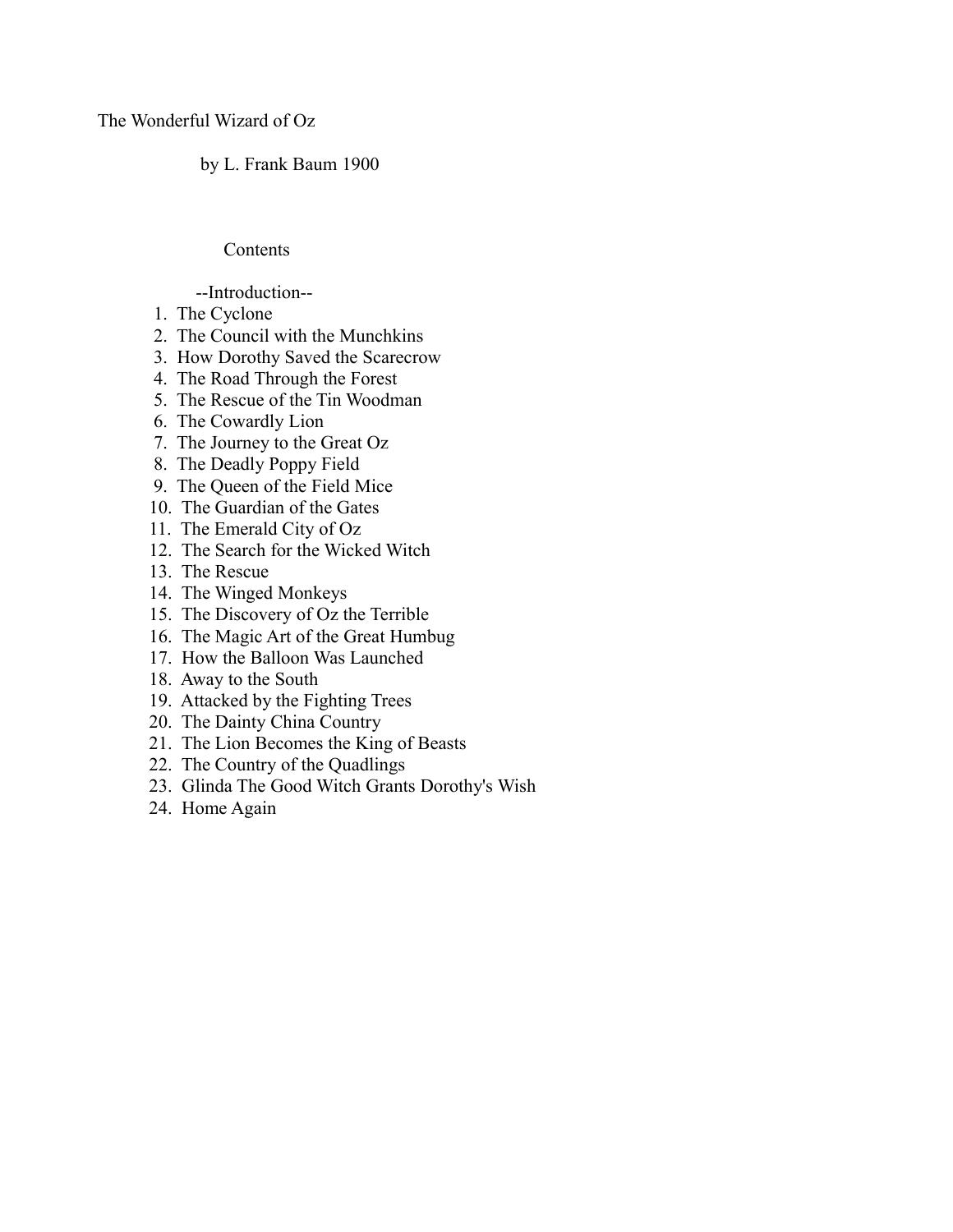Introduction

 Folklore, legends, myths and fairy tales have followed childhood through the ages, for every healthy youngster has a wholesome and instinctive love for stories fantastic, marvelous and manifestly unreal. The winged fairies of Grimm and Andersen have brought more happiness to childish hearts than all other human creations.

 Yet the old time fairy tale, having served for generations, may now be classed as "historical" in the children's library; for the time has come for a series of newer "wonder tales" in which the stereotyped genie, dwarf and fairy are eliminated, together with all the horrible and blood-curdling incidents devised by their authors to point a fearsome moral to each tale. Modern education includes morality; therefore the modern child seeks only entertainment in its wonder tales and gladly dispenses with all disagreeable incident.

 Having this thought in mind, the story of "The Wonderful Wizard of Oz" was written solely to please children of today. It aspires to being a modernized fairy tale, in which the wonderment and joy are retained and the heartaches and nightmares are left out.

L. Frank Baum

Chicago, April, 1900.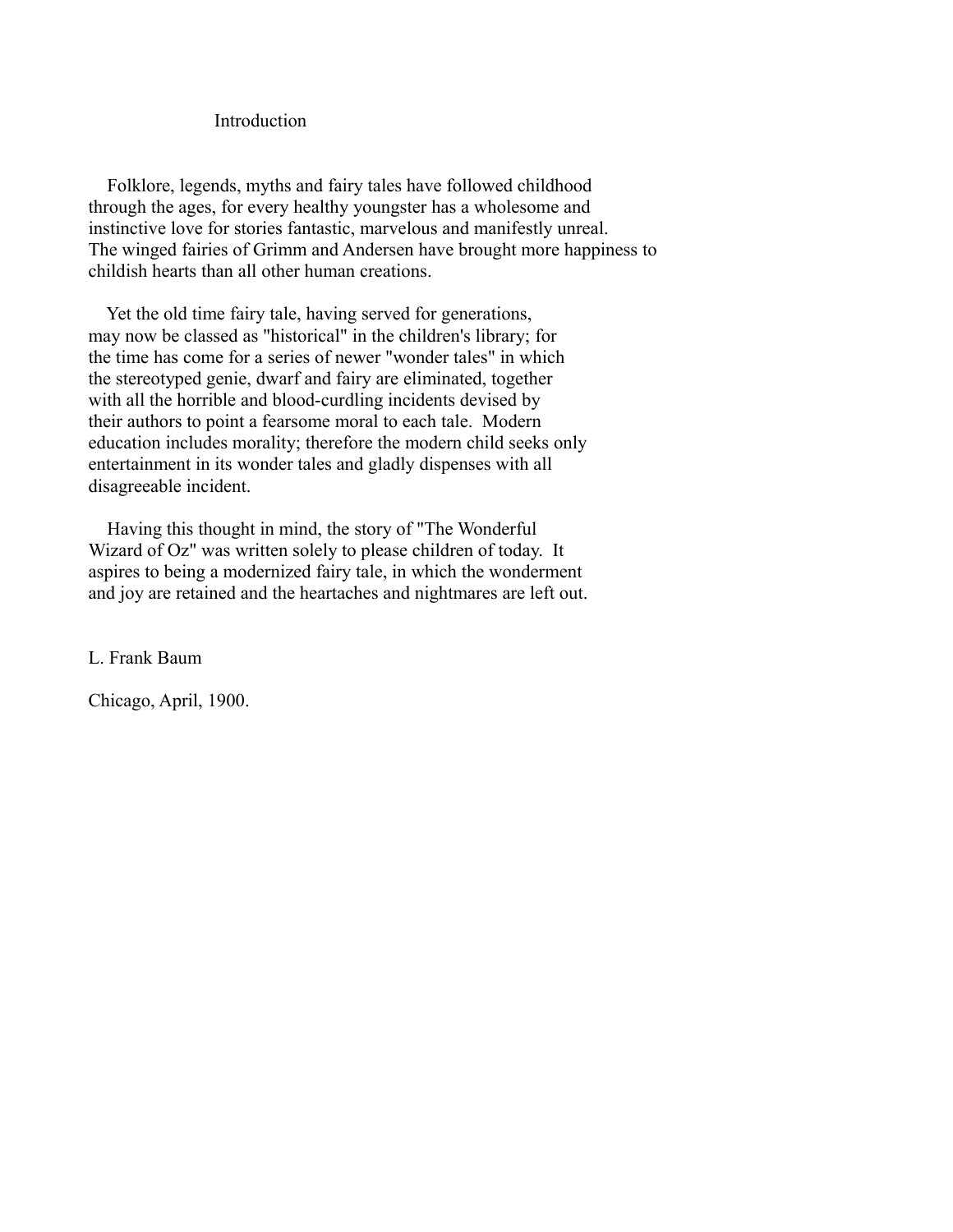#### THE WONDERFUL WIZARD OF OZ

#### 1. The Cyclone

 Dorothy lived in the midst of the great Kansas prairies, with Uncle Henry, who was a farmer, and Aunt Em, who was the farmer's wife. Their house was small, for the lumber to build it had to be carried by wagon many miles. There were four walls, a floor and a roof, which made one room; and this room contained a rusty looking cookstove, a cupboard for the dishes, a table, three or four chairs, and the beds. Uncle Henry and Aunt Em had a big bed in one corner, and Dorothy a little bed in another corner. There was no garret at all, and no cellar--except a small hole dug in the ground, called a cyclone cellar, where the family could go in case one of those great whirlwinds arose, mighty enough to crush any building in its path. It was reached by a trap door in the middle of the floor, from which a ladder led down into the small, dark hole.

 When Dorothy stood in the doorway and looked around, she could see nothing but the great gray prairie on every side. Not a tree nor a house broke the broad sweep of flat country that reached to the edge of the sky in all directions. The sun had baked the plowed land into a gray mass, with little cracks running through it. Even the grass was not green, for the sun had burned the tops of the long blades until they were the same gray color to be seen everywhere. Once the house had been painted, but the sun blistered the paint and the rains washed it away, and now the house was as dull and gray as everything else.

 When Aunt Em came there to live she was a young, pretty wife. The sun and wind had changed her, too. They had taken the sparkle from her eyes and left them a sober gray; they had taken the red from her cheeks and lips, and they were gray also. She was thin and gaunt, and never smiled now. When Dorothy, who was an orphan, first came to her, Aunt Em had been so startled by the child's laughter that she would scream and press her hand upon her heart whenever Dorothy's merry voice reached her ears; and she still looked at the little girl with wonder that she could find anything to laugh at.

 Uncle Henry never laughed. He worked hard from morning till night and did not know what joy was. He was gray also, from his long beard to his rough boots, and he looked stern and solemn, and rarely spoke.

It was Toto that made Dorothy laugh, and saved her from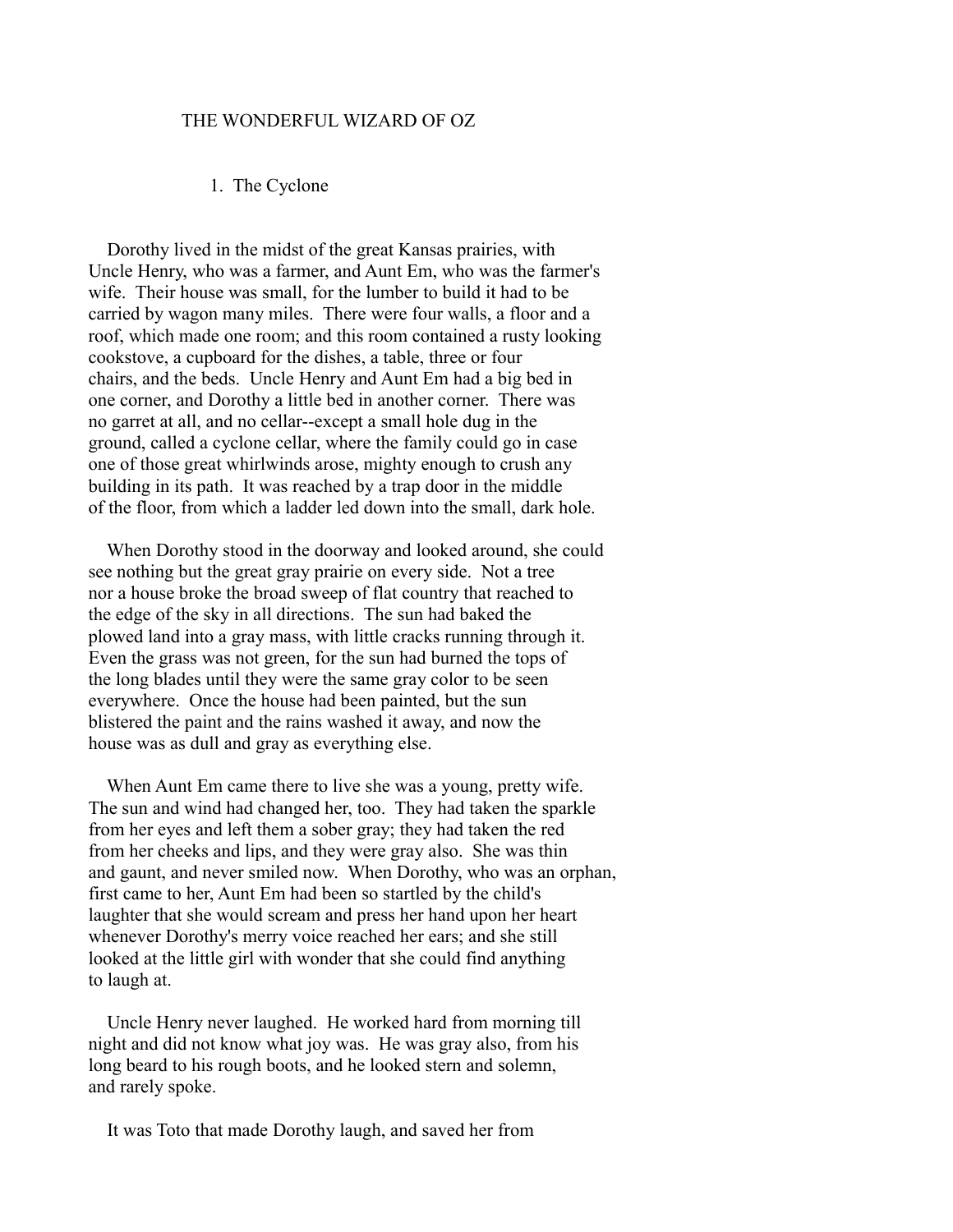growing as gray as her other surroundings. Toto was not gray; he was a little black dog, with long silky hair and small black eyes that twinkled merrily on either side of his funny, wee nose. Toto played all day long, and Dorothy played with him, and loved him dearly.

 Today, however, they were not playing. Uncle Henry sat upon the doorstep and looked anxiously at the sky, which was even grayer than usual. Dorothy stood in the door with Toto in her arms, and looked at the sky too. Aunt Em was washing the dishes.

 From the far north they heard a low wail of the wind, and Uncle Henry and Dorothy could see where the long grass bowed in waves before the coming storm. There now came a sharp whistling in the air from the south, and as they turned their eyes that way they saw ripples in the grass coming from that direction also.

Suddenly Uncle Henry stood up.

 "There's a cyclone coming, Em," he called to his wife. "I'll go look after the stock." Then he ran toward the sheds where the cows and horses were kept.

 Aunt Em dropped her work and came to the door. One glance told her of the danger close at hand.

"Quick, Dorothy!" she screamed. "Run for the cellar!"

 Toto jumped out of Dorothy's arms and hid under the bed, and the girl started to get him. Aunt Em, badly frightened, threw open the trap door in the floor and climbed down the ladder into the small, dark hole. Dorothy caught Toto at last and started to follow her aunt. When she was halfway across the room there came a great shriek from the wind, and the house shook so hard that she lost her footing and sat down suddenly upon the floor.

Then a strange thing happened.

 The house whirled around two or three times and rose slowly through the air. Dorothy felt as if she were going up in a balloon.

 The north and south winds met where the house stood, and made it the exact center of the cyclone. In the middle of a cyclone the air is generally still, but the great pressure of the wind on every side of the house raised it up higher and higher, until it was at the very top of the cyclone; and there it remained and was carried miles and miles away as easily as you could carry a feather.

 It was very dark, and the wind howled horribly around her, but Dorothy found she was riding quite easily. After the first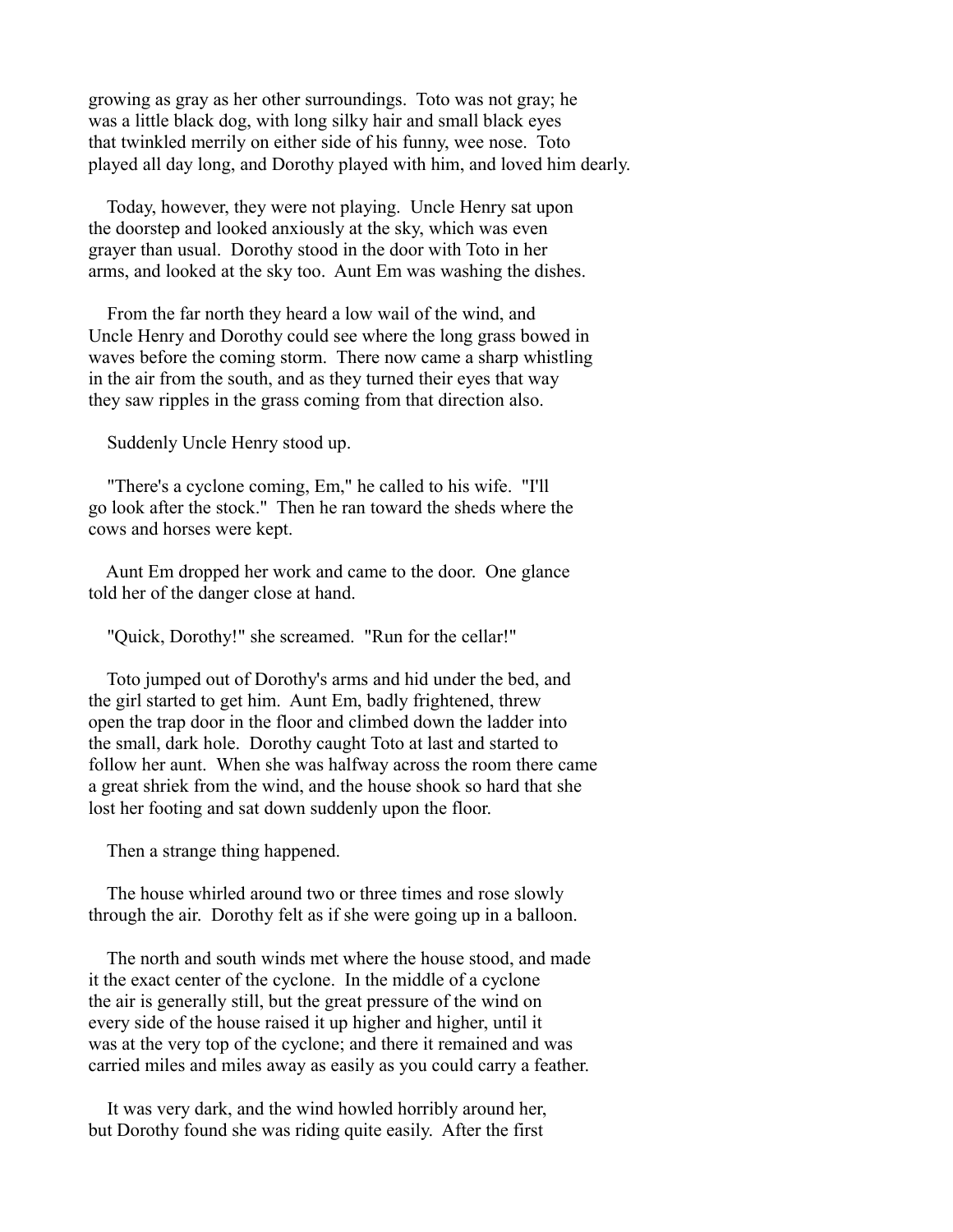few whirls around, and one other time when the house tipped badly, she felt as if she were being rocked gently, like a baby in a cradle.

 Toto did not like it. He ran about the room, now here, now there, barking loudly; but Dorothy sat quite still on the floor and waited to see what would happen.

 Once Toto got too near the open trap door, and fell in; and at first the little girl thought she had lost him. But soon she saw one of his ears sticking up through the hole, for the strong pressure of the air was keeping him up so that he could not fall. She crept to the hole, caught Toto by the ear, and dragged him into the room again, afterward closing the trap door so that no more accidents could happen.

 Hour after hour passed away, and slowly Dorothy got over her fright; but she felt quite lonely, and the wind shrieked so loudly all about her that she nearly became deaf. At first she had wondered if she would be dashed to pieces when the house fell again; but as the hours passed and nothing terrible happened, she stopped worrying and resolved to wait calmly and see what the future would bring. At last she crawled over the swaying floor to her bed, and lay down upon it; and Toto followed and lay down beside her.

 In spite of the swaying of the house and the wailing of the wind, Dorothy soon closed her eyes and fell fast asleep.

#### 2. The Council with the Munchkins

 She was awakened by a shock, so sudden and severe that if Dorothy had not been lying on the soft bed she might have been hurt. As it was, the jar made her catch her breath and wonder what had happened; and Toto put his cold little nose into her face and whined dismally. Dorothy sat up and noticed that the house was not moving; nor was it dark, for the bright sunshine came in at the window, flooding the little room. She sprang from her bed and with Toto at her heels ran and opened the door.

 The little girl gave a cry of amazement and looked about her, her eyes growing bigger and bigger at the wonderful sights she saw.

 The cyclone had set the house down very gently--for a cyclone--in the midst of a country of marvelous beauty. There were lovely patches of greensward all about, with stately trees bearing rich and luscious fruits. Banks of gorgeous flowers were on every hand, and birds with rare and brilliant plumage sang and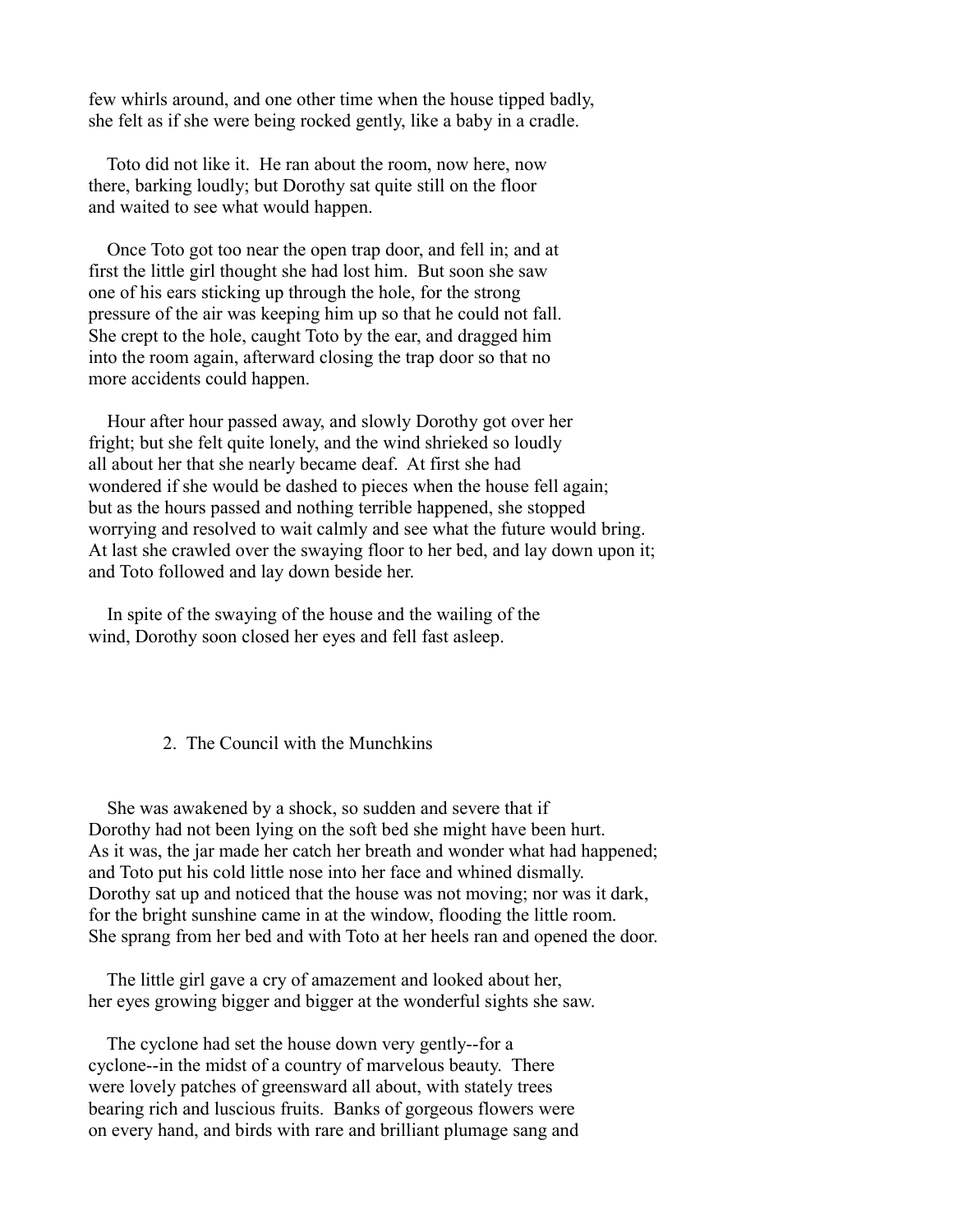fluttered in the trees and bushes. A little way off was a small brook, rushing and sparkling along between green banks, and murmuring in a voice very grateful to a little girl who had lived so long on the dry, gray prairies.

 While she stood looking eagerly at the strange and beautiful sights, she noticed coming toward her a group of the queerest people she had ever seen. They were not as big as the grown folk she had always been used to; but neither were they very small. In fact, they seemed about as tall as Dorothy, who was a well-grown child for her age, although they were, so far as looks go, many years older.

 Three were men and one a woman, and all were oddly dressed. They wore round hats that rose to a small point a foot above their heads, with little bells around the brims that tinkled sweetly as they moved. The hats of the men were blue; the little woman's hat was white, and she wore a white gown that hung in pleats from her shoulders. Over it were sprinkled little stars that glistened in the sun like diamonds. The men were dressed in blue, of the same shade as their hats, and wore well-polished boots with a deep roll of blue at the tops. The men, Dorothy thought, were about as old as Uncle Henry, for two of them had beards. But the little woman was doubtless much older. Her face was covered with wrinkles, her hair was nearly white, and she walked rather stiffly.

 When these people drew near the house where Dorothy was standing in the doorway, they paused and whispered among themselves, as if afraid to come farther. But the little old woman walked up to Dorothy, made a low bow and said, in a sweet voice:

 "You are welcome, most noble Sorceress, to the land of the Munchkins. We are so grateful to you for having killed the Wicked Witch of the East, and for setting our people free from bondage."

 Dorothy listened to this speech with wonder. What could the little woman possibly mean by calling her a sorceress, and saying she had killed the Wicked Witch of the East? Dorothy was an innocent, harmless little girl, who had been carried by a cyclone many miles from home; and she had never killed anything in all her life.

 But the little woman evidently expected her to answer; so Dorothy said, with hesitation, "You are very kind, but there must be some mistake. I have not killed anything."

 "Your house did, anyway," replied the little old woman, with a laugh, "and that is the same thing. See!" she continued, pointing to the corner of the house. "There are her two feet, still sticking out from under a block of wood."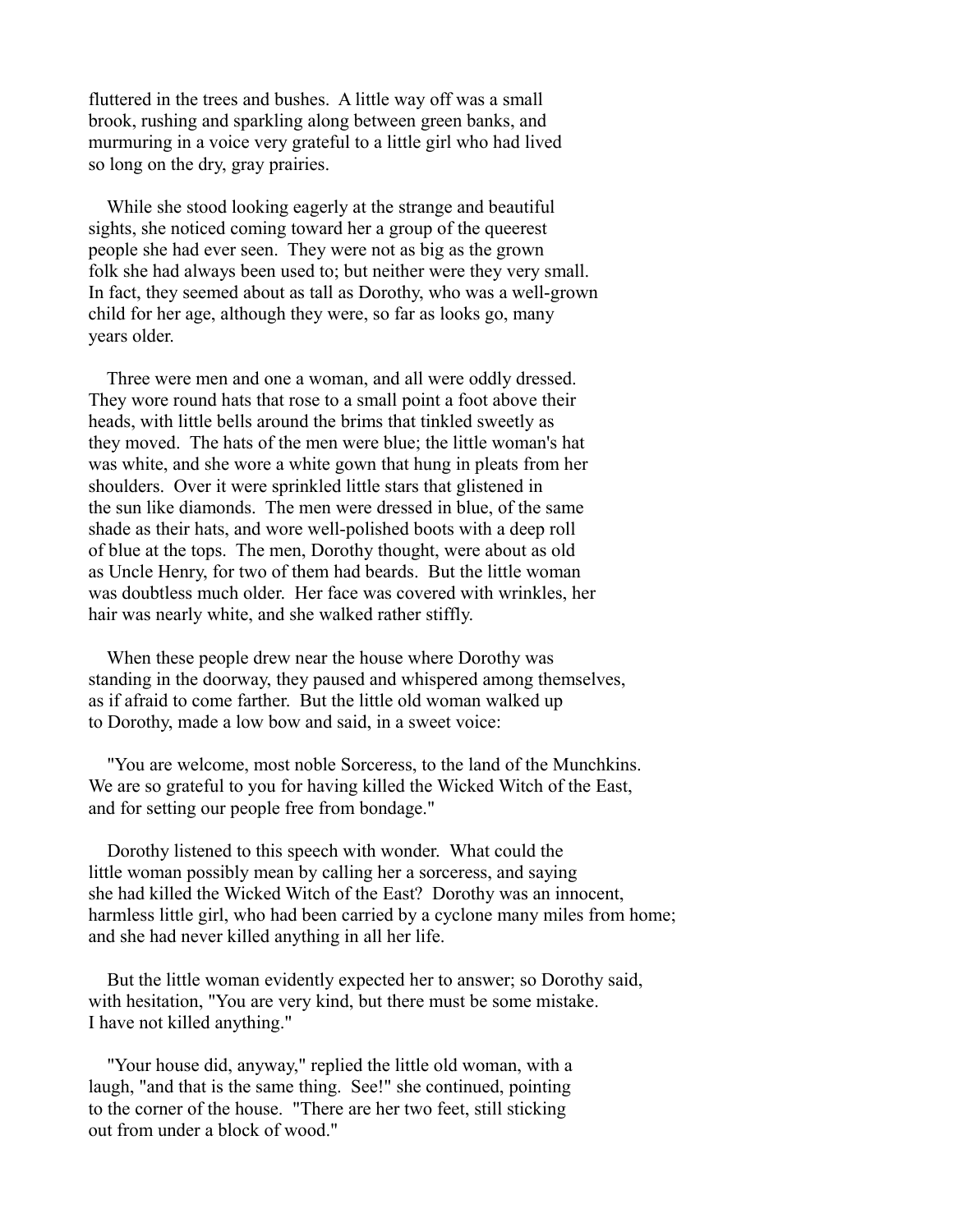Dorothy looked, and gave a little cry of fright. There, indeed, just under the corner of the great beam the house rested on, two feet were sticking out, shod in silver shoes with pointed toes.

 "Oh, dear! Oh, dear!" cried Dorothy, clasping her hands together in dismay. "The house must have fallen on her. Whatever shall we do?"

"There is nothing to be done," said the little woman calmly.

"But who was she?" asked Dorothy.

 "She was the Wicked Witch of the East, as I said," answered the little woman. "She has held all the Munchkins in bondage for many years, making them slave for her night and day. Now they are all set free, and are grateful to you for the favor."

"Who are the Munchkins?" inquired Dorothy.

 "They are the people who live in this land of the East where the Wicked Witch ruled."

"Are you a Munchkin?" asked Dorothy.

 "No, but I am their friend, although I live in the land of the North. When they saw the Witch of the East was dead the Munchkins sent a swift messenger to me, and I came at once. I am the Witch of the North."

"Oh, gracious!" cried Dorothy. "Are you a real witch?"

 "Yes, indeed," answered the little woman. "But I am a good witch, and the people love me. I am not as powerful as the Wicked Witch was who ruled here, or I should have set the people free myself."

 "But I thought all witches were wicked," said the girl, who was half frightened at facing a real witch. "Oh, no, that is a great mistake. There were only four witches in all the Land of Oz, and two of them, those who live in the North and the South, are good witches. I know this is true, for I am one of them myself, and cannot be mistaken. Those who dwelt in the East and the West were, indeed, wicked witches; but now that you have killed one of them, there is but one Wicked Witch in all the Land of Oz--the one who lives in the West."

 "But," said Dorothy, after a moment's thought, "Aunt Em has told me that the witches were all dead--years and years ago."

"Who is Aunt Em?" inquired the little old woman.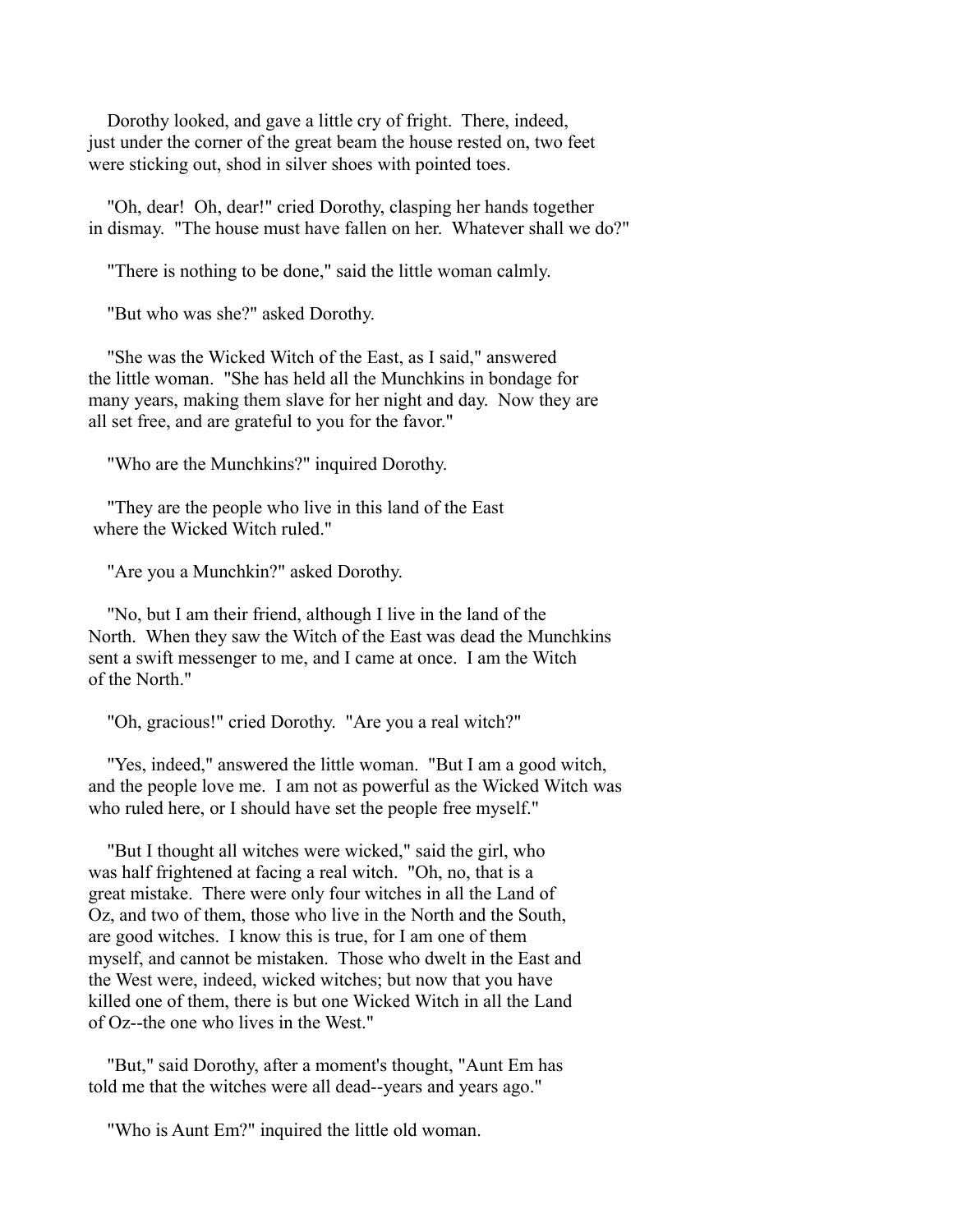"She is my aunt who lives in Kansas, where I came from."

 The Witch of the North seemed to think for a time, with her head bowed and her eyes upon the ground. Then she looked up and said, "I do not know where Kansas is, for I have never heard that country mentioned before. But tell me, is it a civilized country?"

"Oh, yes," replied Dorothy.

 "Then that accounts for it. In the civilized countries I believe there are no witches left, nor wizards, nor sorceresses, nor magicians. But, you see, the Land of Oz has never been civilized, for we are cut off from all the rest of the world. Therefore we still have witches and wizards amongst us."

"Who are the wizards?" asked Dorothy.

 "Oz himself is the Great Wizard," answered the Witch, sinking her voice to a whisper. "He is more powerful than all the rest of us together. He lives in the City of Emeralds."

 Dorothy was going to ask another question, but just then the Munchkins, who had been standing silently by, gave a loud shout and pointed to the corner of the house where the Wicked Witch had been lying.

 "What is it?" asked the little old woman, and looked, and began to laugh. The feet of the dead Witch had disappeared entirely, and nothing was left but the silver shoes.

 "She was so old," explained the Witch of the North, that she dried up quickly in the sun. That is the end of her. But the silver shoes are yours, and you shall have them to wear." She reached down and picked up the shoes, and after shaking the dust out of them handed them to Dorothy.

 "The Witch of the East was proud of those silver shoes," said one of the Munchkins, "and there is some charm connected with them; but what it is we never knew."

 Dorothy carried the shoes into the house and placed them on the table. Then she came out again to the Munchkins and said:

 "I am anxious to get back to my aunt and uncle, for I am sure they will worry about me. Can you help me find my way?"

 The Munchkins and the Witch first looked at one another, and then at Dorothy, and then shook their heads.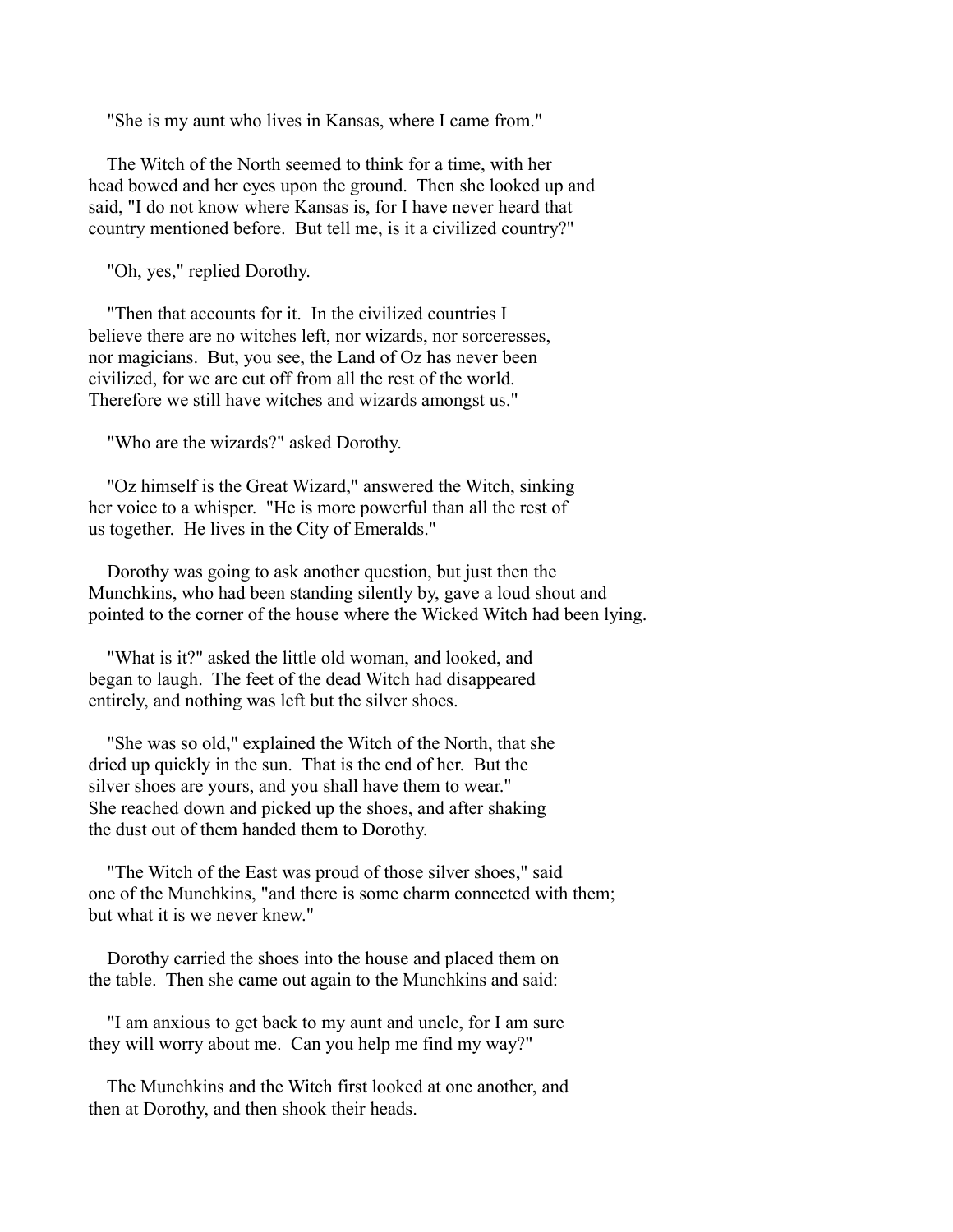"At the East, not far from here," said one, "there is a great desert, and none could live to cross it."

 "It is the same at the South," said another, "for I have been there and seen it. The South is the country of the Quadlings."

 "I am told," said the third man, "that it is the same at the West. And that country, where the Winkies live, is ruled by the Wicked Witch of the West, who would make you her slave if you passed her way."

 "The North is my home," said the old lady, "and at its edge is the same great desert that surrounds this Land of Oz. I'm afraid, my dear, you will have to live with us."

 Dorothy began to sob at this, for she felt lonely among all these strange people. Her tears seemed to grieve the kind-hearted Munchkins, for they immediately took out their handkerchiefs and began to weep also. As for the little old woman, she took off her cap and balanced the point on the end of her nose, while she counted "One, two, three" in a solemn voice. At once the cap changed to a slate, on which was written in big, white chalk marks:

# "LET DOROTHY GO TO THE CITY OF EMERALDS"

 The little old woman took the slate from her nose, and having read the words on it, asked, "Is your name Dorothy, my dear?"

"Yes," answered the child, looking up and drying her tears.

"Then you must go to the City of Emeralds. Perhaps Oz will help you."

"Where is this city?" asked Dorothy.

 "It is exactly in the center of the country, and is ruled by Oz, the Great Wizard I told you of."

"Is he a good man?" inquired the girl anxiously.

 "He is a good Wizard. Whether he is a man or not I cannot tell, for I have never seen him."

"How can I get there?" asked Dorothy.

 "You must walk. It is a long journey, through a country that is sometimes pleasant and sometimes dark and terrible. However, I will use all the magic arts I know of to keep you from harm."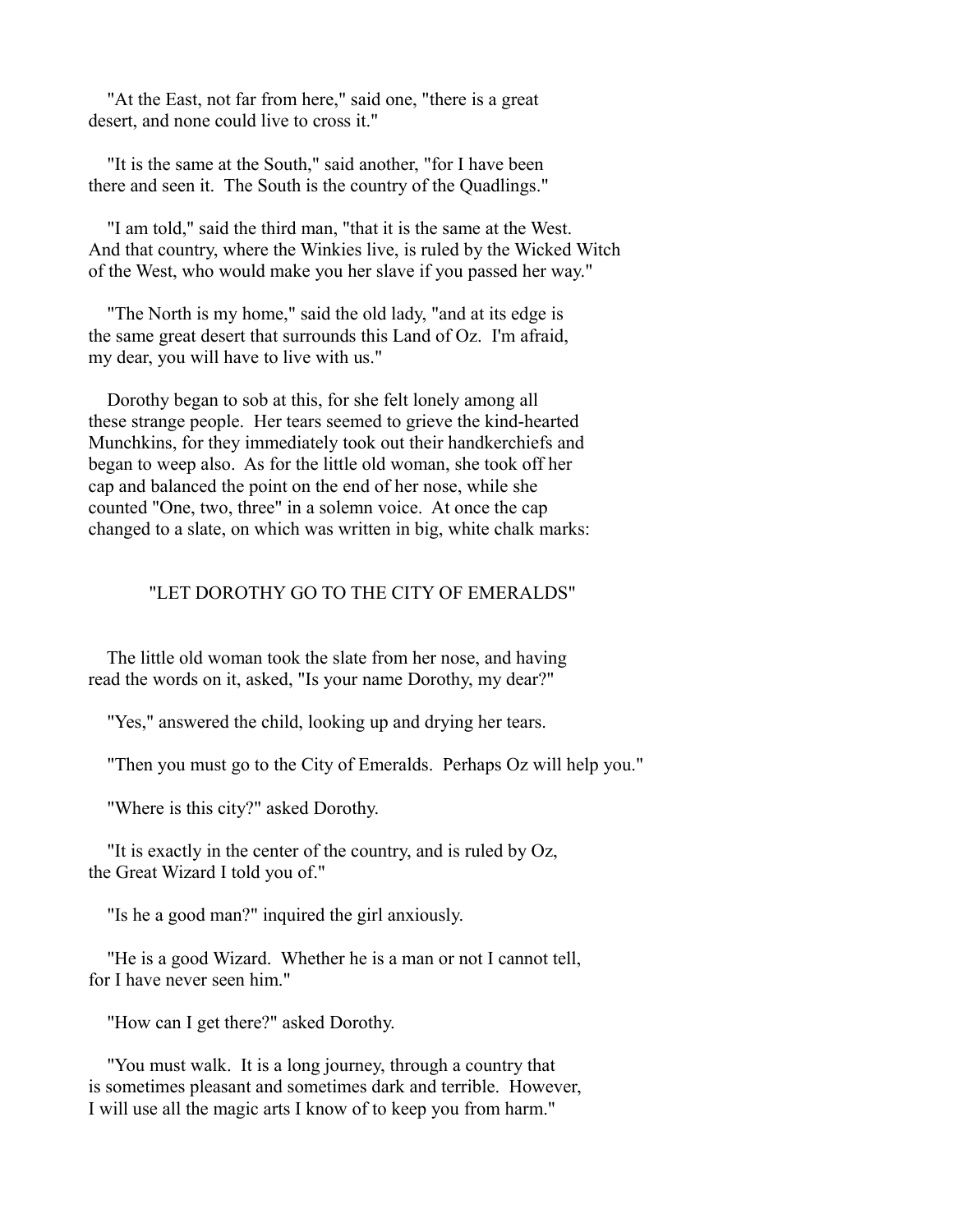"Won't you go with me?" pleaded the girl, who had begun to look upon the little old woman as her only friend.

 "No, I cannot do that," she replied, "but I will give you my kiss, and no one will dare injure a person who has been kissed by the Witch of the North."

 She came close to Dorothy and kissed her gently on the forehead. Where her lips touched the girl they left a round, shining mark, as Dorothy found out soon after.

 "The road to the City of Emeralds is paved with yellow brick," said the Witch, "so you cannot miss it. When you get to Oz do not be afraid of him, but tell your story and ask him to help you. Good-bye, my dear."

 The three Munchkins bowed low to her and wished her a pleasant journey, after which they walked away through the trees. The Witch gave Dorothy a friendly little nod, whirled around on her left heel three times, and straightway disappeared, much to the surprise of little Toto, who barked after her loudly enough when she had gone, because he had been afraid even to growl while she stood by.

 But Dorothy, knowing her to be a witch, had expected her to disappear in just that way, and was not surprised in the least.

### 3. How Dorothy Saved the Scarecrow

 When Dorothy was left alone she began to feel hungry. So she went to the cupboard and cut herself some bread, which she spread with butter. She gave some to Toto, and taking a pail from the shelf she carried it down to the little brook and filled it with clear, sparkling water. Toto ran over to the trees and began to bark at the birds sitting there. Dorothy went to get him, and saw such delicious fruit hanging from the branches that she gathered some of it, finding it just what she wanted to help out her breakfast.

 Then she went back to the house, and having helped herself and Toto to a good drink of the cool, clear water, she set about making ready for the journey to the City of Emeralds.

 Dorothy had only one other dress, but that happened to be clean and was hanging on a peg beside her bed. It was gingham, with checks of white and blue; and although the blue was somewhat faded with many washings, it was still a pretty frock. The girl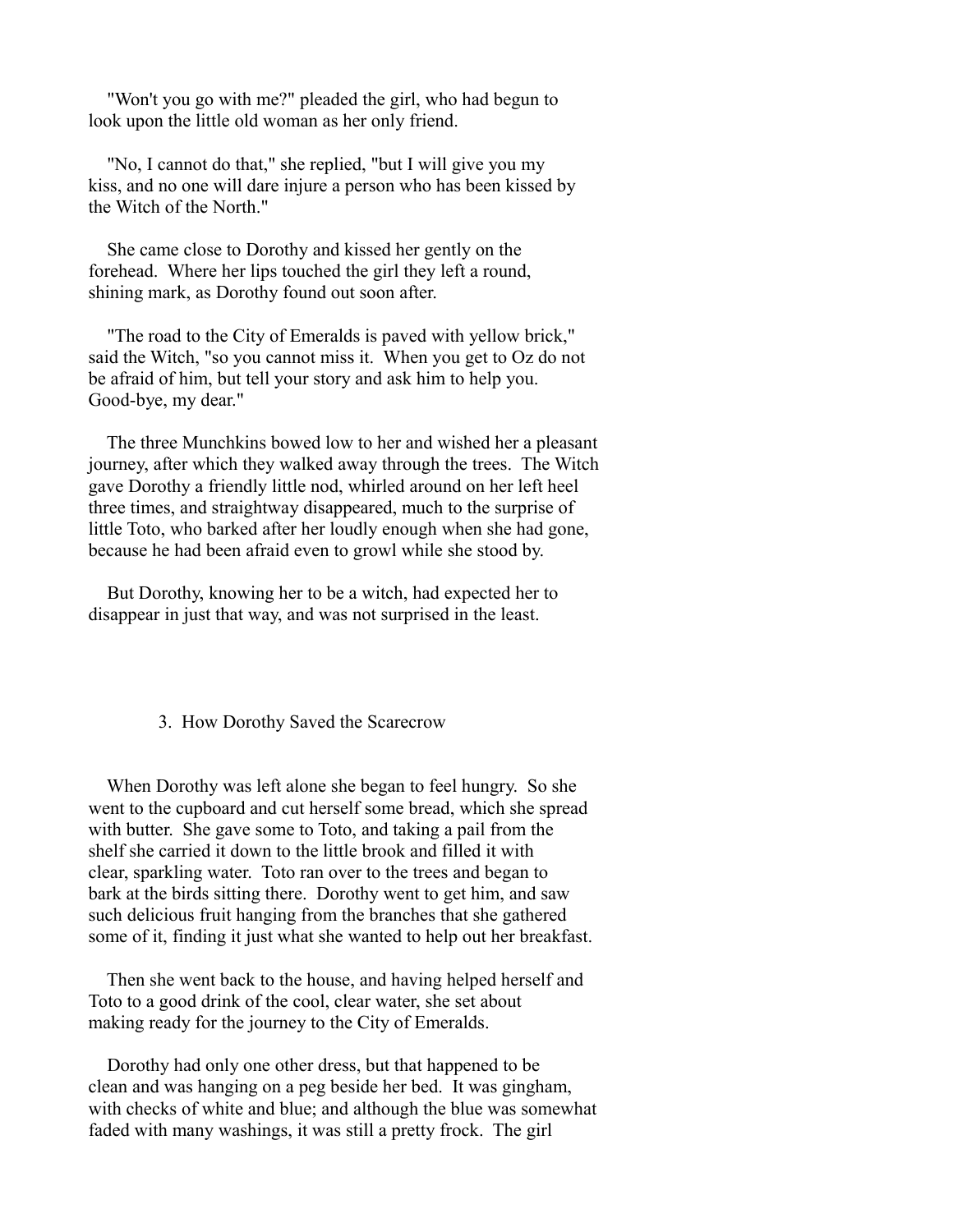washed herself carefully, dressed herself in the clean gingham, and tied her pink sunbonnet on her head. She took a little basket and filled it with bread from the cupboard, laying a white cloth over the top. Then she looked down at her feet and noticed how old and worn her shoes were.

 "They surely will never do for a long journey, Toto," she said. And Toto looked up into her face with his little black eyes and wagged his tail to show he knew what she meant.

 At that moment Dorothy saw lying on the table the silver shoes that had belonged to the Witch of the East.

 "I wonder if they will fit me," she said to Toto. "They would be just the thing to take a long walk in, for they could not wear out."

 She took off her old leather shoes and tried on the silver ones, which fitted her as well as if they had been made for her.

Finally she picked up her basket.

 "Come along, Toto," she said. "We will go to the Emerald City and ask the Great Oz how to get back to Kansas again."

 She closed the door, locked it, and put the key carefully in the pocket of her dress. And so, with Toto trotting along soberly behind her, she started on her journey.

 There were several roads near by, but it did not take her long to find the one paved with yellow bricks. Within a short time she was walking briskly toward the Emerald City, her silver shoes tinkling merrily on the hard, yellow road-bed. The sun shone bright and the birds sang sweetly, and Dorothy did not feel nearly so bad as you might think a little girl would who had been suddenly whisked away from her own country and set down in the midst of a strange land.

 She was surprised, as she walked along, to see how pretty the country was about her. There were neat fences at the sides of the road, painted a dainty blue color, and beyond them were fields of grain and vegetables in abundance. Evidently the Munchkins were good farmers and able to raise large crops. Once in a while she would pass a house, and the people came out to look at her and bow low as she went by; for everyone knew she had been the means of destroying the Wicked Witch and setting them free from bondage. The houses of the Munchkins were odd-looking dwellings, for each was round, with a big dome for a roof. All were painted blue, for in this country of the East blue was the favorite color.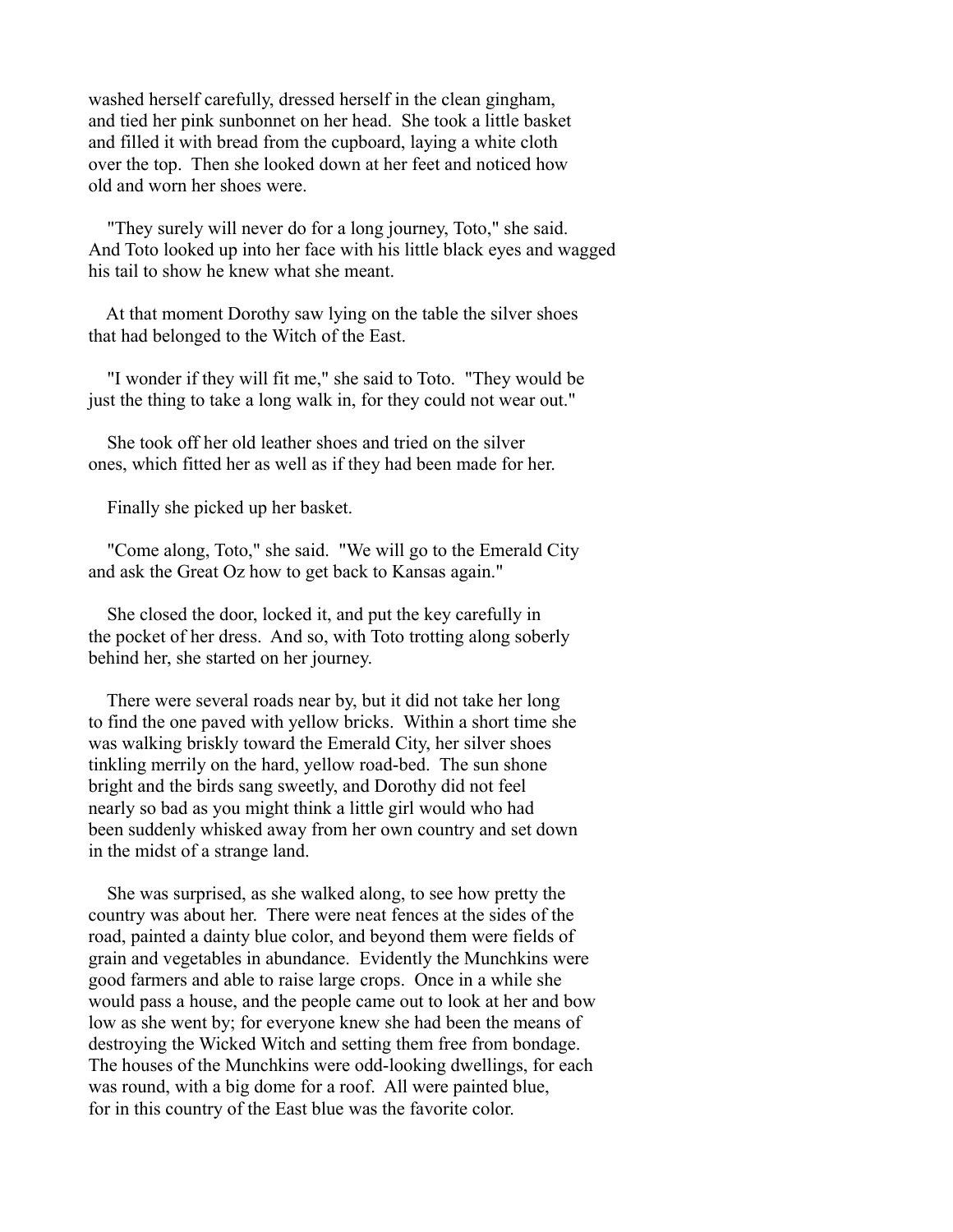Toward evening, when Dorothy was tired with her long walk and began to wonder where she should pass the night, she came to a house rather larger than the rest. On the green lawn before it many men and women were dancing. Five little fiddlers played as loudly as possible, and the people were laughing and singing, while a big table near by was loaded with delicious fruits and nuts, pies and cakes, and many other good things to eat.

 The people greeted Dorothy kindly, and invited her to supper and to pass the night with them; for this was the home of one of the richest Munchkins in the land, and his friends were gathered with him to celebrate their freedom from the bondage of the Wicked Witch.

 Dorothy ate a hearty supper and was waited upon by the rich Munchkin himself, whose name was Boq. Then she sat upon a settee and watched the people dance.

When Boq saw her silver shoes he said, "You must be a great sorceress."

"Why?" asked the girl.

 "Because you wear silver shoes and have killed the Wicked Witch. Besides, you have white in your frock, and only witches and sorceresses wear white."

 "My dress is blue and white checked," said Dorothy, smoothing out the wrinkles in it.

 "It is kind of you to wear that," said Boq. "Blue is the color of the Munchkins, and white is the witch color. So we know you are a friendly witch."

 Dorothy did not know what to say to this, for all the people seemed to think her a witch, and she knew very well she was only an ordinary little girl who had come by the chance of a cyclone into a strange land.

 When she had tired watching the dancing, Boq led her into the house, where he gave her a room with a pretty bed in it. The sheets were made of blue cloth, and Dorothy slept soundly in them till morning, with Toto curled up on the blue rug beside her.

 She ate a hearty breakfast, and watched a wee Munchkin baby, who played with Toto and pulled his tail and crowed and laughed in a way that greatly amused Dorothy. Toto was a fine curiosity to all the people, for they had never seen a dog before.

"How far is it to the Emerald City?" the girl asked.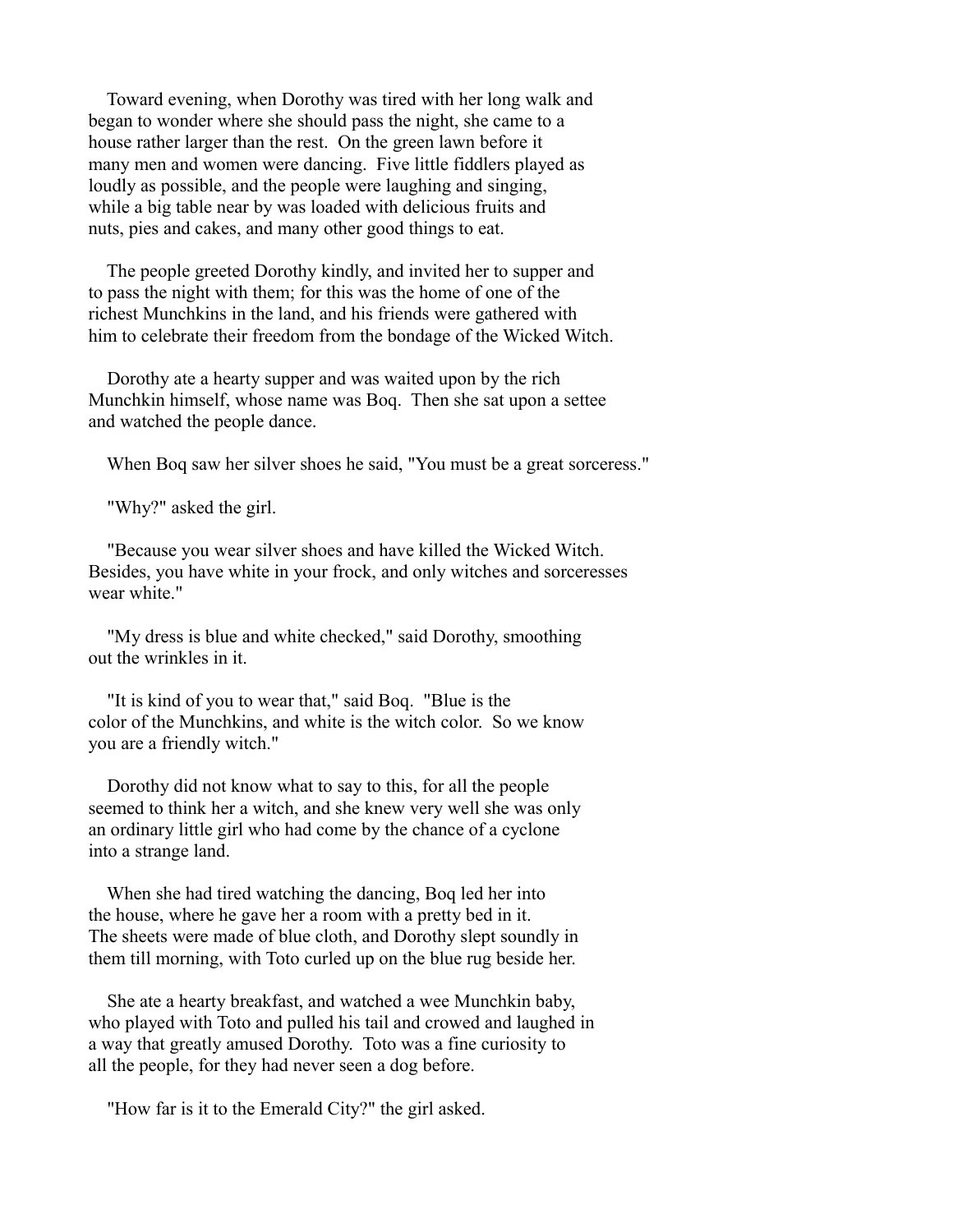"I do not know," answered Boq gravely, "for I have never been there. It is better for people to keep away from Oz, unless they have business with him. But it is a long way to the Emerald City, and it will take you many days. The country here is rich and pleasant, but you must pass through rough and dangerous places before you reach the end of your journey."

 This worried Dorothy a little, but she knew that only the Great Oz could help her get to Kansas again, so she bravely resolved not to turn back.

 She bade her friends good-bye, and again started along the road of yellow brick. When she had gone several miles she thought she would stop to rest, and so climbed to the top of the fence beside the road and sat down. There was a great cornfield beyond the fence, and not far away she saw a Scarecrow, placed high on a pole to keep the birds from the ripe corn.

 Dorothy leaned her chin upon her hand and gazed thoughtfully at the Scarecrow. Its head was a small sack stuffed with straw, with eyes, nose, and mouth painted on it to represent a face. An old, pointed blue hat, that had belonged to some Munchkin, was perched on his head, and the rest of the figure was a blue suit of clothes, worn and faded, which had also been stuffed with straw. On the feet were some old boots with blue tops, such as every man wore in this country, and the figure was raised above the stalks of corn by means of the pole stuck up its back.

 While Dorothy was looking earnestly into the queer, painted face of the Scarecrow, she was surprised to see one of the eyes slowly wink at her. She thought she must have been mistaken at first, for none of the scarecrows in Kansas ever wink; but presently the figure nodded its head to her in a friendly way. Then she climbed down from the fence and walked up to it, while Toto ran around the pole and barked.

"Good day," said the Scarecrow, in a rather husky voice.

"Did you speak?" asked the girl, in wonder.

"Certainly," answered the Scarecrow. "How do you do?"

 "I'm pretty well, thank you," replied Dorothy politely. "How do you do?"

 "I'm not feeling well," said the Scarecrow, with a smile, "for it is very tedious being perched up here night and day to scare away crows."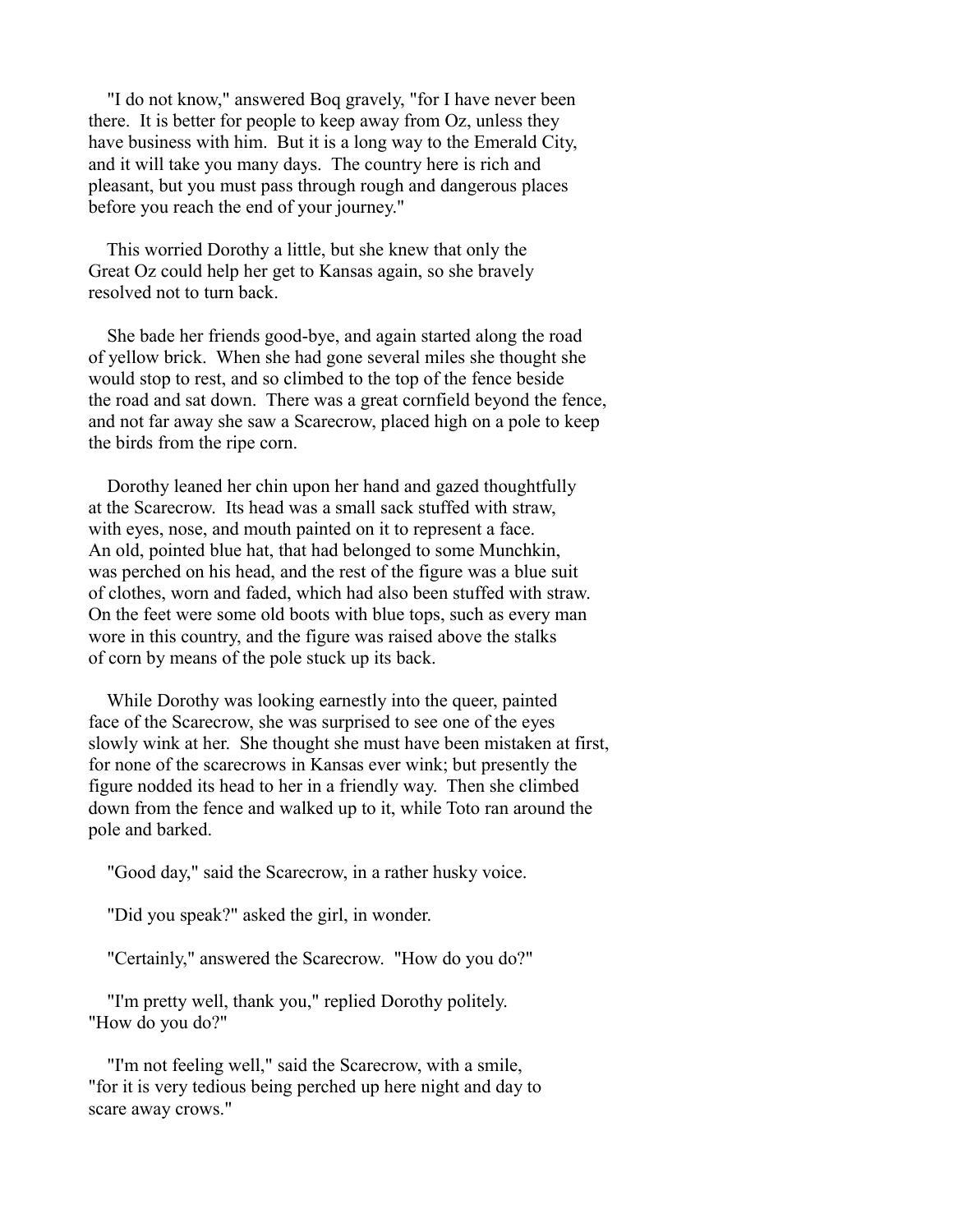"Can't you get down?" asked Dorothy.

 "No, for this pole is stuck up my back. If you will please take away the pole I shall be greatly obliged to you."

 Dorothy reached up both arms and lifted the figure off the pole, for, being stuffed with straw, it was quite light.

 "Thank you very much," said the Scarecrow, when he had been set down on the ground. "I feel like a new man."

 Dorothy was puzzled at this, for it sounded queer to hear a stuffed man speak, and to see him bow and walk along beside her.

 "Who are you?" asked the Scarecrow when he had stretched himself and yawned. "And where are you going?"

 "My name is Dorothy," said the girl, "and I am going to the Emerald City, to ask the Great Oz to send me back to Kansas."

"Where is the Emerald City?" he inquired. "And who is Oz?"

"Why, don't you know?" she returned, in surprise.

 "No, indeed. I don't know anything. You see, I am stuffed, so I have no brains at all," he answered sadly.

"Oh," said Dorothy, "I'm awfully sorry for you."

 "Do you think," he asked, "if I go to the Emerald City with you, that Oz would give me some brains?"

 "I cannot tell," she returned, "but you may come with me, if you like. If Oz will not give you any brains you will be no worse off than you are now."

 "That is true," said the Scarecrow. "You see," he continued confidentially, "I don't mind my legs and arms and body being stuffed, because I cannot get hurt. If anyone treads on my toes or sticks a pin into me, it doesn't matter, for I can't feel it. But I do not want people to call me a fool, and if my head stays stuffed with straw instead of with brains, as yours is, how am I ever to know anything?"

 "I understand how you feel," said the little girl, who was truly sorry for him. "If you will come with me I'll ask Oz to do all he can for you."

"Thank you," he answered gratefully.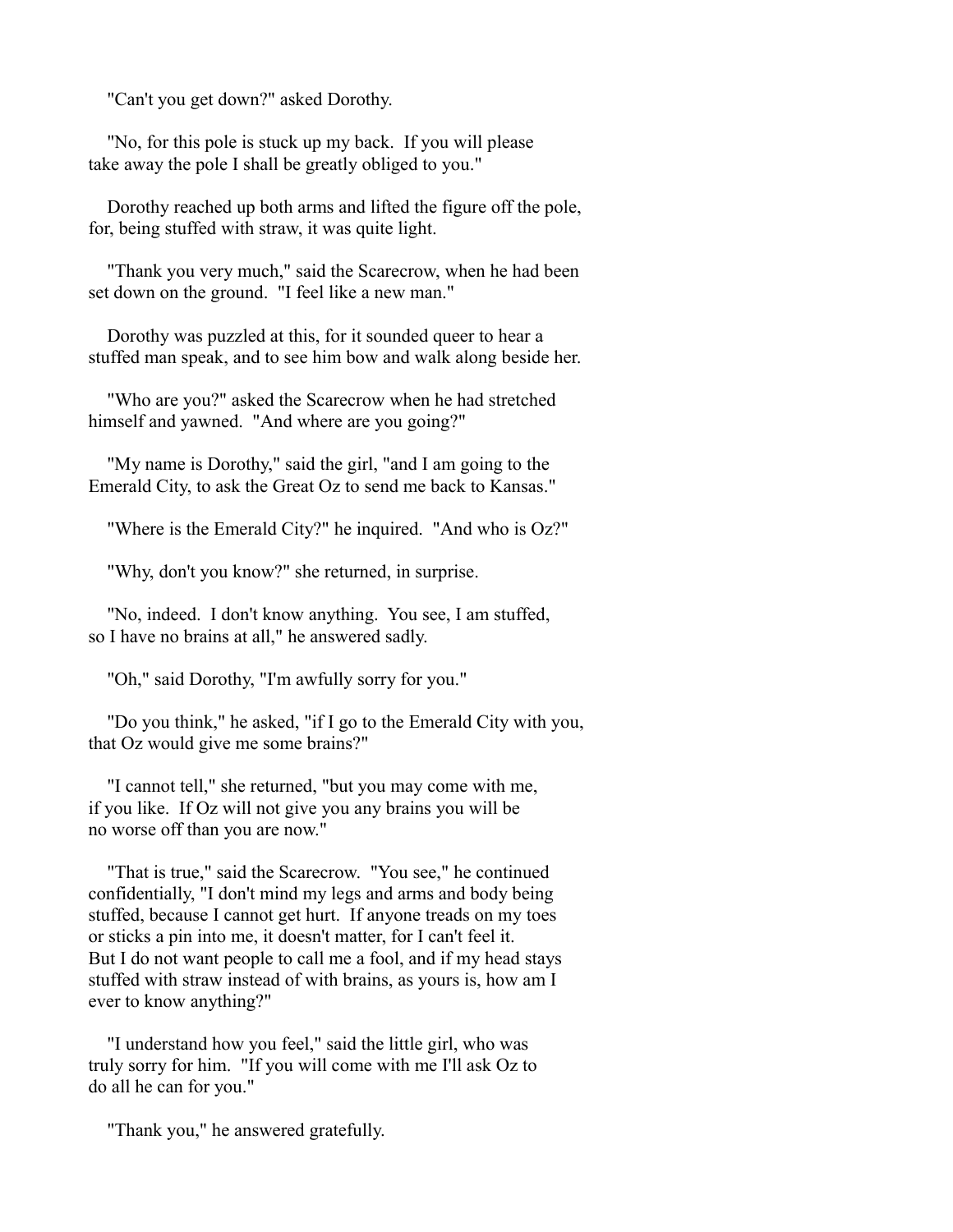They walked back to the road. Dorothy helped him over the fence, and they started along the path of yellow brick for the Emerald City.

 Toto did not like this addition to the party at first. He smelled around the stuffed man as if he suspected there might be a nest of rats in the straw, and he often growled in an unfriendly way at the Scarecrow.

 "Don't mind Toto," said Dorothy to her new friend. "He never bites."

 "Oh, I'm not afraid," replied the Scarecrow. "He can't hurt the straw. Do let me carry that basket for you. I shall not mind it, for I can't get tired. I'll tell you a secret," he continued, as he walked along. "There is only one thing in the world I am afraid of."

"What is that?" asked Dorothy; "the Munchkin farmer who made you?"

"No," answered the Scarecrow; "it's a lighted match."

### 4. The Road Through the Forest

 After a few hours the road began to be rough, and the walking grew so difficult that the Scarecrow often stumbled over the yellow bricks, which were here very uneven. Sometimes, indeed, they were broken or missing altogether, leaving holes that Toto jumped across and Dorothy walked around. As for the Scarecrow, having no brains, he walked straight ahead, and so stepped into the holes and fell at full length on the hard bricks. It never hurt him, however, and Dorothy would pick him up and set him upon his feet again, while he joined her in laughing merrily at his own mishap.

 The farms were not nearly so well cared for here as they were farther back. There were fewer houses and fewer fruit trees, and the farther they went the more dismal and lonesome the country became.

 At noon they sat down by the roadside, near a little brook, and Dorothy opened her basket and got out some bread. She offered a piece to the Scarecrow, but he refused.

 "I am never hungry," he said, "and it is a lucky thing I am not, for my mouth is only painted, and if I should cut a hole in it so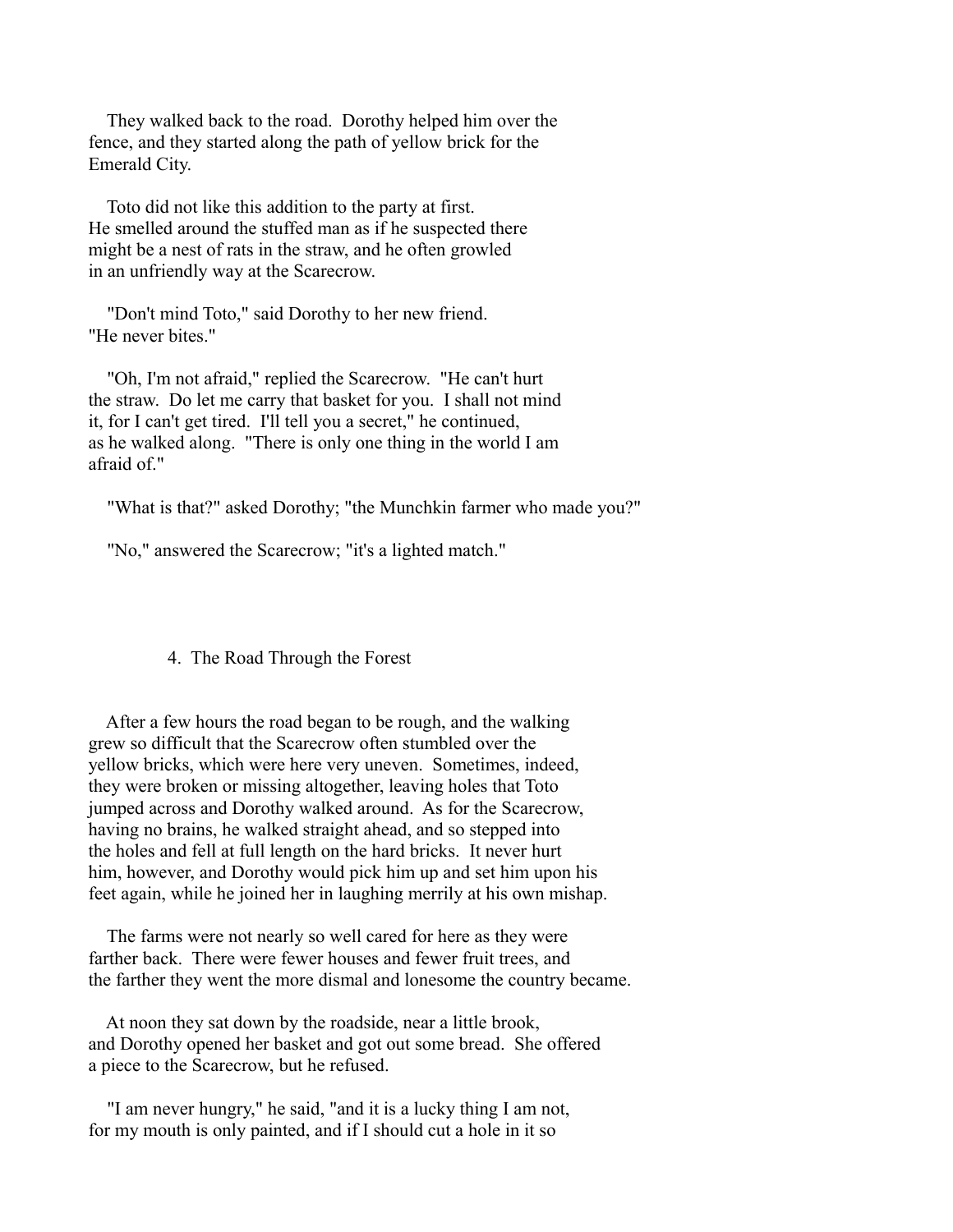I could eat, the straw I am stuffed with would come out, and that would spoil the shape of my head."

 Dorothy saw at once that this was true, so she only nodded and went on eating her bread.

 "Tell me something about yourself and the country you came from," said the Scarecrow, when she had finished her dinner. So she told him all about Kansas, and how gray everything was there, and how the cyclone had carried her to this queer Land of Oz.

 The Scarecrow listened carefully, and said, "I cannot understand why you should wish to leave this beautiful country and go back to the dry, gray place you call Kansas."

 "That is because you have no brains" answered the girl. "No matter how dreary and gray our homes are, we people of flesh and blood would rather live there than in any other country, be it ever so beautiful. There is no place like home."

The Scarecrow sighed.

 "Of course I cannot understand it," he said. "If your heads were stuffed with straw, like mine, you would probably all live in the beautiful places, and then Kansas would have no people at all. It is fortunate for Kansas that you have brains."

"Won't you tell me a story, while we are resting?" asked the child.

The Scarecrow looked at her reproachfully, and answered:

 "My life has been so short that I really know nothing whatever. I was only made day before yesterday. What happened in the world before that time is all unknown to me. Luckily, when the farmer made my head, one of the first things he did was to paint my ears, so that I heard what was going on. There was another Munchkin with him, and the first thing I heard was the farmer saying, `How do you like those ears?'

"`They aren't straight,'" answered the other.

"'Never mind,"' said the farmer. "'They are ears just the same,"' which was true enough.

"Now I'll make the eyes," said the farmer. So he painted my right eye, and as soon as it was finished I found myself looking at him and at everything around me with a great deal of curiosity, for this was my first glimpse of the world.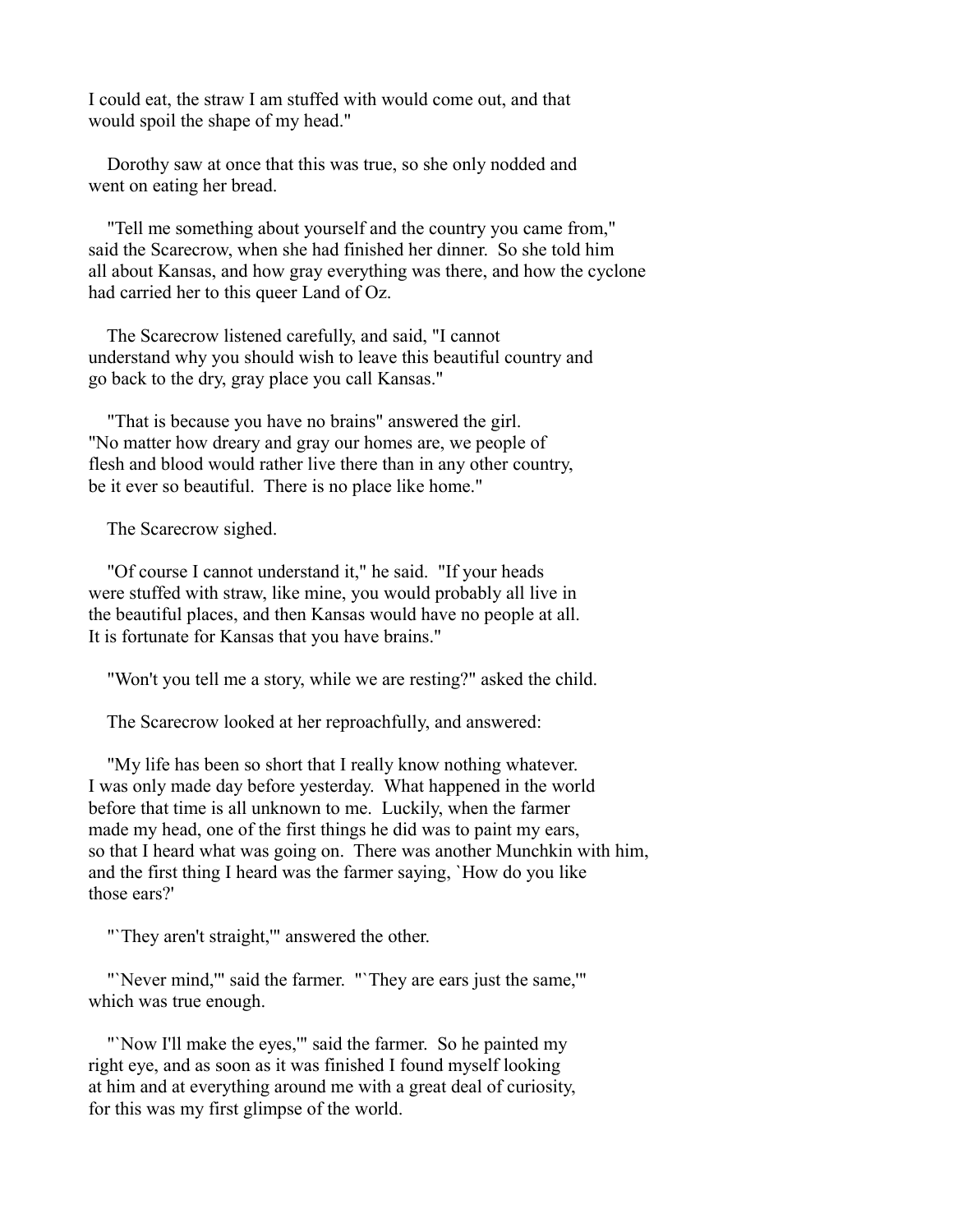"`That's a rather pretty eye,'" remarked the Munchkin who was watching the farmer. "`Blue paint is just the color for eyes.'

 "`I think I'll make the other a little bigger,'" said the farmer. And when the second eye was done I could see much better than before. Then he made my nose and my mouth. But I did not speak, because at that time I didn't know what a mouth was for. I had the fun of watching them make my body and my arms and legs; and when they fastened on my head, at last, I felt very proud, forI thought I was just as good a man as anyone.

 "`This fellow will scare the crows fast enough,' said the farmer. `He looks just like a man.'

 "`Why, he is a man,' said the other, and I quite agreed with him. The farmer carried me under his arm to the cornfield, and set me up on a tall stick, where you found me. He and his friend soon after walked away and left me alone.

 "I did not like to be deserted this way. So I tried to walk after them. But my feet would not touch the ground, and I was forced to stay on that pole. It was a lonely life to lead, for I had nothing to think of, having been made such a little while before. Many crows and other birds flew into the cornfield, but as soon as they saw me they flew away again, thinking I was a Munchkin; and this pleased me and made me feel that I was quite an important person. By and by an old crow flew near me, and after looking at me carefully he perched upon my shoulder and said:

 "`I wonder if that farmer thought to fool me in this clumsy manner. Any crow of sense could see that you are only stuffed with straw.' Then he hopped down at my feet and ate all the corn he wanted. The other birds, seeing he was not harmed by me, came to eat the corn too, so in a short time there was a great flock of them about me.

 "I felt sad at this, for it showed I was not such a good Scarecrow after all; but the old crow comforted me, saying, `If you only had brains in your head you would be as good a man as any of them, and a better man than some of them. Brains are the only things worth having in this world, no matter whether one is a crow or a man.'

 "After the crows had gone I thought this over, and decided I would try hard to get some brains. By good luck you came along and pulled me off the stake, and from what you say I am sure the Great Oz will give me brains as soon as we get to the Emerald City."

"I hope so," said Dorothy earnestly, "since you seem anxious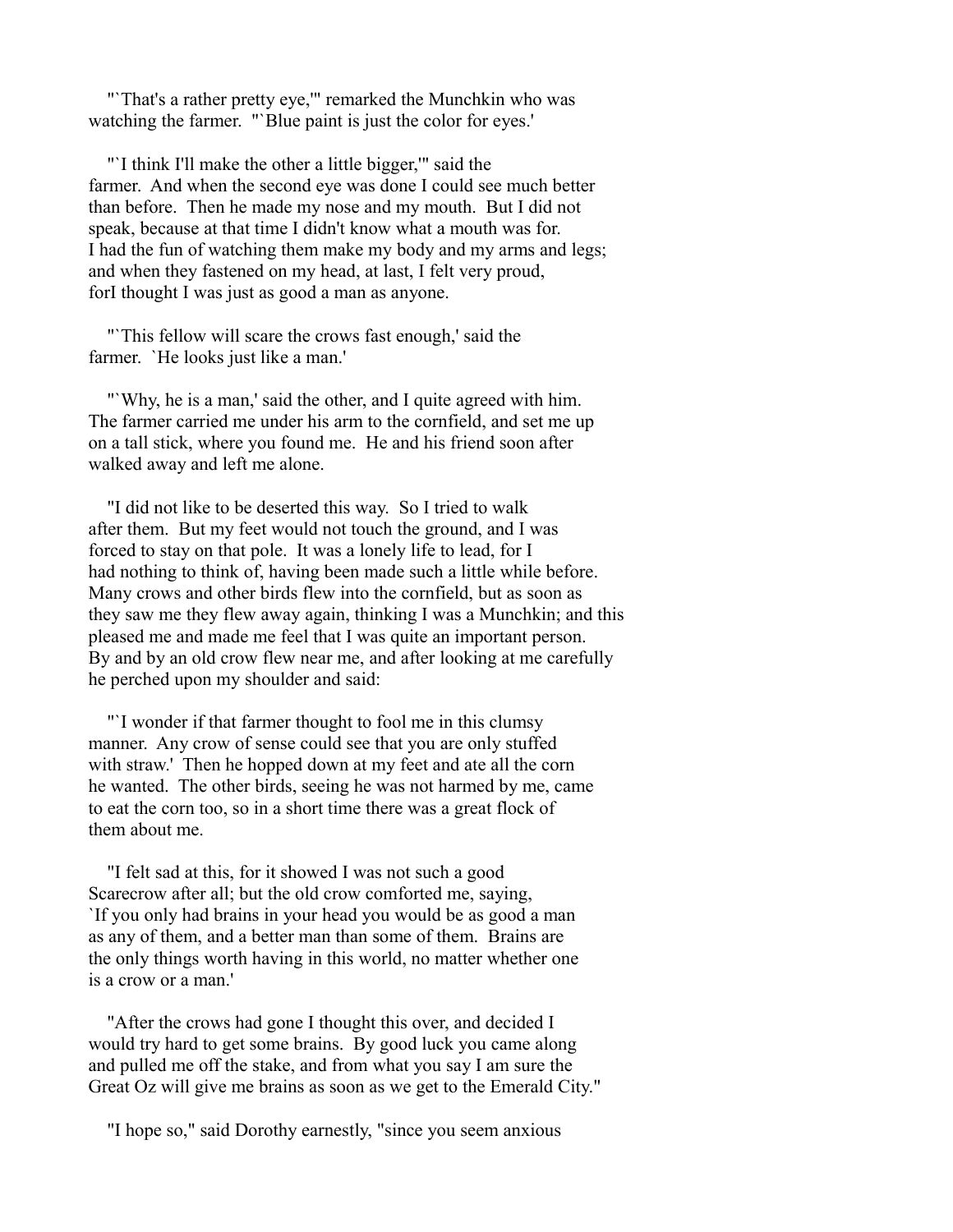to have them."

 "Oh, yes; I am anxious," returned the Scarecrow. "It is such an uncomfortable feeling to know one is a fool."

 "Well," said the girl, "let us go." And she handed the basket to the Scarecrow.

 There were no fences at all by the roadside now, and the land was rough and untilled. Toward evening they came to a great forest, where the trees grew so big and close together that their branches met over the road of yellow brick. It was almost dark under the trees, for the branches shut out the daylight; but the travelers did not stop, and went on into the forest.

 "If this road goes in, it must come out," said the Scarecrow, "and as the Emerald City is at the other end of the road, we must go wherever it leads us."

"Anyone would know that," said Dorothy.

 "Certainly; that is why I know it," returned the Scarecrow. "If it required brains to figure it out, I never should have said it."

 After an hour or so the light faded away, and they found themselves stumbling along in the darkness. Dorothy could not see at all, but Toto could, for some dogs see very well in the dark; and the Scarecrow declared he could see as well as by day. So she took hold of his arm and managed to get along fairly well.

 "If you see any house, or any place where we can pass the night," she said, "you must tell me; for it is very uncomfortable walking in the dark."

Soon after the Scarecrow stopped.

 "I see a little cottage at the right of us," he said, "built of logs and branches. Shall we go there?"

"Yes, indeed," answered the child. "I am all tired out."

 So the Scarecrow led her through the trees until they reached the cottage, and Dorothy entered and found a bed of dried leaves in one corner. She lay down at once, and with Toto beside her soon fell into a sound sleep. The Scarecrow, who was never tired, stood up in another corner and waited patiently until morning came.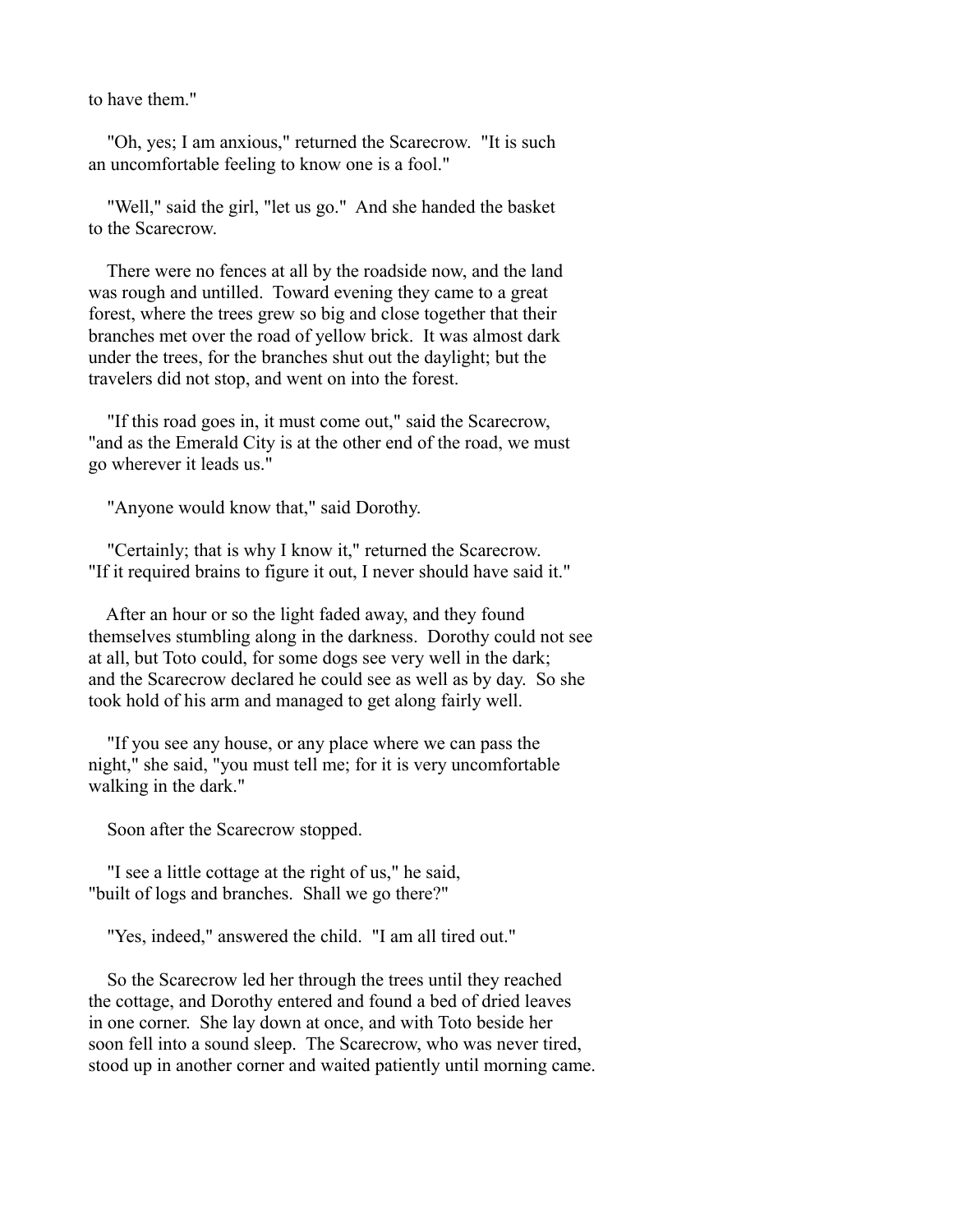## 5. The Rescue of the Tin Woodman

 When Dorothy awoke the sun was shining through the trees and Toto had long been out chasing birds around him and squirrels. She sat up and looked around her. Scarecrow, still standing patiently in his corner, waiting for her.

"We must go and search for water," she said to him.

"Why do you want water?" he asked.

 "To wash my face clean after the dust of the road, and to drink, so the dry bread will not stick in my throat."

 "It must be inconvenient to be made of flesh," said the Scarecrow thoughtfully, "for you must sleep, and eat and drink. However, you have brains, and it is worth a lot of bother to be able to think properly."

 They left the cottage and walked through the trees until they found a little spring of clear water, where Dorothy drank and bathed and ate her breakfast. She saw there was not much bread left in the basket, and the girl was thankful the Scarecrow did not have to eat anything, for there was scarcely enough for herself and Toto for the day.

 When she had finished her meal, and was about to go back to the road of yellow brick, she was startled to hear a deep groan near by.

"What was that?" she asked timidly.

"I cannot imagine," replied the Scarecrow; "but we can go and see."

 Just then another groan reached their ears, and the sound seemed to come from behind them. They turned and walked through the forest a few steps, when Dorothy discovered something shining in a ray of sunshine that fell between the trees. She ran to the place and then stopped short, with a little cry of surprise.

 One of the big trees had been partly chopped through, and standing beside it, with an uplifted axe in his hands, was a man made entirely of tin. His head and arms and legs were jointed upon his body, but he stood perfectly motionless, as if he could not stir at all.

 Dorothy looked at him in amazement, and so did the Scarecrow, while Toto barked sharply and made a snap at the tin legs, which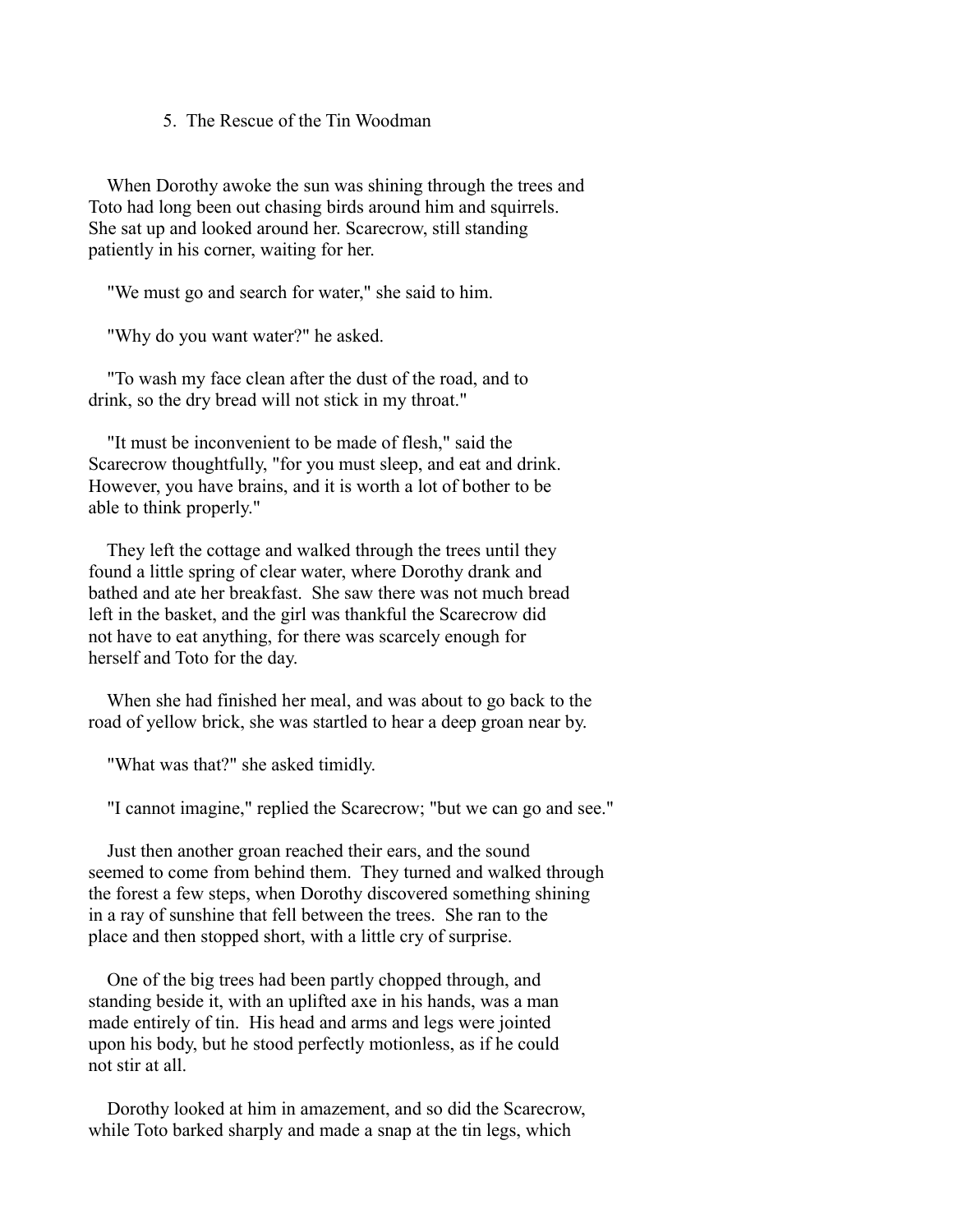hurt his teeth.

"Did you groan?" asked Dorothy.

 "Yes," answered the tin man, "I did. I've been groaning for more than a year, and no one has ever heard me before or come to help me."

 "What can I do for you?" she inquired softly, for she was moved by the sad voice in which the man spoke.

 "Get an oil-can and oil my joints," he answered. "They are rusted so badly that I cannot move them at all; if I am well oiled I shall soon be all right again. You will find an oil-can on a shelf in my cottage."

 Dorothy at once ran back to the cottage and found the oil-can, and then she returned and asked anxiously, "Where are your joints?"

 "Oil my neck, first," replied the Tin Woodman. So she oiled it, and as it was quite badly rusted the Scarecrow took hold of the tin head and moved it gently from side to side until it worked freely, and then the man could turn it himself.

 "Now oil the joints in my arms," he said. And Dorothy oiled them and the Scarecrow bent them carefully until they were quite free from rust and as good as new.

 The Tin Woodman gave a sigh of satisfaction and lowered his axe, which he leaned against the tree.

 "This is a great comfort," he said. "I have been holding that axe in the air ever since I rusted, and I'm glad to be able to put it down at last. Now, if you will oil the joints of my legs, I shall be all right once more."

 So they oiled his legs until he could move them freely; and he thanked them again and again for his release, for he seemed a very polite creature, and very grateful.

 "I might have stood there always if you had not come along," he said; "so you have certainly saved my life. How did you happen to be here?"

 "We are on our way to the Emerald City to see the Great Oz," she answered, "and we stopped at your cottage to pass the night."

"Why do you wish to see Oz?" he asked.

 "I want him to send me back to Kansas, and the Scarecrow wants him to put a few brains into his head," she replied.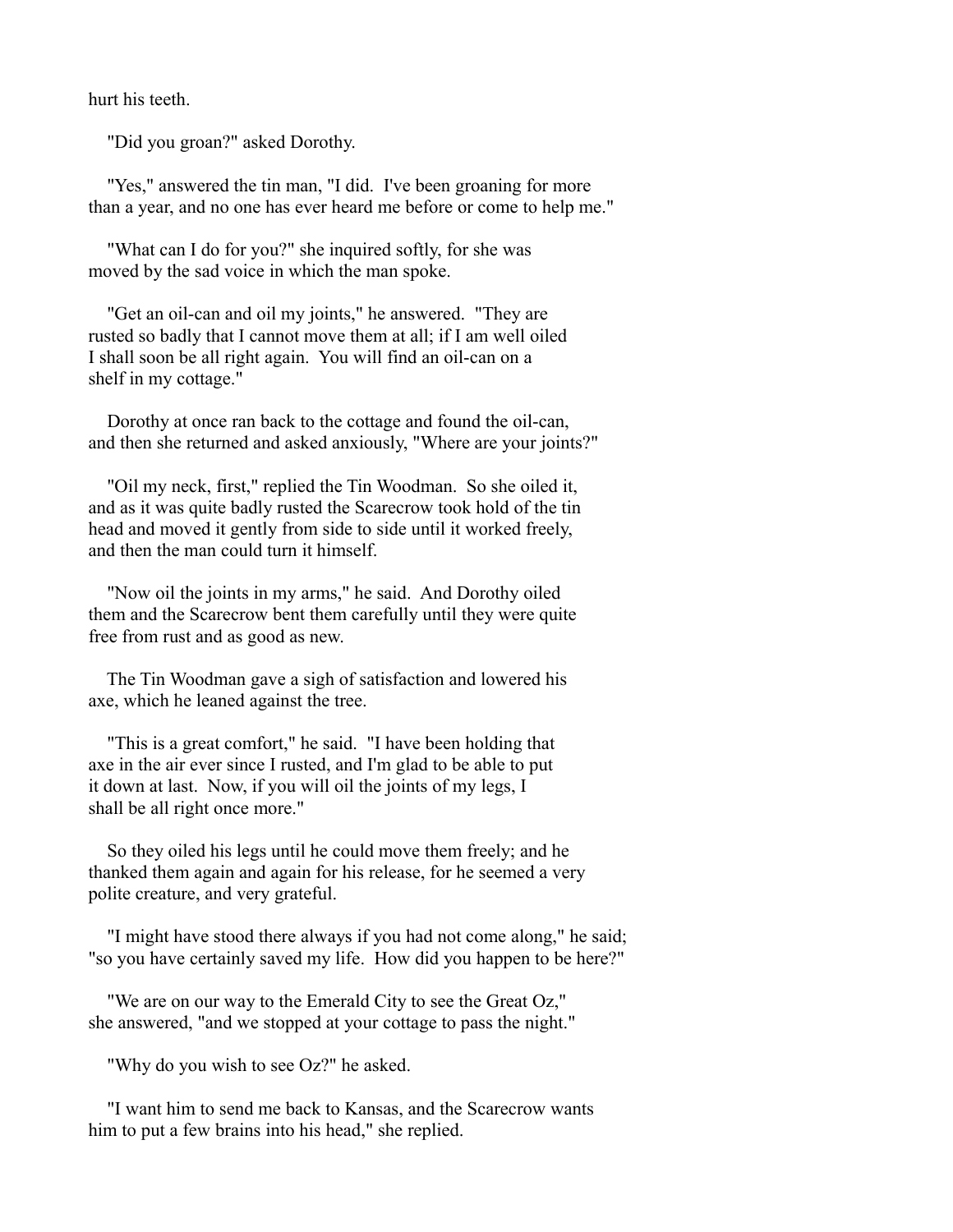The Tin Woodman appeared to think deeply for a moment. Then he said:

"Do you suppose Oz could give me a heart?"

 "Why, I guess so," Dorothy answered. "It would be as easy as to give the Scarecrow brains."

 "True," the Tin Woodman returned. "So, if you will allow me to join your party, I will also go to the Emerald City and ask Oz to help me."

 "Come along," said the Scarecrow heartily, and Dorothy added that she would be pleased to have his company. So the Tin Woodman shouldered his axe and they all passed through the forest until they came to the road that was paved with yellow brick.

 The Tin Woodman had asked Dorothy to put the oil-can in her basket. "For," he said, "if I should get caught in the rain, and rust again, I would need the oil-can badly."

 It was a bit of good luck to have their new comrade join the party, for soon after they had begun their journey again they came to a place where the trees and branches grew so thick over the road that the travelers could not pass. But the Tin Woodman set to work with his axe and chopped so well that soon he cleared a passage for the entire party.

 Dorothy was thinking so earnestly as they walked along that she did not notice when the Scarecrow stumbled into a hole and rolled over to the side of the road. Indeed he was obliged to call to her to help him up again.

"Why didn't you walk around the hole?" asked the Tin Woodman.

 "I don't know enough," replied the Scarecrow cheerfully. "My head is stuffed with straw, you know, and that is why I am going to Oz to ask him for some brains."

 "Oh, I see," said the Tin Woodman. "But, after all, brains are not the best things in the world."

"Have you any?" inquired the Scarecrow.

 "No, my head is quite empty," answered the Woodman. "But once I had brains, and a heart also; so, having tried them both, I should much rather have a heart."

"And why is that?" asked the Scarecrow.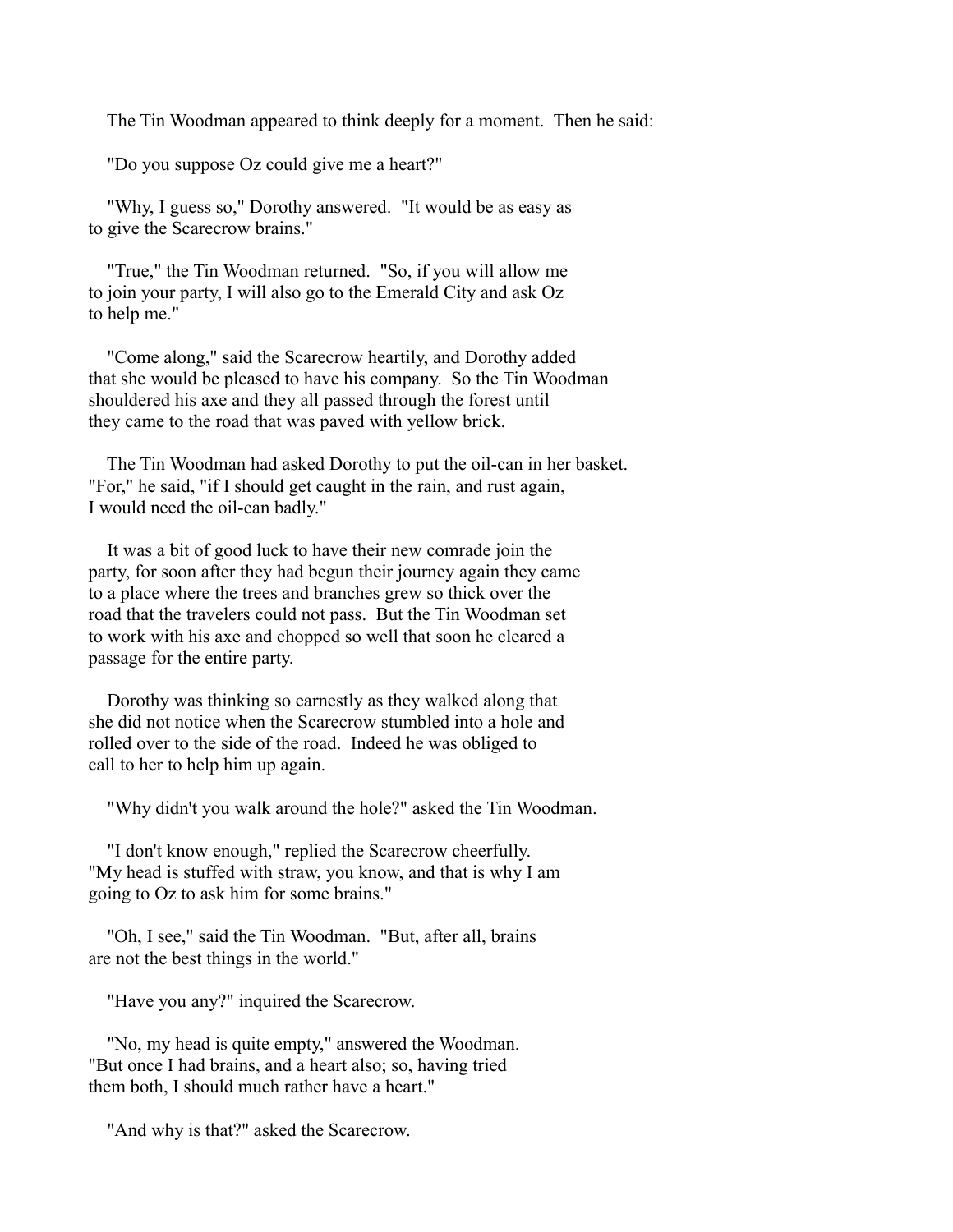"I will tell you my story, and then you will know."

 So, while they were walking through the forest, the Tin Woodman told the following story:

 "I was born the son of a woodman who chopped down trees in the forest and sold the wood for a living. When I grew up, I too became a woodchopper, and after my father died I took care of my old mother as long as she lived. Then I made up my mind that instead of living alone I would marry, so that I might not become lonely.

 "There was one of the Munchkin girls who was so beautiful that I soon grew to love her with all my heart. She, on her part, promised to marry me as soon as I could earn enough money to build a better house for her; so I set to work harder than ever. But the girl lived with an old woman who did not want her to marry anyone, for she was so lazy she wished the girl to remain with her and do the cooking and the housework. So the old woman went to the Wicked Witch of the East, and promised her two sheep and a cow if she would prevent the marriage. Thereupon the Wicked Witch enchanted my axe, and when I was chopping away at my best one day, for I was anxious to get the new house and my wife as soon as possible, the axe slipped all at once and cut off my left leg.

 "This at first seemed a great misfortune, for I knew a one-legged man could not do very well as a wood-chopper. So I went to a tinsmith and had him make me a new leg out of tin. The leg worked very well, once I was used to it. But my action angered the Wicked Witch of the East, for she had promised the old woman I should not marry the pretty Munchkin girl. When I began chopping again, my axe slipped and cut off my right leg. Again I went to the tinsmith, and again he made me a leg out of tin. After this the enchanted axe cut off my arms, one after the other; but, nothing daunted, I had them replaced with tin ones. The Wicked Witch then made the axe slip and cut off my head, and at first I thought that was the end of me. But the tinsmith happened to come along, and he made me a new head out of tin.

 "I thought I had beaten the Wicked Witch then, and I worked harder than ever; but I little knew how cruel my enemy could be. She thought of a new way to kill my love for the beautiful Munchkin maiden, and made my axe slip again, so that it cut right through my body, splitting me into two halves. Once more the tinsmith came to my help and made me a body of tin, fastening my tin arms and legs and head to it, by means of joints, so that I could move around as well as ever. But, alas! I had now no heart, so that I lost all my love for the Munchkin girl, and did not care whether I married her or not. I suppose she is still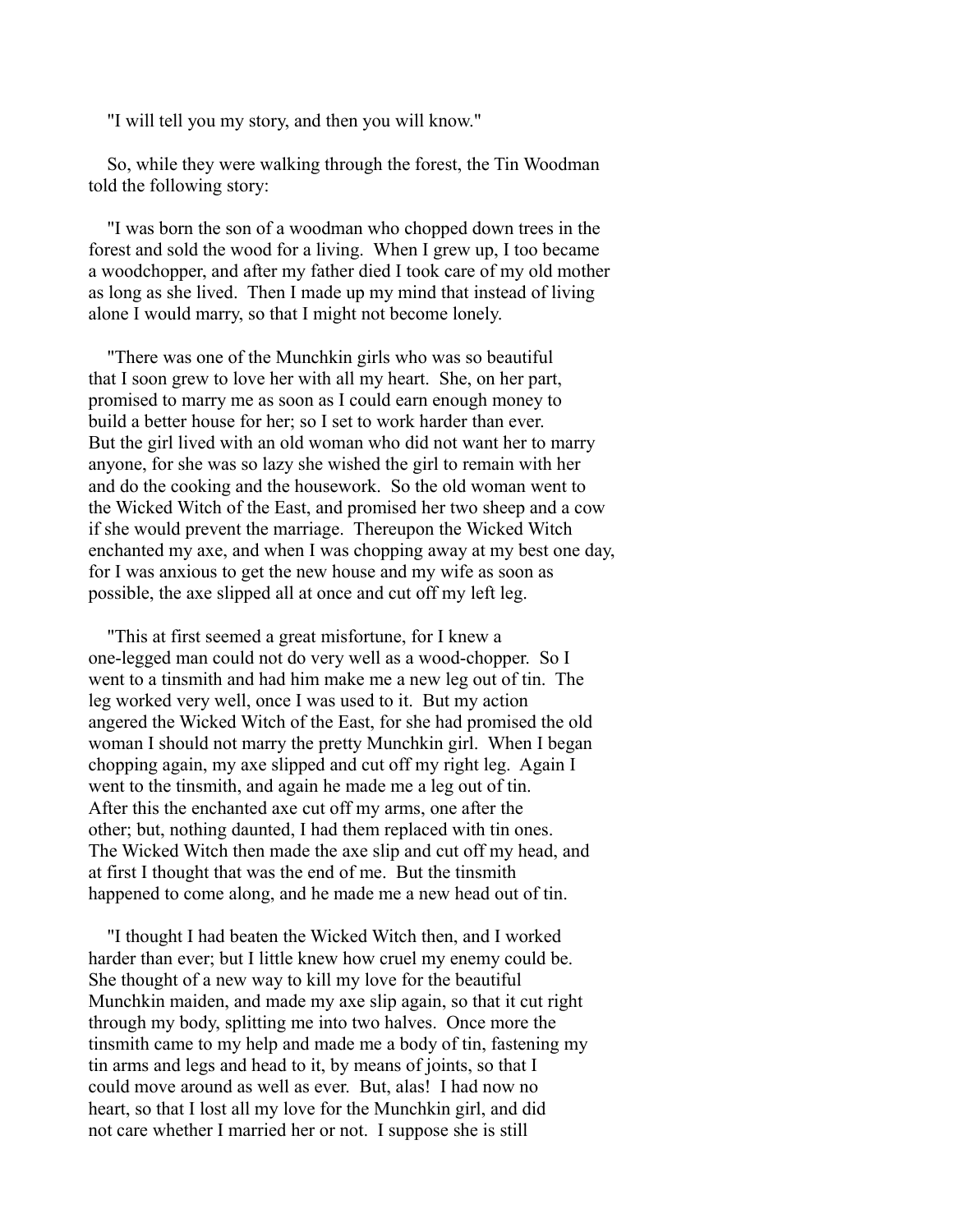living with the old woman, waiting for me to come after her.

 "My body shone so brightly in the sun that I felt very proud of it and it did not matter now if my axe slipped, for it could not cut me. There was only one danger--that my joints would rust; but I kept an oil-can in my cottage and took care to oil myself whenever I needed it. However, there came a day when I forgot to do this, and, being caught in a rainstorm, before I thought of the danger my joints had rusted, and I was left to stand in the woods until you came to help me. It was a terrible thing to undergo, but during the year I stood there I had time to think that the greatest loss I had known was the loss of my heart. While I was in love I was the happiest man on earth; but no one can love who has not a heart, and so I am resolved to ask Oz to give me one. If he does, I will go back to the Munchkin maiden and marry her."

 Both Dorothy and the Scarecrow had been greatly interested in the story of the Tin Woodman, and now they knew why he was so anxious to get a new heart.

 "All the same," said the Scarecrow, "I shall ask for brains instead of a heart; for a fool would not know what to do with a heart if he had one."

 "I shall take the heart," returned the Tin Woodman; "for brains do not make one happy, and happiness is the best thing in the world."

 Dorothy did not say anything, for she was puzzled to know which of her two friends was right, and she decided if she could only get back to Kansas and Aunt Em, it did not matter so much whether the Woodman had no brains and the Scarecrow no heart, or each got what he wanted.

 What worried her most was that the bread was nearly gone, and another meal for herself and Toto would empty the basket. To be sure neither the Woodman nor the Scarecrow ever ate anything, but she was not made of tin nor straw, and could not live unless she was fed.

# 6. The Cowardly Lion

 All this time Dorothy and her companions had been walking through the thick woods. The road was still paved with yellow brick, but these were much covered by dried branches and dead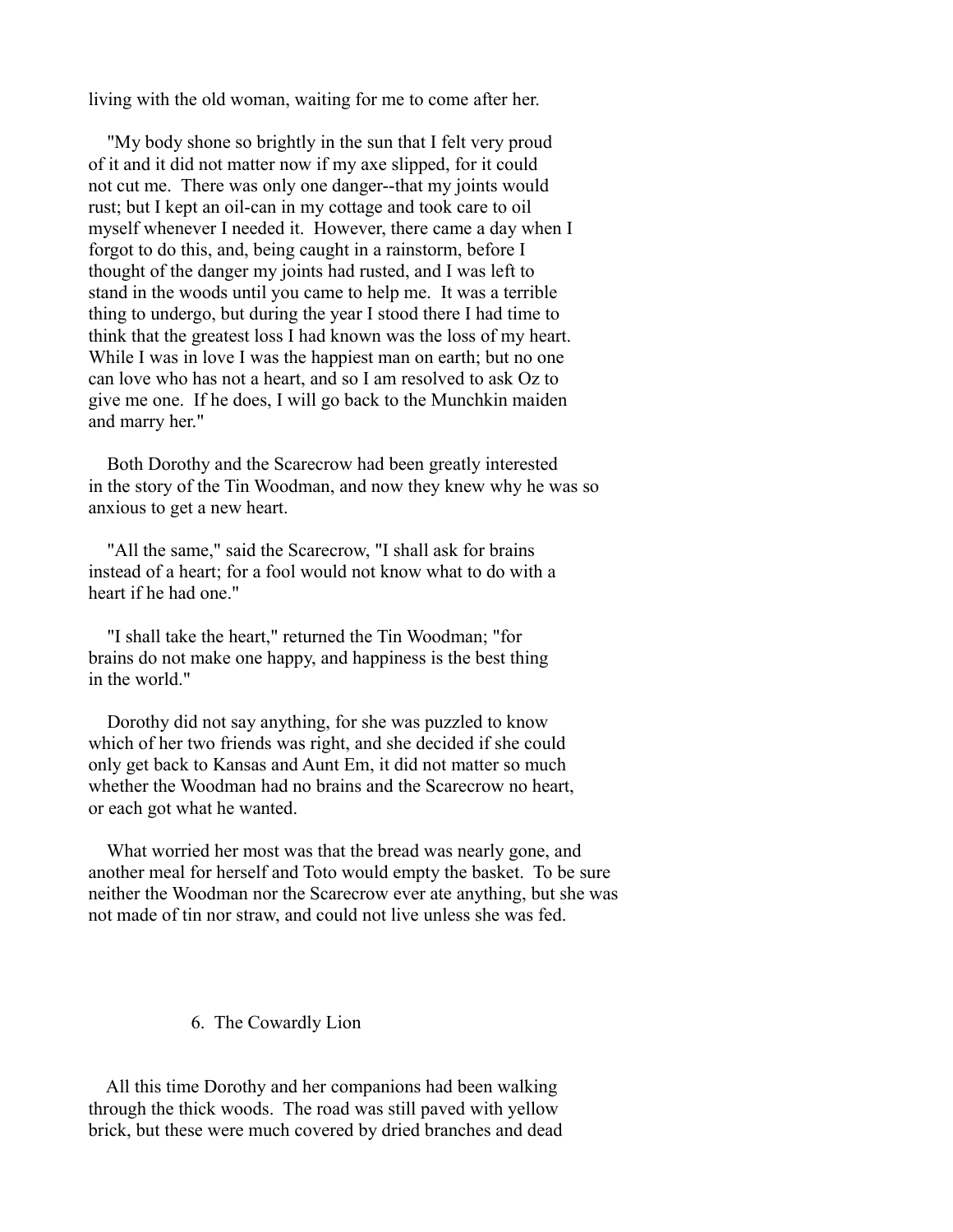leaves from the trees, and the walking was not at all good.

 There were few birds in this part of the forest, for birds love the open country where there is plenty of sunshine. But now and then there came a deep growl from some wild animal hidden among the trees. These sounds made the little girl's heart beat fast, for she did not know what made them; but Toto knew, and he walked close to Dorothy's side, and did not even bark in return.

 "How long will it be," the child asked of the Tin Woodman, "before we are out of the forest?"

 "I cannot tell," was the answer, "for I have never been to the Emerald City. But my father went there once, when I was a boy, and he said it was a long journey through a dangerous country, although nearer to the city where Oz dwells the country is beautiful. But I am not afraid so long as I have my oil-can, and nothing can hurt the Scarecrow, while you bear upon your forehead the mark of the Good Witch's kiss, and that will protect you from harm."

"But Toto!" said the girl anxiously. "What will protect him?"

 "We must protect him ourselves if he is in danger," replied the Tin Woodman.

 Just as he spoke there came from the forest a terrible roar, and the next moment a great Lion bounded into the road. With one blow of his paw he sent the Scarecrow spinning over and over to the edge of the road, and then he struck at the Tin Woodman with his sharp claws. But, to the Lion's surprise, he could make no impression on the tin, although the Woodman fell over in the road and lay still.

 Little Toto, now that he had an enemy to face, ran barking toward the Lion, and the great beast had opened his mouth to bite the dog, when Dorothy, fearing Toto would be killed, and heedless of danger, rushed forward and slapped the Lion upon his nose as hard as she could, while she cried out:

 "Don't you dare to bite Toto! You ought to be ashamed of yourself, a big beast like you, to bite a poor little dog!"

 "I didn't bite him," said the Lion, as he rubbed his nose with his paw where Dorothy had hit it.

 "No, but you tried to," she retorted. "You are nothing but a big coward."

"I know it," said the Lion, hanging his head in shame. "I've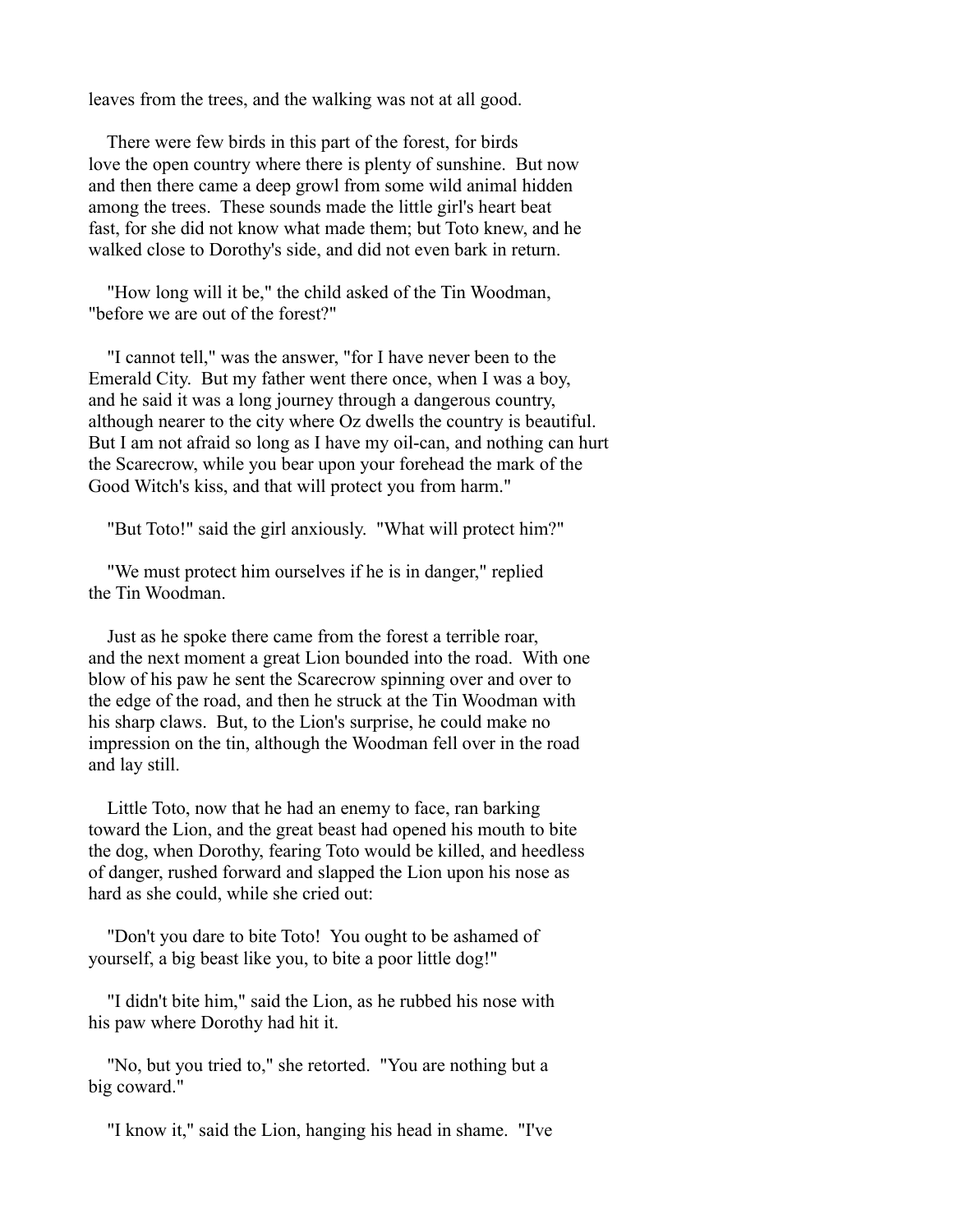always known it. But how can I help it?"

 "I don't know, I'm sure. To think of your striking a stuffed man, like the poor Scarecrow!"

 "Is he stuffed?" asked the Lion in surprise, as he watched her pick up the Scarecrow and set him upon his feet, while she patted him into shape again.

"Of course he's stuffed," replied Dorothy, who was still angry.

 "That's why he went over so easily," remarked the Lion. "It astonished me to see him whirl around so. Is the other one stuffed also?"

 "No," said Dorothy, "he's made of tin." And she helped the Woodman up again.

 "That's why he nearly blunted my claws," said the Lion. "When they scratched against the tin it made a cold shiver run down my back. What is that little animal you are so tender of?"

"He is my dog, Toto," answered Dorothy.

"Is he made of tin, or stuffed?" asked the Lion.

"Neither. He's a--a--a meat dog," said the girl.

 "Oh! He's a curious animal and seems remarkably small, now that I look at him. No one would think of biting such a little thing, except a coward like me," continued the Lion sadly.

 "What makes you a coward?" asked Dorothy, looking at the great beast in wonder, for he was as big as a small horse.

 "It's a mystery," replied the Lion. "I suppose I was born that way. All the other animals in the forest naturally expect me to be brave, for the Lion is everywhere thought to be the King of Beasts. I learned that if I roared very loudly every living thing was frightened and got out of my way. Whenever I've met a man I've been awfully scared; but I just roared at him, and he has always run away as fast as he could go. If the elephants and the tigers and the bears had ever tried to fight me, I should have run myself--I'm such a coward; but just as soon as they hear me roar they all try to get away from me, and of course I let them go."

 "But that isn't right. The King of Beasts shouldn't be a coward," said the Scarecrow.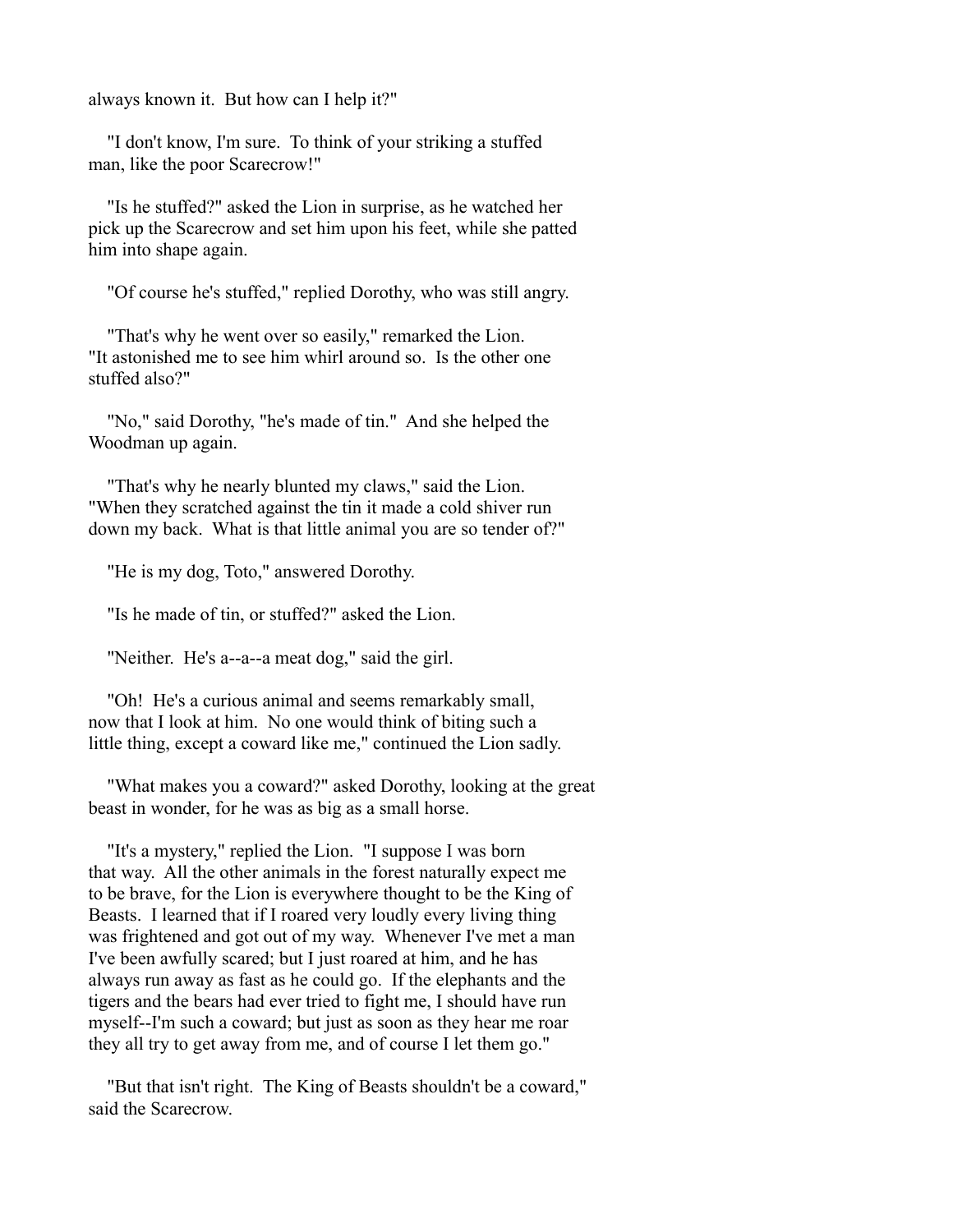"I know it," returned the Lion, wiping a tear from his eye with the tip of his tail. "It is my great sorrow, and makes my life very unhappy. But whenever there is danger, my heart begins to beat fast."

"Perhaps you have heart disease," said the Tin Woodman.

"It may be," said the Lion.

 "If you have," continued the Tin Woodman, "you ought to be glad, for it proves you have a heart. For my part, I have no heart; so I cannot have heart disease."

 "Perhaps," said the Lion thoughtfully, "if I had no heart I should not be a coward."

"Have you brains?" asked the Scarecrow.

"I suppose so. I've never looked to see," replied the Lion.

 "I am going to the Great Oz to ask him to give me some," remarked the Scarecrow, "for my head is stuffed with straw."

"And I am going to ask him to give me a heart," said the Woodman.

 "And I am going to ask him to send Toto and me back to Kansas," added Dorothy.

"Do you think Oz could give me courage?" asked the Cowardly Lion.

"Just as easily as he could give me brains," said the Scarecrow.

"Or give me a heart," said the Tin Woodman.

"Or send me back to Kansas," said Dorothy.

 "Then, if you don't mind, I'll go with you," said the Lion, "for my life is simply unbearable without a bit of courage."

 "You will be very welcome," answered Dorothy, "for you will help to keep away the other wild beasts. It seems to me they must be more cowardly than you are if they allow you to scare them so easily."

 "They really are," said the Lion, "but that doesn't make me any braver, and as long as I know myself to be a coward I shall be unhappy."

 So once more the little company set off upon the journey, the Lion walking with stately strides at Dorothy's side. Toto did not approve this new comrade at first, for he could not forget how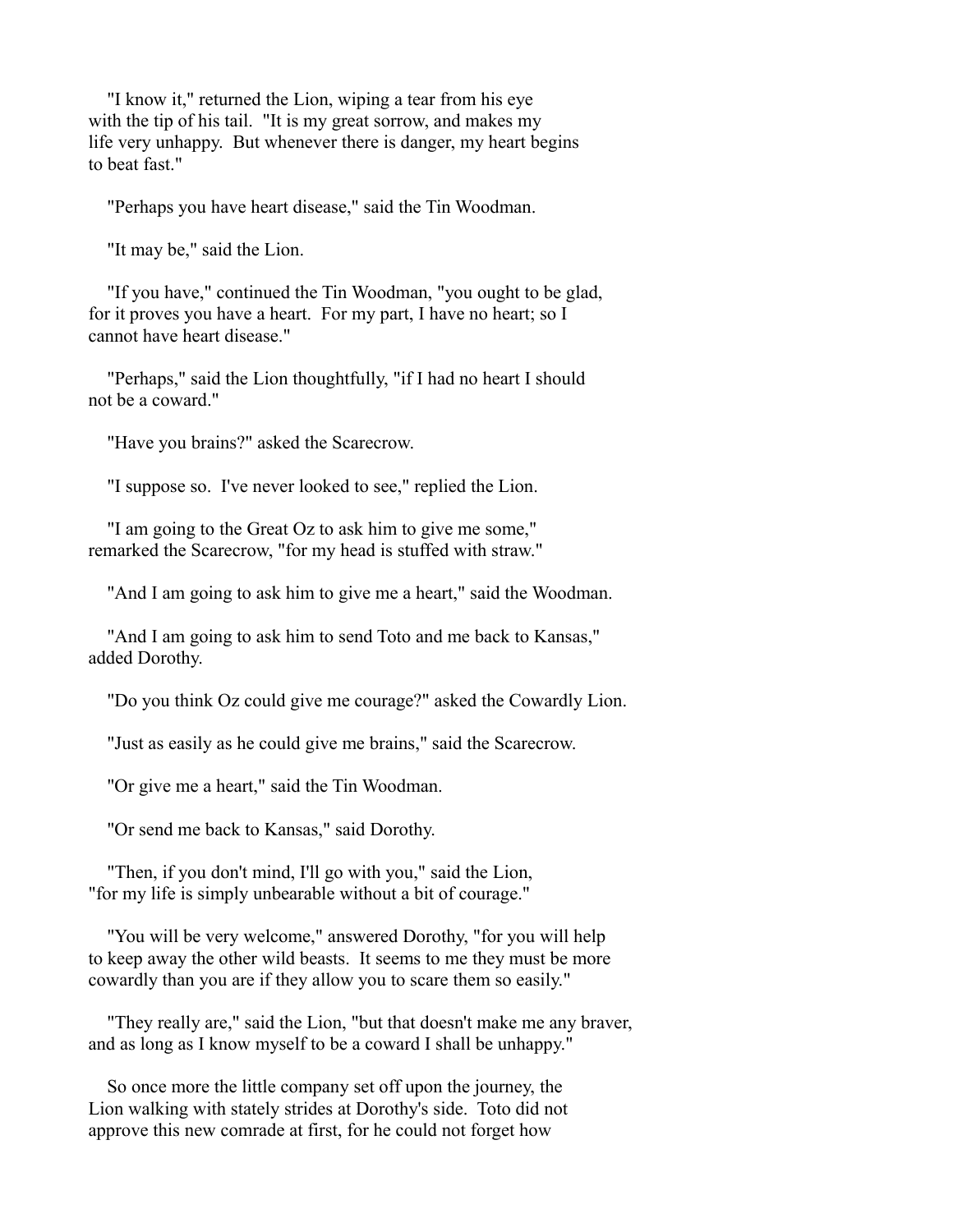nearly he had been crushed between the Lion's great jaws. But after a time he became more at ease, and presently Toto and the Cowardly Lion had grown to be good friends.

 During the rest of that day there was no other adventure to mar the peace of their journey. Once, indeed, the Tin Woodman stepped upon a beetle that was crawling along the road, and killed the poor little thing. This made the Tin Woodman very unhappy, for he was always careful not to hurt any living creature; and as he walked along he wept several tears of sorrow and regret. These tears ran slowly down his face and over the hinges of his jaw, and there they rusted. When Dorothy presently asked him a question the Tin Woodman could not open his mouth, for his jaws were tightly rusted together. He became greatly frightened at this and made many motions to Dorothy to relieve him, but she could not understand. The Lion was also puzzled to know what was wrong. But the Scarecrow seized the oil-can from Dorothy's basket and oiled the Woodman's jaws, so that after a few moments he could talk as well as before.

 "This will serve me a lesson," said he, "to look where I step. For if I should kill another bug or beetle I should surely cry again, and crying rusts my jaws so that I cannot speak."

 Thereafter he walked very carefully, with his eyes on the road, and when he saw a tiny ant toiling by he would step over it, so as not to harm it. The Tin Woodman knew very well he had no heart, and therefore he took great care never to be cruel or unkind to anything.

 "You people with hearts," he said, "have something to guide you, and need never do wrong; but I have no heart, and so I must be very careful. When Oz gives me a heart of course I needn't mind so much."

### 7. The Journey to the Great Oz

 They were obliged to camp out that night under a large tree in the forest, for there were no houses near. The tree made a good, thick covering to protect them from the dew, and the Tin Woodman chopped a great pile of wood with his axe and Dorothy built a splendid fire that warmed her and made her feel less lonely. She and Toto ate the last of their bread, and now she did not know what they would do for breakfast.

 "If you wish," said the Lion, "I will go into the forest and kill a deer for you. You can roast it by the fire, since your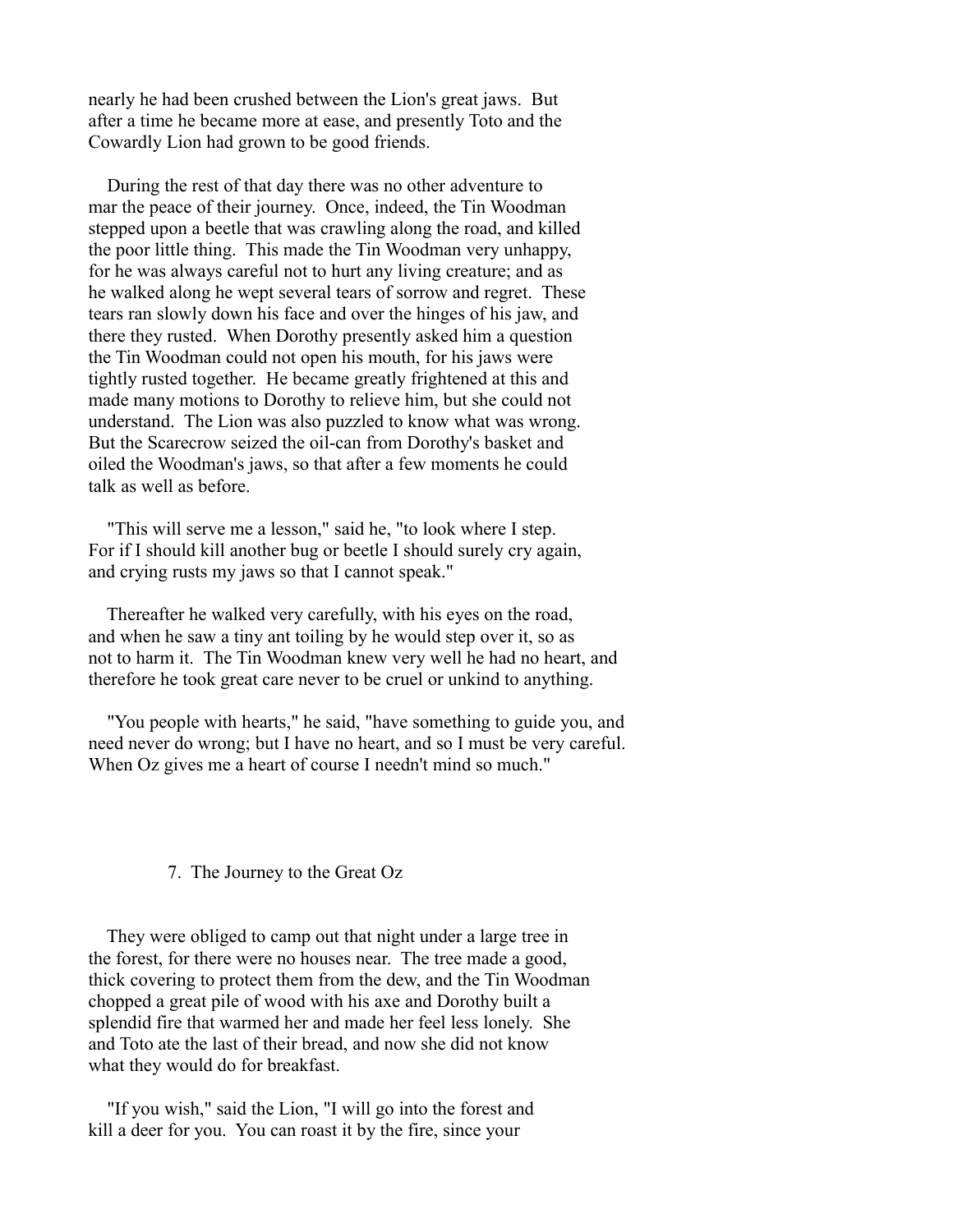tastes are so peculiar that you prefer cooked food, and then you will have a very good breakfast."

 "Don't! Please don't," begged the Tin Woodman. "I should certainly weep if you killed a poor deer, and then my jaws would rust again."

 But the Lion went away into the forest and found his own supper, and no one ever knew what it was, for he didn't mention it. And the Scarecrow found a tree full of nuts and filled Dorothy's basket with them, so that she would not be hungry for a long time. She thought this was very kind and thoughtful of the Scarecrow, but she laughed heartily at the awkward way in which the poor creature picked up the nuts. His padded hands were so clumsy and the nuts were so small that he dropped almost as many as he put in the basket. But the Scarecrow did not mind how long it took him to fill the basket, for it enabled him to keep away from the fire, as he feared a spark might get into his straw and burn him up. So he kept a good distance away from the flames, and only came near to cover Dorothy with dry leaves when she lay down to sleep. These kept her very snug and warm, and she slept soundly until morning.

When it was daylight, the girl bathed her face in a little rippling brook, and soon after they all started toward the Emerald City.

 This was to be an eventful day for the travelers. They had hardly been walking an hour when they saw before them a great ditch that crossed the road and divided the forest as far as they could see on either side. It was a very wide ditch, and when they crept up to the edge and looked into it they could see it was also very deep, and there were many big, jagged rocks at the bottom. The sides were so steep that none of them could climb down, and for a moment it seemed that their journey must end.

"What shall we do?" asked Dorothy despairingly.

 "I haven't the faintest idea," said the Tin Woodman, and the Lion shook his shaggy mane and looked thoughtful.

 But the Scarecrow said, "We cannot fly, that is certain. Neither can we climb down into this great ditch. Therefore, if we cannot jump over it, we must stop where we are."

 "I think I could jump over it," said the Cowardly Lion, after measuring the distance carefully in his mind.

 "Then we are all right," answered the Scarecrow, "for you can carry us all over on your back, one at a time."

"Well, I'll try it," said the Lion. "Who will go first?"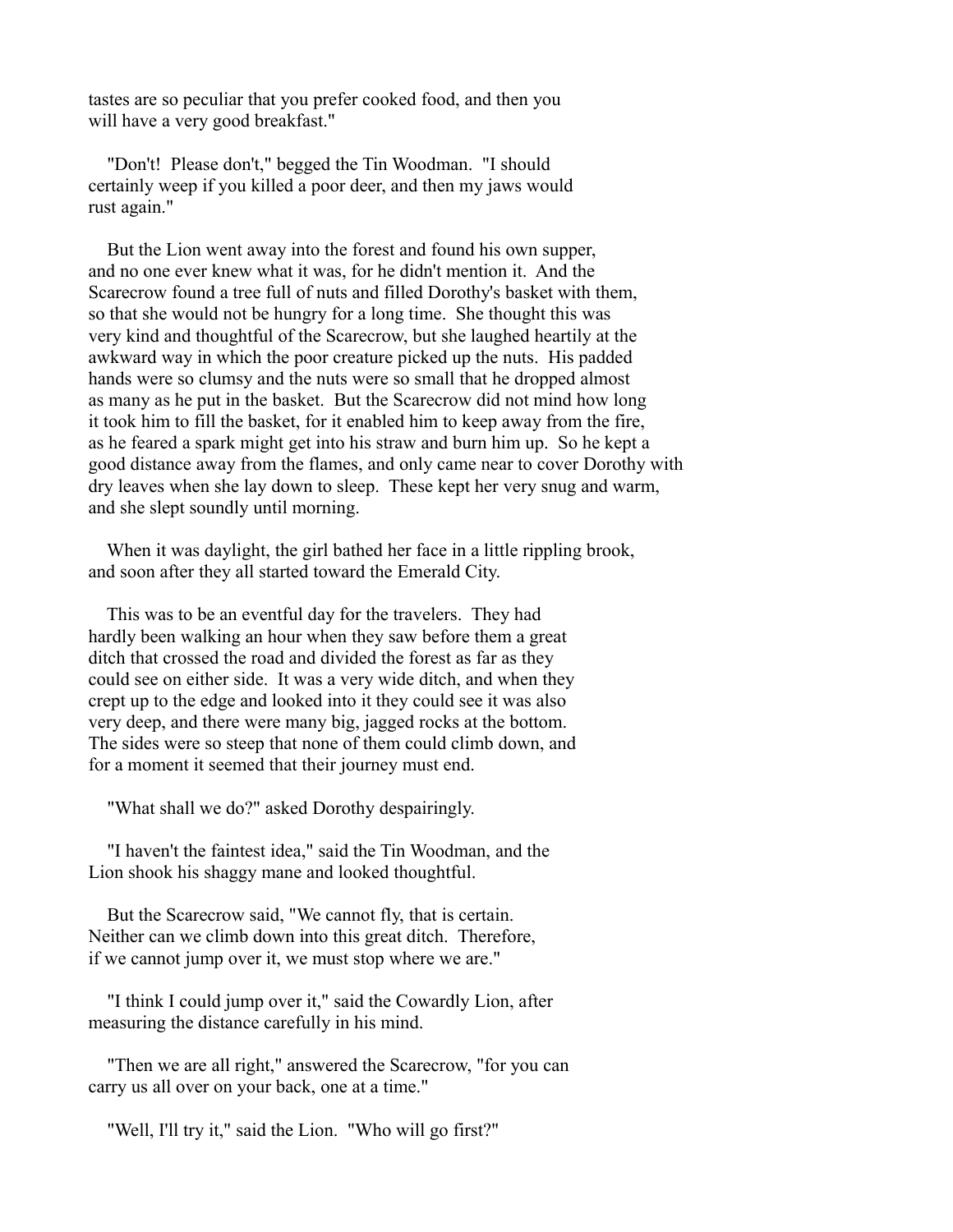"I will," declared the Scarecrow, "for, if you found that you could not jump over the gulf, Dorothy would be killed, or the Tin Woodman badly dented on the rocks below. But if I am on your back it will not matter so much, for the fall would not hurt me at all."

 "I am terribly afraid of falling, myself," said the Cowardly Lion, "but I suppose there is nothing to do but try it. So get on my back and we will make the attempt."

 The Scarecrow sat upon the Lion's back, and the big beast walked to the edge of the gulf and crouched down.

"Why don't you run and jump?" asked the Scarecrow.

 "Because that isn't the way we Lions do these things," he replied. Then giving a great spring, he shot through the air and landed safely on the other side. They were all greatly pleased to see how easily he did it, and after the Scarecrow had got down from his back the Lion sprang across the ditch again.

 Dorothy thought she would go next; so she took Toto in her arms and climbed on the Lion's back, holding tightly to his mane with one hand. The next moment it seemed as if she were flying through the air; and then, before she had time to think about it, she was safe on the other side. The Lion went back a third time and got the Tin Woodman, and then they all sat down for a few moments to give the beast a chance to rest, for his great leaps had made his breath short, and he panted like a big dog that has been running too long.

 They found the forest very thick on this side, and it looked dark and gloomy. After the Lion had rested they started along the road of yellow brick, silently wondering, each in his own mind, if ever they would come to the end of the woods and reach the bright sunshine again. To add to their discomfort, they soon heard strange noises in the depths of the forest, and the Lion whispered to them that it was in this part of the country that the Kalidahs lived.

"What are the Kalidahs?" asked the girl.

 "They are monstrous beasts with bodies like bears and heads like tigers," replied the Lion, "and with claws so long and sharp that they could tear me in two as easily as I could kill Toto. I'm terribly afraid of the Kalidahs."

 "I'm not surprised that you are," returned Dorothy. "They must be dreadful beasts."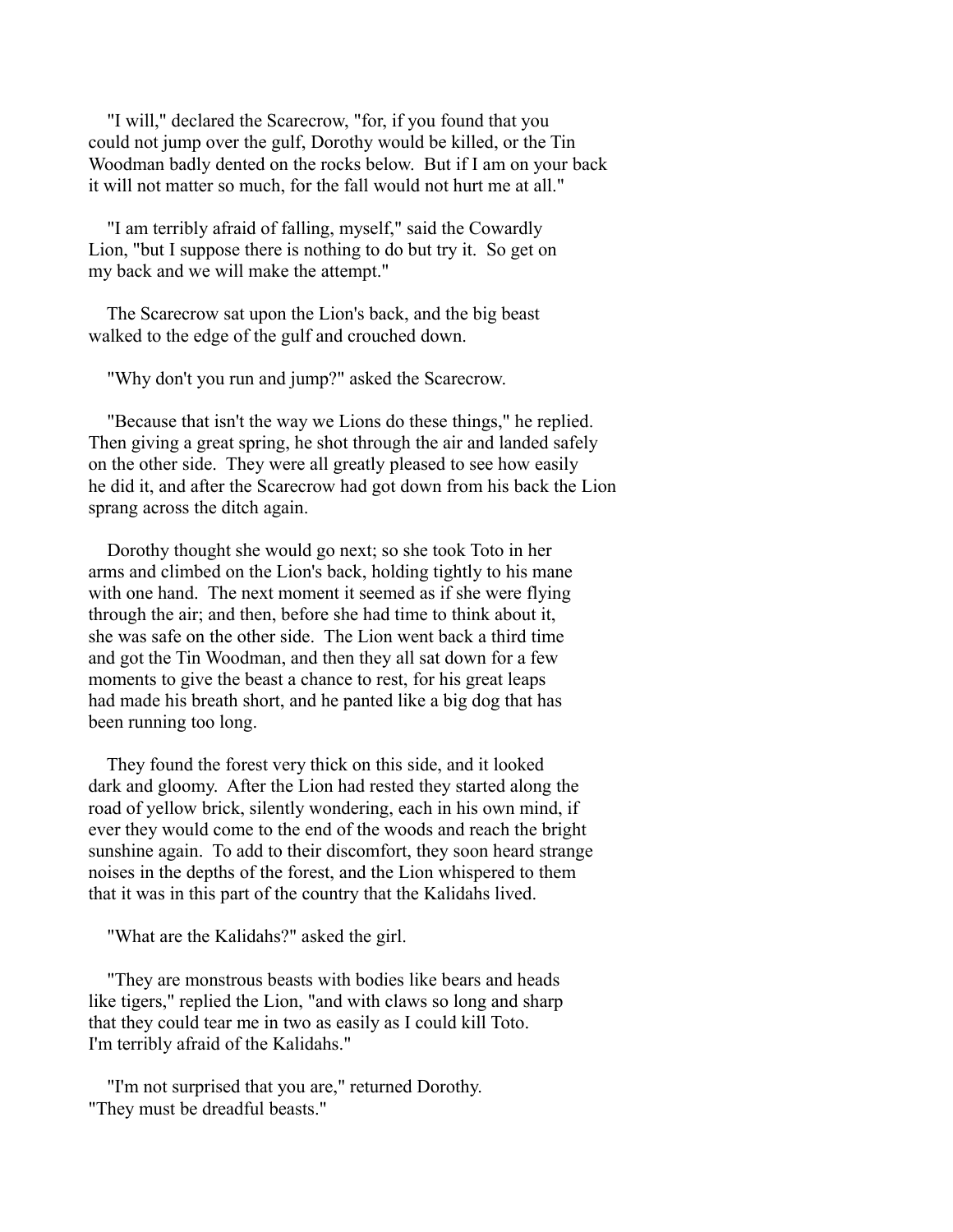The Lion was about to reply when suddenly they came to another gulf across the road. But this one was so broad and deep that the Lion knew at once he could not leap across it.

 So they sat down to consider what they should do, and after serious thought the Scarecrow said:

 "Here is a great tree, standing close to the ditch. If the Tin Woodman can chop it down, so that it will fall to the other side, we can walk across it easily."

 "That is a first-rate idea," said the Lion. "One would almost suspect you had brains in your head, instead of straw."

 The Woodman set to work at once, and so sharp was his axe that the tree was soon chopped nearly through. Then the Lion put his strong front legs against the tree and pushed with all his might, and slowly the big tree tipped and fell with a crash across the ditch, with its top branches on the other side.

 They had just started to cross this queer bridge when a sharp growl made them all look up, and to their horror they saw running toward them two great beasts with bodies like bears and heads like tigers.

"They are the Kalidahs!" said the Cowardly Lion, beginning to tremble.

"Quick!" cried the Scarecrow. "Let us cross over."

 So Dorothy went first, holding Toto in her arms, the Tin Woodman followed, and the Scarecrow came next. The Lion, although he was certainly afraid, turned to face the Kalidahs, and then he gave so loud and terrible a roar that Dorothy screamed and the Scarecrow fell over backward, while even the fierce beasts stopped short and looked at him in surprise.

 But, seeing they were bigger than the Lion, and remembering that there were two of them and only one of him, the Kalidahs again rushed forward, and the Lion crossed over the tree and turned to see what they would do next. Without stopping an instant the fierce beasts also began to cross the tree. And the Lion said to Dorothy:

 "We are lost, for they will surely tear us to pieces with their sharp claws. But stand close behind me, and I will fight them as long as I am alive."

 "Wait a minute!" called the Scarecrow. He had been thinking what was best to be done, and now he asked the Woodman to chop away the end of the tree that rested on their side of the ditch.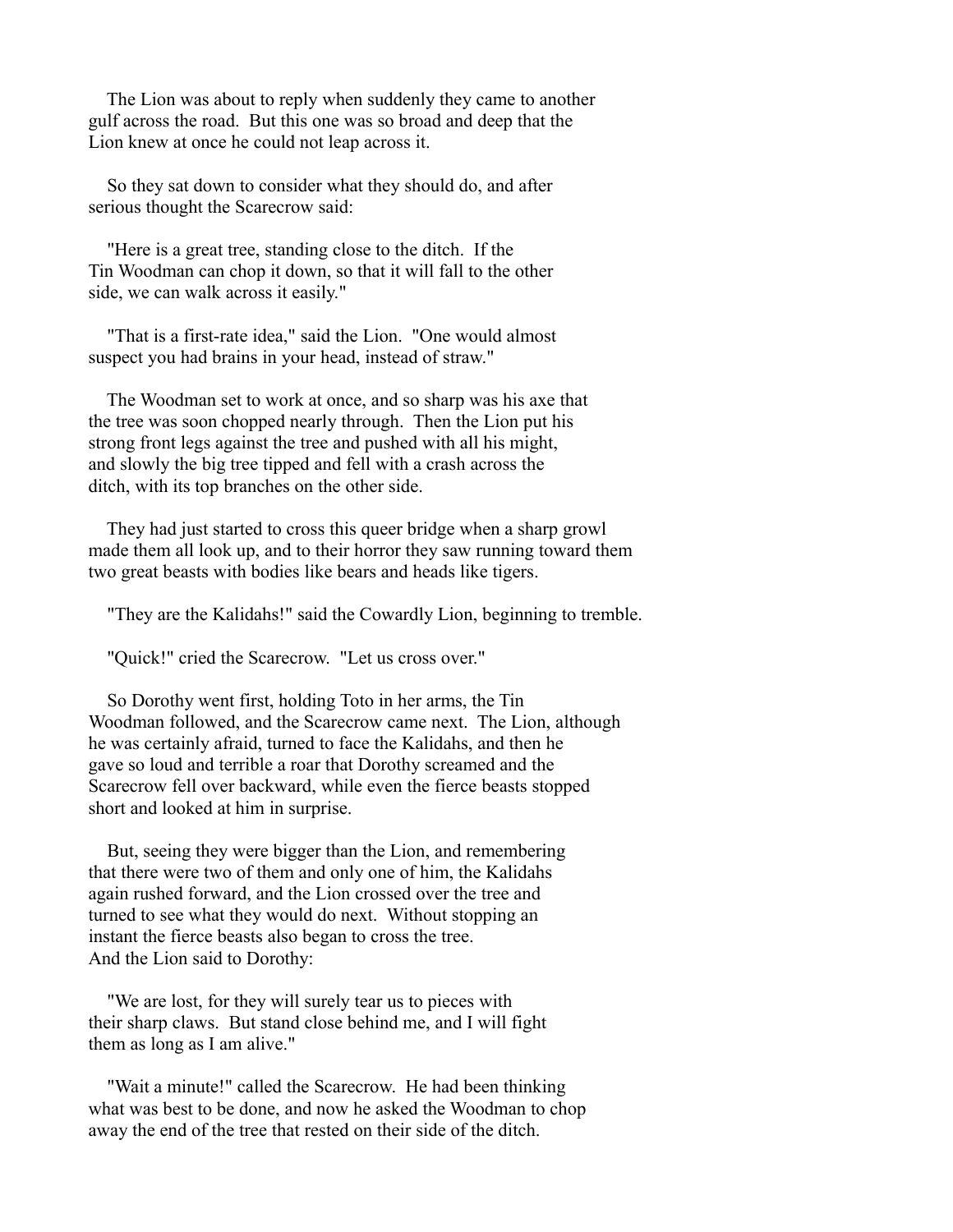The Tin Woodman began to use his axe at once, and, just as the two Kalidahs were nearly across, the tree fell with a crash into the gulf, carrying the ugly, snarling brutes with it, and both were dashed to pieces on the sharp rocks at the bottom.

 "Well," said the Cowardly Lion, drawing a long breath of relief, "I see we are going to live a little while longer, and I am glad of it, for it must be a very uncomfortable thing not to be alive. Those creatures frightened me so badly that my heart is beating yet."

"Ah," said the Tin Woodman sadly, "I wish I had a heart to beat."

 This adventure made the travelers more anxious than ever to get out of the forest, and they walked so fast that Dorothy became tired, and had to ride on the Lion's back. To their great joy the trees became thinner the farther they advanced, and in the afternoon they suddenly came upon a broad river, flowing swiftly just before them. On the other side of the water they could see the road of yellow brick running through a beautiful country, with green meadows dotted with bright flowers and all the road bordered with trees hanging full of delicious fruits. They were greatly pleased to see this delightful country before them.

"How shall we cross the river?" asked Dorothy.

 "That is easily done," replied the Scarecrow. "The Tin Woodman must build us a raft, so we can float to the other side."

 So the Woodman took his axe and began to chop down small trees to make a raft, and while he was busy at this the Scarecrow found on the riverbank a tree full of fine fruit. This pleased Dorothy, who had eaten nothing but nuts all day, and she made a hearty meal of the ripe fruit.

 But it takes time to make a raft, even when one is as industrious and untiring as the Tin Woodman, and when night came the work was not done. So they found a cozy place under the trees where they slept well until the morning; and Dorothy dreamed of the Emerald City, and of the good Wizard Oz, who would soon send her back to her own home again.

## 8. The Deadly Poppy Field

 Our little party of travelers awakened the next morning refreshed and full of hope, and Dorothy breakfasted like a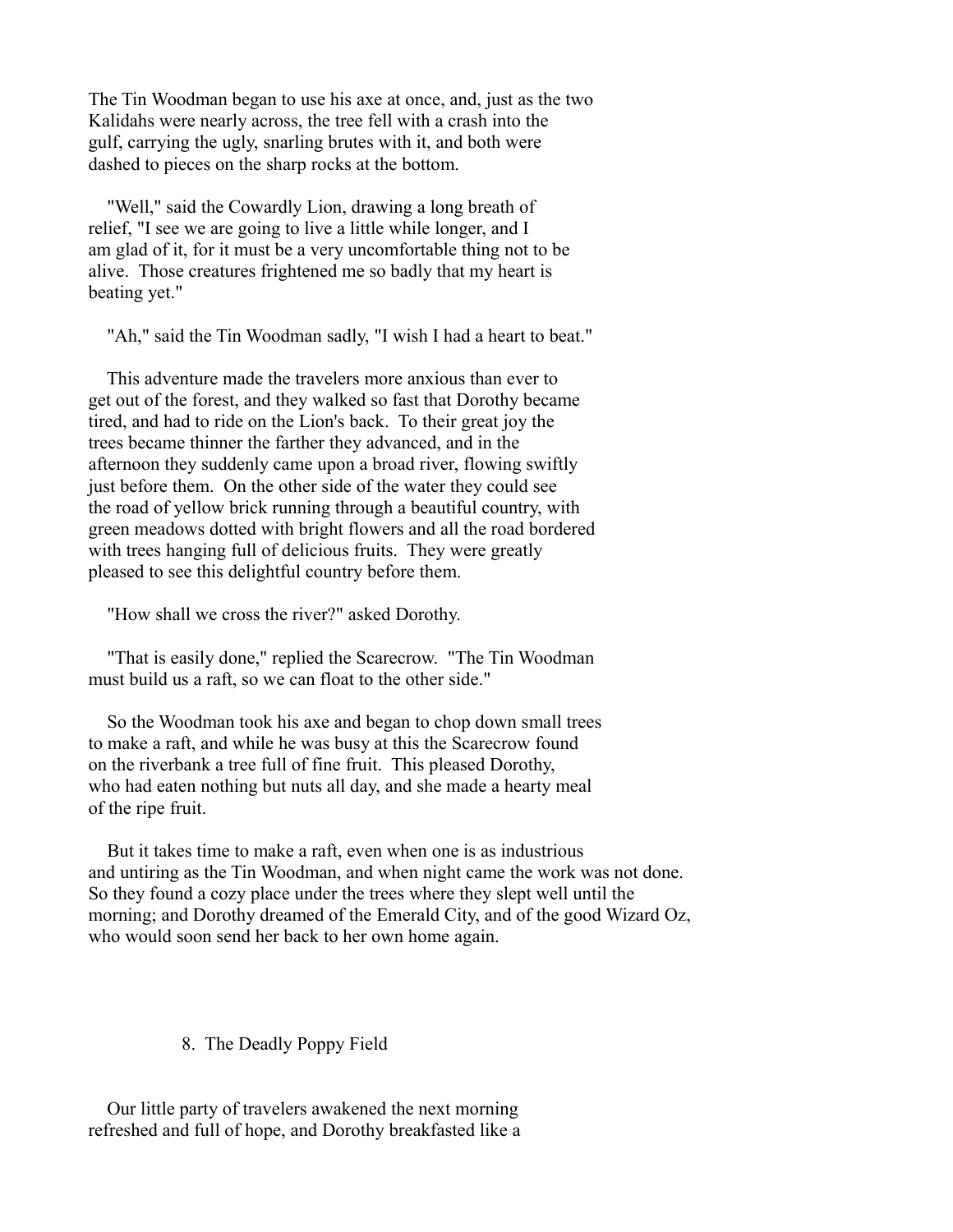princess off peaches and plums from the trees beside the river. Behind them was the dark forest they had passed safely through, although they had suffered many discouragements; but before them was a lovely, sunny country that seemed to beckon them on to the Emerald City.

 To be sure, the broad river now cut them off from this beautiful land. But the raft was nearly done, and after the Tin Woodman had cut a few more logs and fastened them together with wooden pins, they were ready to start. Dorothy sat down in the middle of the raft and held Toto in her arms. When the Cowardly Lion stepped upon the raft it tipped badly, for he was big and heavy; but the Scarecrow and the Tin Woodman stood upon the other end to steady it, and they had long poles in their hands to push the raft through the water.

 They got along quite well at first, but when they reached the middle of the river the swift current swept the raft downstream, farther and farther away from the road of yellow brick. And the water grew so deep that the long poles would not touch the bottom.

 "This is bad," said the Tin Woodman, "for if we cannot get to the land we shall be carried into the country of the Wicked Witch of the West, and she will enchant us and make us her slaves."

"And then I should get no brains," said the Scarecrow.

"And I should get no courage," said the Cowardly Lion.

"And I should get no heart," said the Tin Woodman.

"And I should never get back to Kansas," said Dorothy.

 "We must certainly get to the Emerald City if we can," the Scarecrow continued, and he pushed so hard on his long pole that it stuck fast in the mud at the bottom of the river. Then, before he could pull it out again--or let go--the raft was swept away, and the poor Scarecrow left clinging to the pole in the middle of the river.

 "Good-bye!" he called after them, and they were very sorry to leave him. Indeed, the Tin Woodman began to cry, but fortunately remembered that he might rust, and so dried his tears on Dorothy's apron.

Of course this was a bad thing for the Scarecrow.

 "I am now worse off than when I first met Dorothy," he thought. "Then, I was stuck on a pole in a cornfield, where I could make-believe scare the crows, at any rate. But surely there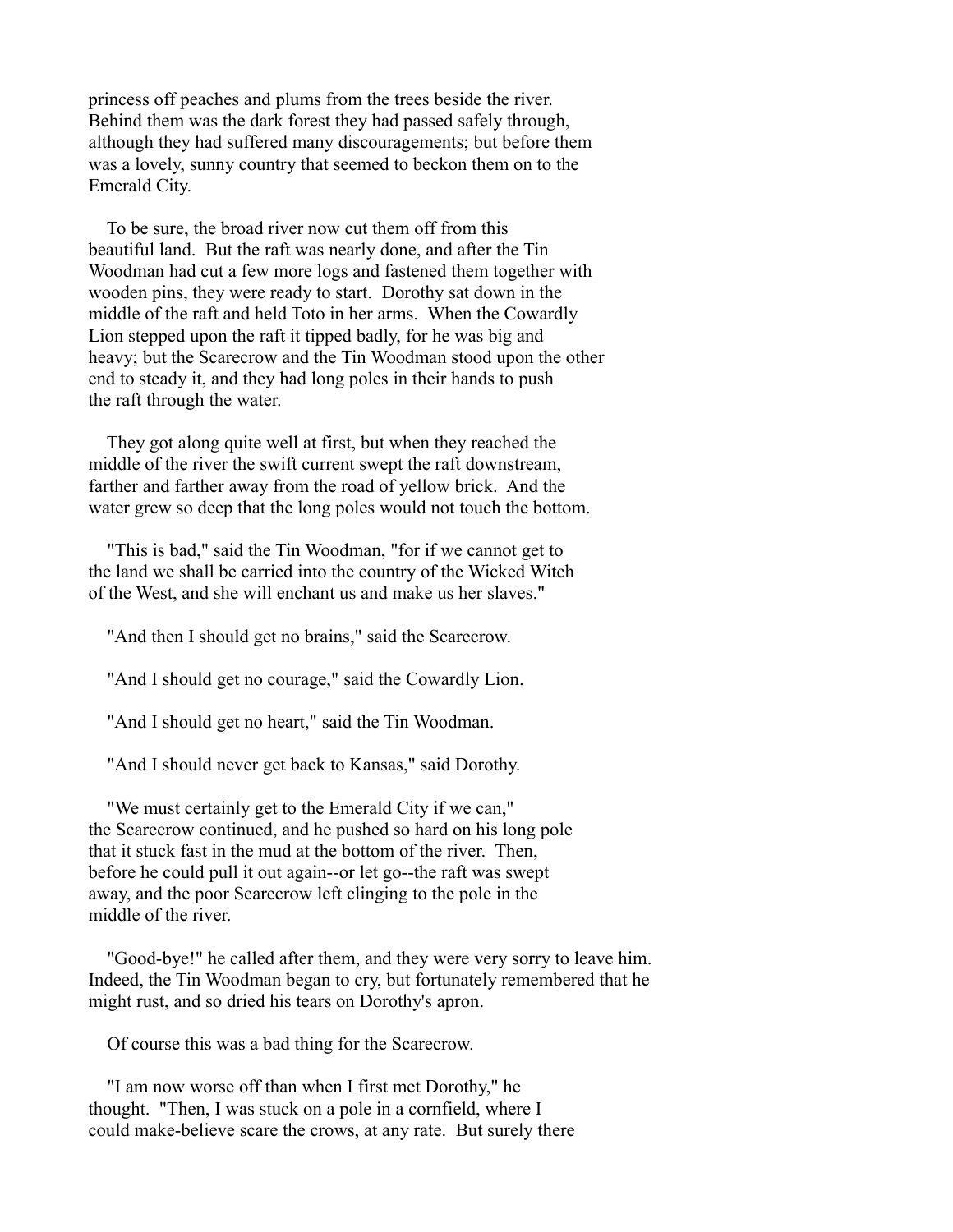is no use for a Scarecrow stuck on a pole in the middle of a river. I am afraid I shall never have any brains, after all!"

 Down the stream the raft floated, and the poor Scarecrow was left far behind. Then the Lion said:

 "Something must be done to save us. I think I can swim to the shore and pull the raft after me, if you will only hold fast to the tip of my tail."

 So he sprang into the water, and the Tin Woodman caught fast hold of his tail. Then the Lion began to swim with all his might toward the shore. It was hard work, although he was so big; but by and by they were drawn out of the current, and then Dorothy took the Tin Woodman's long pole and helped push the raft to the land.

 They were all tired out when they reached the shore at last and stepped off upon the pretty green grass, and they also knew that the stream had carried them a long way past the road of yellow brick that led to the Emerald City.

 "What shall we do now?" asked the Tin Woodman, as the Lion lay down on the grass to let the sun dry him.

"We must get back to the road, in some way," said Dorothy.

 "The best plan will be to walk along the riverbank until we come to the road again," remarked the Lion.

 So, when they were rested, Dorothy picked up her basket and they started along the grassy bank, to the road from which the river had carried them. It was a lovely country, with plenty of flowers and fruit trees and sunshine to cheer them, and had they not felt so sorry for the poor Scarecrow, they could have been very happy.

 They walked along as fast as they could, Dorothy only stopping once to pick a beautiful flower; and after a time the Tin Woodman cried out: "Look!"

 Then they all looked at the river and saw the Scarecrow perched upon his pole in the middle of the water, looking very lonely and sad.

"What can we do to save him?" asked Dorothy.

 The Lion and the Woodman both shook their heads, for they did not know. So they sat down upon the bank and gazed wistfully at the Scarecrow until a Stork flew by, who, upon seeing them, stopped to rest at the water's edge.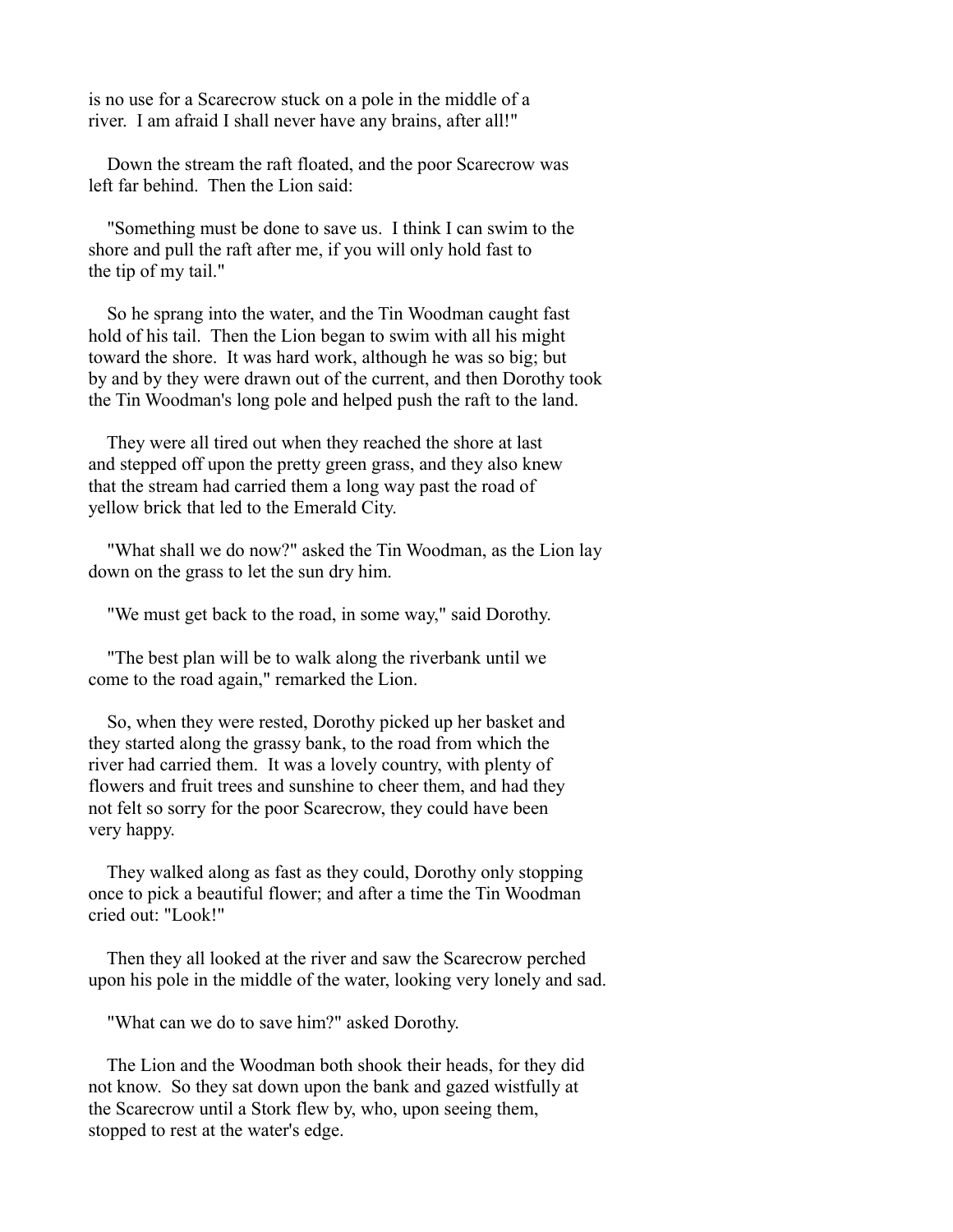"Who are you and where are you going?" asked the Stork.

 "I am Dorothy," answered the girl, "and these are my friends, the Tin Woodman and the Cowardly Lion; and we are going to the Emerald City."

 "This isn't the road," said the Stork, as she twisted her long neck and looked sharply at the queer party.

 "I know it," returned Dorothy, "but we have lost the Scarecrow, and are wondering how we shall get him again."

"Where is he?" asked the Stork.

"Over there in the river," answered the little girl.

 "If he wasn't so big and heavy I would get him for you," remarked the Stork.

 "He isn't heavy a bit," said Dorothy eagerly, "for he is stuffed with straw; and if you will bring him back to us, we shall thank you ever and ever so much."

 "Well, I'll try," said the Stork, "but if I find he is too heavy to carry I shall have to drop him in the river again."

 So the big bird flew into the air and over the water till she came to where the Scarecrow was perched upon his pole. Then the Stork with her great claws grabbed the Scarecrow by the arm and carried him up into the air and back to the bank, where Dorothy and the Lion and the Tin Woodman and Toto were sitting.

 When the Scarecrow found himself among his friends again, he was so happy that he hugged them all, even the Lion and Toto; and as they walked along he sang "Tol-de-ri-de-oh!" at every step, he felt so gay.

 "I was afraid I should have to stay in the river forever," he said, "but the kind Stork saved me, and if I ever get any brains I shall find the Stork again and do her some kindness in return."

 "That's all right," said the Stork, who was flying along beside them. "I always like to help anyone in trouble. But I must go now, for my babies are waiting in the nest for me. I hope you will find the Emerald City and that Oz will help you."

 "Thank you," replied Dorothy, and then the kind Stork flew into the air and was soon out of sight.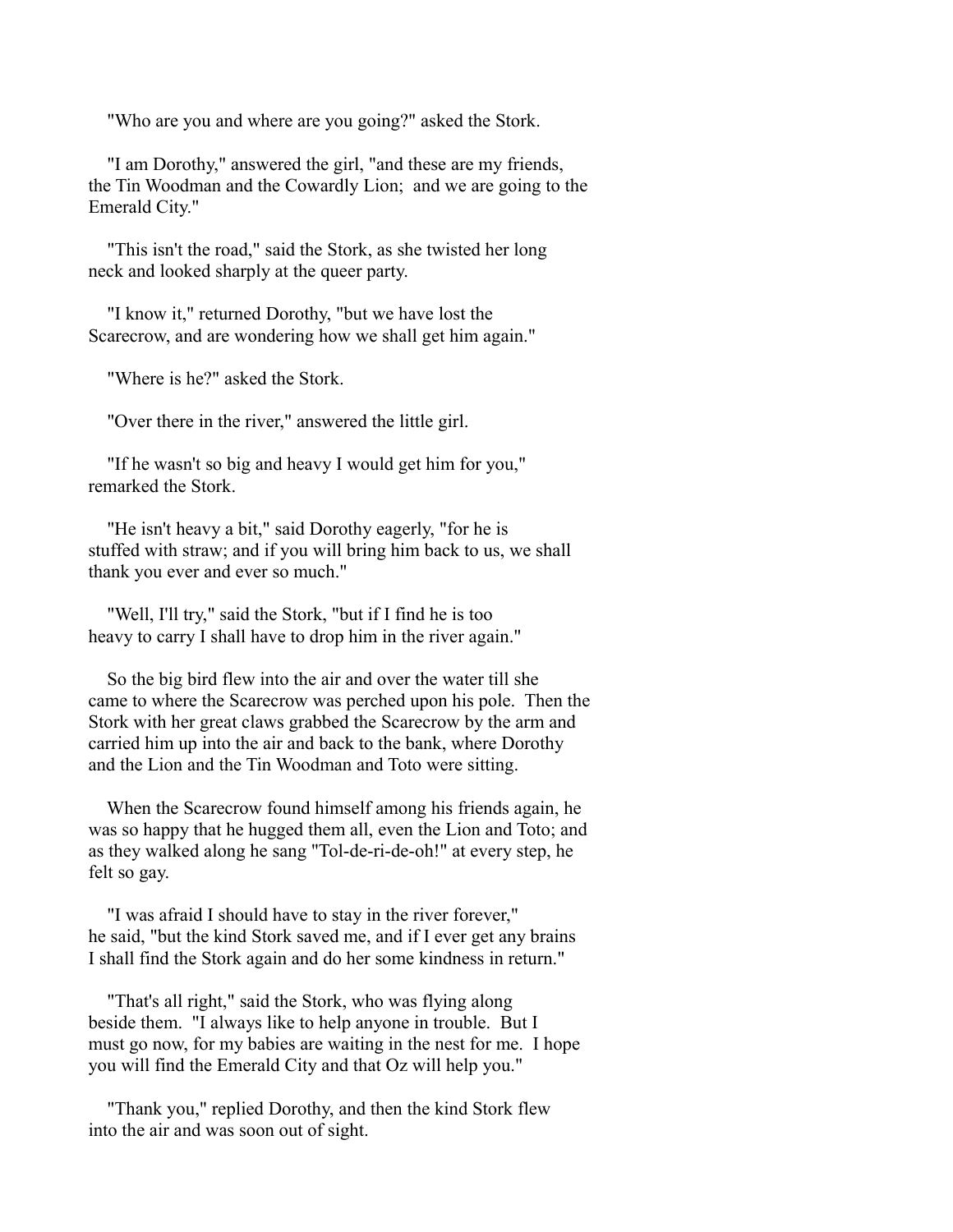They walked along listening to the singing of the brightly colored birds and looking at the lovely flowers which now became so thick that the ground was carpeted with them. There were big yellow and white and blue and purple blossoms, besides great clusters of scarlet poppies, which were so brilliant in color they almost dazzled Dorothy's eyes.

 "Aren't they beautiful?" the girl asked, as she breathed in the spicy scent of the bright flowers.

 "I suppose so," answered the Scarecrow. "When I have brains, I shall probably like them better."

"If I only had a heart, I should love them," added the Tin Woodman.

 "I always did like flowers," said the Lion. "They of seem so helpless and frail. But there are none in the forest so bright as these."

 They now came upon more and more of the big scarlet poppies, and fewer and fewer of the other flowers; and soon they found themselves in the midst of a great meadow of poppies. Now it is well known that when there are many of these flowers together their odor is so powerful that anyone who breathes it falls asleep, and if the sleeper is not carried away from the scent of the flowers, he sleeps on and on forever. But Dorothy did not know this, nor could she get away from the bright red flowers that were everywhere about; so presently her eyes grew heavy and she felt she must sit down to rest and to sleep.

But the Tin Woodman would not let her do this.

 "We must hurry and get back to the road of yellow brick before dark," he said; and the Scarecrow agreed with him. So they kept walking until Dorothy could stand no longer. Her eyes closed in spite of herself and she forgot where she was and fell among the poppies, fast asleep.

"What shall we do?" asked the Tin Woodman.

 "If we leave her here she will die," said the Lion. "The smell of the flowers is killing us all. I myself can scarcely keep my eyes open, and the dog is asleep already."

 It was true; Toto had fallen down beside his little mistress. But the Scarecrow and the Tin Woodman, not being made of flesh, were not troubled by the scent of the flowers.

 "Run fast," said the Scarecrow to the Lion, "and get out of this deadly flower bed as soon as you can. We will bring the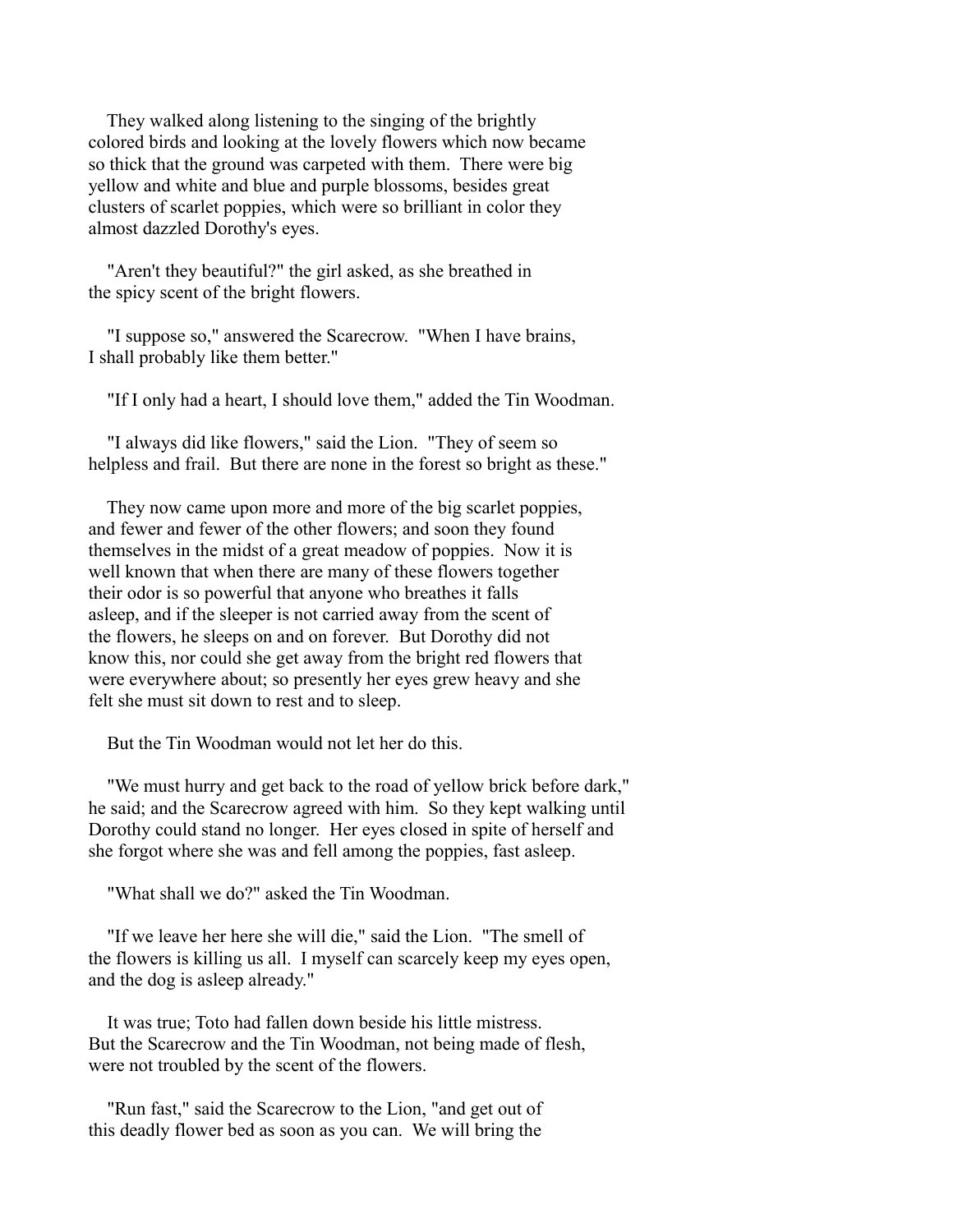little girl with us, but if you should fall asleep you are too big to be carried."

 So the Lion aroused himself and bounded forward as fast as he could go. In a moment he was out of sight.

 "Let us make a chair with our hands and carry her," said the Scarecrow. So they picked up Toto and put the dog in Dorothy's lap, and then they made a chair with their hands for the seat and their arms for the arms and carried the sleeping girl between them through the flowers.

 On and on they walked, and it seemed that the great carpet of deadly flowers that surrounded them would never end. They followed the bend of the river, and at last came upon their friend the Lion, lying fast asleep among the poppies. The flowers had been too strong for the huge beast and he had given up at last, and fallen only a short distance from the end of the poppy bed, where the sweet grass spread in beautiful green fields before them.

 "We can do nothing for him," said the Tin Woodman, sadly; "for he is much too heavy to lift. We must leave him here to sleep on forever, and perhaps he will dream that he has found courage at last."

 "I'm sorry," said the Scarecrow. "The Lion was a very good comrade for one so cowardly. But let us go on."

 They carried the sleeping girl to a pretty spot beside the river, far enough from the poppy field to prevent her breathing any more of the poison of the flowers, and here they laid her gently on the soft grass and waited for the fresh breeze to waken her.

### 9. The Queen of the Field Mice

 "We cannot be far from the road of yellow brick, now," remarked the Scarecrow, as he stood beside the girl, "for we have come nearly as far as the river carried us away."

 The Tin Woodman was about to reply when he heard a low growl, and turning his head (which worked beautifully on hinges) he saw a strange beast come bounding over the grass toward them. It was, indeed, a great yellow Wildcat, and the Woodman thought it must be chasing something, for its ears were lying close to its head and its mouth was wide open, showing two rows of ugly teeth, while its red eyes glowed like balls of fire. As it came nearer the Tin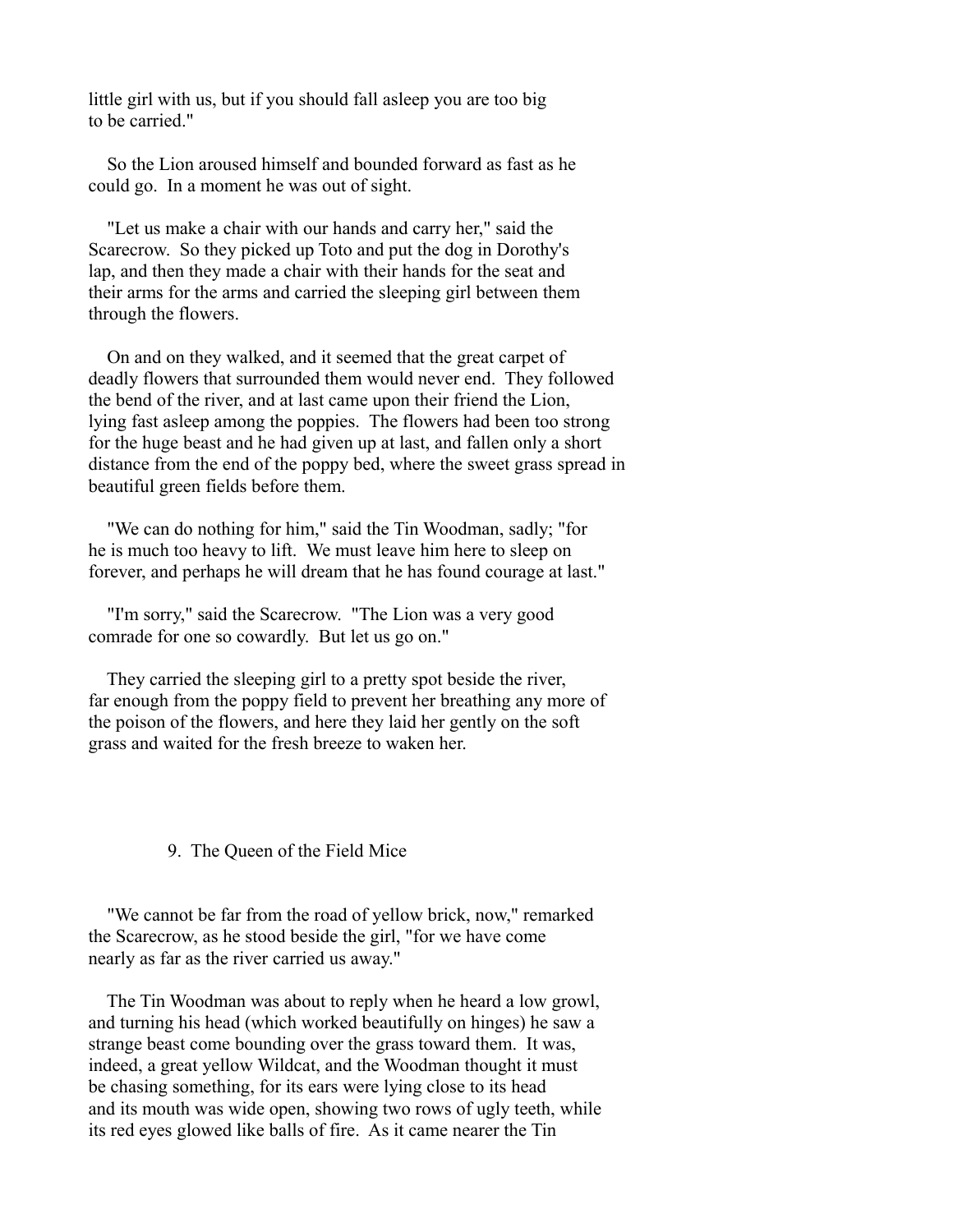Woodman saw that running before the beast was a little gray field mouse, and although he had no heart he knew it was wrong for the Wildcat to try to kill such a pretty, harmless creature.

 So the Woodman raised his axe, and as the Wildcat ran by he gave it a quick blow that cut the beast's head clean off from its body, and it rolled over at his feet in two pieces.

 The field mouse, now that it was freed from its enemy, stopped short; and coming slowly up to the Woodman it said, in a squeaky little voice:

"Oh, thank you! Thank you ever so much for saving my life."

 "Don't speak of it, I beg of you," replied the Woodman. "I have no heart, you know, so I am careful to help all those who may need a friend, even if it happens to be only a mouse."

 "Only a mouse!" cried the little animal, indignantly. "Why, I am a Queen--the Queen of all the Field Mice!"

"Oh, indeed," said the Woodman, making a bow.

 "Therefore you have done a great deed, as well as a brave one, in saving my life," added the Queen.

 At that moment several mice were seen running up as fast as their little legs could carry them, and when they saw their Queen they exclaimed:

 "Oh, your Majesty, we thought you would be killed! How did you manage to escape the great Wildcat?" They all bowed so low to the little Queen that they almost stood upon their heads.

 "This funny tin man," she answered, "killed the Wildcat and saved my life. So hereafter you must all serve him, and obey his slightest wish."

 "We will!" cried all the mice, in a shrill chorus. And then they scampered in all directions, for Toto had awakened from his sleep, and seeing all these mice around him he gave one bark of delight and jumped right into the middle of the group. Toto had always loved to chase mice when he lived in Kansas, and he saw no harm in it.

 But the Tin Woodman caught the dog in his arms and held him tight, while he called to the mice, "Come back! Come back! Toto shall not hurt you."

 At this the Queen of the Mice stuck her head out from underneath a clump of grass and asked, in a timid voice, "Are you sure he will not bite us?"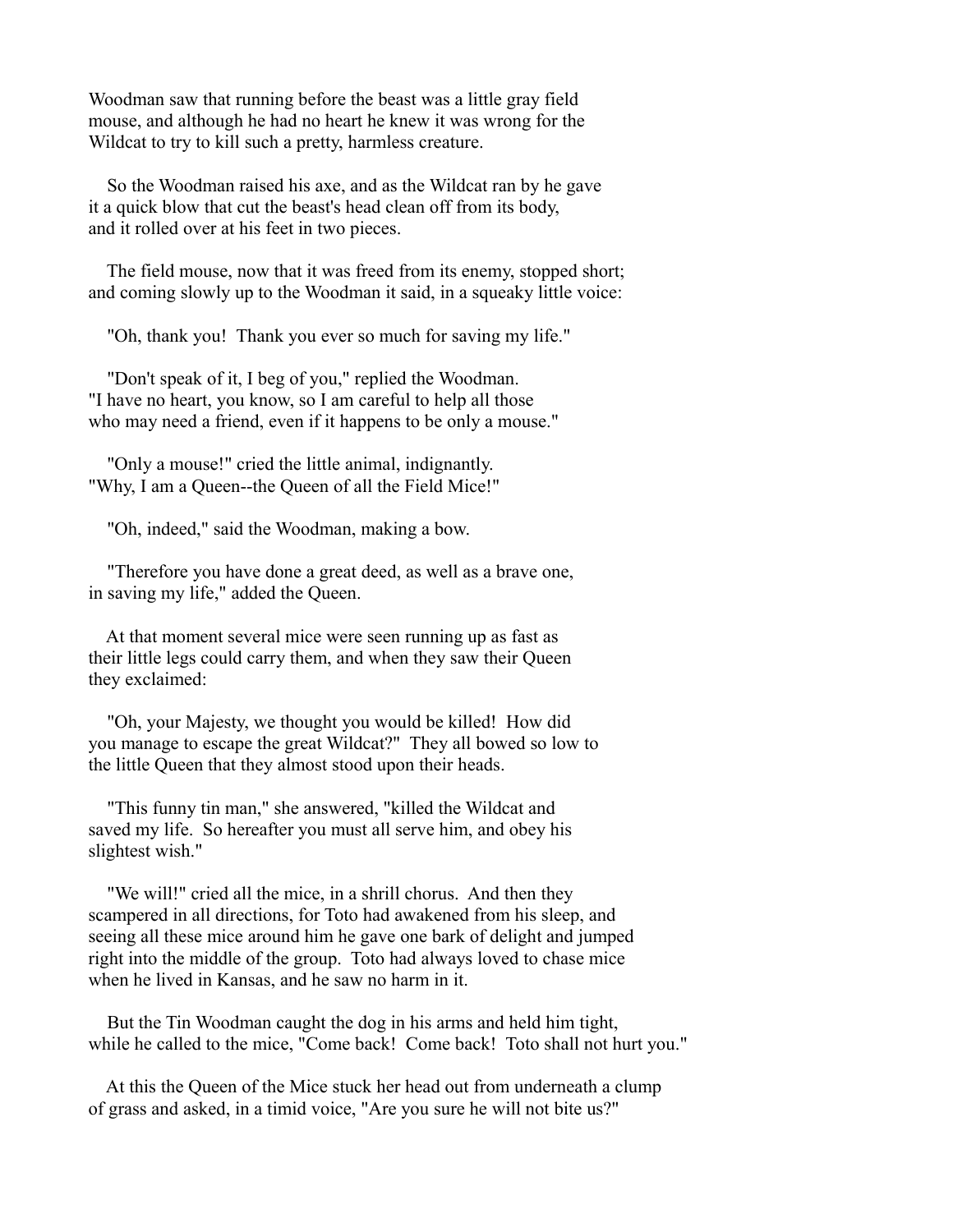"I will not let him," said the Woodman; "so do not be afraid."

 One by one the mice came creeping back, and Toto did not bark again, although he tried to get out of the Woodman's arms, and would have bitten him had he not known very well he was made of tin. Finally one of the biggest mice spoke.

 "Is there anything we can do," it asked, "to repay you for saving the life of our Queen?"

 "Nothing that I know of," answered the Woodman; but the Scarecrow, who had been trying to think, but could not because his head was stuffed with straw, said, quickly, "Oh, yes; you can save our friend, the Cowardly Lion, who is asleep in the poppy bed."

"A Lion!" cried the little Queen. "Why, he would eat us all up."

"Oh, no," declared the Scarecrow; "this Lion is a coward."

"Really?" asked the Mouse.

 "He says so himself," answered the Scarecrow, "and he would never hurt anyone who is our friend. If you will help us to save him I promise that he shall treat you all with kindness."

"Very well," said the Queen, "we trust you. But what shall we do?"

 "Are there many of these mice which call you Queen and are willing to obey you?"

"Oh, yes; there are thousands," she replied.

 "Then send for them all to come here as soon as possible, and let each one bring a long piece of string."

 The Queen turned to the mice that attended her and told them to go at once and get all her people. As soon as they heard her orders they ran away in every direction as fast as possible.

 "Now," said the Scarecrow to the Tin Woodman, "you must go to those trees by the riverside and make a truck that will carry the Lion."

 So the Woodman went at once to the trees and began to work; and he soon made a truck out of the limbs of trees, from which he chopped away all the leaves and branches. He fastened it together with wooden pegs and made the four wheels out of short pieces of a big tree trunk. So fast and so well did he work that by the time the mice began to arrive the truck was all ready for them.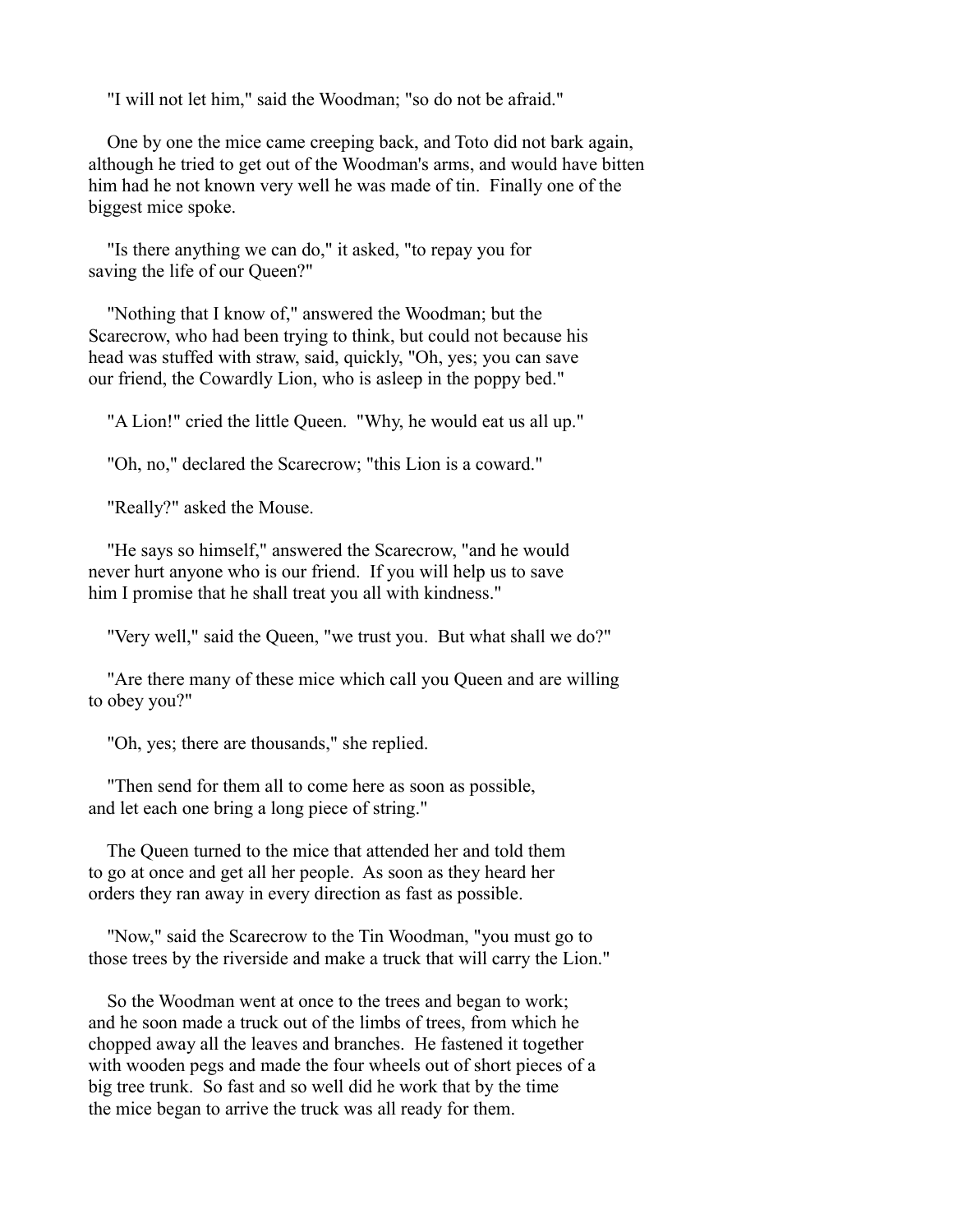They came from all directions, and there were thousands of them: big mice and little mice and middle-sized mice; and each one brought a piece of string in his mouth. It was about this time that Dorothy woke from her long sleep and opened her eyes. She was greatly astonished to find herself lying upon the grass, with thousands of mice standing around and looking at her timidly. But the Scarecrow told her about everything, and turning to the dignified little Mouse, he said:

"Permit me to introduce to you her Majesty, the Queen."

 Dorothy nodded gravely and the Queen made a curtsy, after which she became quite friendly with the little girl.

 The Scarecrow and the Woodman now began to fasten the mice to the truck, using the strings they had brought. One end of a string was tied around the neck of each mouse and the other end to the truck. Of course the truck was a thousand times bigger than any of the mice who were to draw it; but when all the mice had been harnessed, they were able to pull it quite easily. Even the Scarecrow and the Tin Woodman could sit on it, and were drawn swiftly by their queer little horses to the place where the Lion lay asleep.

 After a great deal of hard work, for the Lion was heavy, they managed to get him up on the truck. Then the Queen hurriedly gave her people the order to start, for she feared if the mice stayed among the poppies too long they also would fall asleep.

 At first the little creatures, many though they were, could hardly stir the heavily loaded truck; but the Woodman and the Scarecrow both pushed from behind, and they got along better. Soon they rolled the Lion out of the poppy bed to the green fields, where he could breathe the sweet, fresh air again, instead of the poisonous scent of the flowers.

 Dorothy came to meet them and thanked the little mice warmly for saving her companion from death. She had grown so fond of the big Lion she was glad he had been rescued.

 Then the mice were unharnessed from the truck and scampered away through the grass to their homes. The Queen of the Mice was the last to leave.

 "If ever you need us again," she said, "come out into the field and call, and we shall hear you and come to your assistance. Good-bye!"

 "Good-bye!" they all answered, and away the Queen ran, while Dorothy held Toto tightly lest he should run after her and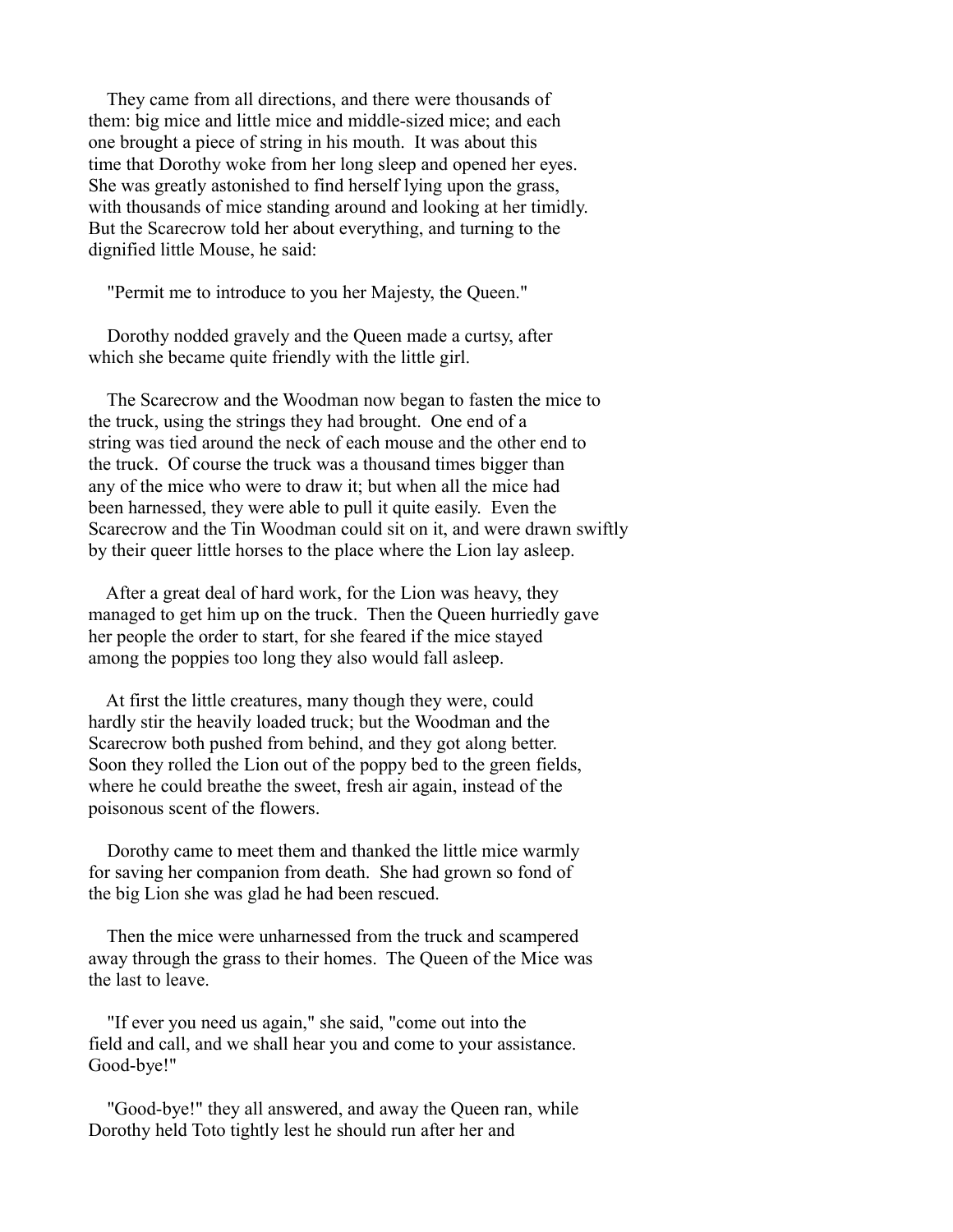frighten her.

 After this they sat down beside the Lion until he should awaken; and the Scarecrow brought Dorothy some fruit from a tree near by, which she ate for her dinner.

### 10. The Guardian of the Gate

 It was some time before the Cowardly Lion awakened, for he had lain among the poppies a long while, breathing in their deadly fragrance; but when he did open his eyes and roll off the truck he was very glad to find himself still alive.

 "I ran as fast as I could," he said, sitting down and yawning, "but the flowers were too strong for me. How did you get me out?"

 Then they told him of the field mice, and how they had generously saved him from death; and the Cowardly Lion laughed, and said:

 "I have always thought myself very big and terrible; yet such little things as flowers came near to killing me, and such small animals as mice have saved my life. How strange it all is! But, comrades, what shall we do now?"

 "We must journey on until we find the road of yellow brick again," said Dorothy, "and then we can keep on to the Emerald City."

 So, the Lion being fully refreshed, and feeling quite himself again, they all started upon the journey, greatly enjoying the walk through the soft, fresh grass; and it was not long before they reached the road of yellow brick and turned again toward the Emerald City where the Great Oz dwelt.

 The road was smooth and well paved, now, and the country about was beautiful, so that the travelers rejoiced in leaving the forest far behind, and with it the many dangers they had met in its gloomy shades. Once more they could see fences built beside the road; but these were painted green, and when they came to a small house, in which a farmer evidently lived, that also was painted green. They passed by several of these houses during the afternoon, and sometimes people came to the doors and looked at them as if they would like to ask questions; but no one came near them nor spoke to them because of the great Lion, of which they were very much afraid. The people were all dressed in clothing of a lovely emerald-green color and wore peaked hats like those of the Munchkins.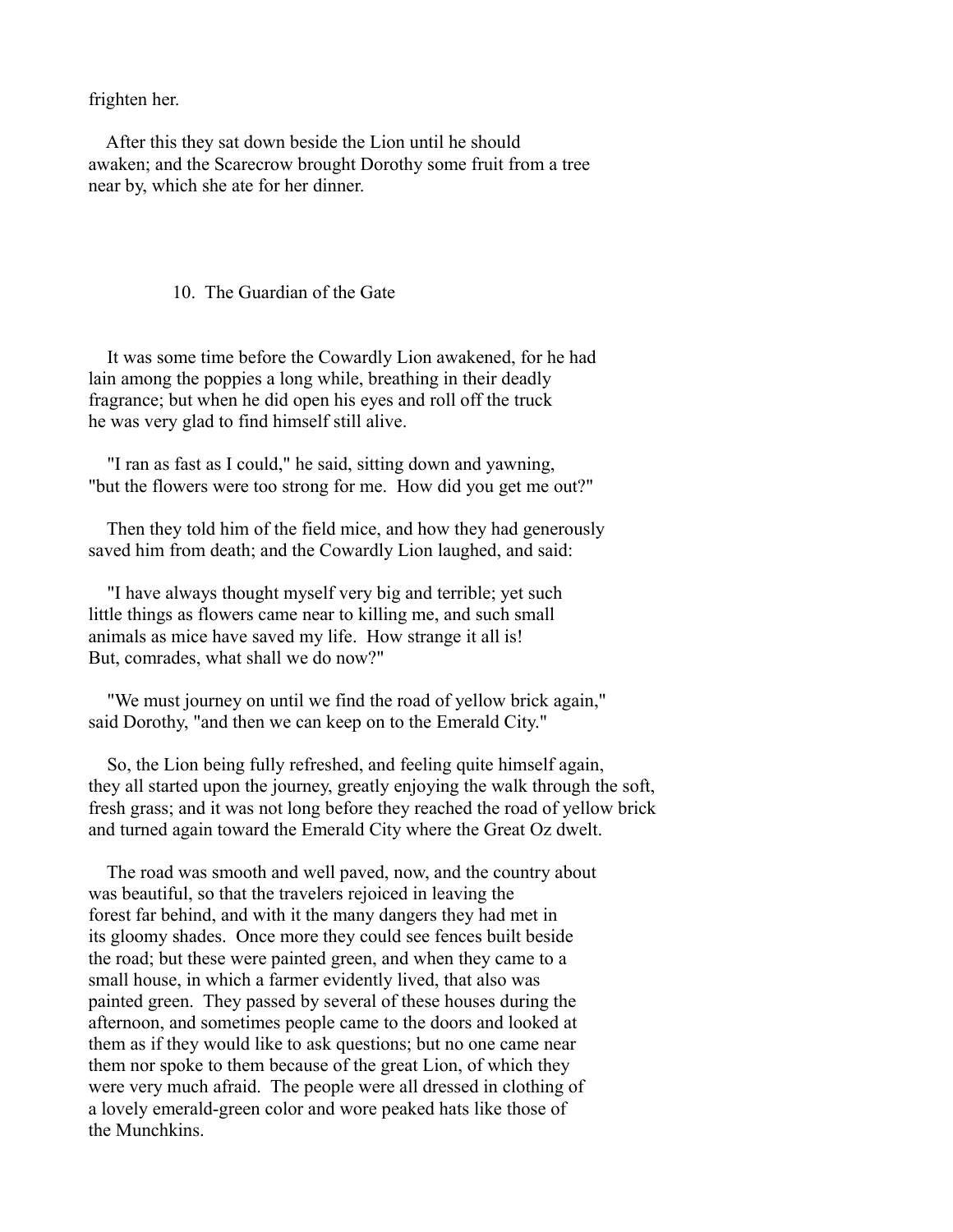"This must be the Land of Oz," said Dorothy, "and we are surely getting near the Emerald City."

 "Yes," answered the Scarecrow. "Everything is green here, while in the country of the Munchkins blue was the favorite color. But the people do not seem to be as friendly as the Munchkins, and I'm afraid we shall be unable to find a place to pass the night."

 "I should like something to eat besides fruit," said the girl, "and I'm sure Toto is nearly starved. Let us stop at the next house and talk to the people."

 So, when they came to a good-sized farmhouse, Dorothy walked boldly up to the door and knocked.

 A woman opened it just far enough to look out, and said, "What do you want, child, and why is that great Lion with you?"

 "We wish to pass the night with you, if you will allow us," answered Dorothy; "and the Lion is my friend and comrade, and would not hurt you for the world."

"Is he tame?" asked the woman, opening the door a little wider.

 "Oh, yes," said the girl, "and he is a great coward, too. He will be more afraid of you than you are of him."

 "Well," said the woman, after thinking it over and taking another peep at the Lion, "if that is the case you may come in, and I will give you some supper and a place to sleep."

 So they all entered the house, where there were, besides the woman, two children and a man. The man had hurt his leg, and was lying on the couch in a corner. They seemed greatly surprised to see so strange a company, and while the woman was busy laying the table the man asked:

"Where are you all going?"

"To the Emerald City," said Dorothy, "to see the Great Oz."

"Oh, indeed!" exclaimed the man. "Are you sure that Oz will see you?"

"Why not?" she replied.

 "Why, it is said that he never lets anyone come into his presence. I have been to the Emerald City many times, and it is a beautiful and wonderful place; but I have never been permitted to see the Great Oz,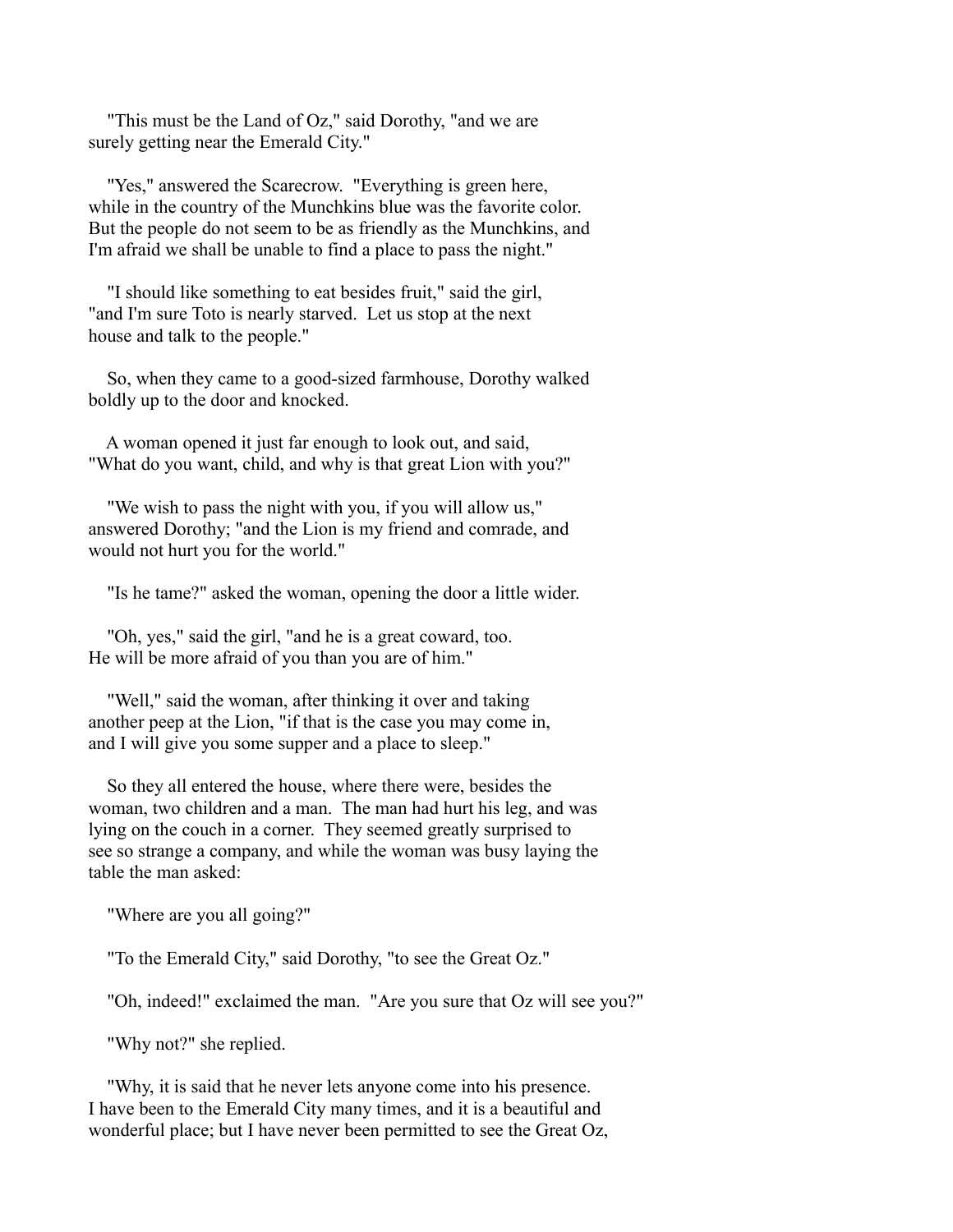nor do I know of any living person who has seen him."

"Does he never go out?" asked the Scarecrow.

 "Never. He sits day after day in the great Throne Room of his Palace, and even those who wait upon him do not see him face to face."

"What is he like?" asked the girl.

 "That is hard to tell," said the man thoughtfully. "You see, Oz is a Great Wizard, and can take on any form he wishes. So that some say he looks like a bird; and some say he looks like an elephant; and some say he looks like a cat. To others he appears as a beautiful fairy, or a brownie, or in any other form that pleases him. But who the real Oz is, when he is in his own form, no living person can tell."

 "That is very strange," said Dorothy, "but we must try, in some way, to see him, or we shall have made our journey for nothing."

"Why do you wish to see the terrible Oz?" asked the man.

"I want him to give me some brains," said the Scarecrow eagerly.

 "Oh, Oz could do that easily enough," declared the man. "He has more brains than he needs."

"And I want him to give me a heart," said the Tin Woodman.

 "That will not trouble him," continued the man, "for Oz has a large collection of hearts, of all sizes and shapes."

"And I want him to give me courage," said the Cowardly Lion.

 "Oz keeps a great pot of courage in his Throne Room," said the man, "which he has covered with a golden plate, to keep it from running over. He will be glad to give you some."

"And I want him to send me back to Kansas," said Dorothy.

"Where is Kansas?" asked the man, with surprise.

 "I don't know," replied Dorothy sorrowfully, "but it is my home, and I'm sure it's somewhere."

 "Very likely. Well, Oz can do anything; so I suppose he will find Kansas for you. But first you must get to see him, and that will be a hard task; for the Great Wizard does not like to see anyone, and he usually has his own way. But what do YOU want?" he continued,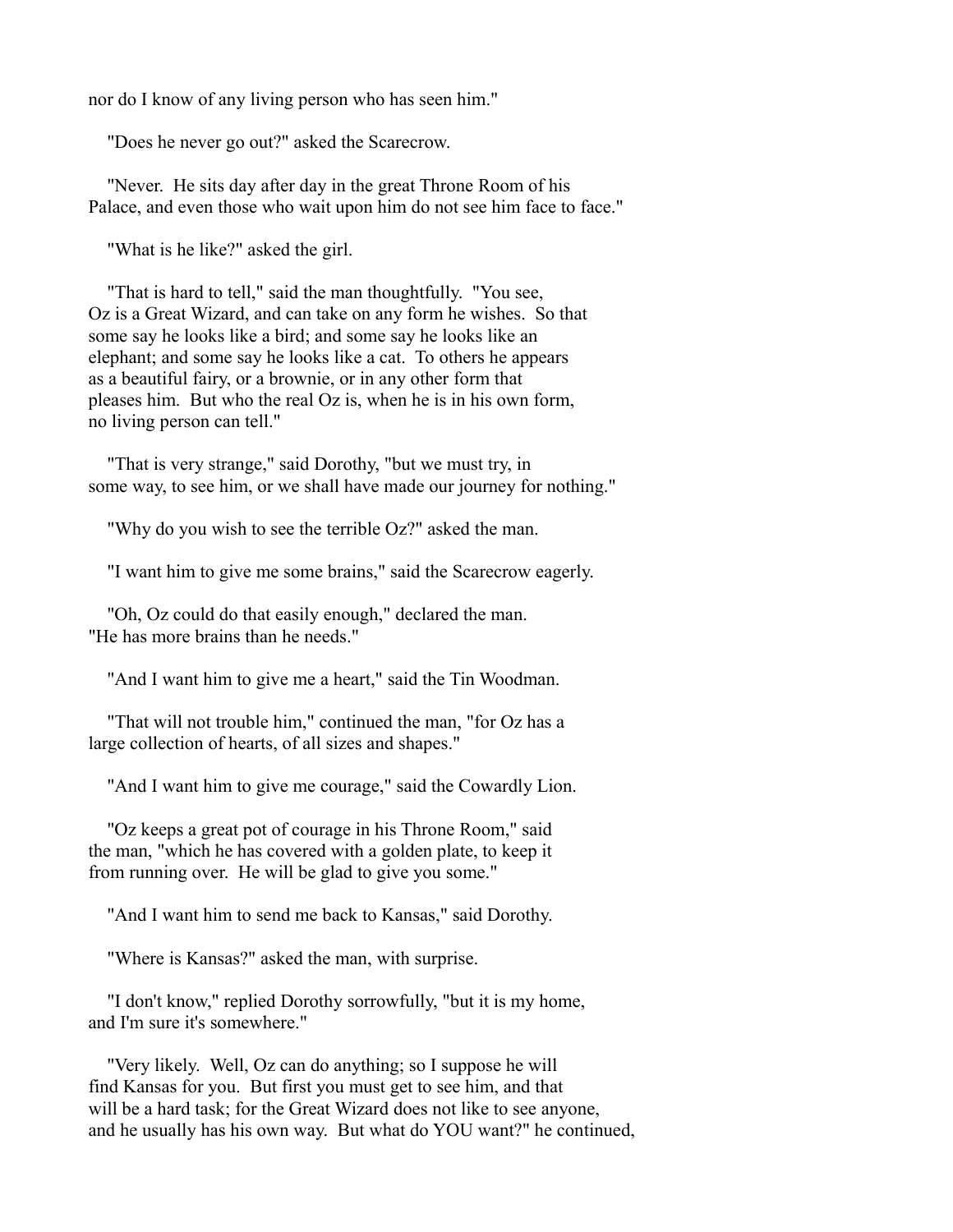speaking to Toto. Toto only wagged his tail; for, strange to say, he could not speak.

 The woman now called to them that supper was ready, so they gathered around the table and Dorothy ate some delicious porridge and a dish of scrambled eggs and a plate of nice white bread, and enjoyed her meal. The Lion ate some of the porridge, but did not care for it, saying it was made from oats and oats were food for horses, not for lions. The Scarecrow and the Tin Woodman ate nothing at all. Toto ate a little of everything, and was glad to get a good supper again.

 The woman now gave Dorothy a bed to sleep in, and Toto lay down beside her, while the Lion guarded the door of her room so she might not be disturbed. The Scarecrow and the Tin Woodman stood up in a corner and kept quiet all night, although of course they could not sleep.

 The next morning, as soon as the sun was up, they started on their way, and soon saw a beautiful green glow in the sky just before them.

"That must be the Emerald City," said Dorothy.

 As they walked on, the green glow became brighter and brighter, and it seemed that at last they were nearing the end of their travels. Yet it was afternoon before they came to the great wall that surrounded the City. It was high and thick and of a bright green color.

 In front of them, and at the end of the road of yellow brick, was a big gate, all studded with emeralds that glittered so in the sun that even the painted eyes of the Scarecrow were dazzled by their brilliancy.

 There was a bell beside the gate, and Dorothy pushed the button and heard a silvery tinkle sound within. Then the big gate swung slowly open, and they all passed through and found themselves in a high arched room, the walls of which glistened with countless emeralds.

 Before them stood a little man about the same size as the Munchkins. He was clothed all in green, from his head to his feet, and even his skin was of a greenish tint. At his side was a large green box.

 When he saw Dorothy and her companions the man asked, "What do you wish in the Emerald City?"

"We came here to see the Great Oz," said Dorothy.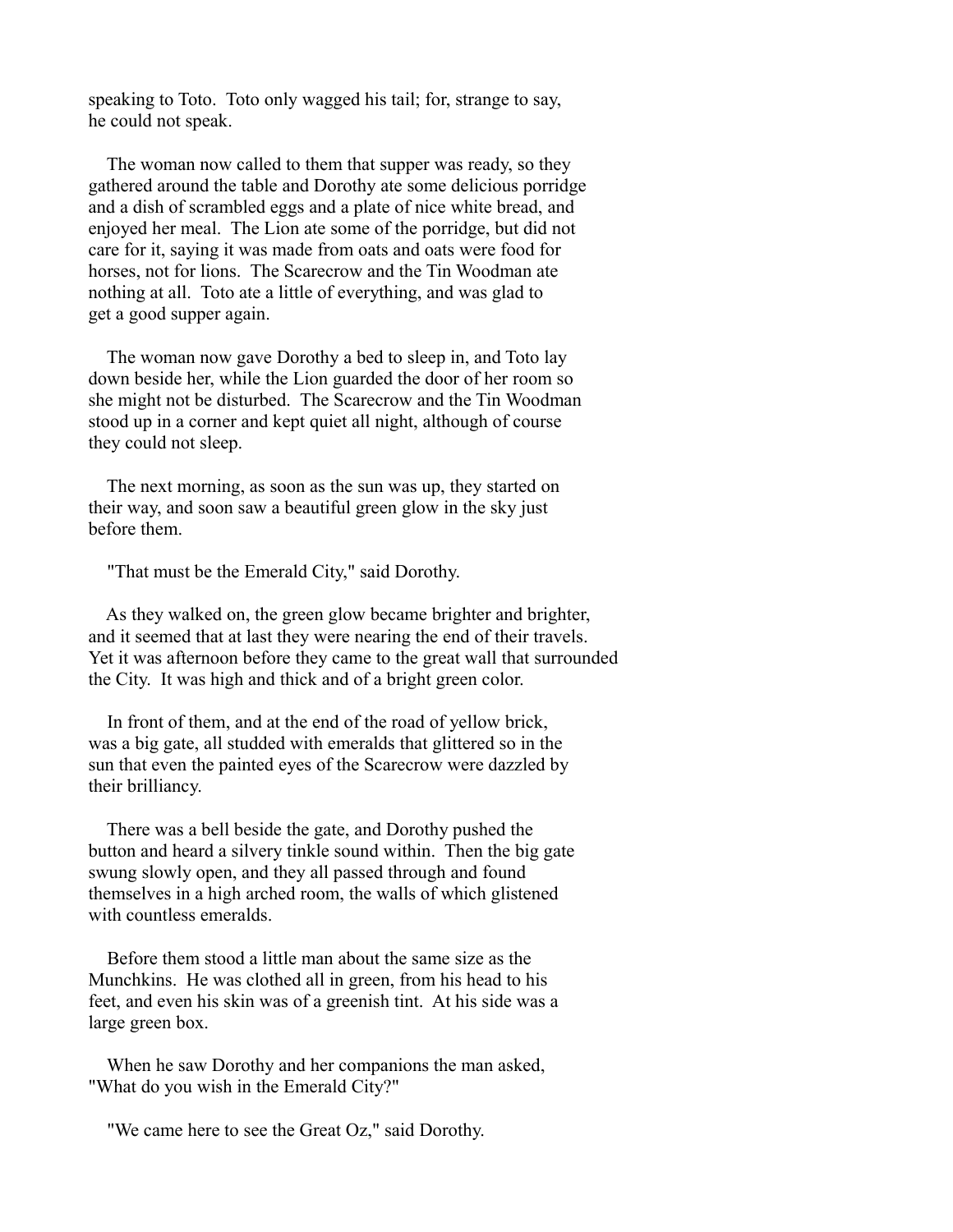The man was so surprised at this answer that he sat down to think it over.

 "It has been many years since anyone asked me to see Oz," he said, shaking his head in perplexity. "He is powerful and terrible, and if you come on an idle or foolish errand to bother the wise reflections of the Great Wizard, he might be angry and destroy you all in an instant."

 "But it is not a foolish errand, nor an idle one," replied the Scarecrow; "it is important. And we have been told that Oz is a good Wizard."

 "So he is," said the green man, "and he rules the Emerald City wisely and well. But to those who are not honest, or who approach him from curiosity, he is most terrible, and few have ever dared ask to see his face. I am the Guardian of the Gates, and since you demand to see the Great Oz I must take you to his Palace. But first you must put on the spectacles."

### "Why?" asked Dorothy.

 "Because if you did not wear spectacles the brightness and glory of the Emerald City would blind you. Even those who live in the City must wear spectacles night and day. They are all locked on, for Oz so ordered it when the City was first built, and I have the only key that will unlock them."

 He opened the big box, and Dorothy saw that it was filled with spectacles of every size and shape. All of them had green glasses in them. The Guardian of the Gates found a pair that would just fit Dorothy and put them over her eyes. There were two golden bands fastened to them that passed around the back of her head, where they were locked together by a little key that was at the end of a chain the Guardian of the Gates wore around his neck. When they were on, Dorothy could not take them off had she wished, but of course she did not wish to be blinded by the glare of the Emerald City, so she said nothing.

 Then the green man fitted spectacles for the Scarecrow and the Tin Woodman and the Lion, and even on little Toto; and all were locked fast with the key.

 Then the Guardian of the Gates put on his own glasses and told them he was ready to show them to the Palace. Taking a big golden key from a peg on the wall, he opened another gate, and they all followed him through the portal into the streets of the Emerald City.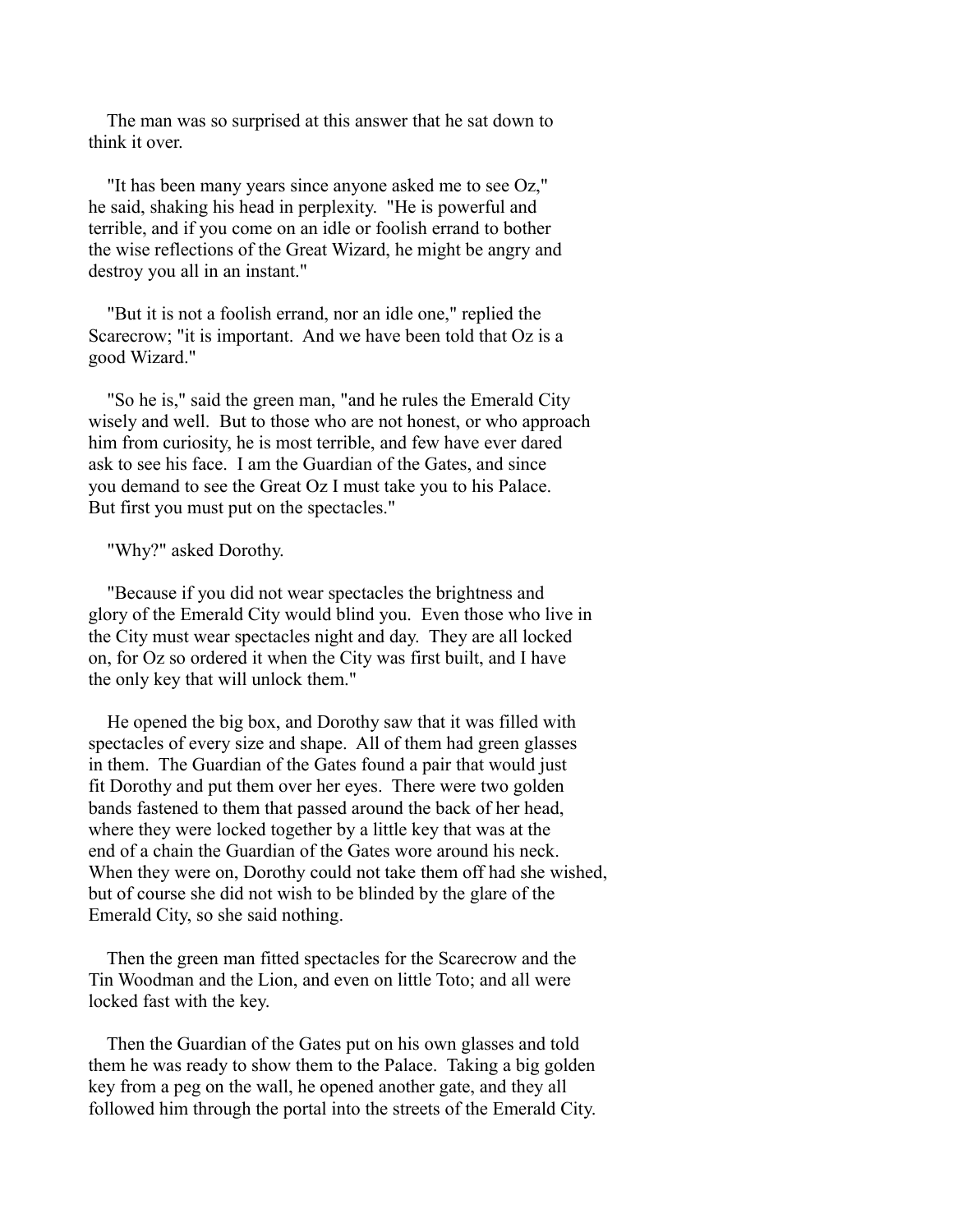### 11. The Wonderful City of Oz

 Even with eyes protected by the green spectacles, Dorothy and her friends were at first dazzled by the brilliancy of the wonderful City. The streets were lined with beautiful houses all built of green marble and studded everywhere with sparkling emeralds. They walked over a pavement of the same green marble, and where the blocks were joined together were rows of emeralds, set closely, and glittering in the brightness of the sun. The window panes were of green glass; even the sky above the City had a green tint, and the rays of the sun were green.

 There were many people--men, women, and children--walking about, and these were all dressed in green clothes and had greenish skins. They looked at Dorothy and her strangely assorted company with wondering eyes, and the children all ran away and hid behind their mothers when they saw the Lion; but no one spoke to them. Many shops stood in the street, and Dorothy saw that everything in them was green. Green candy and green pop corn were offered for sale, as well as green shoes, green hats, and green clothes of all sorts. At one place a man was selling green lemonade, and when the children bought it Dorothy could see that they paid for it with green pennies.

 There seemed to be no horses nor animals of any kind; the men carried things around in little green carts, which they pushed before them. Everyone seemed happy and contented and prosperous.

 The Guardian of the Gates led them through the streets until they came to a big building, exactly in the middle of the City, which was the Palace of Oz, the Great Wizard. There was a soldier before the door, dressed in a green uniform and wearing a long green beard.

 "Here are strangers," said the Guardian of the Gates to him, "and they demand to see the Great Oz."

 "Step inside," answered the soldier, "and I will carry your message to him."

 So they passed through the Palace Gates and were led into a big room with a green carpet and lovely green furniture set with emeralds. The soldier made them all wipe their feet upon a green mat before entering this room, and when they were seated he said politely: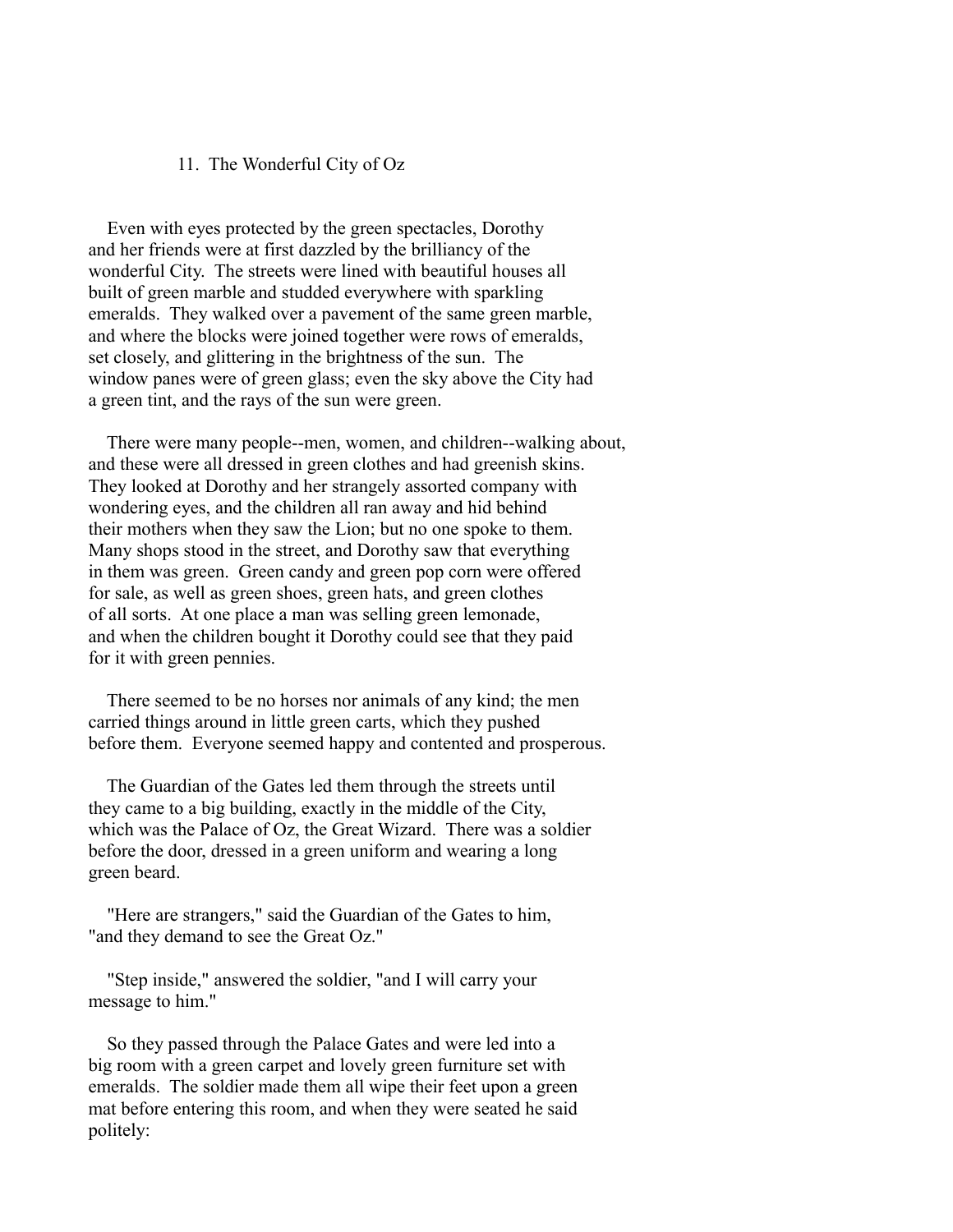"Please make yourselves comfortable while I go to the door of the Throne Room and tell Oz you are here."

 They had to wait a long time before the soldier returned. When, at last, he came back, Dorothy asked:

"Have you seen Oz?"

 "Oh, no," returned the soldier; "I have never seen him. But I spoke to him as he sat behind his screen and gave him your message. He said he will grant you an audience, if you so desire; but each one of you must enter his presence alone, and he will admit but one each day. Therefore, as you must remain in the Palace for several days, I will have you shown to rooms where you may rest in comfort after your journey."

"Thank you," replied the girl; "that is very kind of Oz."

 The soldier now blew upon a green whistle, and at once a young girl, dressed in a pretty green silk gown, entered the room. She had lovely green hair and green eyes, and she bowed low before Dorothy as she said, "Follow me and I will show you your room."

 So Dorothy said good-bye to all her friends except Toto, and taking the dog in her arms followed the green girl through seven passages and up three flights of stairs until they came to a room at the front of the Palace. It was the sweetest little room in the world, with a soft comfortable bed that had sheets of green silk and a green velvet counterpane. There was a tiny fountain in the middle of the room, that shot a spray of green perfume into the air, to fall back into a beautifully carved green marble basin. Beautiful green flowers stood in the windows, and there was a shelf with a row of little green books. When Dorothy had time to open these books she found them full of queer green pictures that made her laugh, they were so funny.

 In a wardrobe were many green dresses, made of silk and satin and velvet; and all of them fitted Dorothy exactly.

 "Make yourself perfectly at home," said the green girl, "and if you wish for anything ring the bell. Oz will send for you tomorrow morning."

 She left Dorothy alone and went back to the others. These she also led to rooms, and each one of them found himself lodged in a very pleasant part of the Palace. Of course this politeness was wasted on the Scarecrow; for when he found himself alone in his room he stood stupidly in one spot, just within the doorway, to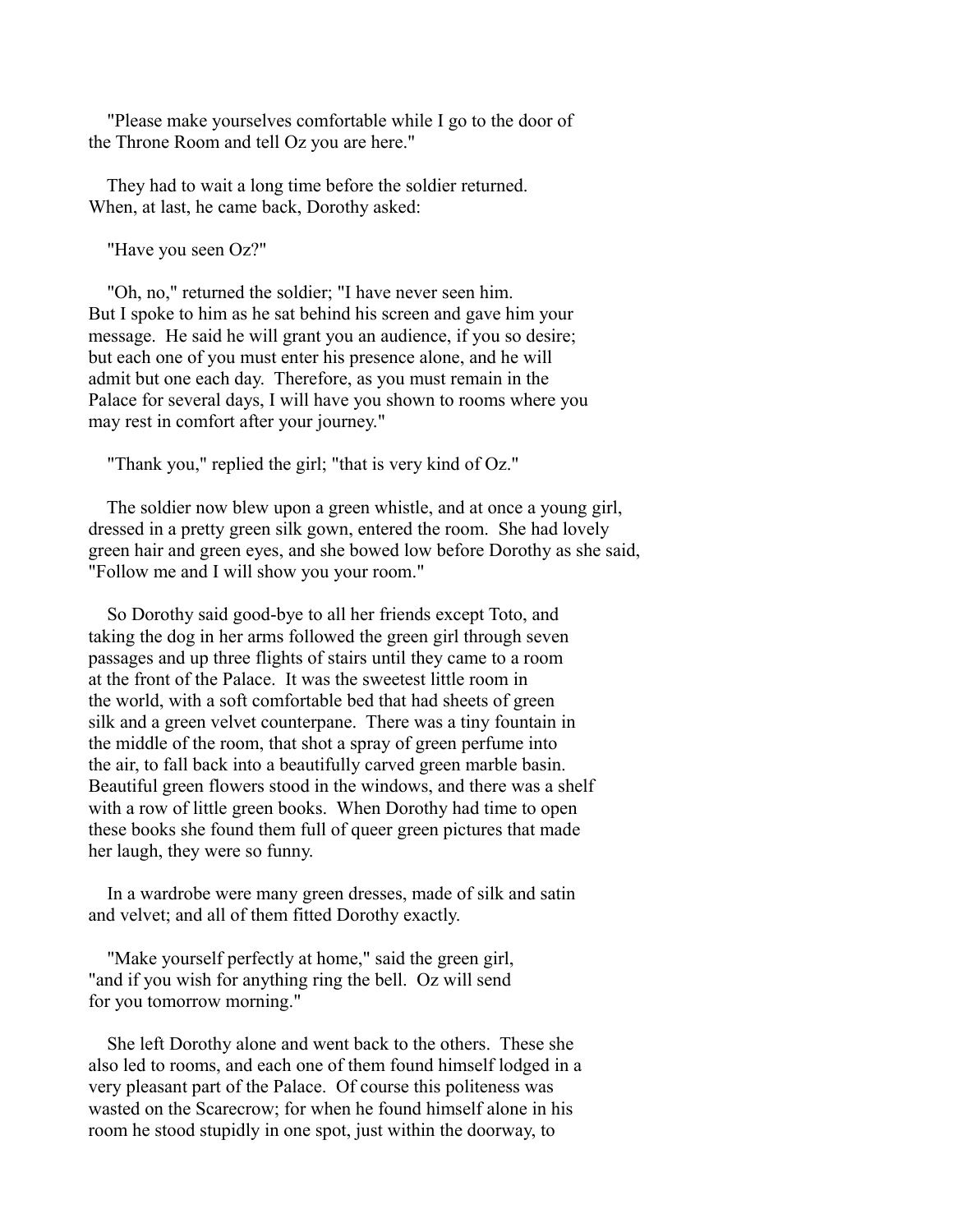wait till morning. It would not rest him to lie down, and he could not close his eyes; so he remained all night staring at a little spider which was weaving its web in a corner of the room, just as if it were not one of the most wonderful rooms in the world. The Tin Woodman lay down on his bed from force of habit, for he remembered when he was made of flesh; but not being able to sleep, he passed the night moving his joints up and down to make sure they kept in good working order. The Lion would have preferred a bed of dried leaves in the forest, and did not like being shut up in a room; but he had too much sense to let this worry him, so he sprang upon the bed and rolled himself up like a cat and purred himself asleep in a minute.

 The next morning, after breakfast, the green maiden came to fetch Dorothy, and she dressed her in one of the prettiest gowns, made of green brocaded satin. Dorothy put on a green silk apron and tied a green ribbon around Toto's neck, and they started for the Throne Room of the Great Oz.

 First they came to a great hall in which were many ladies and gentlemen of the court, all dressed in rich costumes. These people had nothing to do but talk to each other, but they always came to wait outside the Throne Room every morning, although they were never permitted to see Oz. As Dorothy entered they looked at her curiously, and one of them whispered:

"Are you really going to look upon the face of Oz the Terrible?"

"Of course," answered the girl, "if he will see me."

 "Oh, he will see you," said the soldier who had taken her message to the Wizard, "although he does not like to have people ask to see him. Indeed, at first he was angry and said I should send you back where you came from. Then he asked me what you looked like, and when I mentioned your silver shoes he was very much interested. At last I told him about the mark upon your forehead, and he decided he would admit you to his presence."

 Just then a bell rang, and the green girl said to Dorothy, "That is the signal. You must go into the Throne Room alone."

 She opened a little door and Dorothy walked boldly through and found herself in a wonderful place. It was a big, round room with a high arched roof, and the walls and ceiling and floor were covered with large emeralds set closely together. In the center of the roof was a great light, as bright as the sun, which made the emeralds sparkle in a wonderful manner.

But what interested Dorothy most was the big throne of green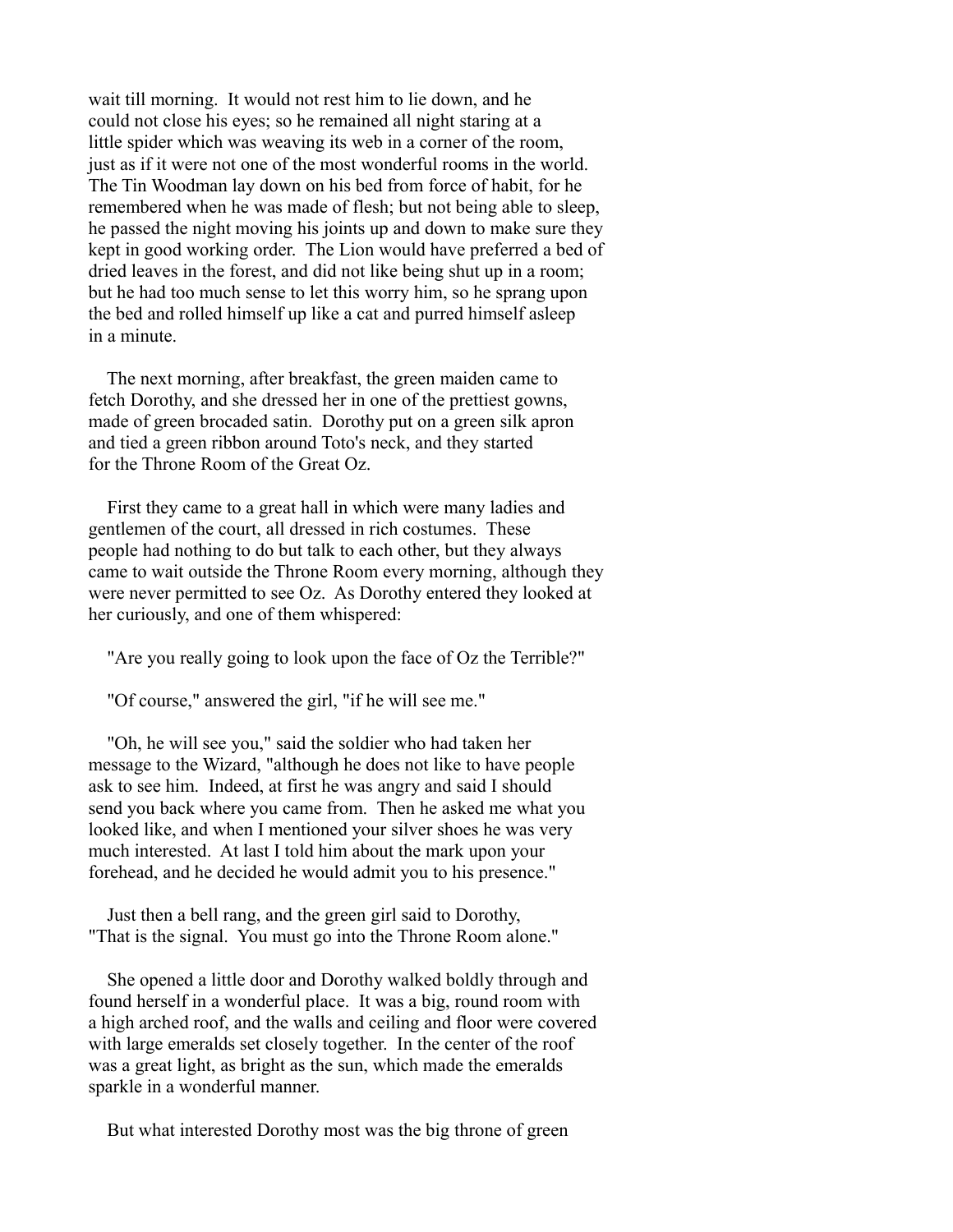marble that stood in the middle of the room. It was shaped like a chair and sparkled with gems, as did everything else. In the center of the chair was an enormous Head, without a body to support it or any arms or legs whatever. There was no hair upon this head, but it had eyes and a nose and mouth, and was much bigger than the head of the biggest giant.

 As Dorothy gazed upon this in wonder and fear, the eyes turned slowly and looked at her sharply and steadily. Then the mouth moved, and Dorothy heard a voice say:

 "I am Oz, the Great and Terrible. Who are you, and why do you seek me?"

 It was not such an awful voice as she had expected to come from the big Head; so she took courage and answered:

"I am Dorothy, the Small and Meek. I have come to you for help."

 The eyes looked at her thoughtfully for a full minute. Then said the voice:

"Where did you get the silver shoes?"

 "I got them from the Wicked Witch of the East, when my house fell on her and killed her," she replied.

"Where did you get the mark upon your forehead?" continued the voice.

 "That is where the Good Witch of the North kissed me when she bade me good-bye and sent me to you," said the girl.

 Again the eyes looked at her sharply, and they saw she was telling the truth. Then Oz asked, "What do you wish me to do?"

 "Send me back to Kansas, where my Aunt Em and Uncle Henry are," she answered earnestly. "I don't like your country, although it is so beautiful. And I am sure Aunt Em will be dreadfully worried over my being away so long."

 The eyes winked three times, and then they turned up to the ceiling and down to the floor and rolled around so queerly that they seemed to see every part of the room. And at last they looked at Dorothy again.

"Why should I do this for you?" asked Oz.

 "Because you are strong and I am weak; because you are a Great Wizard and I am only a little girl."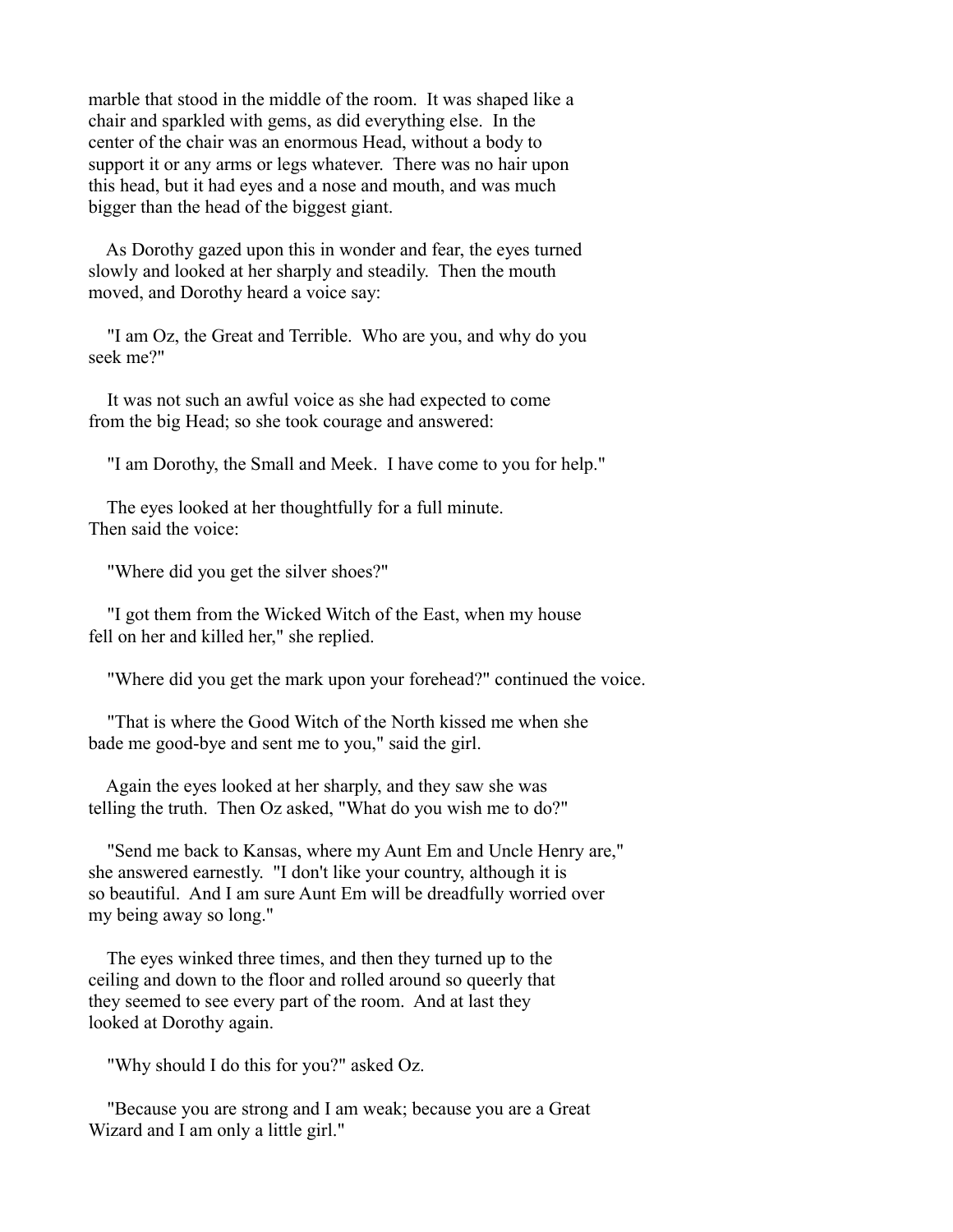"But you were strong enough to kill the Wicked Witch of the East," said Oz.

"That just happened," returned Dorothy simply; "I could not help it."

 "Well," said the Head, "I will give you my answer. You have no right to expect me to send you back to Kansas unless you do something for me in return. In this country everyone must pay for everything he gets. If you wish me to use my magic power to send you home again you must do something for me first. Help me and I will help you."

"What must I do?" asked the girl.

"Kill the Wicked Witch of the West," answered Oz.

"But I cannot!" exclaimed Dorothy, greatly surprised.

 "You killed the Witch of the East and you wear the silver shoes, which bear a powerful charm. There is now but one Wicked Witch left in all this land, and when you can tell me she is dead I will send you back to Kansas--but not before."

 The little girl began to weep, she was so much disappointed; and the eyes winked again and looked upon her anxiously, as if the Great Oz felt that she could help him if she would.

 "I never killed anything, willingly," she sobbed. "Even if I wanted to, how could I kill the Wicked Witch? If you, who are Great and Terrible, cannot kill her yourself, how do you expect me to do it?"

 "I do not know," said the Head; "but that is my answer, and until the Wicked Witch dies you will not see your uncle and aunt again. Remember that the Witch is Wicked--tremendously Wicked -and ought to be killed. Now go, and do not ask to see me again until you have done your task."

 Sorrowfully Dorothy left the Throne Room and went back where the Lion and the Scarecrow and the Tin Woodman were waiting to hear what Oz had said to her. "There is no hope for me," she said sadly, "for Oz will not send me home until I have killed the Wicked Witch of the West; and that I can never do."

 Her friends were sorry, but could do nothing to help her; so Dorothy went to her own room and lay down on the bed and cried herself to sleep.

 The next morning the soldier with the green whiskers came to the Scarecrow and said: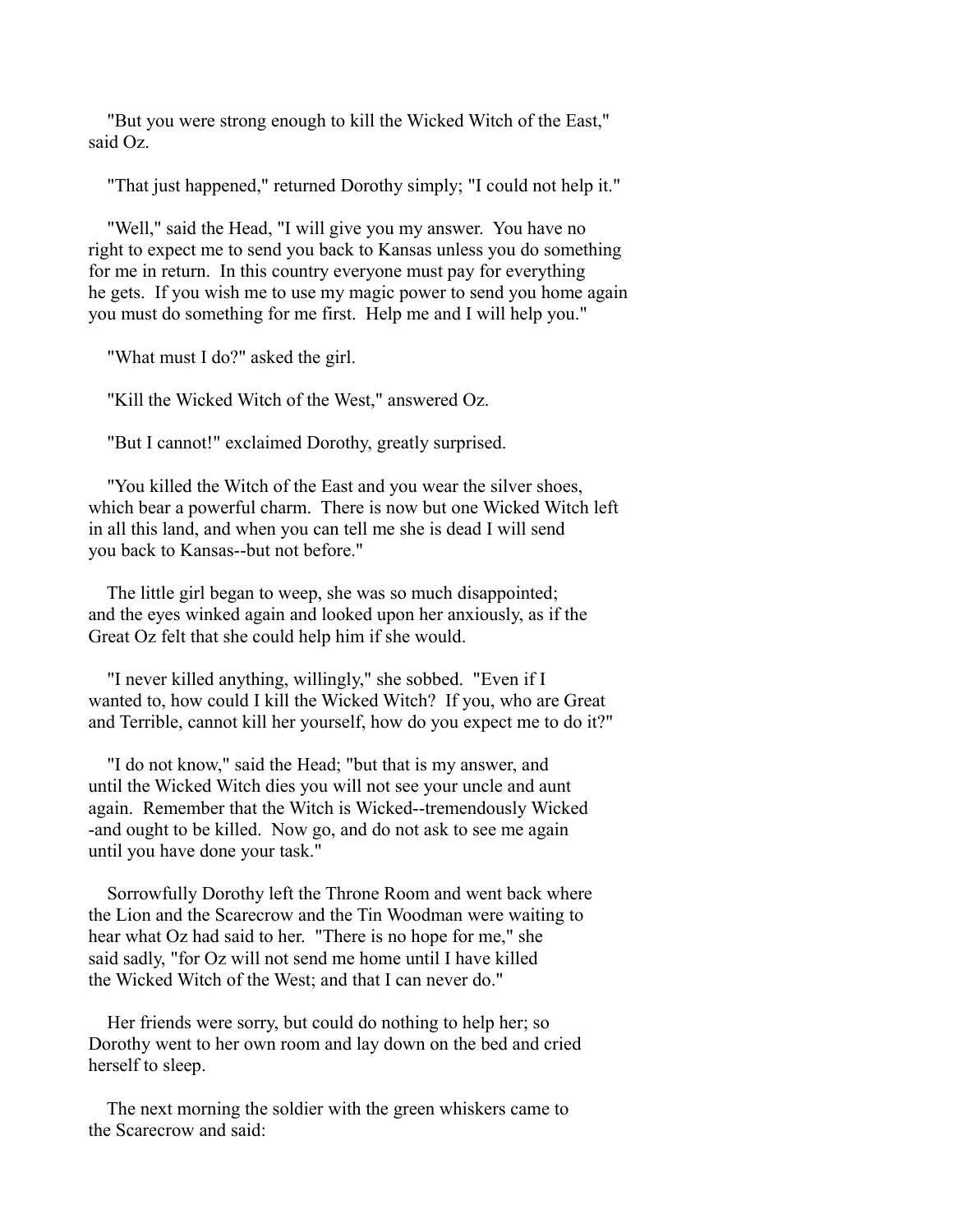"Come with me, for Oz has sent for you."

 So the Scarecrow followed him and was admitted into the great Throne Room, where he saw, sitting in the emerald throne, a most lovely Lady. She was dressed in green silk gauze and wore upon her flowing green locks a crown of jewels. Growing from her shoulders were wings, gorgeous in color and so light that they fluttered if the slightest breath of air reached them.

 When the Scarecrow had bowed, as prettily as his straw stuffing would let him, before this beautiful creature, she looked upon him sweetly, and said:

"I am Oz, the Great and Terrible. Who are you, and why do you seek me?"

 Now the Scarecrow, who had expected to see the great Head Dorothy had told him of, was much astonished; but he answered her bravely.

 "I am only a Scarecrow, stuffed with straw. Therefore I have no brains, and I come to you praying that you will put brains in my head instead of straw, so that I may become as much a man as any other in your dominions."

"Why should I do this for you?" asked the Lady.

 "Because you are wise and powerful, and no one else can help me," answered the Scarecrow.

 "I never grant favors without some return," said Oz; "but this much I will promise. If you will kill for me the Wicked Witch of the West, I will bestow upon you a great many brains, and such good brains that you will be the wisest man in all the Land of Oz."

 "I thought you asked Dorothy to kill the Witch," said the Scarecrow, in surprise.

 "So I did. I don't care who kills her. But until she is dead I will not grant your wish. Now go, and do not seek me again until you have earned the brains you so greatly desire."

 The Scarecrow went sorrowfully back to his friends and told them what Oz had said; and Dorothy was surprised to find that the Great Wizard was not a Head, as she had seen him, but a lovely Lady.

 "All the same," said the Scarecrow, "she needs a heart as much as the Tin Woodman."

On the next morning the soldier with the green whiskers came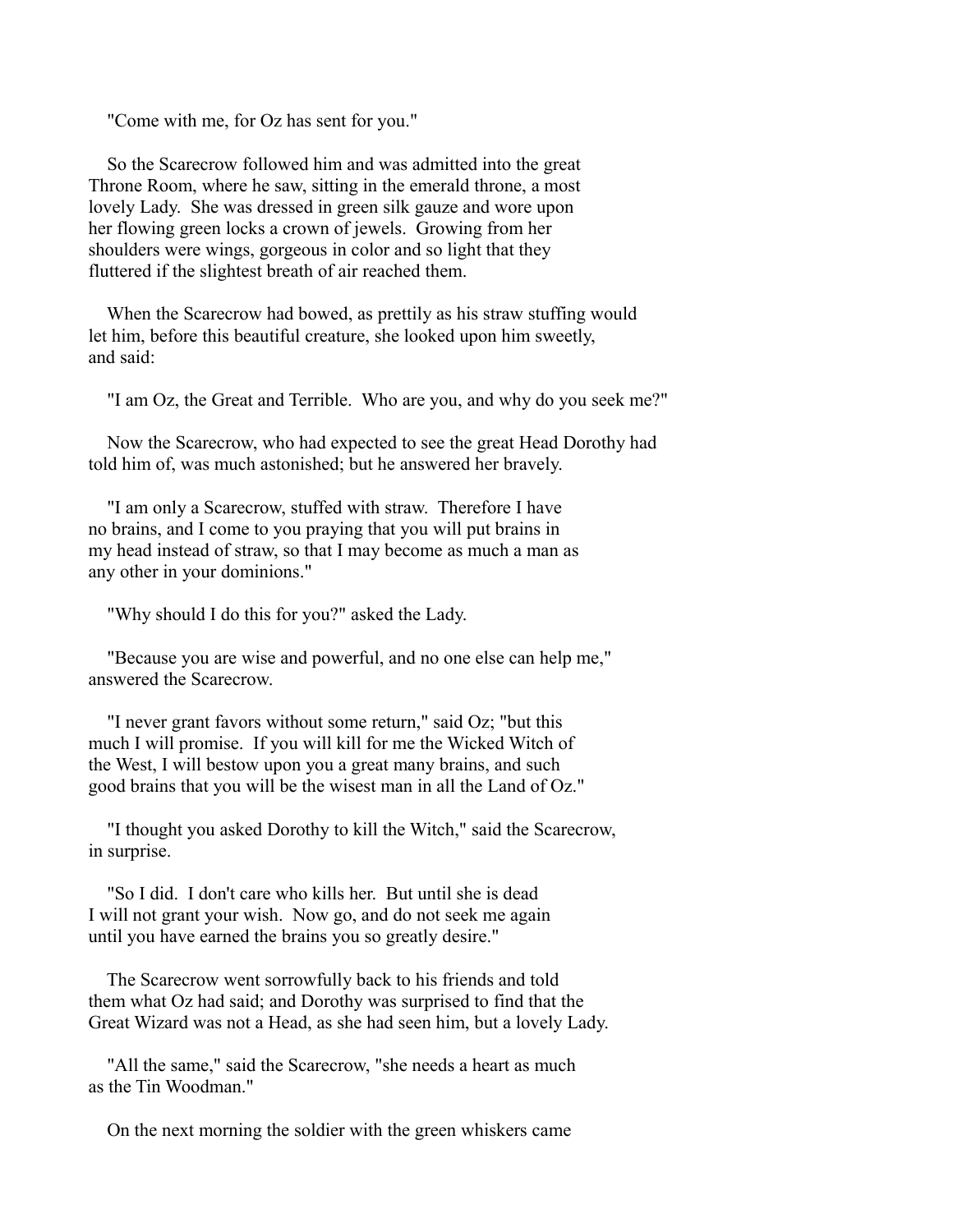to the Tin Woodman and said:

"Oz has sent for you. Follow me."

 So the Tin Woodman followed him and came to the great Throne Room. He did not know whether he would find Oz a lovely Lady or a Head, but he hoped it would be the lovely Lady. "For," he said to himself, "if it is the head, I am sure I shall not be given a heart, since a head has no heart of its own and therefore cannot feel for me. But if it is the lovely Lady I shall beg hard for a heart, for all ladies are themselves said to be kindly hearted.

 But when the Woodman entered the great Throne Room he saw neither the Head nor the Lady, for Oz had taken the shape of a most terrible Beast. It was nearly as big as an elephant, and the green throne seemed hardly strong enough to hold its weight. The Beast had a head like that of a rhinoceros, only there were five eyes in its face. There were five long arms growing out of its body, and it also had five long, slim legs. Thick, woolly hair covered every part of it, and a more dreadful-looking monster could not be imagined. It was fortunate the Tin Woodman had no heart at that moment, for it would have beat loud and fast from terror. But being only tin, the Woodman was not at all afraid, although he was much disappointed.

 "I am Oz, the Great and Terrible," spoke the Beast, in a voice that was one great roar. "Who are you, and why do you seek me?"

 "I am a Woodman, and made of tin. Therefore I have no heart, and cannot love. I pray you to give me a heart that I may be as other men are."

"Why should I do this?" demanded the Beast.

 "Because I ask it, and you alone can grant my request," answered the Woodman.

 Oz gave a low growl at this, but said, gruffly: "If you indeed desire a heart, you must earn it."

"How?" asked the Woodman.

"Help Dorothy to kill the Wicked Witch of the West," replied the Beast. "When the Witch is dead, come to me, and I will then give you the biggest and kindest and most loving heart in all the Land of Oz."

 So the Tin Woodman was forced to return sorrowfully to his friends and tell them of the terrible Beast he had seen.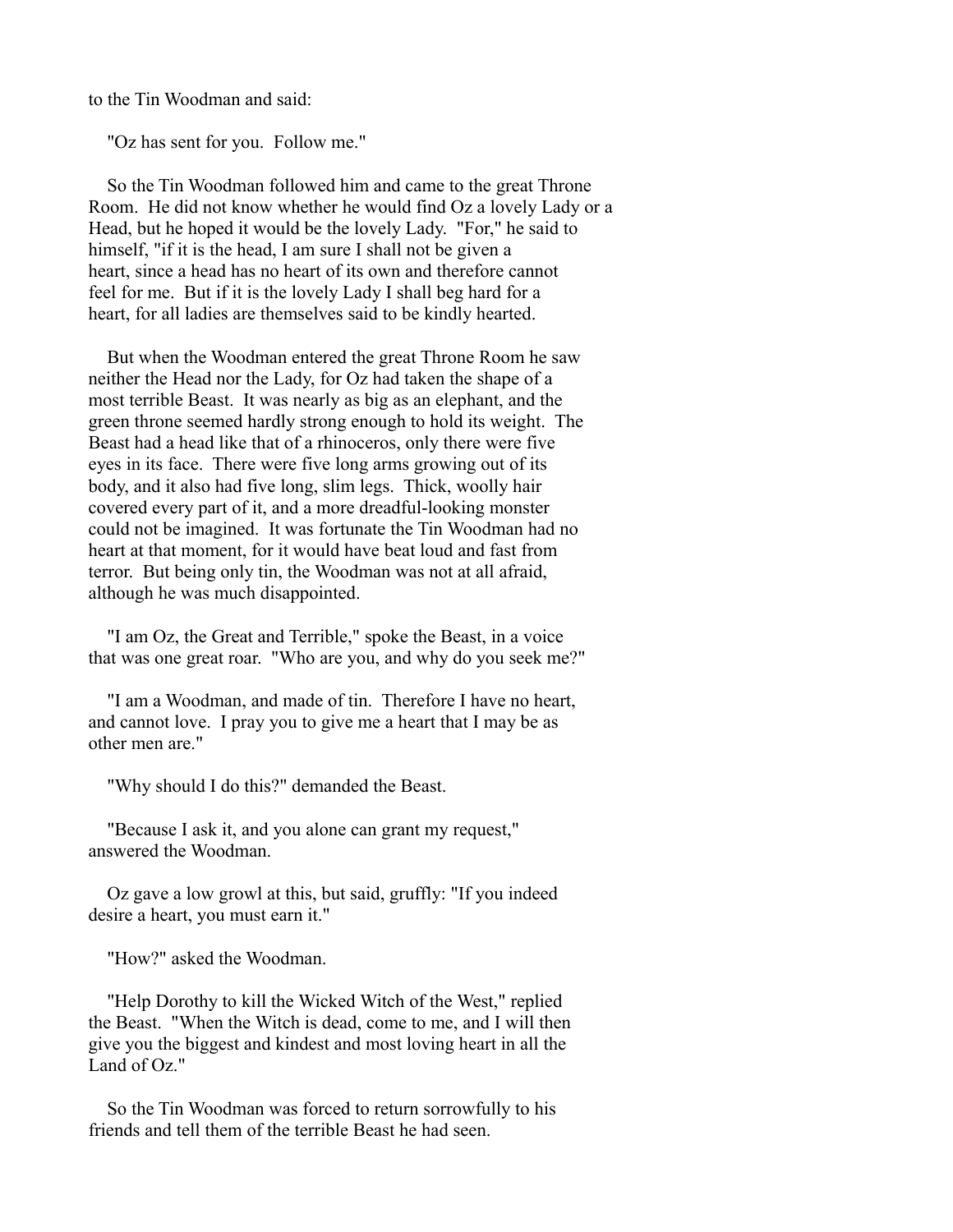They all wondered greatly at the many forms the Great Wizard could take upon himself, and the Lion said:

 "If he is a Beast when I go to see him, I shall roar my loudest, and so frighten him that he will grant all I ask. And if he is the lovely Lady, I shall pretend to spring upon her, and so compel her to do my bidding. And if he is the great Head, he will be at my mercy; for I will roll this head all about the room until he promises to give us what we desire. So be of good cheer, my friends, for all will yet be well."

 The next morning the soldier with the green whiskers led the Lion to the great Throne Room and bade him enter the presence of Oz.

 The Lion at once passed through the door, and glancing around saw, to his surprise, that before the throne was a Ball of Fire, so fierce and glowing he could scarcely bear to gaze upon it. His first thought was that Oz had by accident caught on fire and was burning up; but when he tried to go nearer, the heat was so intense that it singed his whiskers, and he crept back tremblingly to a spot nearer the door.

 Then a low, quiet voice came from the Ball of Fire, and these were the words it spoke:

"I am Oz, the Great and Terrible. Who are you, and why do you seek me?"

 And the Lion answered, "I am a Cowardly Lion, afraid of everything. I came to you to beg that you give me courage, so that in reality I may become the King of Beasts, as men call me."

"Why should I give you courage?" demanded Oz.

 "Because of all Wizards you are the greatest, and alone have power to grant my request," answered the Lion.

 The Ball of Fire burned fiercely for a time, and the voice said, "Bring me proof that the Wicked Witch is dead, and that moment I will give you courage. But as long as the Witch lives, you must remain a coward."

 The Lion was angry at this speech, but could say nothing in reply, and while he stood silently gazing at the Ball of Fire it became so furiously hot that he turned tail and rushed from the room. He was glad to find his friends waiting for him, and told them of his terrible interview with the Wizard.

"What shall we do now?" asked Dorothy sadly.

 "There is only one thing we can do," returned the Lion, "and that is to go to the land of the Winkies, seek out the Wicked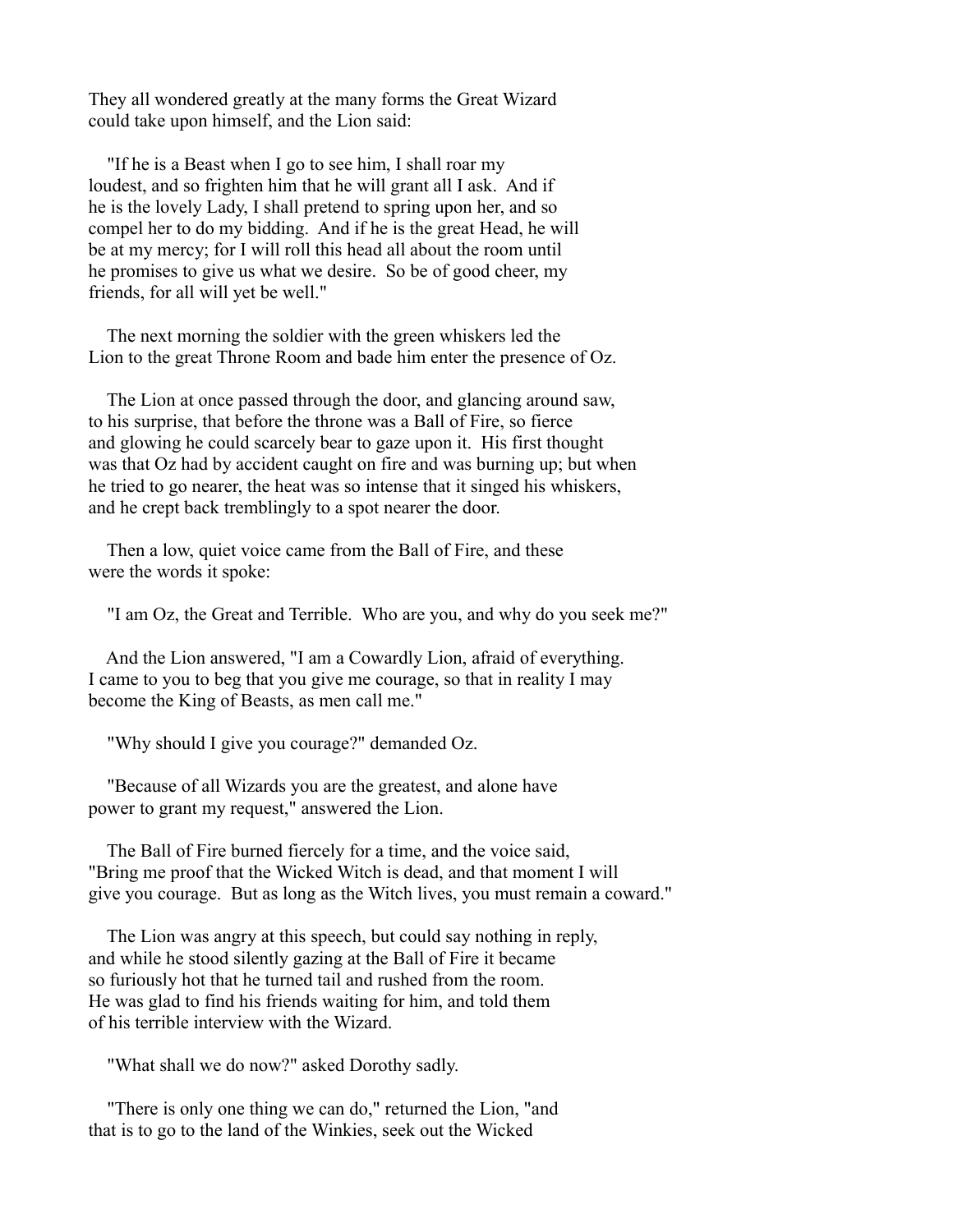Witch, and destroy her."

"But suppose we cannot?" said the girl.

"Then I shall never have courage," declared the Lion.

"And I shall never have brains," added the Scarecrow.

"And I shall never have a heart," spoke the Tin of Woodman.

 "And I shall never see Aunt Em and Uncle Henry," said Dorothy, beginning to cry.

 "Be careful!" cried the green girl. "The tears will fall on your green silk gown and spot it."

 So Dorothy dried her eyes and said, "I suppose we must try it; but I am sure I do not want to kill anybody, even to see Aunt Em again."

 "I will go with you; but I'm too much of a coward to kill the Witch," said the Lion.

 "I will go too," declared the Scarecrow; "but I shall not be of much help to you, I am such a fool."

 "I haven't the heart to harm even a Witch," remarked the Tin Woodman; "but if you go I certainly shall go with you."

 Therefore it was decided to start upon their journey the next morning, and the Woodman sharpened his axe on a green grindstone and had all his joints properly oiled. The Scarecrow stuffed himself with fresh straw and Dorothy put new paint on his eyes that he might see better. The green girl, who was very kind to them, filled Dorothy's basket with good things to eat, and fastened a little bell around Toto's neck with a green ribbon.

 They went to bed quite early and slept soundly until daylight, when they were awakened by the crowing of a green cock that lived in the back yard of the Palace, and the cackling of a hen that had laid a green egg.

# 12. The Search for the Wicked Witch

 The soldier with the green whiskers led them through the streets of the Emerald City until they reached the room where the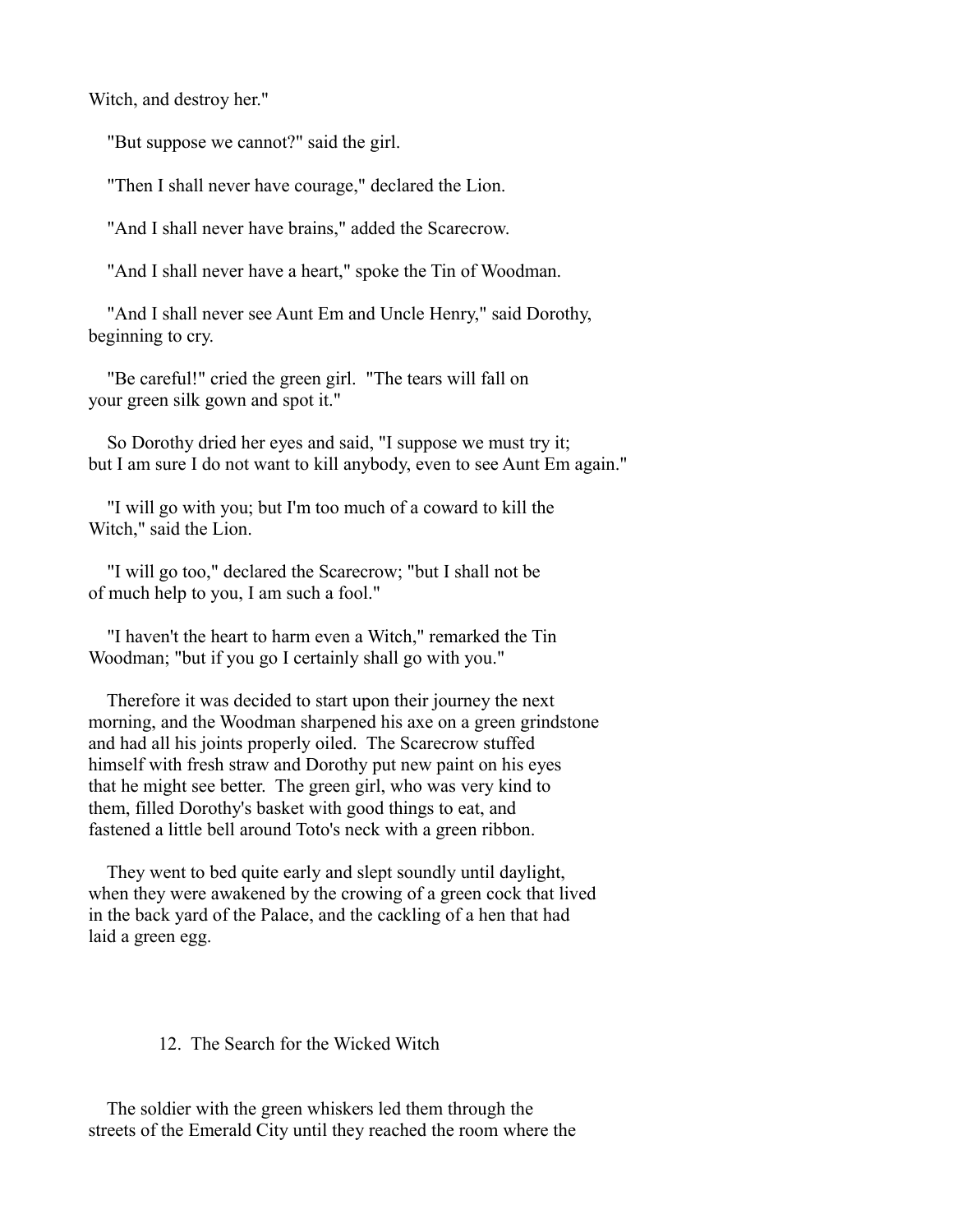Guardian of the Gates lived. This officer unlocked their spectacles to put them back in his great box, and then he politely opened the gate for our friends.

 "Which road leads to the Wicked Witch of the West?" asked Dorothy.

 "There is no road," answered the Guardian of the Gates. "No one ever wishes to go that way."

"How, then, are we to find her?" inquired the girl.

 "That will be easy," replied the man, "for when she knows you are in the country of the Winkies she will find you, and make you all her slaves."

"Perhaps not," said the Scarecrow, "for we mean to destroy her."

 "Oh, that is different," said the Guardian of the Gates. "No one has ever destroyed her before, so I naturally thought she would make slaves of you, as she has of the rest. But take care; for she is wicked and fierce, and may not allow you to destroy her. Keep to the West, where the sun sets, and you cannot fail to find her."

 They thanked him and bade him good-bye, and turned toward the West, walking over fields of soft grass dotted here and there with daisies and buttercups. Dorothy still wore the pretty silk dress she had put on in the palace, but now, to her surprise, she found it was no longer green, but pure white. The ribbon around Toto's neck had also lost its green color and was as white as Dorothy's dress.

 The Emerald City was soon left far behind. As they advanced the ground became rougher and hillier, for there were no farms nor houses in this country of the West, and the ground was untilled.

 In the afternoon the sun shone hot in their faces, for there were no trees to offer them shade; so that before night Dorothy and Toto and the Lion were tired, and lay down upon the grass and fell asleep, with the Woodman and the Scarecrow keeping watch.

 Now the Wicked Witch of the West had but one eye, yet that was as powerful as a telescope, and could see everywhere. So, as she sat in the door of her castle, she happened to look around and saw Dorothy lying asleep, with her friends all about her. They were a long distance off, but the Wicked Witch was angry to find them in her country; so she blew upon a silver whistle that hung around her neck.

 At once there came running to her from all directions a pack of great wolves. They had long legs and fierce eyes and sharp teeth.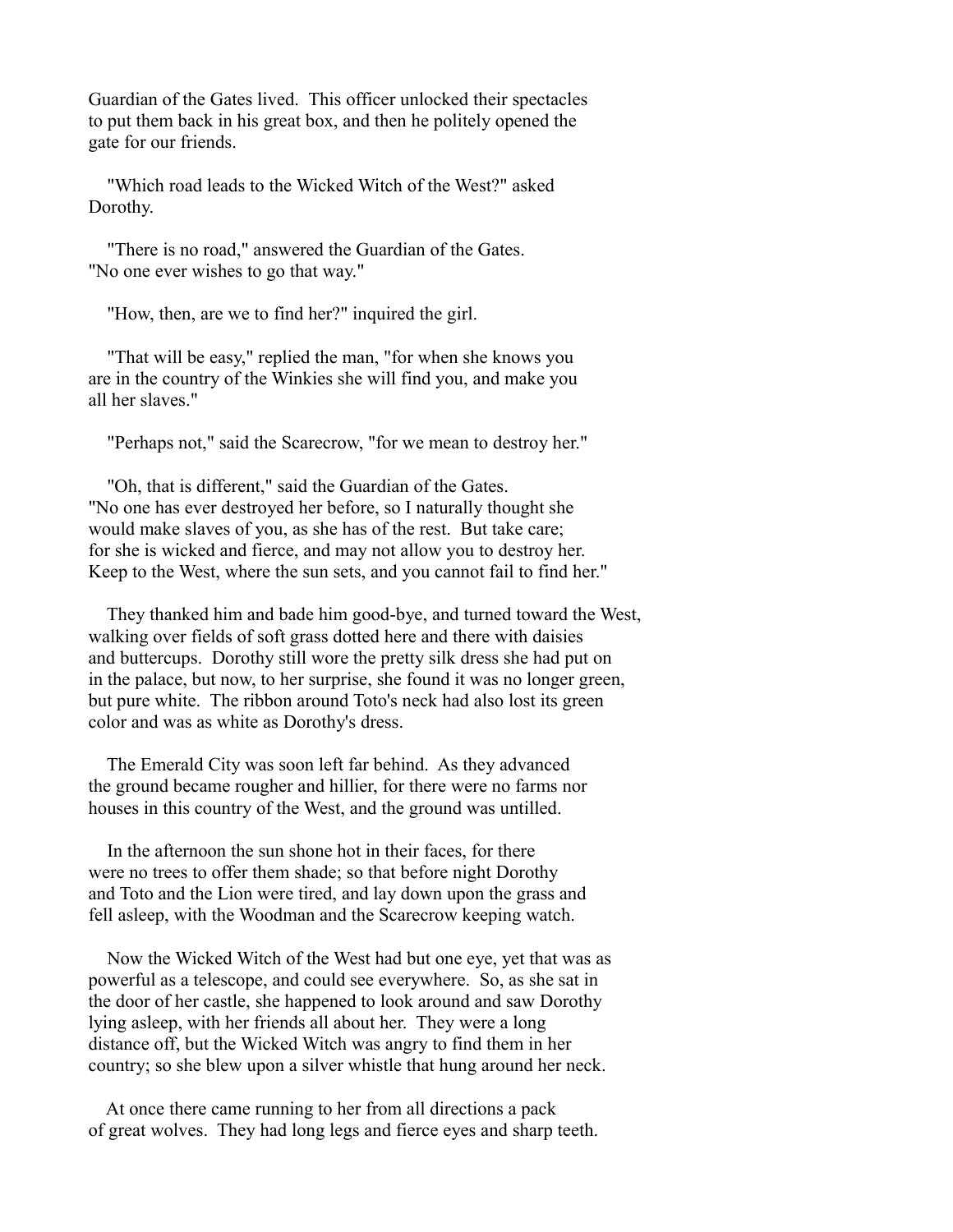"Go to those people," said the Witch, "and tear them to pieces."

 "Are you not going to make them your slaves?" asked the leader of the wolves.

 "No," she answered, "one is of tin, and one of straw; one is a girl and another a Lion. None of them is fit to work, so you may tear them into small pieces."

 "Very well," said the wolf, and he dashed away at full speed, followed by the others.

 It was lucky the Scarecrow and the Woodman were wide awake and heard the wolves coming.

 "This is my fight," said the Woodman, "so get behind me and I will meet them as they come."

 He seized his axe, which he had made very sharp, and as the leader of the wolves came on the Tin Woodman swung his arm and chopped the wolf's head from its body, so that it immediately died. As soon as he could raise his axe another wolf came up, and he also fell under the sharp edge of the Tin Woodman's weapon. There were forty wolves, and forty times a wolf was killed, so that at last they all lay dead in a heap before the Woodman.

 Then he put down his axe and sat beside the Scarecrow, who said, "It was a good fight, friend."

 They waited until Dorothy awoke the next morning. The little girl was quite frightened when she saw the great pile of shaggy wolves, but the Tin Woodman told her all. She thanked him for saving them and sat down to breakfast, after which they started again upon their journey.

 Now this same morning the Wicked Witch came to the door of her castle and looked out with her one eye that could see far off. She saw all her wolves lying dead, and the strangers still traveling through her country. This made her angrier than before, and she blew her silver whistle twice.

 Straightway a great flock of wild crows came flying toward her, enough to darken the sky.

 And the Wicked Witch said to the King Crow, "Fly at once to the strangers; peck out their eyes and tear them to pieces."

The wild crows flew in one great flock toward Dorothy and her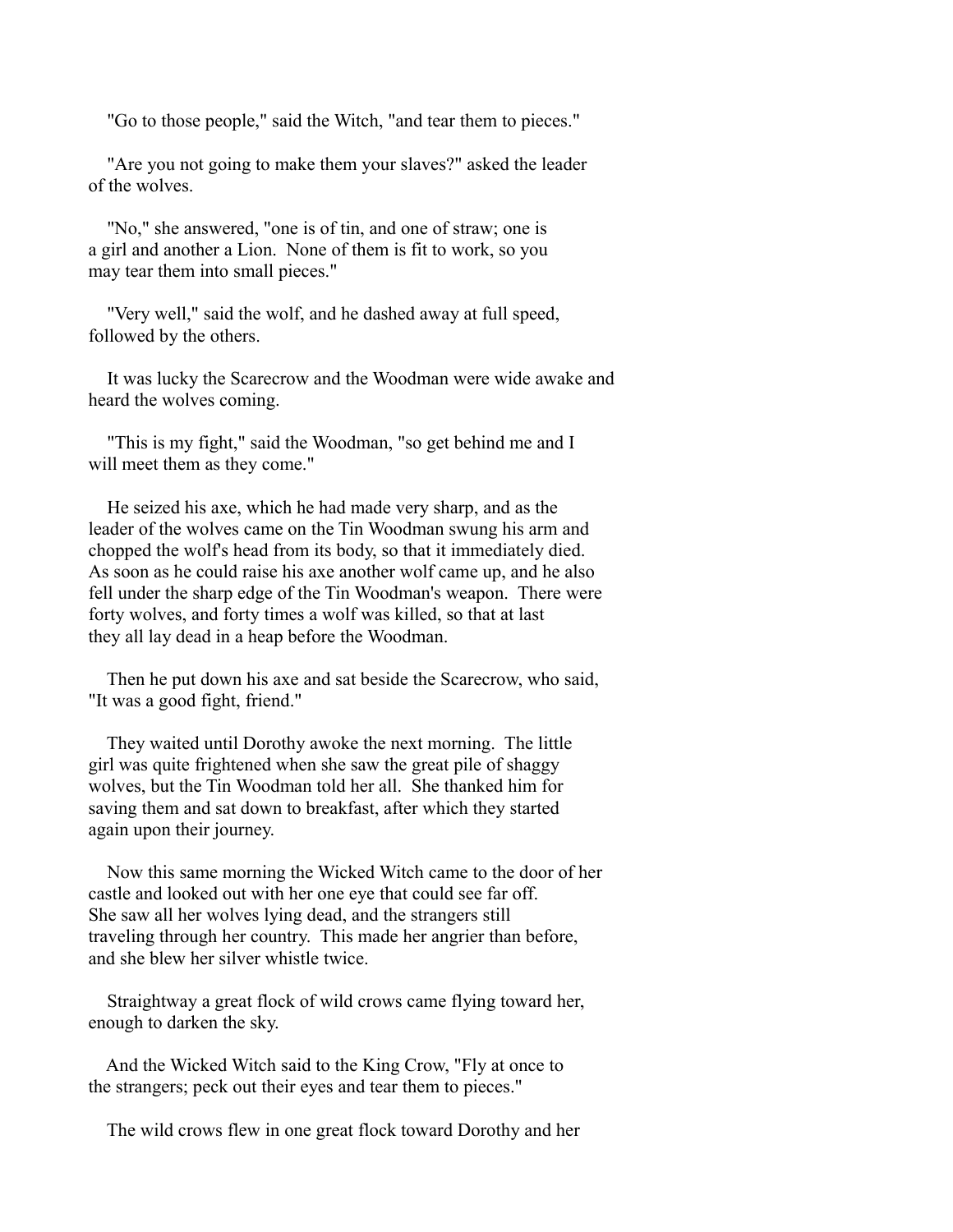companions. When the little girl saw them coming she was afraid.

 But the Scarecrow said, "This is my battle, so lie down beside me and you will not be harmed."

 So they all lay upon the ground except the Scarecrow, and he stood up and stretched out his arms. And when the crows saw him they were frightened, as these birds always are by scarecrows, and did not dare to come any nearer. But the King Crow said:

"It is only a stuffed man. I will peck his eyes out."

 The King Crow flew at the Scarecrow, who caught it by the head and twisted its neck until it died. And then another crow flew at him, and the Scarecrow twisted its neck also. There were forty crows, and forty times the Scarecrow twisted a neck, until at last all were lying dead beside him. Then he called to his companions to rise, and again they went upon their journey.

 When the Wicked Witch looked out again and saw all her crows lying in a heap, she got into a terrible rage, and blew three times upon her silver whistle.

 Forthwith there was heard a great buzzing in the air, and a swarm of black bees came flying toward her.

 "Go to the strangers and sting them to death!" commanded the Witch, and the bees turned and flew rapidly until they came to where Dorothy and her friends were walking. But the Woodman had seen them coming, and the Scarecrow had decided what to do.

 "Take out my straw and scatter it over the little girl and the dog and the Lion," he said to the Woodman, "and the bees cannot sting them." This the Woodman did, and as Dorothy lay close beside the Lion and held Toto in her arms, the straw covered them entirely.

 The bees came and found no one but the Woodman to sting, so they flew at him and broke off all their stings against the tin, without hurting the Woodman at all. And as bees cannot live when their stings are broken that was the end of the black bees, and they lay scattered thick about the Woodman, like little heaps of fine coal.

 Then Dorothy and the Lion got up, and the girl helped the Tin Woodman put the straw back into the Scarecrow again, until he was as good as ever. So they started upon their journey once more.

 The Wicked Witch was so angry when she saw her black bees in little heaps like fine coal that she stamped her foot and tore her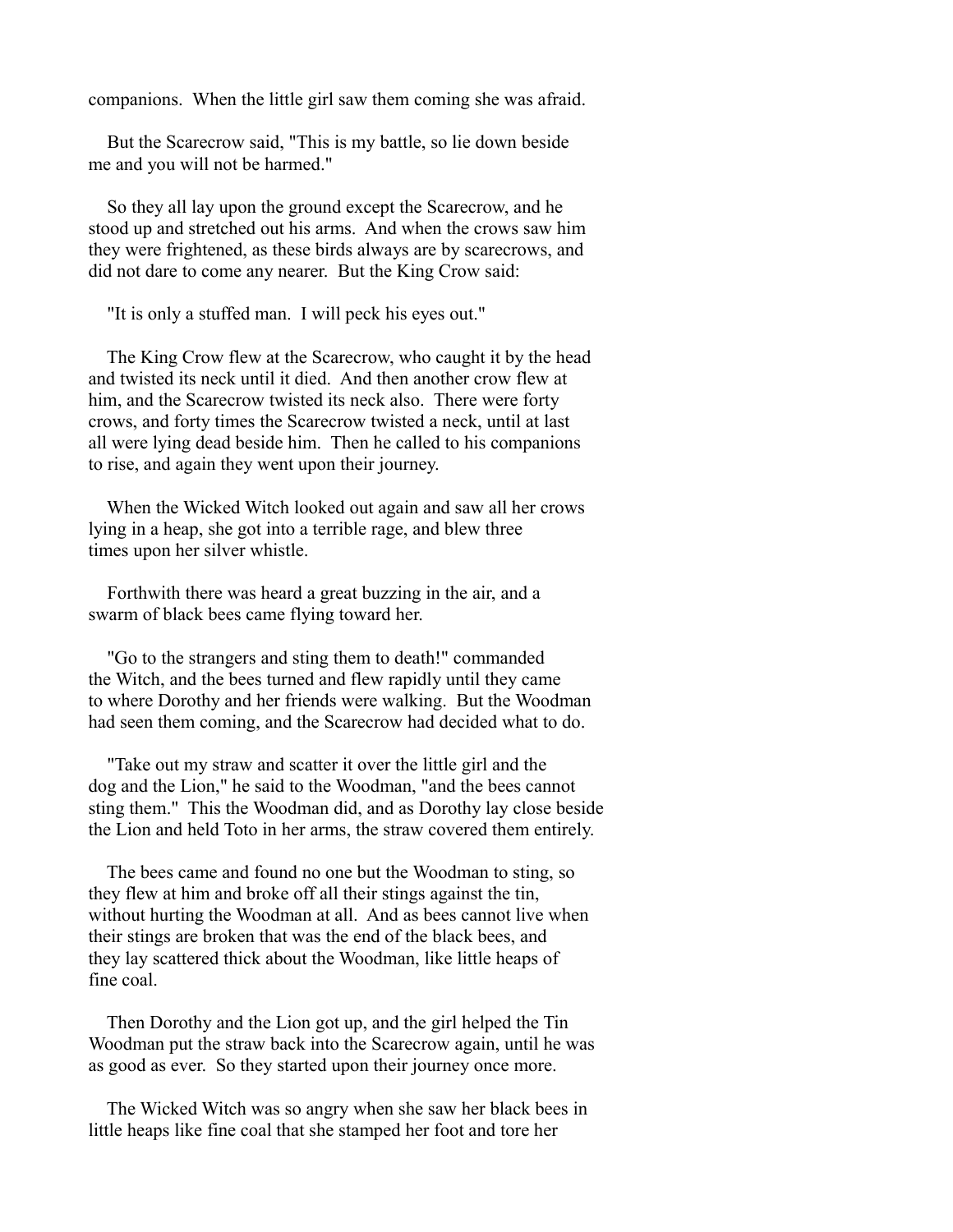hair and gnashed her teeth. And then she called a dozen of her slaves, who were the Winkies, and gave them sharp spears, telling them to go to the strangers and destroy them.

 The Winkies were not a brave people, but they had to do as they were told. So they marched away until they came near to Dorothy. Then the Lion gave a great roar and sprang towards them, and the poor Winkies were so frightened that they ran back as fast as they could.

 When they returned to the castle the Wicked Witch beat them well with a strap, and sent them back to their work, after which she sat down to think what she should do next. She could not understand how all her plans to destroy these strangers had failed; but she was a powerful Witch, as well as a wicked one, and she soon made up her mind how to act.

 There was, in her cupboard, a Golden Cap, with a circle of diamonds and rubies running round it. This Golden Cap had a charm. Whoever owned it could call three times upon the Winged Monkeys, who would obey any order they were given. But no person could command these strange creatures more than three times. Twice already the Wicked Witch had used the charm of the Cap. Once was when she had made the Winkies her slaves, and set herself to rule over their country. The Winged Monkeys had helped her do this. The second time was when she had fought against the Great Oz himself, and driven him out of the land of the West. The Winged Monkeys had also helped her in doing this. Only once more could she use this Golden Cap, for which reason she did not like to do so until all her other powers were exhausted. But now that her fierce wolves and her wild crows and her stinging bees were gone, and her slaves had been scared away by the Cowardly Lion, she saw there was only one way left to destroy Dorothy and her friends.

 So the Wicked Witch took the Golden Cap from her cupboard and placed it upon her head. Then she stood upon her left foot and said slowly:

"Ep-pe, pep-pe, kak-ke!"

Next she stood upon her right foot and said:

"Hil-lo, hol-lo, hel-lo!"

After this she stood upon both feet and cried in a loud voice:

"Ziz-zy, zuz-zy, zik!"

Now the charm began to work. The sky was darkened, and a low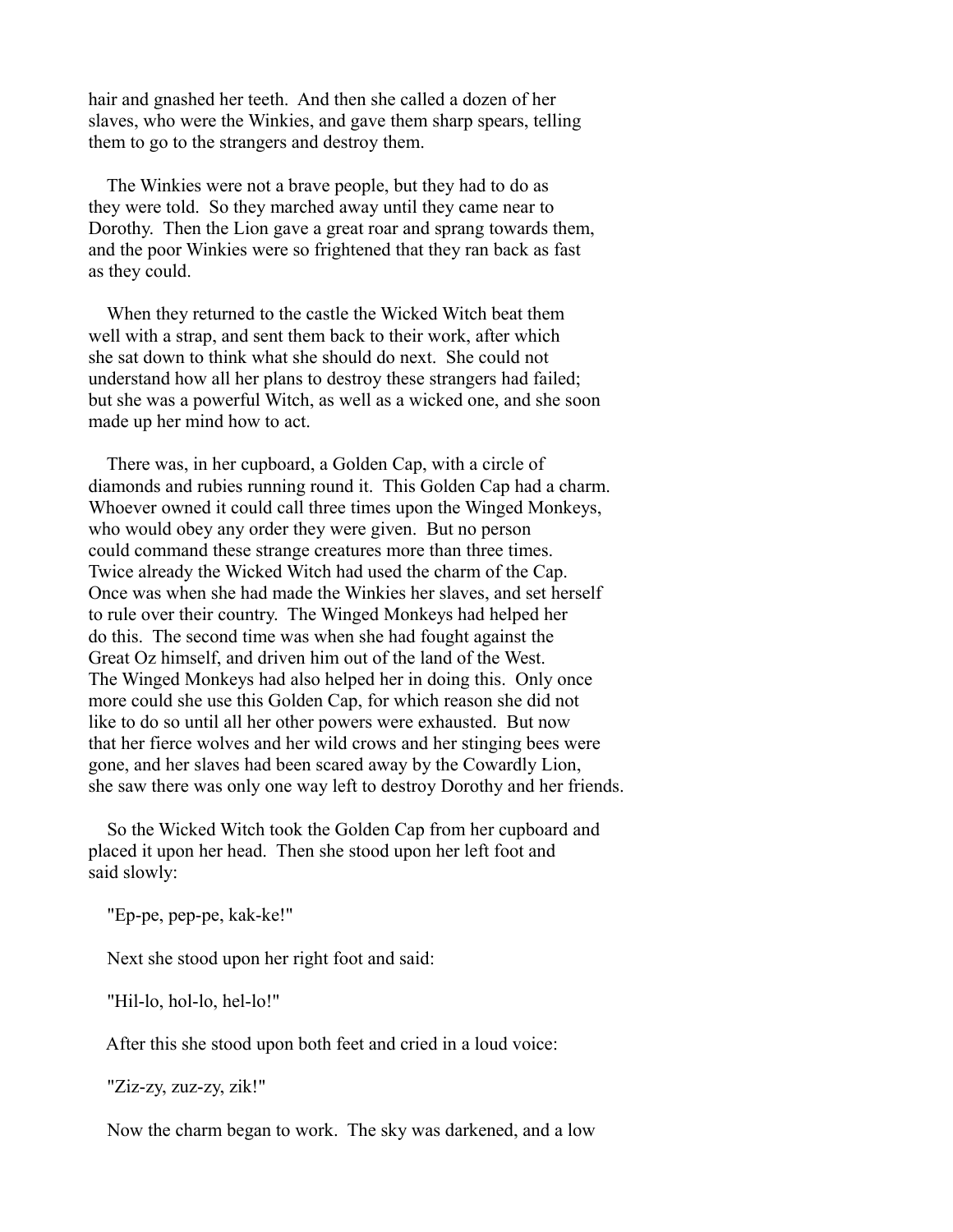rumbling sound was heard in the air. There was a rushing of many wings, a great chattering and laughing, and the sun came out of the dark sky to show the Wicked Witch surrounded by a crowd of monkeys, each with a pair of immense and powerful wings on his shoulders.

 One, much bigger than the others, seemed to be their leader. He flew close to the Witch and said, "You have called us for the third and last time. What do you command?"

 "Go to the strangers who are within my land and destroy them all except the Lion," said the Wicked Witch. "Bring that beast to me, for I have a mind to harness him like a horse, and make him work."

 "Your commands shall be obeyed," said the leader. Then, with a great deal of chattering and noise, the Winged Monkeys flew away to the place where Dorothy and her friends were walking.

 Some of the Monkeys seized the Tin Woodman and carried him through the air until they were over a country thickly covered with sharp rocks. Here they dropped the poor Woodman, who fell a great distance to the rocks, where he lay so battered and dented that he could neither move nor groan.

 Others of the Monkeys caught the Scarecrow, and with their long fingers pulled all of the straw out of his clothes and head. They made his hat and boots and clothes into a small bundle and threw it into the top branches of a tall tree.

 The remaining Monkeys threw pieces of stout rope around the Lion and wound many coils about his body and head and legs, until he was unable to bite or scratch or struggle in any way. Then they lifted him up and flew away with him to the Witch's castle, where he was placed in a small yard with a high iron fence around it, so that he could not escape.

 But Dorothy they did not harm at all. She stood, with Toto in her arms, watching the sad fate of her comrades and thinking it would soon be her turn. The leader of the Winged Monkeys flew up to her, his long, hairy arms stretched out and his ugly face grinning terribly; but he saw the mark of the Good Witch's kiss upon her forehead and stopped short, motioning the others not to touch her.

 "We dare not harm this little girl," he said to them, "for she is protected by the Power of Good, and that is greater than the Power of Evil. All we can do is to carry her to the castle of the Wicked Witch and leave her there."

So, carefully and gently, they lifted Dorothy in their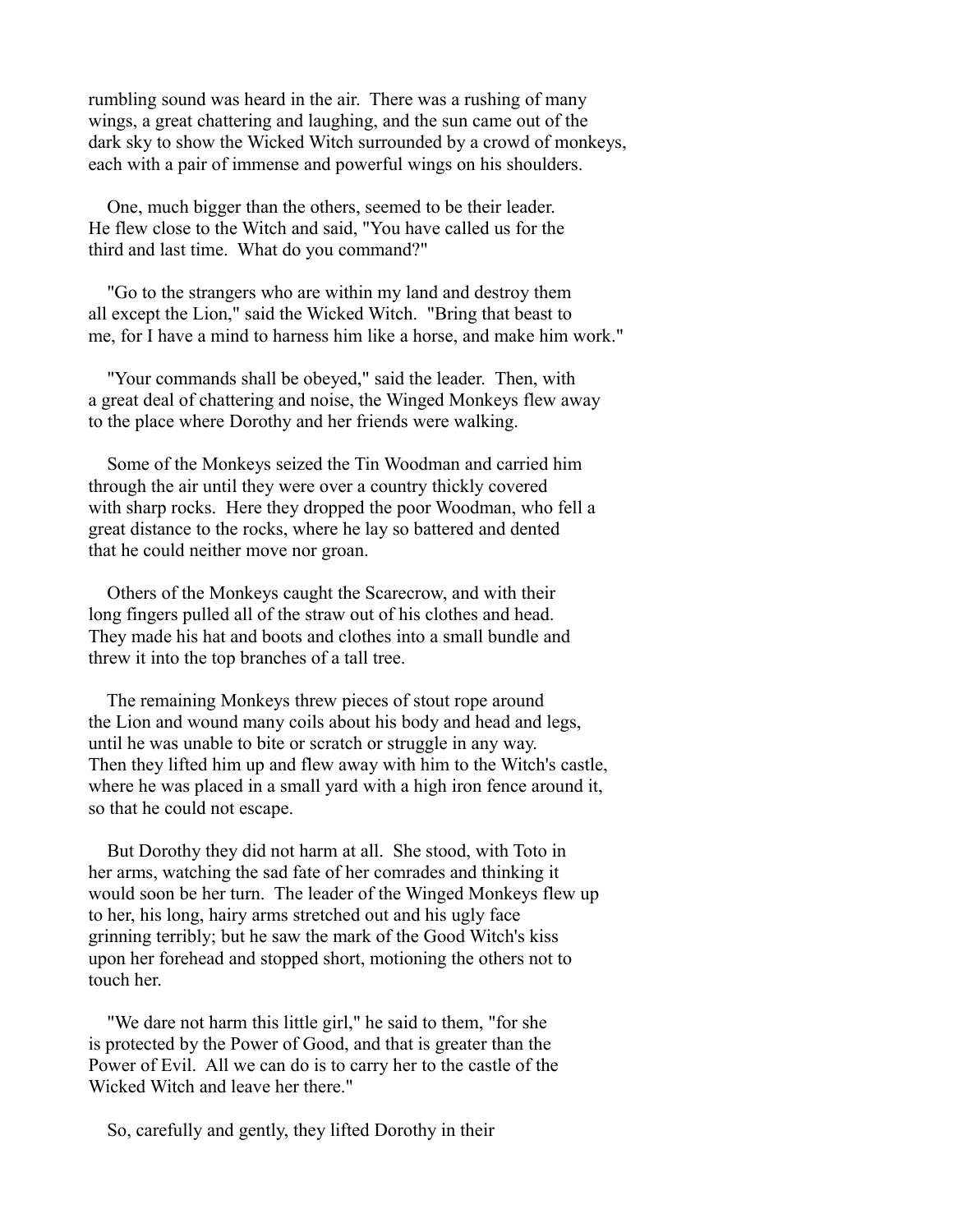arms and carried her swiftly through the air until they came to the castle, where they set her down upon the front doorstep. Then the leader said to the Witch:

 "We have obeyed you as far as we were able. The Tin Woodman and the Scarecrow are destroyed, and the Lion is tied up in your yard. The little girl we dare not harm, nor the dog she carries in her arms. Your power over our band is now ended, and you will never see us again."

 Then all the Winged Monkeys, with much laughing and chattering and noise, flew into the air and were soon out of sight.

 The Wicked Witch was both surprised and worried when she saw the mark on Dorothy's forehead, for she knew well that neither the Winged Monkeys nor she, herself, dare hurt the girl in any way. She looked down at Dorothy's feet, and seeing the Silver Shoes, began to tremble with fear, for she knew what a powerful charm belonged to them. At first the Witch was tempted to run away from Dorothy; but she happened to look into the child's eyes and saw how simple the soul behind them was, and that the little girl did not know of the wonderful power the Silver Shoes gave her. So the Wicked Witch laughed to herself, and thought, "I can still make her my slave, for she does not know how to use her power." Then she said to Dorothy, harshly and severely:

 "Come with me; and see that you mind everything I tell you, for if you do not I will make an end of you, as I did of the Tin Woodman and the Scarecrow."

 Dorothy followed her through many of the beautiful rooms in her castle until they came to the kitchen, where the Witch bade her clean the pots and kettles and sweep the floor and keep the fire fed with wood.

 Dorothy went to work meekly, with her mind made up to work as hard as she could; for she was glad the Wicked Witch had decided not to kill her.

 With Dorothy hard at work, the Witch thought she would go into the courtyard and harness the Cowardly Lion like a horse; it would amuse her, she was sure, to make him draw her chariot whenever she wished to go to drive. But as she opened the gate the Lion gave a loud roar and bounded at her so fiercely that the Witch was afraid, and ran out and shut the gate again.

 "If I cannot harness you," said the Witch to the Lion, speaking through the bars of the gate, "I can starve you. You shall have nothing to eat until you do as I wish."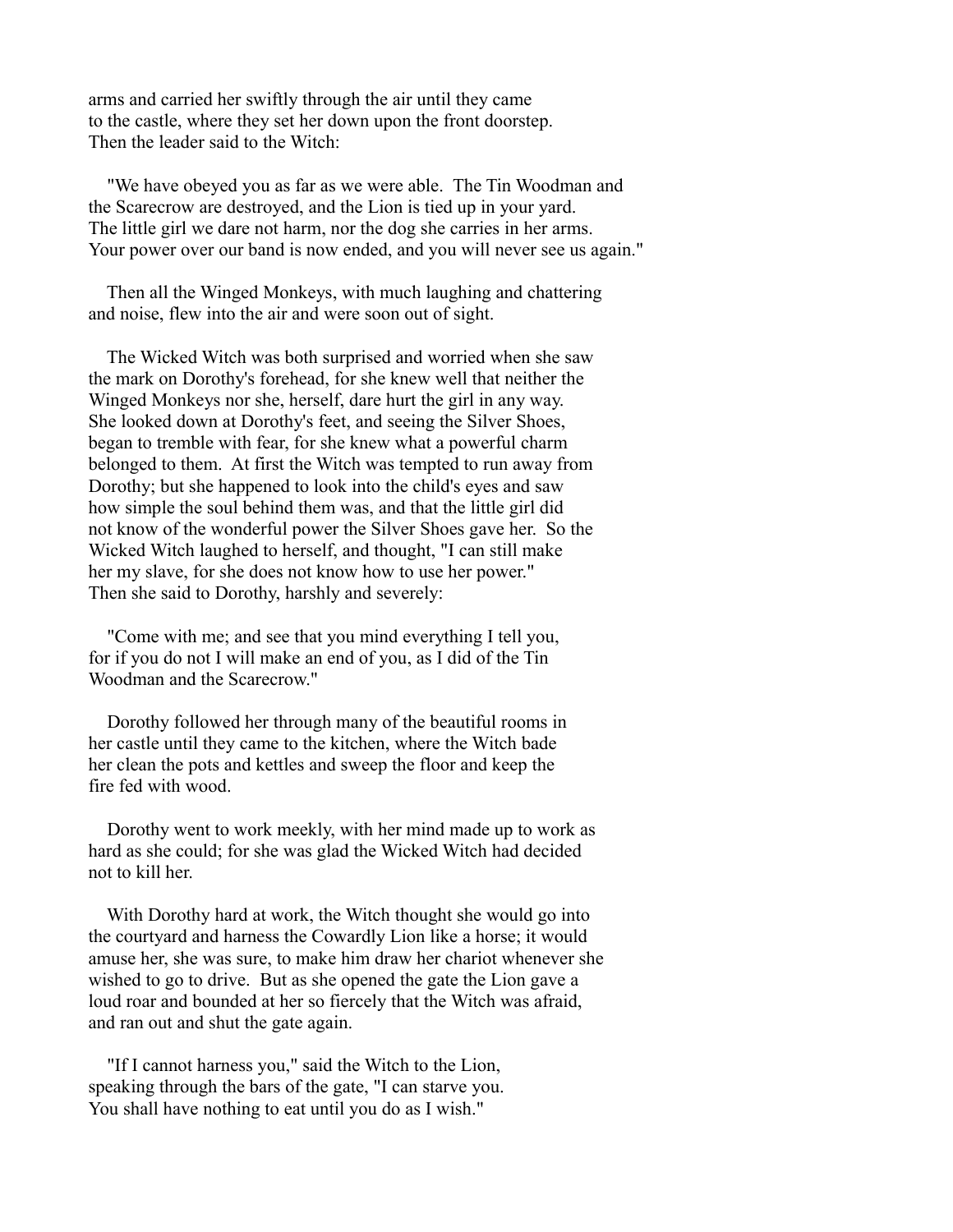So after that she took no food to the imprisoned Lion; but every day she came to the gate at noon and asked, "Are you ready to be harnessed like a horse?"

 And the Lion would answer, "No. If you come in this yard, I will bite you."

 The reason the Lion did not have to do as the Witch wished was that every night, while the woman was asleep, Dorothy carried him food from the cupboard. After he had eaten he would lie down on his bed of straw, and Dorothy would lie beside him and put her head on his soft, shaggy mane, while they talked of their troubles and tried to plan some way to escape. But they could find no way to get out of the castle, for it was constantly guarded by the yellow Winkies, who were the slaves of the Wicked Witch and too afraid of her not to do as she told them.

 The girl had to work hard during the day, and often the Witch threatened to beat her with the same old umbrella she always carried in her hand. But, in truth, she did not dare to strike Dorothy, because of the mark upon her forehead. The child did not know this, and was full of fear for herself and Toto. Once the Witch struck Toto a blow with her umbrella and the brave little dog flew at her and bit her leg in return. The Witch did not bleed where she was bitten, for she was so wicked that the blood in her had dried up many years before.

 Dorothy's life became very sad as she grew to understand that it would be harder than ever to get back to Kansas and Aunt Em again. Sometimes she would cry bitterly for hours, with Toto sitting at her feet and looking into her face, whining dismally to show how sorry he was for his little mistress. Toto did not really care whether he was in Kansas or the Land of Oz so long as Dorothy was with him; but he knew the little girl was unhappy, and that made him unhappy too.

 Now the Wicked Witch had a great longing to have for her own the Silver Shoes which the girl always wore. Her bees and her crows and her wolves were lying in heaps and drying up, and she had used up all the power of the Golden Cap; but if she could only get hold of the Silver Shoes, they would give her more power than all the other things she had lost. She watched Dorothy carefully, to see if she ever took off her shoes, thinking she might steal them. But the child was so proud of her pretty shoes that she never took them off except at night and when she took her bath. The Witch was too much afraid of the dark to dare go in Dorothy's room at night to take the shoes, and her dread of water was greater than her fear of the dark, so she never came near when Dorothy was bathing. Indeed, the old Witch never touched water, nor ever let water touch her in any way.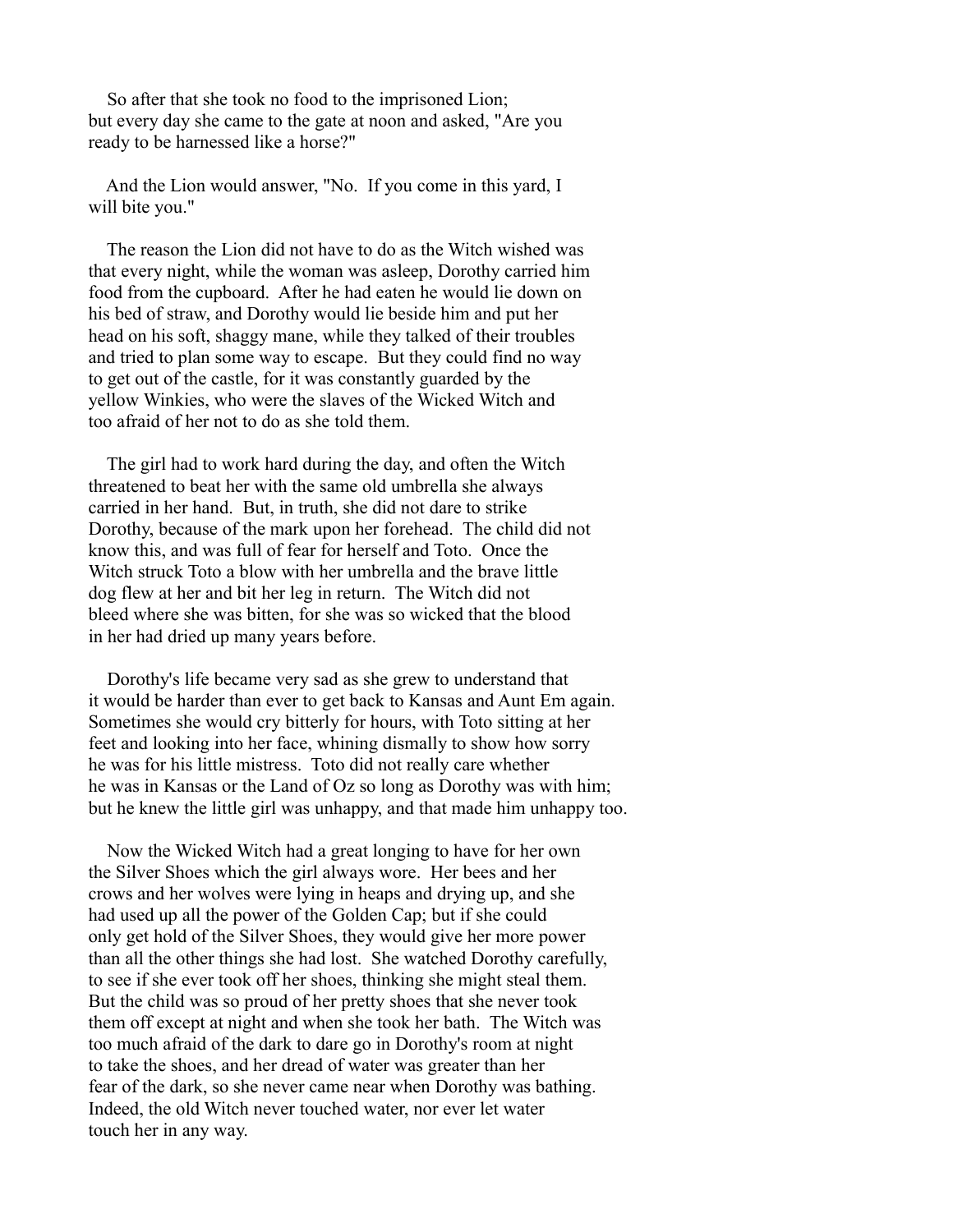But the wicked creature was very cunning, and she finally thought of a trick that would give her what she wanted. She placed a bar of iron in the middle of the kitchen floor, and then by her magic arts made the iron invisible to human eyes. So that when Dorothy walked across the floor she stumbled over the bar, not being able to see it, and fell at full length. She was not much hurt, but in her fall one of the Silver Shoes came off; and before she could reach it, the Witch had snatched it away and put it on her own skinny foot.

 The wicked woman was greatly pleased with the success of her trick, for as long as she had one of the shoes she owned half the power of their charm, and Dorothy could not use it against her, even had she known how to do so.

 The little girl, seeing she had lost one of her pretty shoes, grew angry, and said to the Witch, "Give me back my shoe!"

 "I will not," retorted the Witch, "for it is now my shoe, and not yours."

 "You are a wicked creature!" cried Dorothy. "You have no right to take my shoe from me."

 "I shall keep it, just the same," said the Witch, laughing at her, "and someday I shall get the other one from you, too."

 This made Dorothy so very angry that she picked up the bucket of water that stood near and dashed it over the Witch, wetting her from head to foot.

 Instantly the wicked woman gave a loud cry of fear, and then, as Dorothy looked at her in wonder, the Witch began to shrink and fall away.

"See what you have done!" she screamed. "In a minute I shall melt away."

 "I'm very sorry, indeed," said Dorothy, who was truly frightened to see the Witch actually melting away like brown sugar before her very eyes.

 "Didn't you know water would be the end of me?" asked the Witch, in a wailing, despairing voice.

"Of course not," answered Dorothy. "How should I?"

 "Well, in a few minutes I shall be all melted, and you will have the castle to yourself. I have been wicked in my day, but I never thought a little girl like you would ever be able to melt me and end my wicked deeds. Look out--here I go!"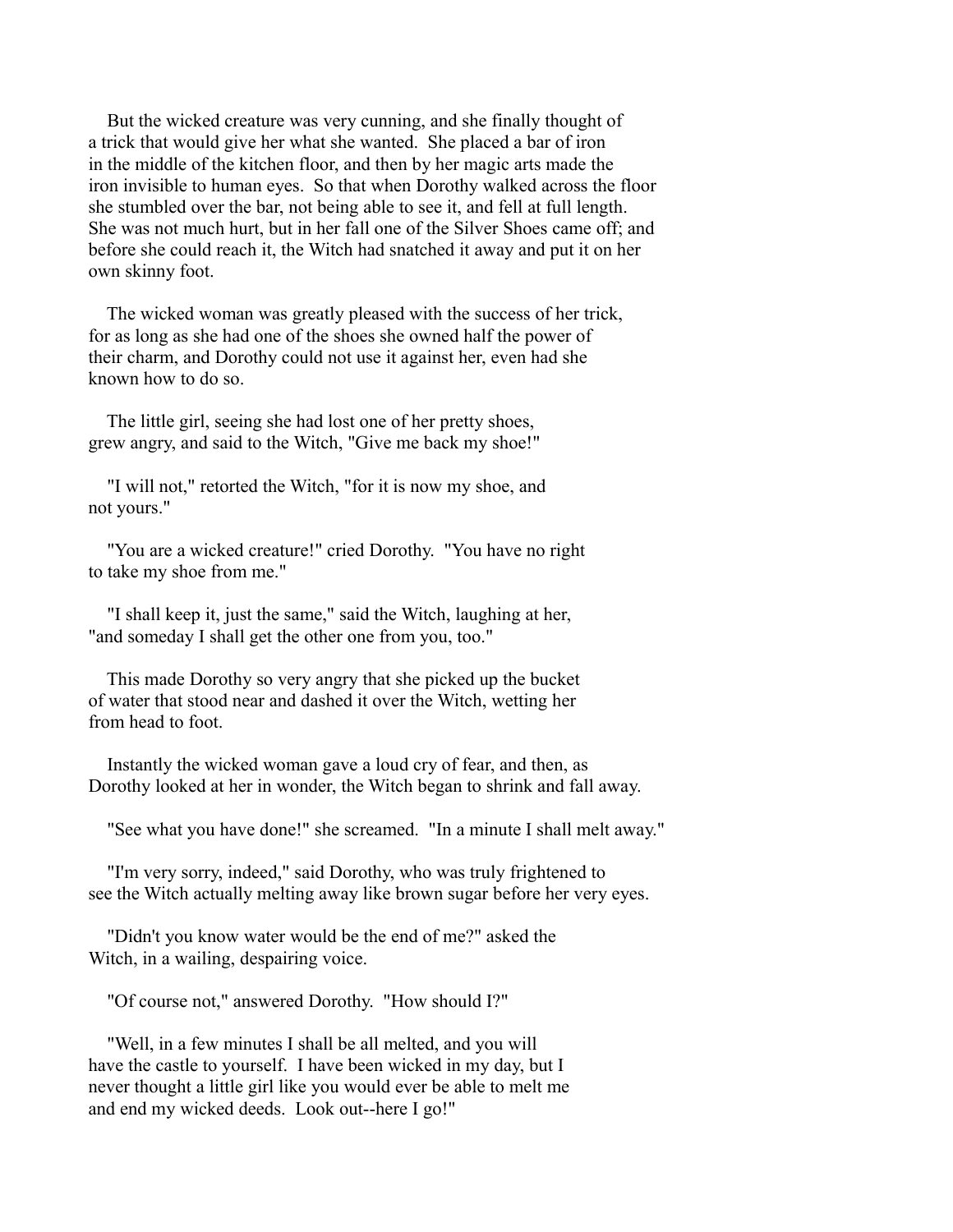With these words the Witch fell down in a brown, melted, shapeless mass and began to spread over the clean boards of the kitchen floor. Seeing that she had really melted away to nothing, Dorothy drew another bucket of water and threw it over the mess. She then swept it all out the door. After picking out the silver shoe, which was all that was left of the old woman, she cleaned and dried it with a cloth, and put it on her foot again. Then, being at last free to do as she chose, she ran out to the courtyard to tell the Lion that the Wicked Witch of the West had come to an end, and that they were no longer prisoners in a strange land.

### 13. The Rescue

 The Cowardly Lion was much pleased to hear that the Wicked Witch had been melted by a bucket of water, and Dorothy at once unlocked the gate of his prison and set him free. They went in together to the castle, where Dorothy's first act was to call all the Winkies together and tell them that they were no longer slaves.

 There was great rejoicing among the yellow Winkies, for they had been made to work hard during many years for the Wicked Witch, who had always treated them with great cruelty. They kept this day as a holiday, then and ever after, and spent the time in feasting and dancing.

 "If our friends, the Scarecrow and the Tin Woodman, were only with us," said the Lion, "I should be quite happy."

"Don't you suppose we could rescue them?" asked the girl anxiously.

"We can try," answered the Lion.

 So they called the yellow Winkies and asked them if they would help to rescue their friends, and the Winkies said that they would be delighted to do all in their power for Dorothy, who had set them free from bondage. So she chose a number of the Winkies who looked as if they knew the most, and they all started away. They traveled that day and part of the next until they came to the rocky plain where the Tin Woodman lay, all battered and bent. His axe was near him, but the blade was rusted and the handle broken off short.

 The Winkies lifted him tenderly in their arms, and carried him back to the Yellow Castle again, Dorothy shedding a few tears by the way at the sad plight of her old friend, and the Lion looking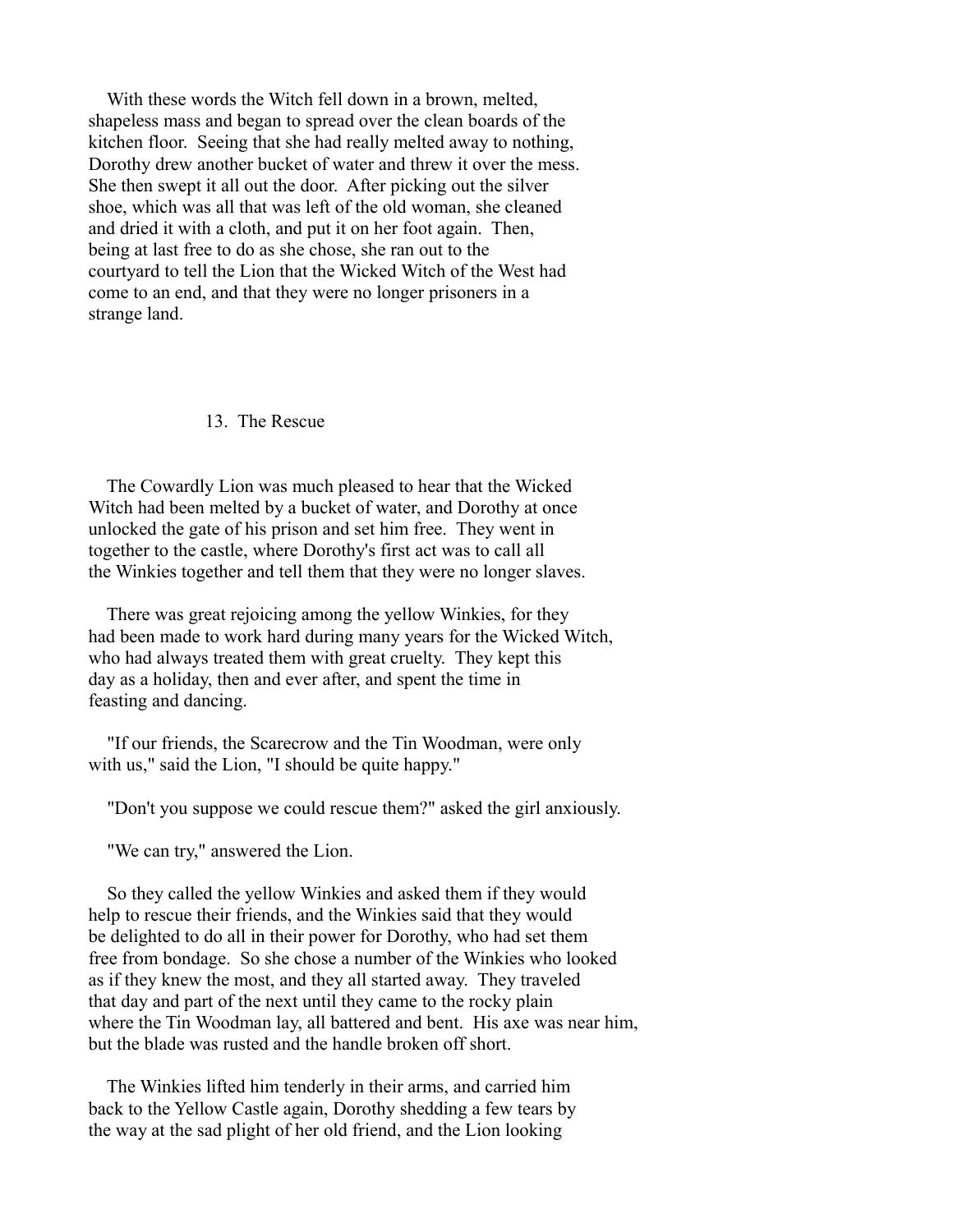sober and sorry. When they reached the castle Dorothy said to the Winkies:

"Are any of your people tinsmiths?"

"Oh, yes. Some of us are very good tinsmiths," they told her.

 "Then bring them to me," she said. And when the tinsmiths came, bringing with them all their tools in baskets, she inquired, "Can you straighten out those dents in the Tin Woodman, and bend him back into shape again, and solder him together where he is broken?"

 The tinsmiths looked the Woodman over carefully and then answered that they thought they could mend him so he would be as good as ever. So they set to work in one of the big yellow rooms of the castle and worked for three days and four nights, hammering and twisting and bending and soldering and polishing and pounding at the legs and body and head of the Tin Woodman, until at last he was straightened out into his old form, and his joints worked as well as ever. To be sure, there were several patches on him, but the tinsmiths did a good job, and as the Woodman was not a vain man he did not mind the patches at all.

 When, at last, he walked into Dorothy's room and thanked her for rescuing him, he was so pleased that he wept tears of joy, and Dorothy had to wipe every tear carefully from his face with her apron, so his joints would not be rusted. At the same time her own tears fell thick and fast at the joy of meeting her old friend again, and these tears did not need to be wiped away. As for the Lion, he wiped his eyes so often with the tip of his tail that it became quite wet, and he was obliged to go out into the courtyard and hold it in the sun till it dried.

 "If we only had the Scarecrow with us again," said the Tin Woodman, when Dorothy had finished telling him everything that had happened, "I should be quite happy."

"We must try to find him," said the girl.

 So she called the Winkies to help her, and they walked all that day and part of the next until they came to the tall tree in the branches of which the Winged Monkeys had tossed the carecrow's clothes.

 It was a very tall tree, and the trunk was so smooth that no one could climb it; but the Woodman said at once, "I'll chop it down, and then we can get the Scarecrow's clothes."

 Now while the tinsmiths had been at work mending the Woodman himself, another of the Winkies, who was a goldsmith, had made an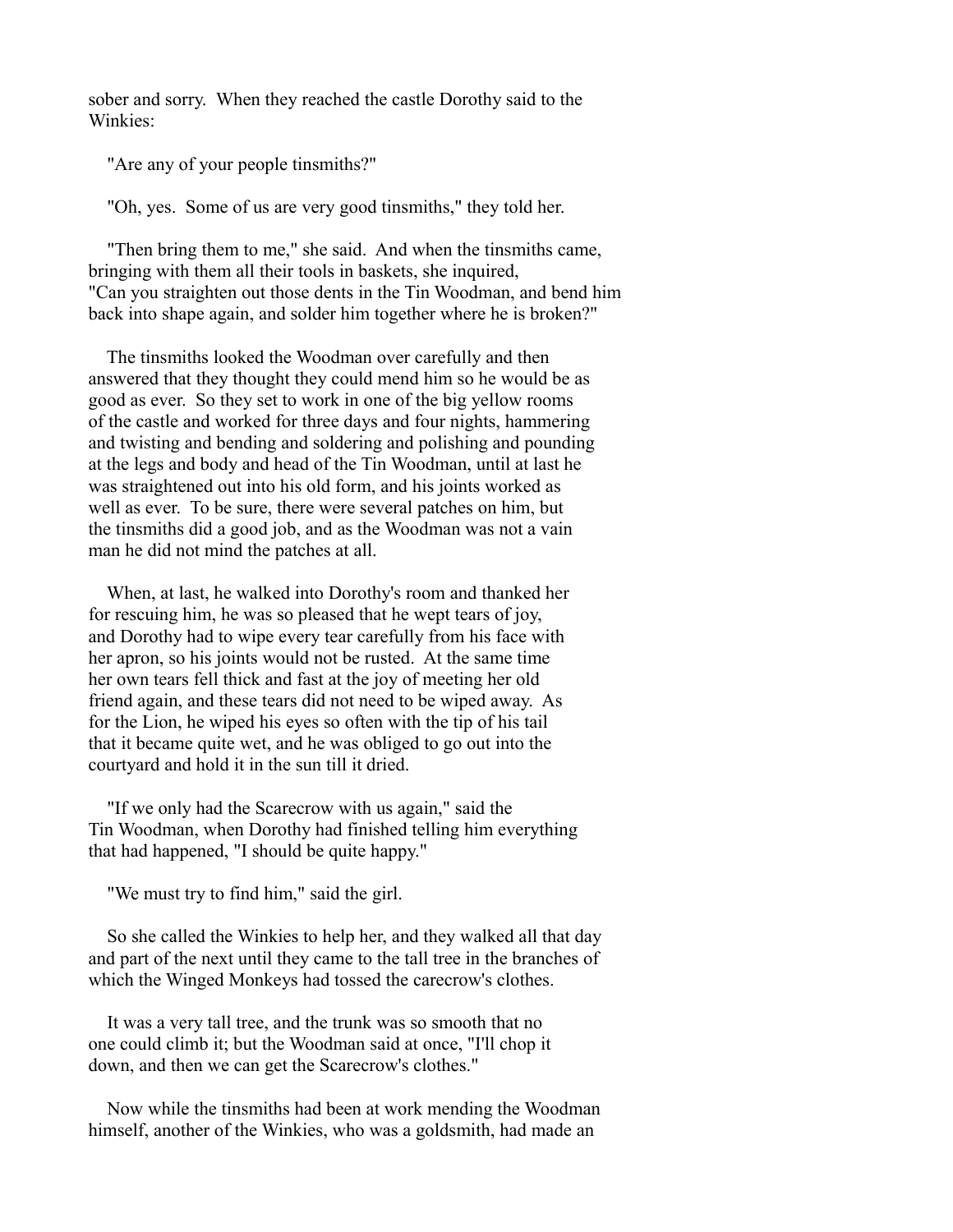axe-handle of solid gold and fitted it to the Woodman's axe, instead of the old broken handle. Others polished the blade until all the rust was removed and it glistened like burnished silver.

 As soon as he had spoken, the Tin Woodman began to chop, and in a short time the tree fell over with a crash, whereupon the Scarecrow's clothes fell out of the branches and rolled off on the ground.

 Dorothy picked them up and had the Winkies carry them back to the castle, where they were stuffed with nice, clean straw; and behold! here was the Scarecrow, as good as ever, thanking them over and over again for saving him.

 Now that they were reunited, Dorothy and her friends spent a few happy days at the Yellow Castle, where they found everything they needed to make them comfortable.

 But one day the girl thought of Aunt Em, and said, "We must go back to Oz, and claim his promise."

"Yes," said the Woodman, "at last I shall get my heart."

"And I shall get my brains," added the Scarecrow joyfully.

"And I shall get my courage," said the Lion thoughtfully.

 "And I shall get back to Kansas," cried Dorothy, clapping her hands. "Oh, let us start for the Emerald City tomorrow!"

 This they decided to do. The next day they called the Winkies together and bade them good-bye. The Winkies were sorry to have them go, and they had grown so fond of the Tin Woodman that they begged him to stay and rule over them and the Yellow Land of the West. Finding they were determined to go, the Winkies gave Toto and the Lion each a golden collar; and to Dorothy they presented a beautiful bracelet studded with diamonds; and to the Scarecrow they gave a gold-headed walking stick, to keep him from stumbling; and to the Tin Woodman they offered a silver oil-can, inlaid with gold and set with precious jewels.

 Every one of the travelers made the Winkies a pretty speech in return, and all shook hands with them until their arms ached.

 Dorothy went to the Witch's cupboard to fill her basket with food for the journey, and there she saw the Golden Cap. She tried it on her own head and found that it fitted her exactly. She did not know anything about the charm of the Golden Cap, but she saw that it was pretty, so she made up her mind to wear it and carry her sunbonnet in the basket.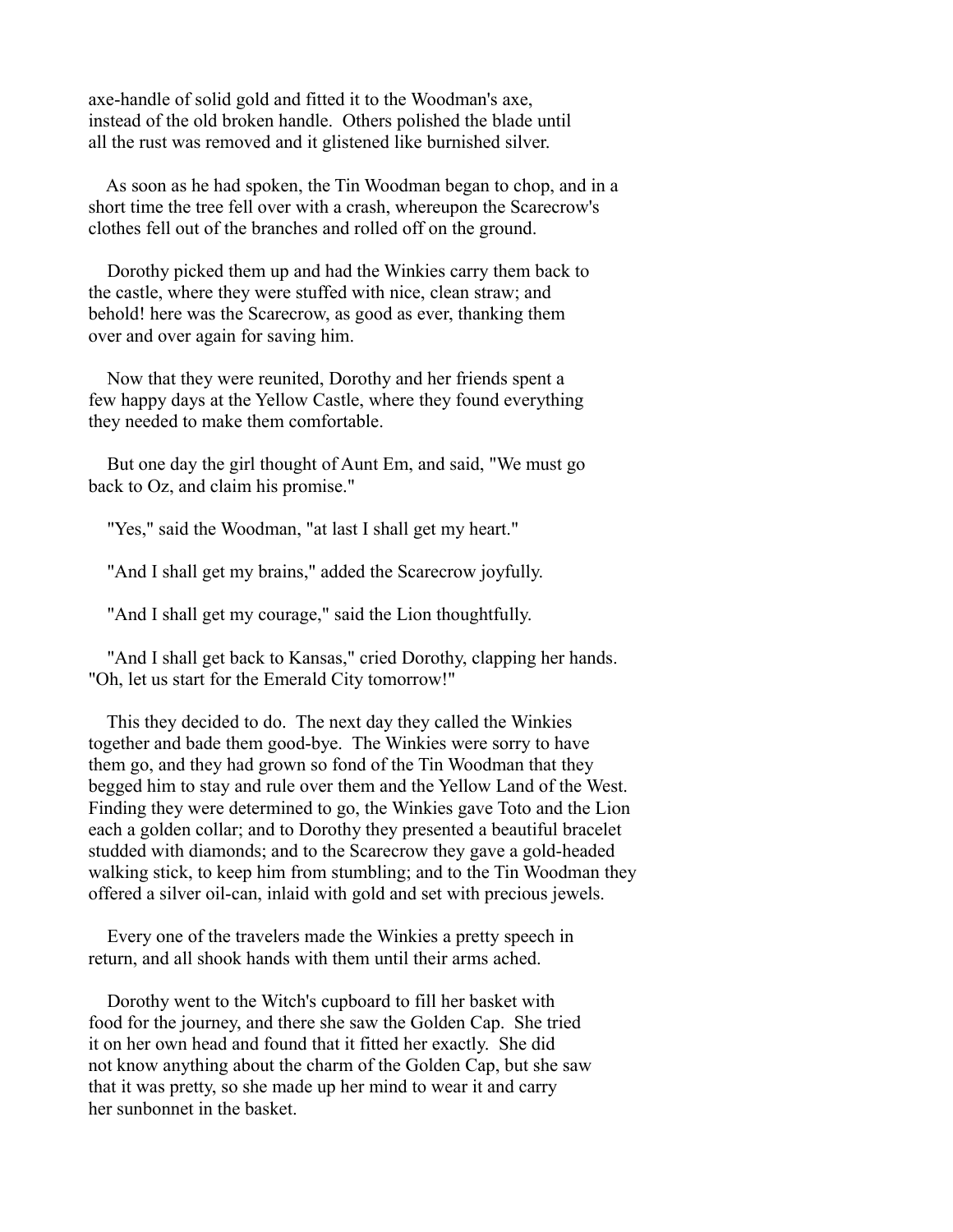Then, being prepared for the journey, they all started for the Emerald City; and the Winkies gave them three cheers and many good wishes to carry with them.

### 14. The Winged Monkeys

 You will remember there was no road--not even a pathway- between the castle of the Wicked Witch and the Emerald City. When the four travelers went in search of the Witch she had seen them coming, and so sent the Winged Monkeys to bring them to her. It was much harder to find their way back through the big fields of buttercups and yellow daisies than it was being carried. They knew, of course, they must go straight east, toward the rising sun; and they started off in the right way. But at noon, when the sun was over their heads, they did not know which was east and which was west, and that was the reason they were lost in the great fields. They kept on walking, however, and at night the moon came out and shone brightly. So they lay down among the sweet smelling yellow flowers and slept soundly until morning- all but the Scarecrow and the Tin Woodman.

 The next morning the sun was behind a cloud, but they started on, as if they were quite sure which way they were going.

 "If we walk far enough," said Dorothy, "I am sure we shall sometime come to some place."

 But day by day passed away, and they still saw nothing before them but the scarlet fields. The Scarecrow began to grumble a bit.

 "We have surely lost our way," he said, "and unless we find it again in time to reach the Emerald City, I shall never get my brains."

 "Nor I my heart," declared the Tin Woodman. "It seems to me I can scarcely wait till I get to Oz, and you must admit this is a very long journey."

 "You see," said the Cowardly Lion, with a whimper, "I haven't the courage to keep tramping forever, without getting anywhere at all."

 Then Dorothy lost heart. She sat down on the grass and looked at her companions, and they sat down and looked at her, and Toto found that for the first time in his life he was too tired to chase a butterfly that flew past his head. So he put out his tongue and panted and looked at Dorothy as if to ask what they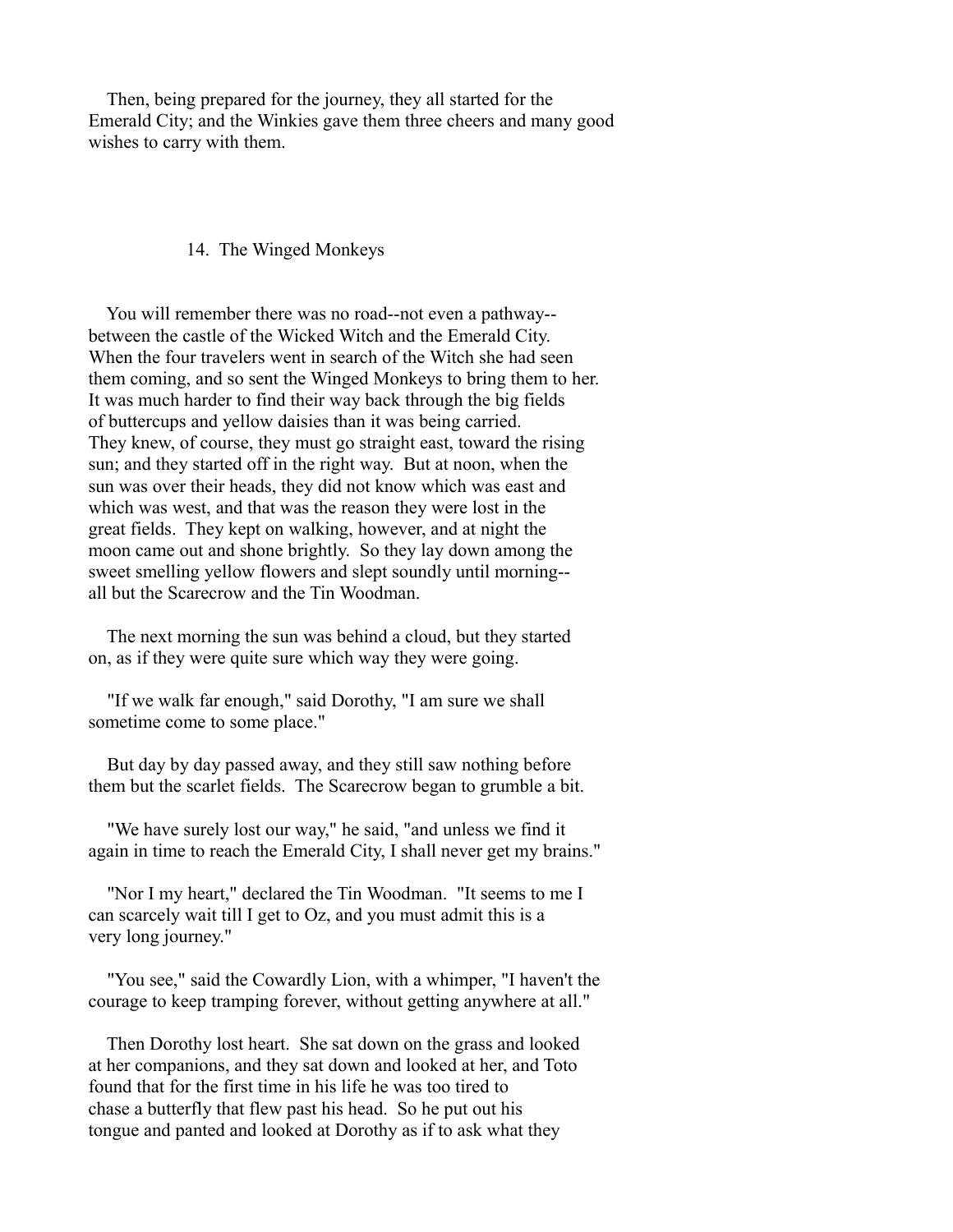should do next.

 "Suppose we call the field mice," she suggested. "They could probably tell us the way to the Emerald City."

 "To be sure they could," cried the Scarecrow. "Why didn't we think of that before?"

 Dorothy blew the little whistle she had always carried about her neck since the Queen of the Mice had given it to her. In a few minutes they heard the pattering of tiny feet, and many of the small gray mice came running up to her. Among them was the Queen herself, who asked, in her squeaky little voice:

"What can I do for my friends?"

 "We have lost our way," said Dorothy. "Can you tell us where the Emerald City is?"

 "Certainly," answered the Queen; "but it is a great way off, for you have had it at your backs all this time." Then she noticed Dorothy's Golden Cap, and said, "Why don't you use the charm of the Cap, and call the Winged Monkeys to you? They will carry you to the City of Oz in less than an hour."

 "I didn't know there was a charm," answered Dorothy, in surprise. "What is it?"

 "It is written inside the Golden Cap," replied the Queen of the Mice. "But if you are going to call the Winged Monkeys we must run away, for they are full of mischief and think it great fun to plague us."

"Won't they hurt me?" asked the girl anxiously.

 "Oh, no. They must obey the wearer of the Cap. Good-bye!" And she scampered out of sight, with all the mice hurrying after her.

 Dorothy looked inside the Golden Cap and saw some words written upon the lining. These, she thought, must be the charm, so she read the directions carefully and put the Cap upon her head.

"Ep-pe, pep-pe, kak-ke!" she said, standing on her left foot.

 "What did you say?" asked the Scarecrow, who did not know what she was doing.

 "Hil-lo, hol-lo, hel-lo!" Dorothy went on, standing this time on her right foot.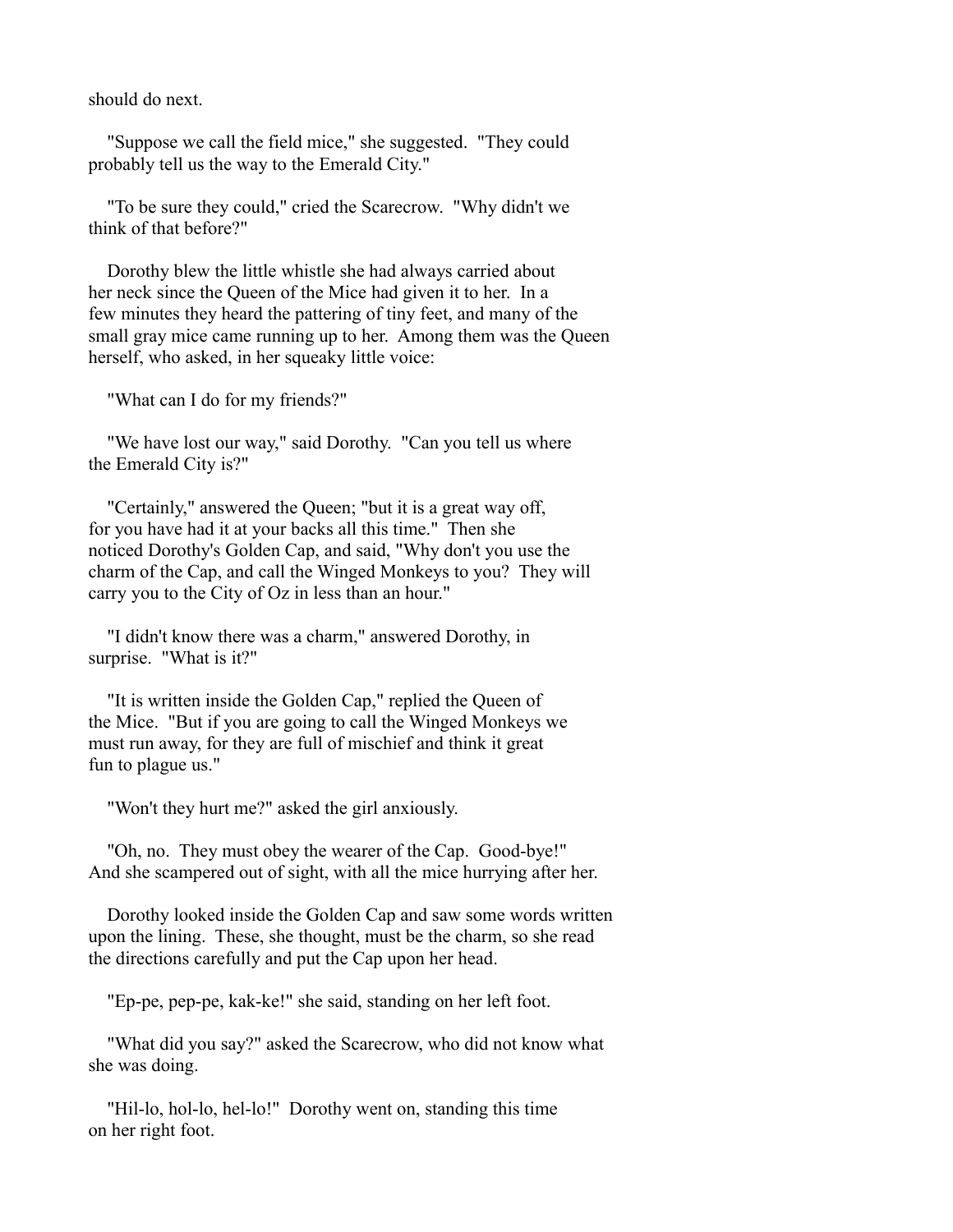"Hello!" replied the Tin Woodman calmly.

 "Ziz-zy, zuz-zy, zik!" said Dorothy, who was now standing on both feet. This ended the saying of the charm, and they heard a great chattering and flapping of wings, as the band of Winged Monkeys flew up to them.

The King bowed low before Dorothy, and asked, "What is your command?"

 "We wish to go to the Emerald City," said the child, "and we have lost our way."

 "We will carry you," replied the King, and no sooner had he spoken than two of the Monkeys caught Dorothy in their arms and flew away with her. Others took the Scarecrow and the Woodman and the Lion, and one little Monkey seized Toto and flew after them, although the dog tried hard to bite him.

 The Scarecrow and the Tin Woodman were rather frightened at first, for they remembered how badly the Winged Monkeys had treated them before; but they saw that no harm was intended, so they rode through the air quite cheerfully, and had a fine time looking at the pretty gardens and woods far below them.

 Dorothy found herself riding easily between two of the biggest Monkeys, one of them the King himself. They had made a chair of their hands and were careful not to hurt her.

"Why do you have to obey the charm of the Golden Cap?" she asked.

 "That is a long story," answered the King, with a Winged laugh; "but as we have a long journey before us, I will pass the time by telling you about it, if you wish."

"I shall be glad to hear it," she replied.

 "Once," began the leader, "we were a free people, living happily in the great forest, flying from tree to tree, eating nuts and fruit, and doing just as we pleased without calling anybody master. Perhaps some of us were rather too full of mischief at times, flying down to pull the tails of the animals that had no wings, chasing birds, and throwing nuts at the people who walked in the forest. But we were careless and happy and full of fun, and enjoyed every minute of the day. This was many years ago, long before Oz came out of the clouds to rule over this land.

 "There lived here then, away at the North, a beautiful princess, who was also a powerful sorceress. All her magic was used to help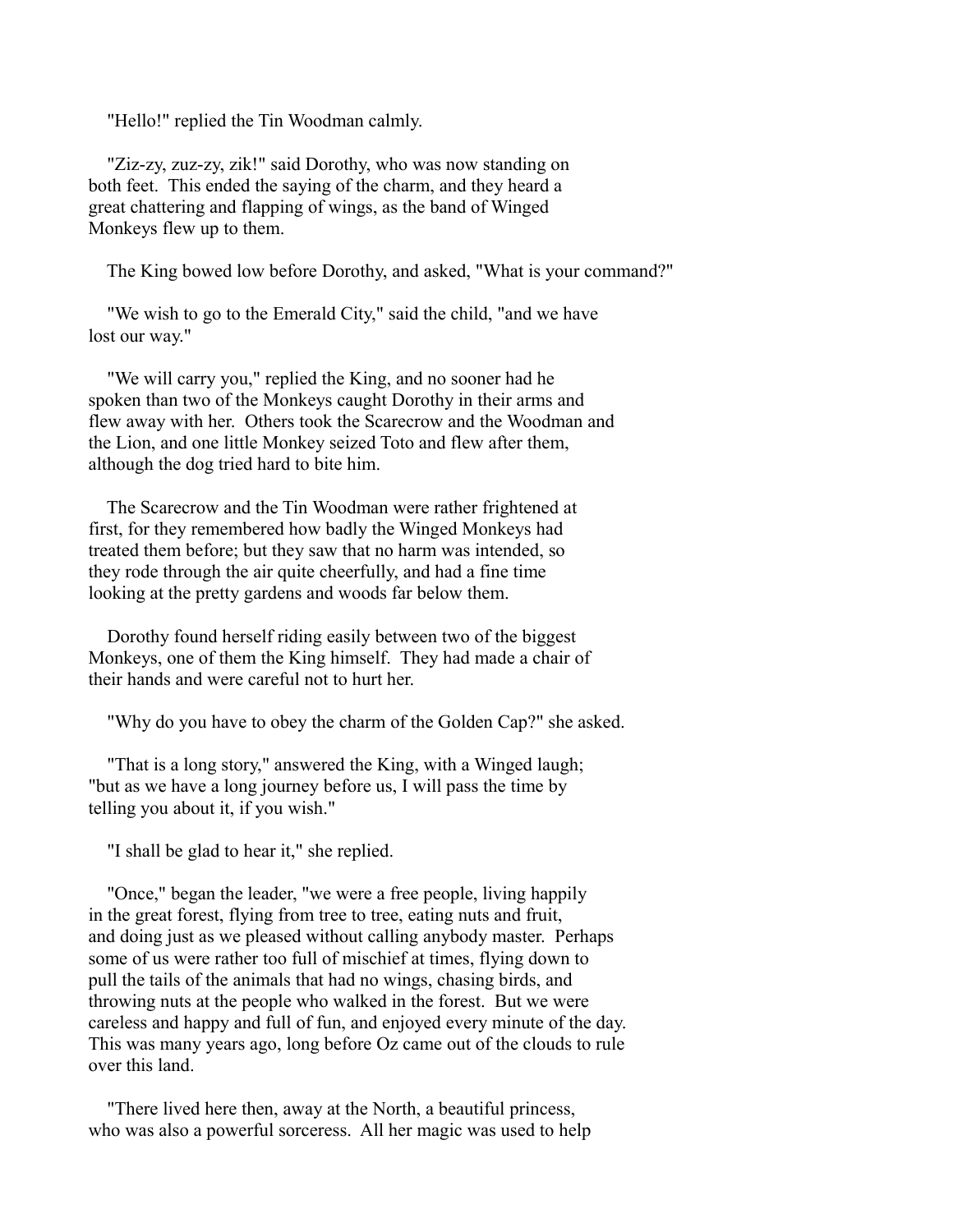the people, and she was never known to hurt anyone who was good. Her name was Gayelette, and she lived in a handsome palace built from great blocks of ruby. Everyone loved her, but her greatest sorrow was that she could find no one to love in return, since all the men were much too stupid and ugly to mate with one so beautiful and wise. At last, however, she found a boy who was handsome and manly and wise beyond his years. Gayelette made up her mind that when he grew to be a man she would make him her husband, so she took him to her ruby palace and used all her magic powers to make him as strong and good and lovely as any woman could wish. When he grew to manhood, Quelala, as he was called, was said to be the best and wisest man in all the land, while his manly beauty was so great that Gayelette loved him dearly, and hastened to make everything ready for the wedding.

 "My grandfather was at that time the King of the Winged Monkeys which lived in the forest near Gayelette's palace, and the old fellow loved a joke better than a good dinner. One day, just before the wedding, my grandfather was flying out with his band when he saw Quelala walking beside the river. He was dressed in a rich costume of pink silk and purple velvet, and my grandfather thought he would see what he could do. At his word the band flew down and seized Quelala, carried him in their arms until they were over the middle of the river, and then dropped him into the water.

 "`Swim out, my fine fellow,' cried my grandfather, `and see if the water has spotted your clothes.' Quelala was much too wise not to swim, and he was not in the least spoiled by all his good fortune. He laughed, when he came to the top of the water, and swam in to shore. But when Gayelette came running out to him she found his silks and velvet all ruined by the river.

 "The princess was angry, and she knew, of course, who did it. She had all the Winged Monkeys brought before her, and she said at first that their wings should be tied and they should be treated as they had treated Quelala, and dropped in the river. But my grandfather pleaded hard, for he knew the Monkeys would drown in the river with their wings tied, and Quelala said a kind word for them also; so that Gayelette finally spared them, on condition that the Winged Monkeys should ever after do three times the bidding of the owner of the Golden Cap. This Cap had been made for a wedding present to Quelala, and it is said to have cost the princess half her kingdom. Of course my grandfather and all the other Monkeys at once agreed to the condition, and that is how it happens that we are three times the slaves of the owner of the Golden Cap, whosoever he may be."

 "And what became of them?" asked Dorothy, who had been greatly interested in the story.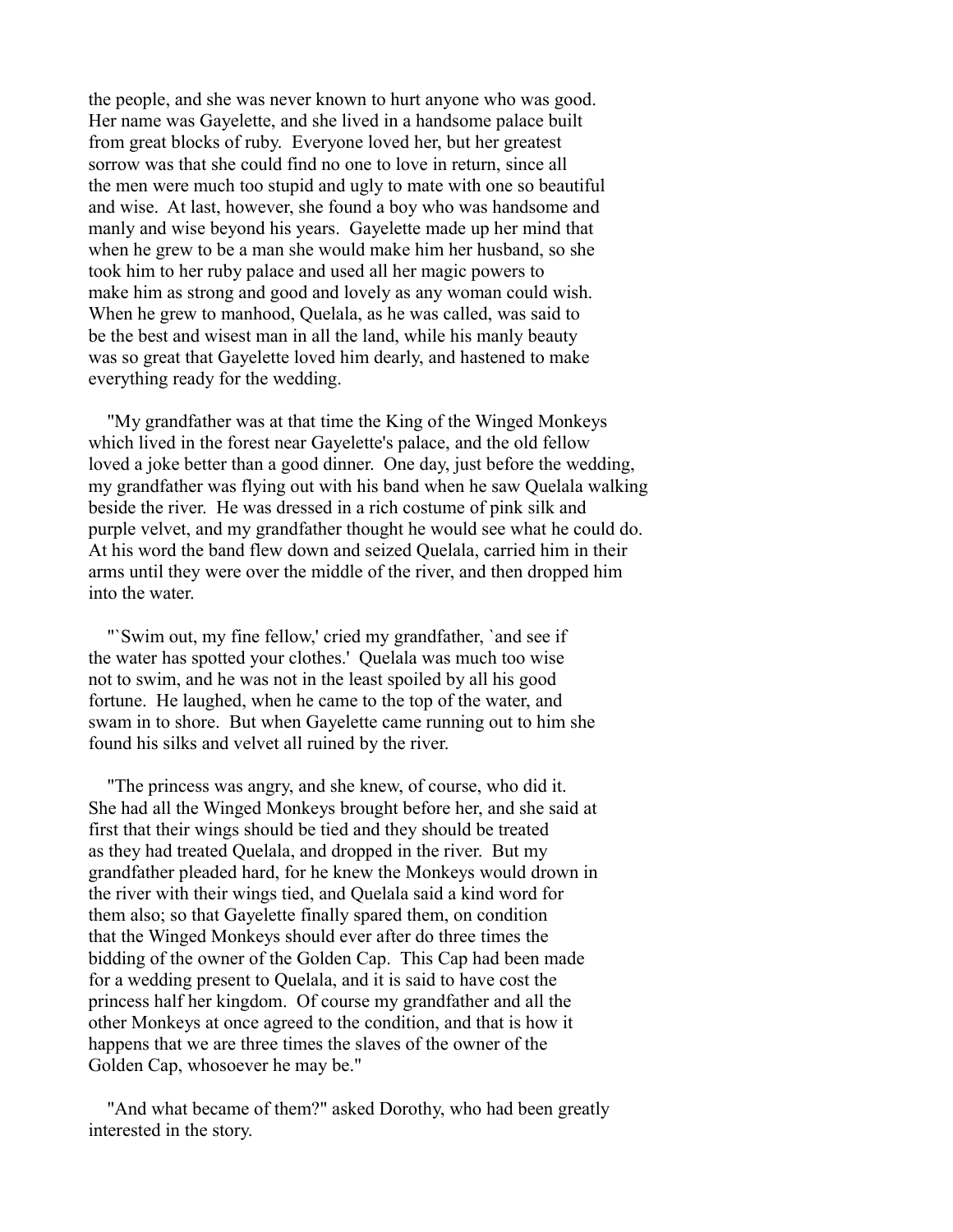"Quelala being the first owner of the Golden Cap," replied the Monkey, "he was the first to lay his wishes upon us. As his bride could not bear the sight of us, he called us all to him in the forest after he had married her and ordered us always to keep where she could never again set eyes on a Winged Monkey, which we were glad to do, for we were all afraid of her.

 "This was all we ever had to do until the Golden Cap fell into the hands of the Wicked Witch of the West, who made us enslave the Winkies, and afterward drive Oz himself out of the Land of the West. Now the Golden Cap is yours, and three times you have the right to lay your wishes upon us."

 As the Monkey King finished his story Dorothy looked down and saw the green, shining walls of the Emerald City before them. She wondered at the rapid flight of the Monkeys, but was glad the journey was over. The strange creatures set the travelers down carefully before the gate of the City, the King bowed low to Dorothy, and then flew swiftly away, followed by all his band.

"That was a good ride," said the little girl.

 "Yes, and a quick way out of our troubles," replied the Lion. "How lucky it was you brought away that wonderful Cap!"

## 15. The Discovery of Oz, the Terrible

 The four travelers walked up to the great gate of Emerald City and rang the bell. After ringing several times, it was opened by the same Guardian of the Gates they had met before.

"What! are you back again?" he asked, in surprise.

"Do you not see us?" answered the Scarecrow.

"But I thought you had gone to visit the Wicked Witch of the West."

"We did visit her," said the Scarecrow.

"And she let you go again?" asked the man, in wonder.

"She could not help it, for she is melted," explained the Scarecrow.

"Melted! Well, that is good news, indeed," said the man.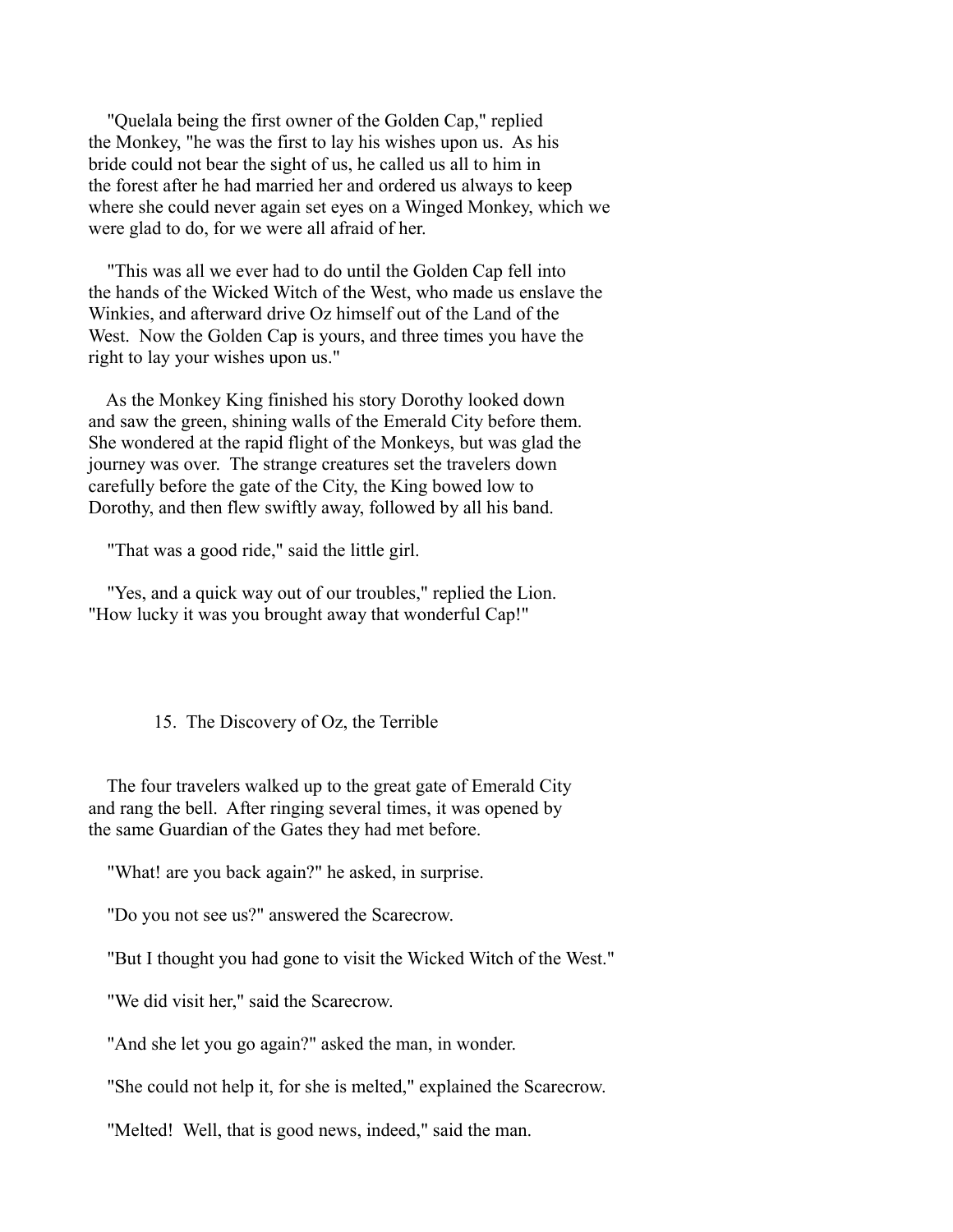"Who melted her?"

"It was Dorothy," said the Lion gravely.

 "Good gracious!" exclaimed the man, and he bowed very low indeed before her.

 Then he led them into his little room and locked the spectacles from the great box on all their eyes, just as he had done before. Afterward they passed on through the gate into the Emerald City. When the people heard from the Guardian of the Gates that Dorothy had melted the Wicked Witch of the West, they all gathered around the travelers and followed them in a great crowd to the Palace of Oz.

 The soldier with the green whiskers was still on guard before the door, but he let them in at once, and they were again met by the beautiful green girl, who showed each of them to their old rooms at once, so they might rest until the Great Oz was ready to receive them.

 The soldier had the news carried straight to Oz that Dorothy and the other travelers had come back again, after destroying the Wicked Witch; but Oz made no reply. They thought the Great Wizard would send for them at once, but he did not. They had no word from him the next day, nor the next, nor the next. The waiting was tiresome and wearing, and at last they grew vexed that Oz should treat them in so poor a fashion, after sending them to undergo hardships and slavery. So the Scarecrow at last asked the green girl to take another message to Oz, saying if he did not let them in to see him at once they would call the Winged Monkeys to help them, and find out whether he kept his promises or not. When the Wizard was given this message he was so frightened that he sent word for them to come to the Throne Room at four minutes after nine o'clock the next morning. He had once met the Winged Monkeys in the Land of the West, and he did not wish to meet them again.

 The four travelers passed a sleepless night, each thinking of the gift Oz had promised to bestow on him. Dorothy fell asleep only once, and then she dreamed she was in Kansas, where Aunt Em was telling her how glad she was to have her little girl at home again.

 Promptly at nine o'clock the next morning the green-whiskered soldier came to them, and four minutes later they all went into the Throne Room of the Great Oz.

 Of course each one of them expected to see the Wizard in the shape he had taken before, and all were greatly surprised when they looked about and saw no one at all in the room. They kept close to the door and closer to one another, for the stillness of the empty room was more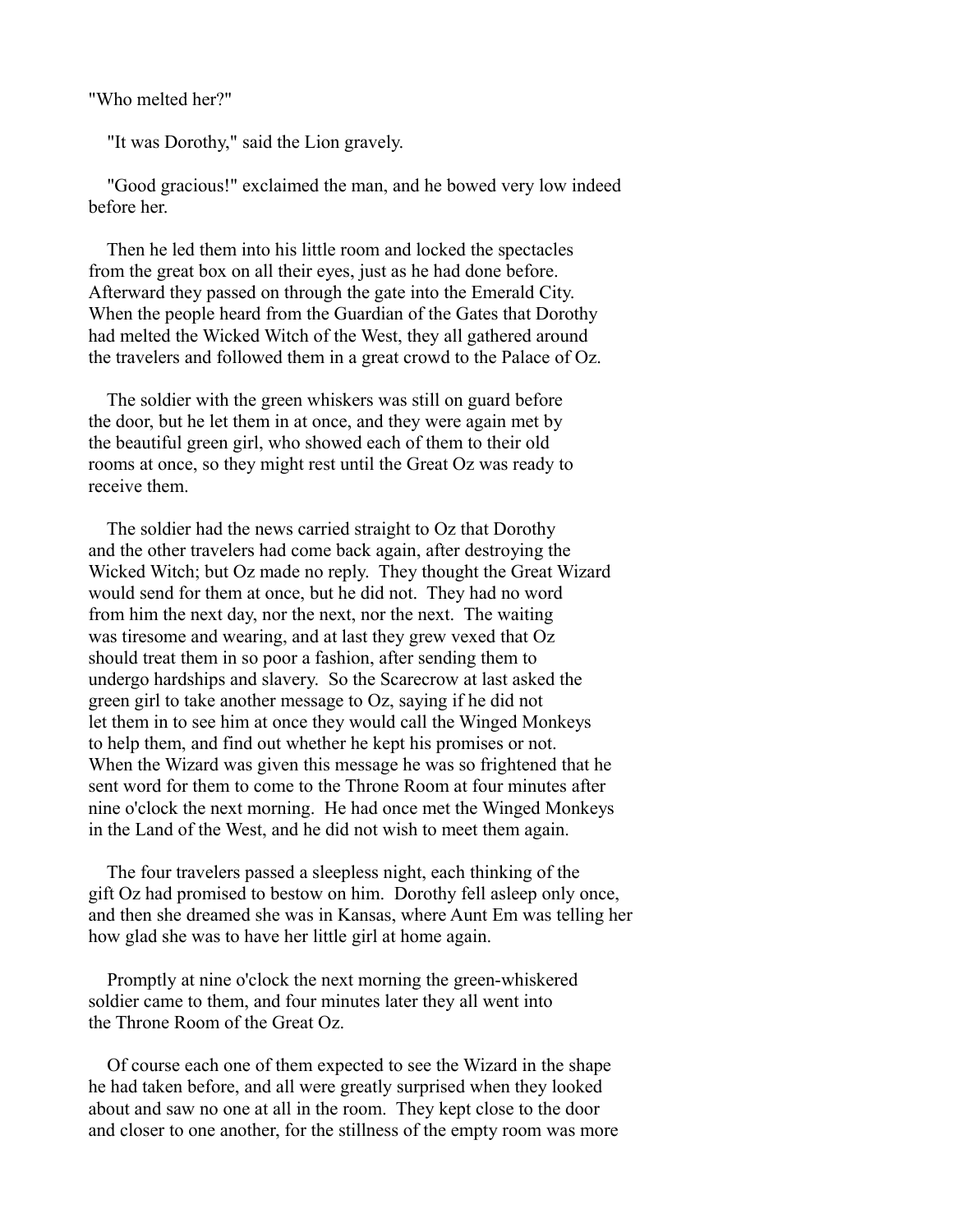dreadful than any of the forms they had seen Oz take.

 Presently they heard a solemn Voice, that seemed to come from somewhere near the top of the great dome, and it said:

"I am Oz, the Great and Terrible. Why do you seek me?"

 They looked again in every part of the room, and then, seeing no one, Dorothy asked, "Where are you?"

 "I am everywhere," answered the Voice, "but to the eyes of common mortals I am invisible. I will now seat myself upon my throne, that you may converse with me." Indeed, the Voice seemed just then to come straight from the throne itself; so they walked toward it and stood in a row while Dorothy said:

"We have come to claim our promise, O Oz."

"What promise?" asked Oz.

 "You promised to send me back to Kansas when the Wicked Witch was destroyed," said the girl.

"And you promised to give me brains," said the Scarecrow.

"And you promised to give me a heart," said the Tin Woodman.

"And you promised to give me courage," said the Cowardly Lion.

 "Is the Wicked Witch really destroyed?" asked the Voice, and Dorothy thought it trembled a little.

"Yes," she answered, "I melted her with a bucket of water."

 "Dear me," said the Voice, "how sudden! Well, come to me tomorrow, for I must have time to think it over."

"You've had plenty of time already," said the Tin Woodman angrily.

"We shan't wait a day longer," said the Scarecrow.

"You must keep your promises to us!" exclaimed Dorothy.

 The Lion thought it might be as well to frighten the Wizard, so he gave a large, loud roar, which was so fierce and dreadful that Toto jumped away from him in alarm and tipped over the screen that stood in a corner. As it fell with a crash they looked that way, and the next moment all of them were filled with wonder. For they saw, standing in just the spot the screen had hidden,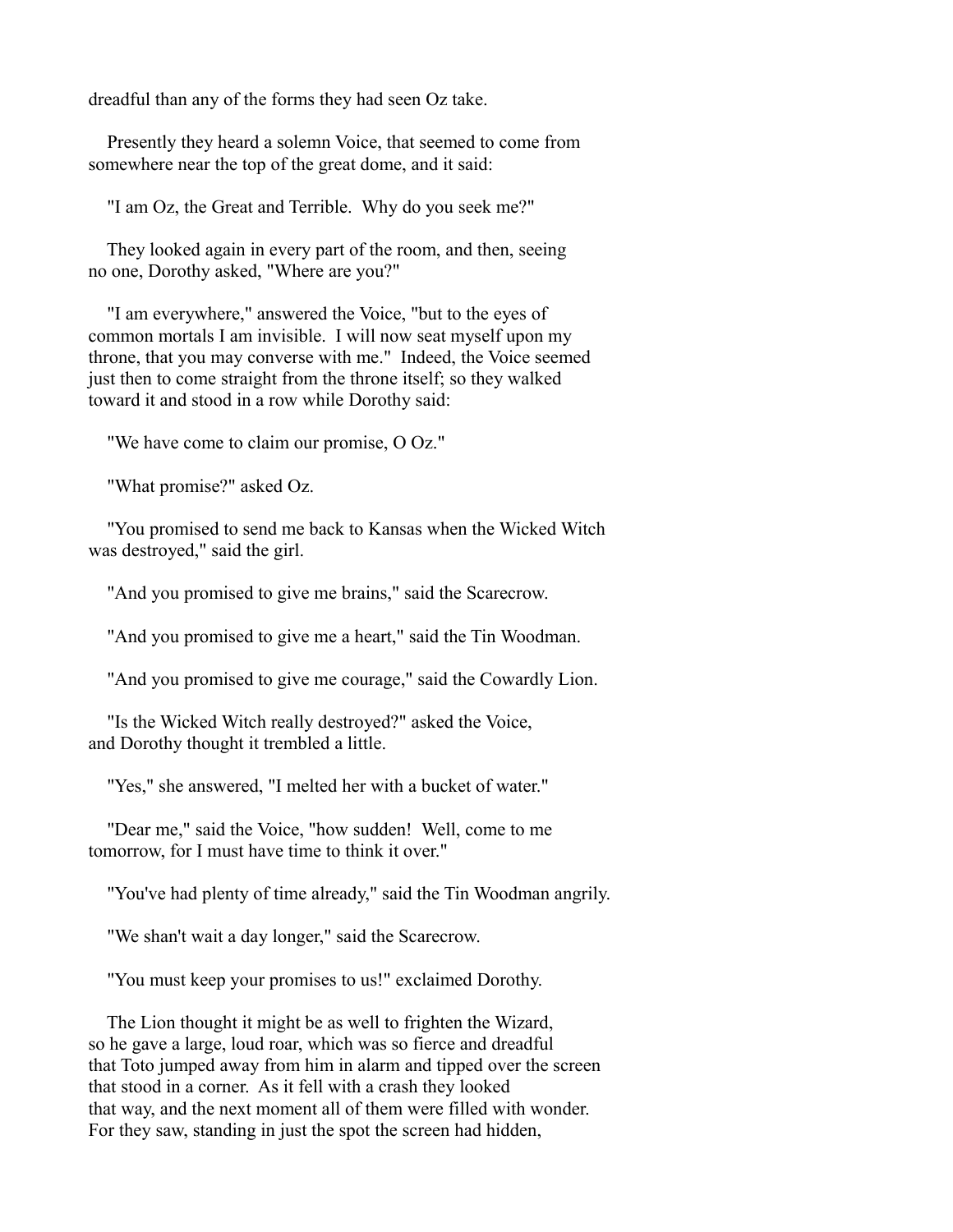a little old man, with a bald head and a wrinkled face, who seemed to be as much surprised as they were. The Tin Woodman, raising his axe, rushed toward the little man and cried out, "Who are you?"

 "I am Oz, the Great and Terrible," said the little man, in a trembling voice. "But don't strike me--please don't--and I'll do anything you want me to."

Our friends looked at him in surprise and dismay.

"I thought Oz was a great Head," said Dorothy.

"And I thought Oz was a lovely Lady," said the Scarecrow.

"And I thought Oz was a terrible Beast," said the Tin Woodman.

"And I thought Oz was a Ball of Fire," exclaimed the Lion.

 "No, you are all wrong," said the little man meekly. "I have been making believe."

"Making believe!" cried Dorothy. "Are you not a Great Wizard?"

 "Hush, my dear," he said. "Don't speak so loud, or you will be overheard--and I should be ruined. I'm supposed to be a Great Wizard."

"And aren't you?" she asked.

"Not a bit of it, my dear; I'm just a common man."

 "You're more than that," said the Scarecrow, in a grieved tone; "you're a humbug."

 "Exactly so!" declared the little man, rubbing his hands together as if it pleased him. "I am a humbug."

 "But this is terrible," said the Tin Woodman. "How shall I ever get my heart?"

"Or I my courage?" asked the Lion.

 "Or I my brains?" wailed the Scarecrow, wiping the tears from his eyes with his coat sleeve.

 "My dear friends," said Oz, "I pray you not to speak of these little things. Think of me, and the terrible trouble I'm in at being found out."

"Doesn't anyone else know you're a humbug?" asked Dorothy.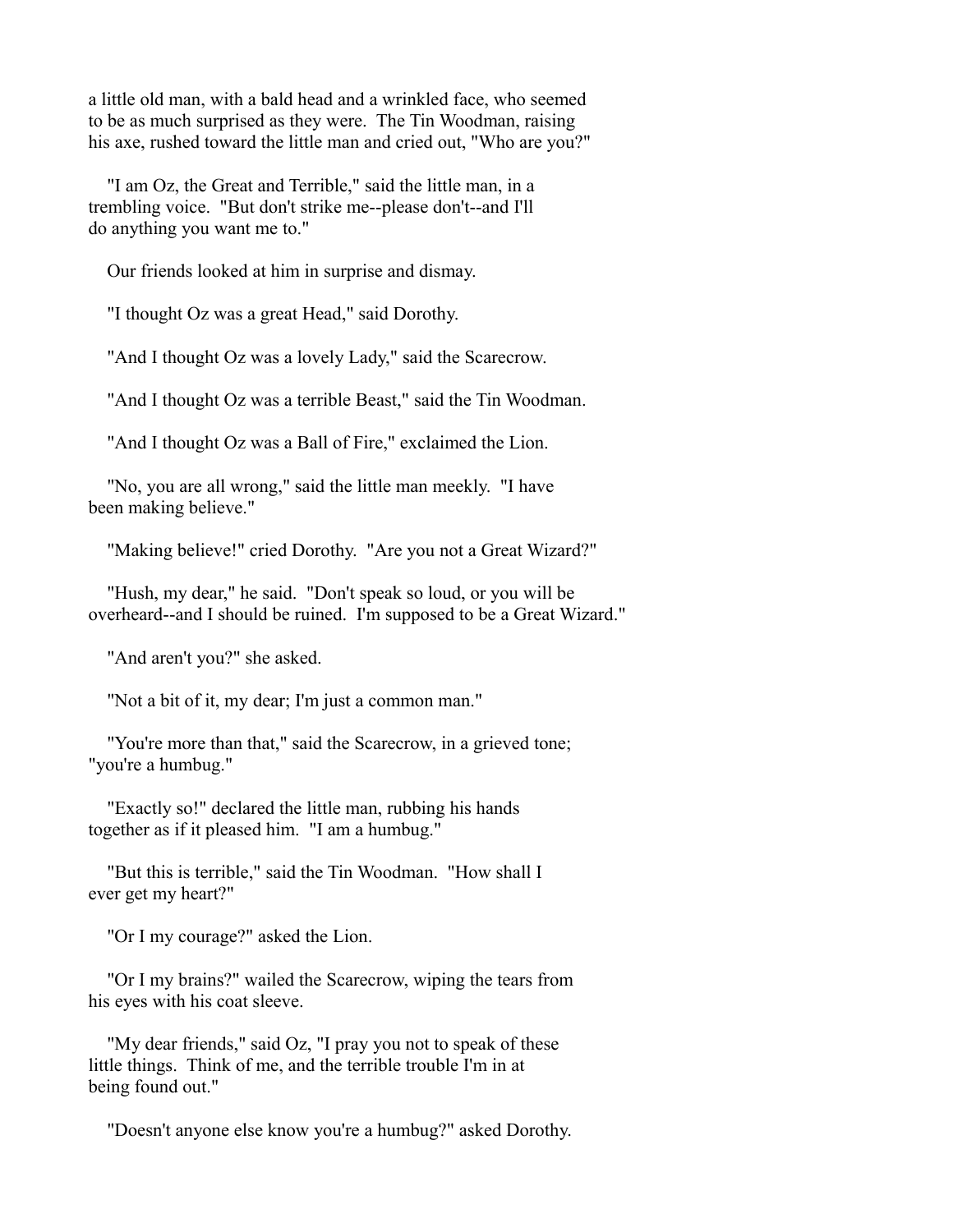"No one knows it but you four--and myself," replied Oz. "I have fooled everyone so long that I thought I should never be found out. It was a great mistake my ever letting you into the Throne Room. Usually I will not see even my subjects, and so they believe I am something terrible."

 "But, I don't understand," said Dorothy, in bewilderment. "How was it that you appeared to me as a great Head?"

 "That was one of my tricks," answered Oz. "Step this way, please, and I will tell you all about it."

 He led the way to a small chamber in the rear of the Throne Room, and they all followed him. He pointed to one corner, in which lay the great Head, made out of many thicknesses of paper, and with a carefully painted face.

 "This I hung from the ceiling by a wire," said Oz. "I stood behind the screen and pulled a thread, to make the eyes move and the mouth open."

"But how about the voice?" she inquired.

 "Oh, I am a ventriloquist," said the little man. "I can throw the sound of my voice wherever I wish, so that you thought it was coming out of the Head. Here are the other things I used to deceive you." He showed the Scarecrow the dress and the mask he had worn when he seemed to be the lovely Lady. And the Tin Woodman saw that his terrible Beast was nothing but a lot of skins, sewn together, with slats to keep their sides out. As for the Ball of Fire, the false Wizard had hung that also from the ceiling. It was really a ball of cotton, but when oil was poured upon it the ball burned fiercely.

 "Really," said the Scarecrow, "you ought to be ashamed of yourself for being such a humbug."

 "I am--I certainly am," answered the little man sorrowfully; "but it was the only thing I could do. Sit down, please, there are plenty of chairs; and I will tell you my story."

So they sat down and listened while he told the following tale.

"I was born in Omaha--"

"Why, that isn't very far from Kansas!" cried Dorothy.

"No, but it's farther from here," he said, shaking his head at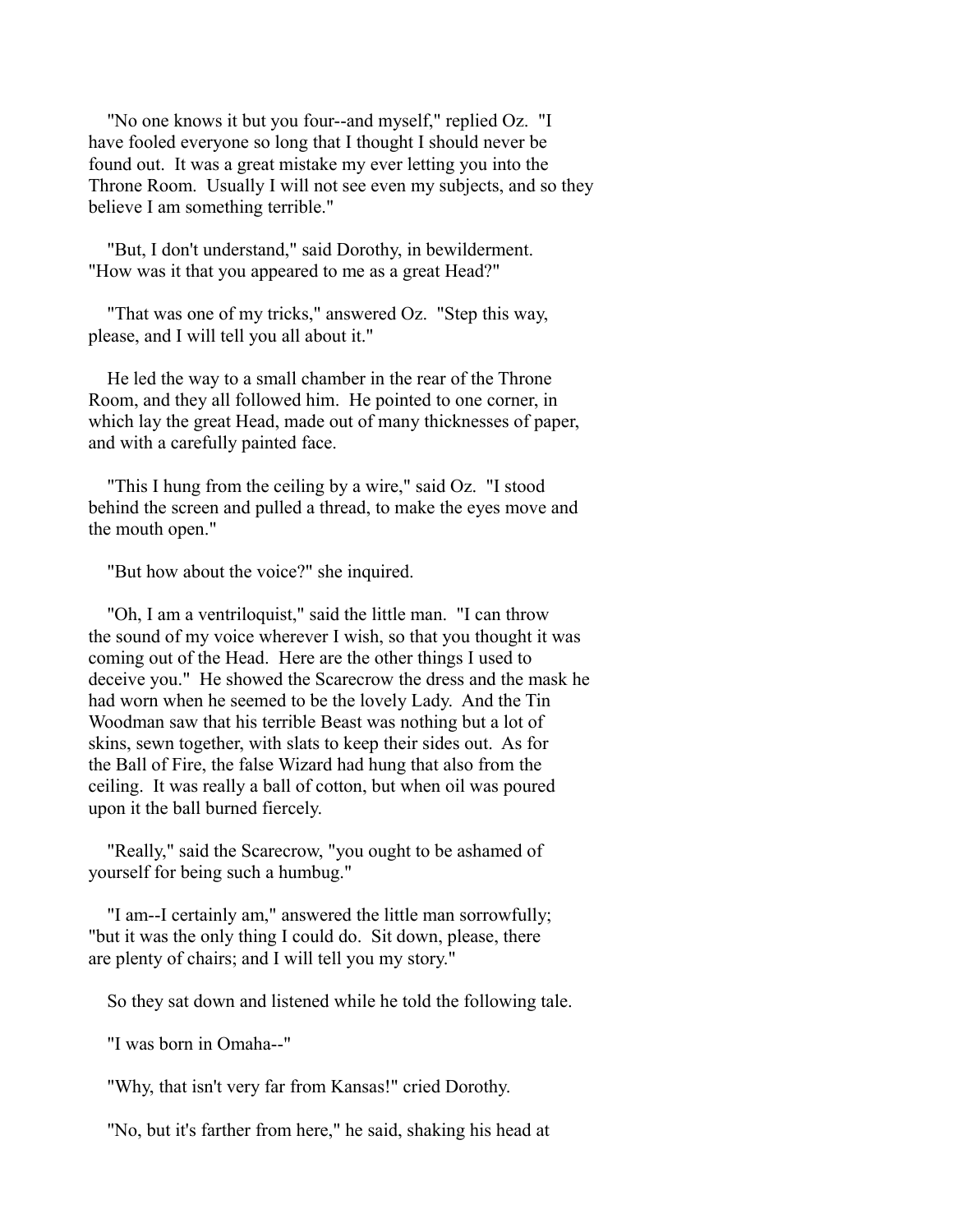her sadly. "When I grew up I became a ventriloquist, and at that I was very well trained by a great master. I can imitate any kind of a bird or beast." Here he mewed so like a kitten that Toto pricked up his ears and looked everywhere to see where she was. "After a time," continued Oz, "I tired of that, and became a balloonist."

"What is that?" asked Dorothy.

 "A man who goes up in a balloon on circus day, so as to draw a crowd of people together and get them to pay to see the circus," he explained.

"Oh," she said, "I know."

 "Well, one day I went up in a balloon and the ropes got twisted, so that I couldn't come down again. It went way up above the clouds, so far that a current of air struck it and carried it many, many miles away. For a day and a night I traveled through the air, and on the morning of the second day I awoke and found the balloon floating over a strange and beautiful country.

 "It came down gradually, and I was not hurt a bit. But I found myself in the midst of a strange people, who, seeing me come from the clouds, thought I was a great Wizard. Of course I let them think so, because they were afraid of me, and promised to do anything I wished them to.

 "Just to amuse myself, and keep the good people busy, I ordered them to build this City, and my Palace; and they did it all willingly and well. Then I thought, as the country was so green and beautiful, I would call it the Emerald City; and to make the name fit better I put green spectacles on all the people, so that everything they saw was green."

"But isn't everything here green?" asked Dorothy.

 "No more than in any other city," replied Oz; "but when you wear green spectacles, why of course everything you see looks green to you. The Emerald City was built a great many years ago, for I was a young man when the balloon brought me here, and I am a very old man now. But my people have worn green glasses on their eyes so long that most of them think it really is an Emerald City, and it certainly is a beautiful place, abounding in jewels and precious metals, and every good thing that is needed to make one happy. I have been good to the people, and they like me; but ever since this Palace was built, I have shut myself up and would not see any of them.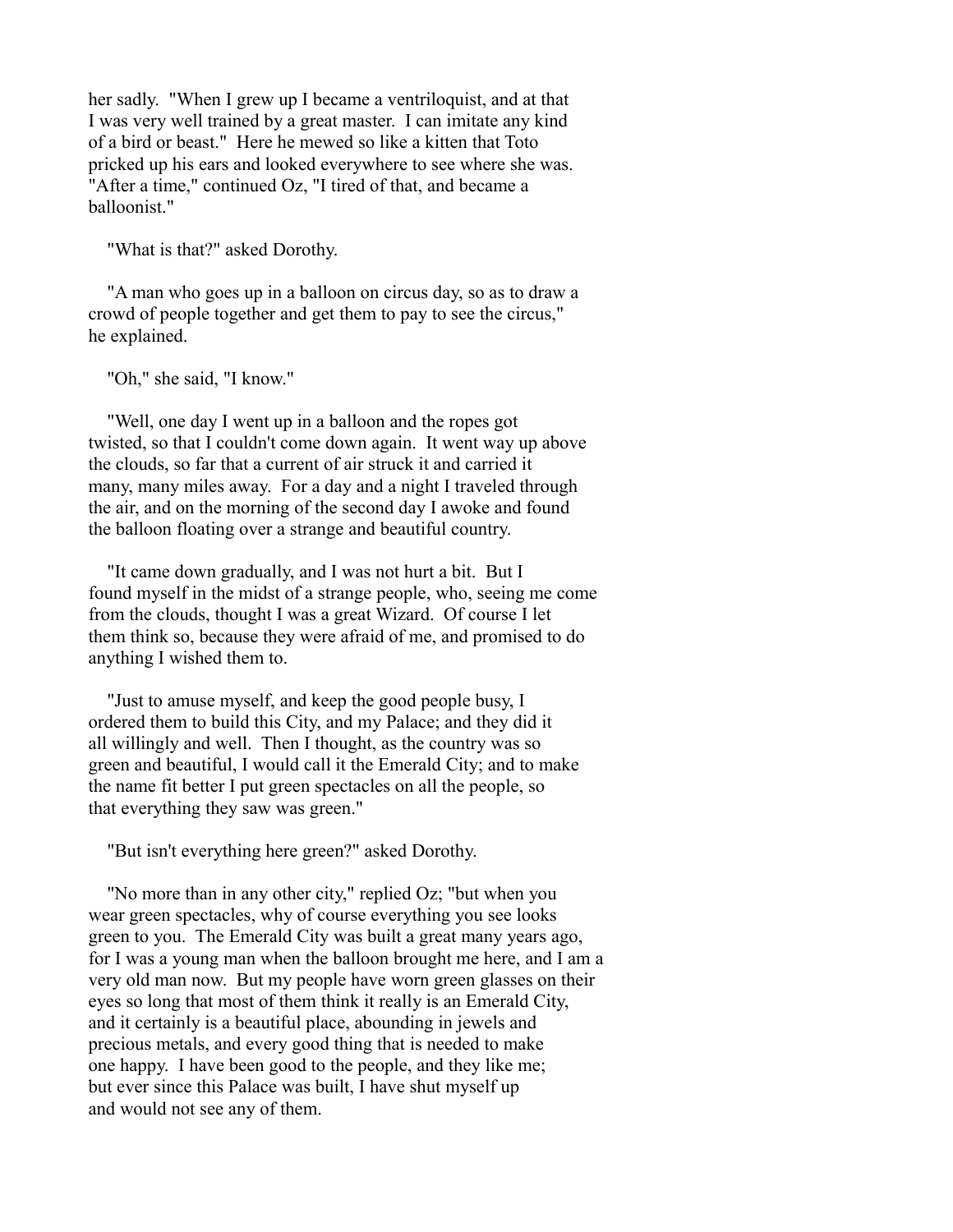"One of my greatest fears was the Witches, for while I had no magical powers at all I soon found out that the Witches were really able to do wonderful things. There were four of them in this country, and they ruled the people who live in the North and South and East and West. Fortunately, the Witches of the North and South were good, and I knew they would do me no harm; but the Witches of the East and West were terribly wicked, and had they not thought I was more powerful than they themselves, they would surely have destroyed me. As it was, I lived in deadly fear of them for many years; so you can imagine how pleased I was when I heard your house had fallen on the Wicked Witch of the East. When you came to me, I was willing to promise anything if you would only do away with the other Witch; but, now that you have melted her, I am ashamed to say that I cannot keep my promises."

"I think you are a very bad man," said Dorothy.

 "Oh, no, my dear; I'm really a very good man, but I'm a very bad Wizard, I must admit."

"Can't you give me brains?" asked the Scarecrow.

 "You don't need them. You are learning something every day. A baby has brains, but it doesn't know much. Experience is the only thing that brings knowledge, and the longer you are on earth the more experience you are sure to get."

 "That may all be true," said the Scarecrow, "but I shall be very unhappy unless you give me brains."

The false Wizard looked at him carefully.

 "Well," he said with a sigh, "I'm not much of a magician, as I said; but if you will come to me tomorrow morning, I will stuff your head with brains. I cannot tell you how to use them, however; you must find that out for yourself."

 "Oh, thank you--thank you!" cried the Scarecrow. "I'll find a way to use them, never fear!"

"But how about my courage?" asked the Lion anxiously.

 "You have plenty of courage, I am sure," answered Oz. "All you need is confidence in yourself. There is no living thing that is not afraid when it faces danger. The True courage is in facing danger when you are afraid, and that kind of courage you have in plenty."

 "Perhaps I have, but I'm scared just the same," said the Lion. "I shall really be very unhappy unless you give me the sort of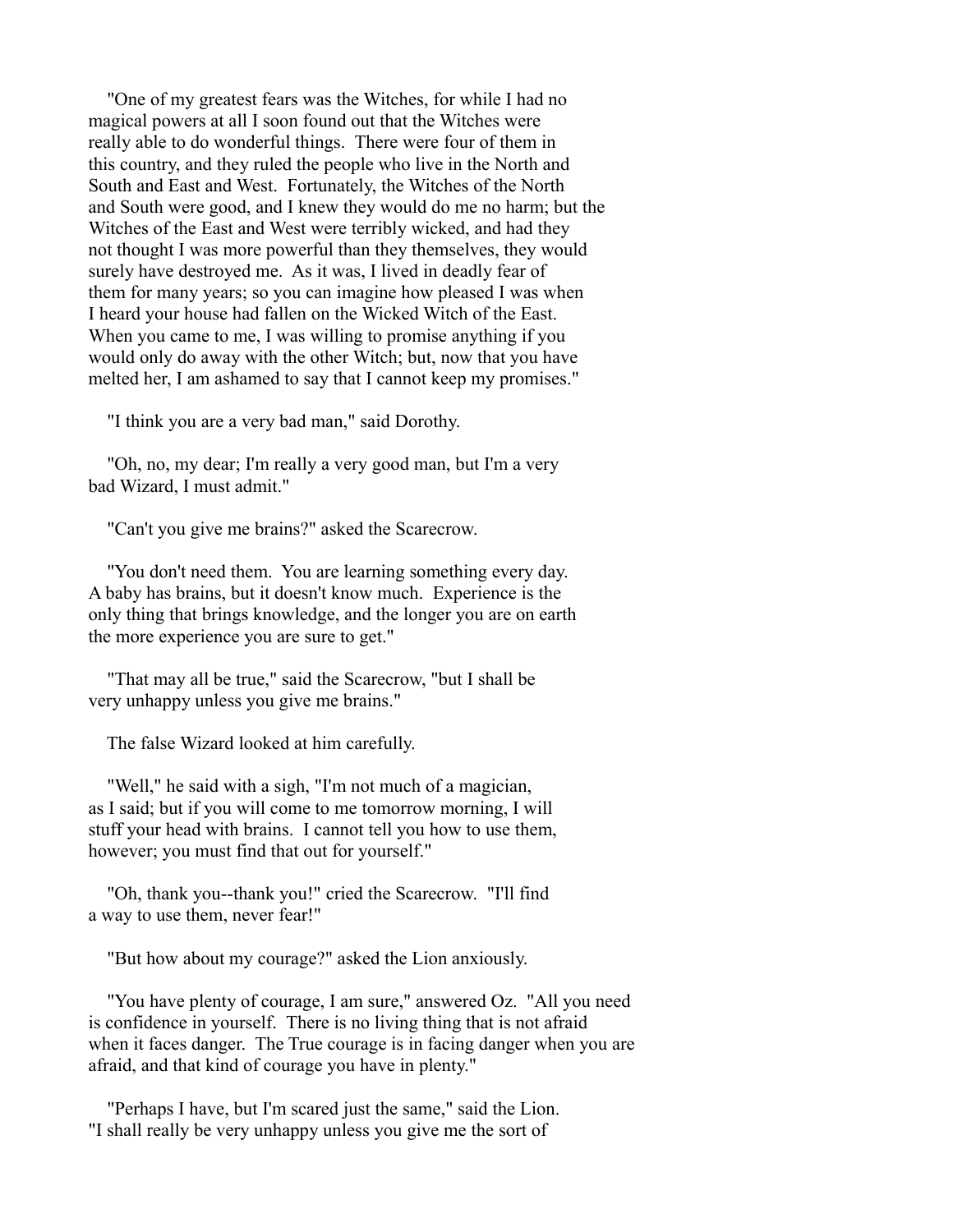courage that makes one forget he is afraid."

 "Very well, I will give you that sort of courage tomorrow," replied Oz.

"How about my heart?" asked the Tin Woodman.

 "Why, as for that," answered Oz, "I think you are wrong to want a heart. It makes most people unhappy. If you only knew it, you are in luck not to have a heart."

 "That must be a matter of opinion," said the Tin Woodman. "For my part, I will bear all the unhappiness without a murmur, if you will give me the heart."

 "Very well," answered Oz meekly. "Come to me tomorrow and you shall have a heart. I have played Wizard for so many years that I may as well continue the part a little longer."

"And now," said Dorothy, "how am I to get back to Kansas?"

 "We shall have to think about that," replied the little man. "Give me two or three days to consider the matter and I'll try to find a way to carry you over the desert. In the meantime you shall all be treated as my guests, and while you live in the Palace my people will wait upon you and obey your slightest wish. There is only one thing I ask in return for my help--such as it is. You must keep my secret and tell no one I am a humbug."

 They agreed to say nothing of what they had learned, and went back to their rooms in high spirits. Even Dorothy had hope that "The Great and Terrible Humbug," as she called him, would find a way to send her back to Kansas, and if he did she was willing to forgive him everything.

### 16. The Magic Art of the Great Humbug

Next morning the Scarecrow said to his friends:

 "Congratulate me. I am going to Oz to get my brains at last. When I return I shall be as other men are."

"I have always liked you as you were," said Dorothy simply.

"It is kind of you to like a Scarecrow," he replied. "But surely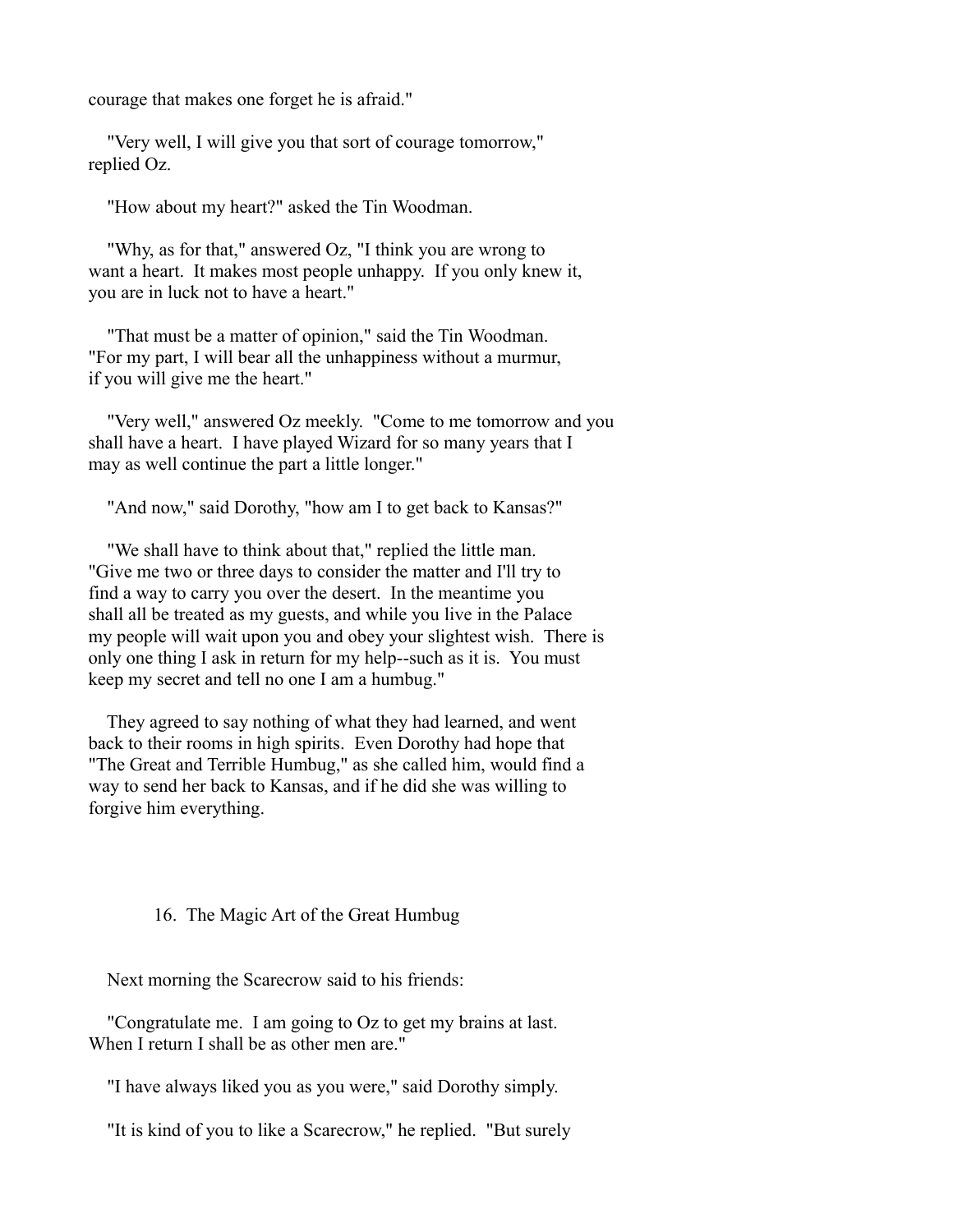you will think more of me when you hear the splendid thoughts my new brain is going to turn out." Then he said good-bye to them all in a cheerful voice and went to the Throne Room, where he rapped upon the door.

"Come in," said Oz.

 The Scarecrow went in and found the little man sitting down by the window, engaged in deep thought.

"I have come for my brains," remarked the Scarecrow, a little uneasily.

 "Oh, yes; sit down in that chair, please," replied Oz. "You must excuse me for taking your head off, but I shall have to do it in order to put your brains in their proper place."

 "That's all right," said the Scarecrow. "You are quite welcome to take my head off, as long as it will be a better one when you put it on again."

 So the Wizard unfastened his head and emptied out the straw. Then he entered the back room and took up a measure of bran, which he mixed with a great many pins and needles. Having shaken them together thoroughly, he filled the top of the Scarecrow's head with the mixture and stuffed the rest of the space with straw, to hold it in place.

 When he had fastened the Scarecrow's head on his body again he said to him, "Hereafter you will be a great man, for I have given you a lot of bran-new brains."

 The Scarecrow was both pleased and proud at the fulfillment of his greatest wish, and having thanked Oz warmly he went back to his friends.

 Dorothy looked at him curiously. His head was quite bulged out at the top with brains.

"How do you feel?" she asked.

 "I feel wise indeed," he answered earnestly. "When I get used to my brains I shall know everything."

 "Why are those needles and pins sticking out of your head?" asked the Tin Woodman.

"That is proof that he is sharp," remarked the Lion.

 "Well, I must go to Oz and get my heart," said the Woodman. So he walked to the Throne Room and knocked at the door.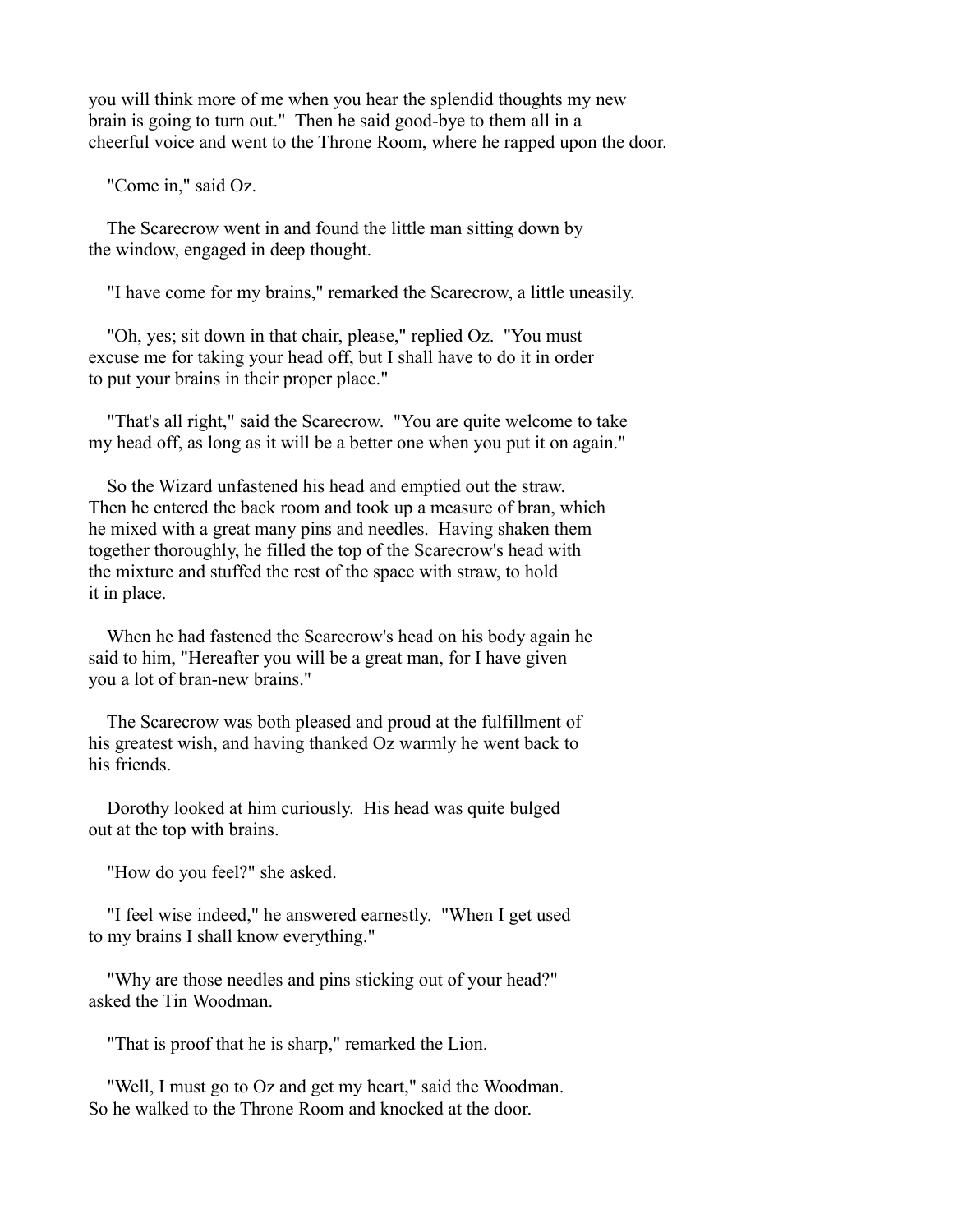"Come in," called Oz, and the Woodman entered and said, "I have come for my heart."

 "Very well," answered the little man. "But I shall have to cut a hole in your breast, so I can put your heart in the right place. I hope it won't hurt you."

"Oh, no," answered the Woodman. "I shall not feel it at all."

 So Oz brought a pair of tinsmith's shears and cut a small, square hole in the left side of the Tin Woodman's breast. Then, going to a chest of drawers, he took out a pretty heart. made entirely of silk and stuffed with sawdust.

"Isn't it a beauty?" he asked.

 "It is, indeed!" replied the Woodman, who was greatly pleased. "But is it a kind heart?"

 "Oh, very!" answered Oz. He put the heart in the Woodman's breast and then replaced the square of tin, soldering it neatly together where it had been cut.

 "There," said he; "now you have a heart that any man might be proud of. I'm sorry I had to put a patch on your breast, but it really couldn't be helped."

 "Never mind the patch," exclaimed the happy Woodman. "I am very grateful to you, and shall never forget your kindness."

"Don't speak of it," replied Oz.

 Then the Tin Woodman went back to his friends, who wished him every joy on account of his good fortune.

The Lion now walked to the Throne Room and knocked at the door.

"Come in," said Oz.

"I have come for my courage," announced the Lion, entering the room.

"Very well," answered the little man; "I will get it for you."

 He went to a cupboard and reaching up to a high shelf took down a square green bottle, the contents of which he poured into a green-gold dish, beautifully carved. Placing this before the Cowardly Lion, who sniffed at it as if he did not like it, the Wizard said: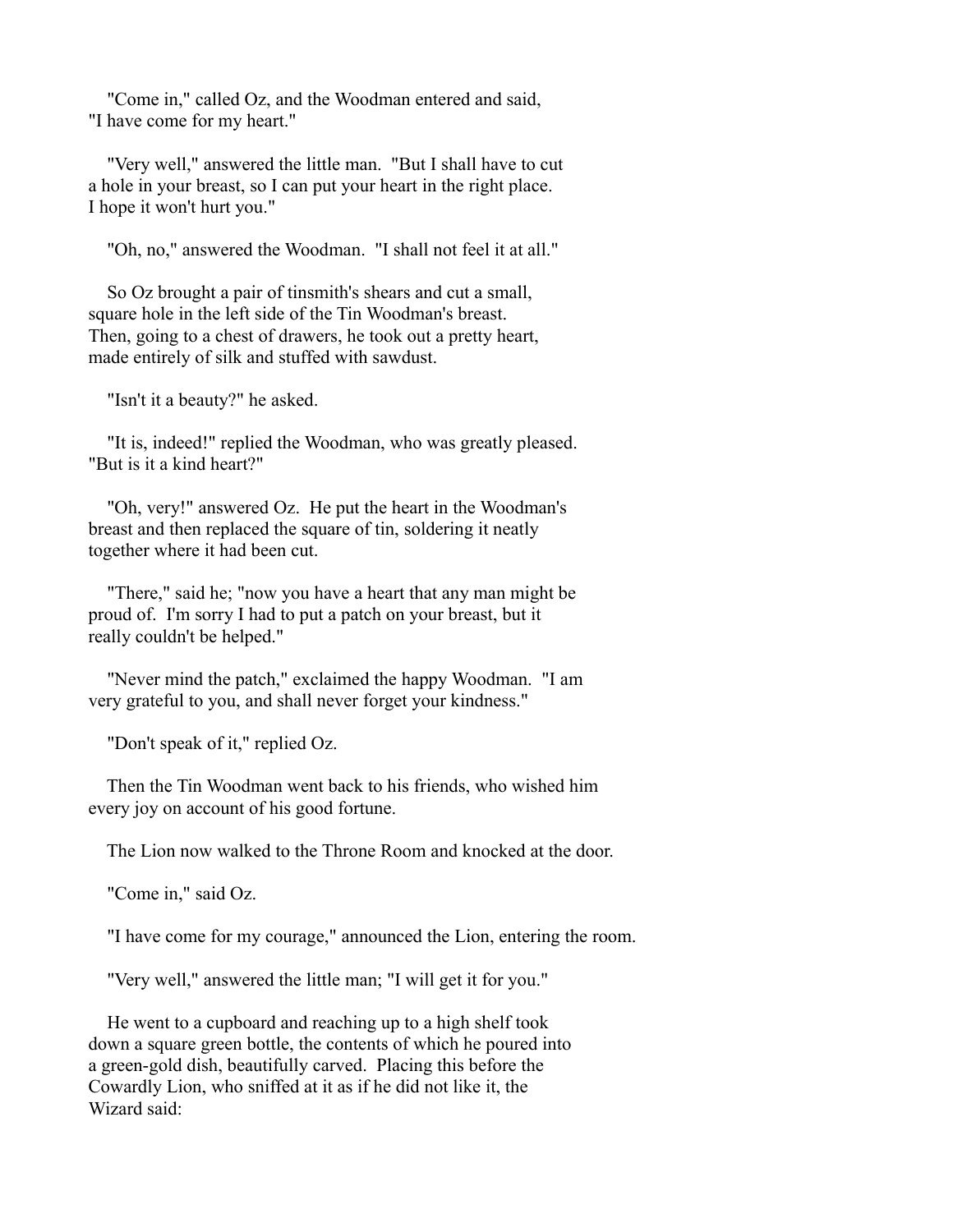"Drink."

"What is it?" asked the Lion.

 "Well," answered Oz, "if it were inside of you, it would be courage. You know, of course, that courage is always inside one; so that this really cannot be called courage until you have swallowed it. Therefore I advise you to drink it as soon as possible."

The Lion hesitated no longer, but drank till the dish was empty.

"How do you feel now?" asked Oz.

 "Full of courage," replied the Lion, who went joyfully back to his friends to tell them of his good fortune.

 Oz, left to himself, smiled to think of his success in giving the Scarecrow and the Tin Woodman and the Lion exactly what they thought they wanted. "How can I help being a humbug," he said, "when all these people make me do things that everybody knows can't be done? It was easy to make the Scarecrow and the Lion and the Woodman happy, because they imagined I could do anything. But it will take more than imagination to carry Dorothy back to Kansas, and I'm sure I don't know how it can be done."

## 17. How the Balloon Was Launched

 For three days Dorothy heard nothing from Oz. These were sad days for the little girl, although her friends were all quite happy and contented. The Scarecrow told them there were wonderful thoughts in his head; but he would not say what they were because he knew no one could understand them but himself. When the Tin Woodman walked about he felt his heart rattling around in his breast; and he told Dorothy he had discovered it to be a kinder and more tender heart than the one he had owned when he was made of flesh. The Lion declared he was afraid of nothing on earth, and would gladly face an army or a dozen of the fierce Kalidahs.

 Thus each of the little party was satisfied except Dorothy, who longed more than ever to get back to Kansas.

 On the fourth day, to her great joy, Oz sent for her, and when she entered the Throne Room he greeted her pleasantly: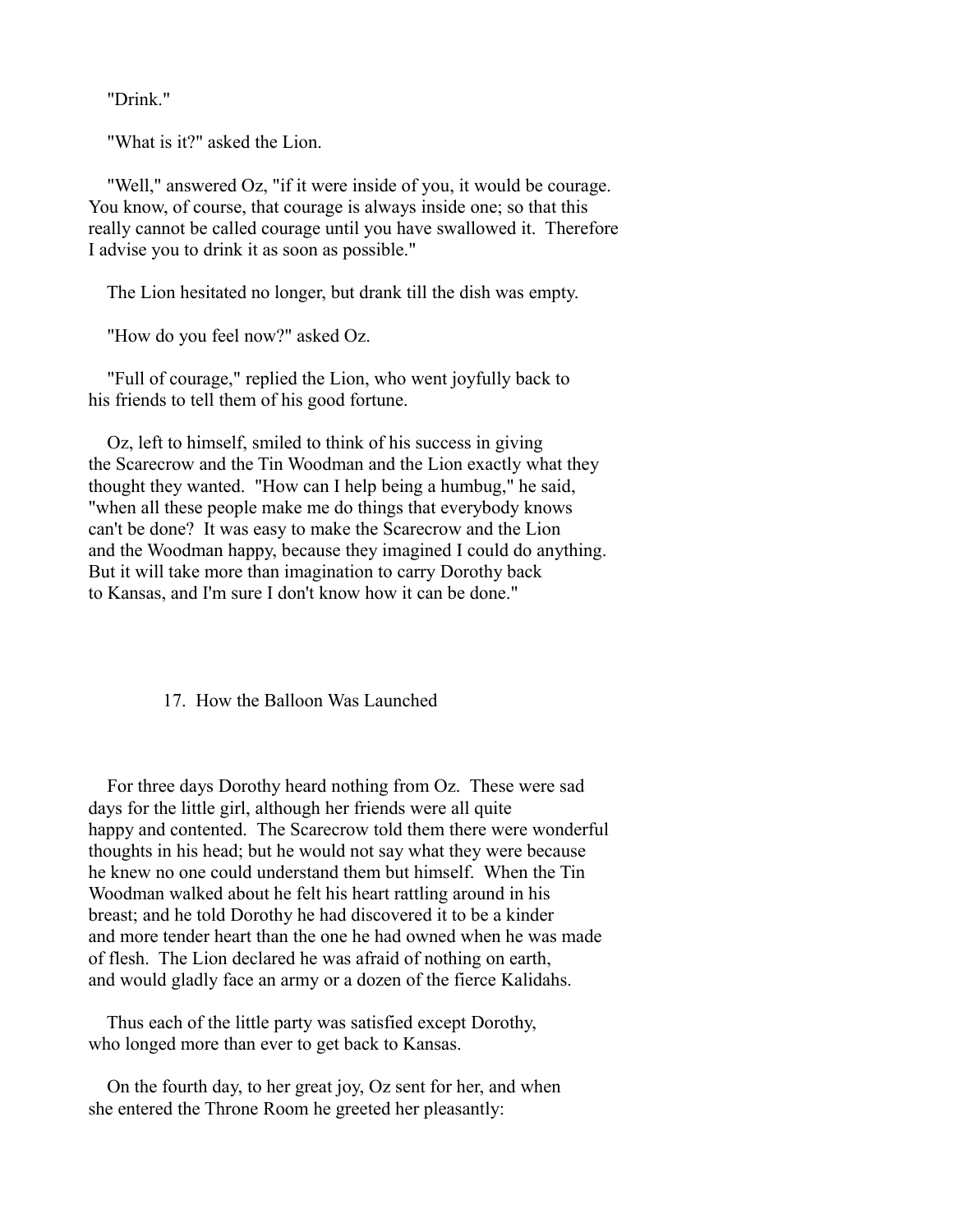"Sit down, my dear; I think I have found the way to get you out of this country."

"And back to Kansas?" she asked eagerly.

 "Well, I'm not sure about Kansas," said Oz, "for I haven't the faintest notion which way it lies. But the first thing to do is to cross the desert, and then it should be easy to find your way home."

"How can I cross the desert?" she inquired.

 "Well, I'll tell you what I think," said the little man. "You see, when I came to this country it was in a balloon. You also came through the air, being carried by a cyclone. So I believe the best way to get across the desert will be through the air. Now, it is quite beyond my powers to make a cyclone; but I've been thinking the matter over, and I believe I can make a balloon."

"How?" asked Dorothy.

 "A balloon," said Oz, "is made of silk, which is coated with glue to keep the gas in it. I have plenty of silk in the Palace, so it will be no trouble to make the balloon. But in all this country there is no gas to fill the balloon with, to make it float."

"If it won't float," remarked Dorothy, "it will be of no use to us."

 "True," answered Oz. "But there is another way to make it float, which is to fill it with hot air. Hot air isn't as good as gas, for if the air should get cold the balloon would come down in the desert, and we should be lost."

"We!" exclaimed the girl. "Are you going with me?"

 "Yes, of course," replied Oz. "I am tired of being such a humbug. If I should go out of this Palace my people would soon discover I am not a Wizard, and then they would be vexed with me for having deceived them. So I have to stay shut up in these rooms all day, and it gets tiresome. I'd much rather go back to Kansas with you and be in a circus again."

"I shall be glad to have your company," said Dorothy.

 "Thank you," he answered. "Now, if you will help me sew the silk together, we will begin to work on our balloon."

 So Dorothy took a needle and thread, and as fast as Oz cut the strips of silk into proper shape the girl sewed them neatly together. First there was a strip of light green silk, then a strip of dark green and then a strip of emerald green; for Oz had a fancy to make the balloon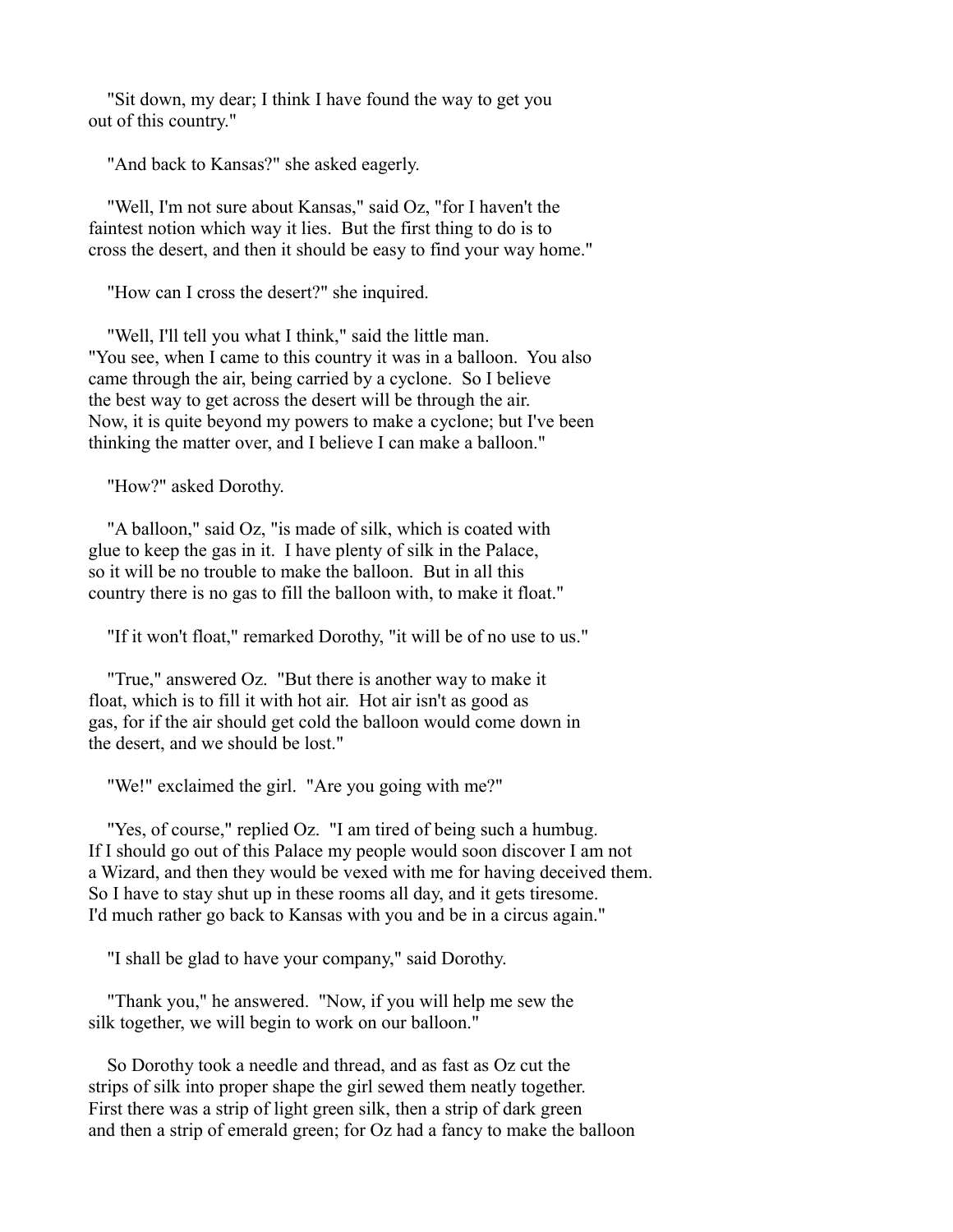in different shades of the color about them. It took three days to sew all the strips together, but when it was finished they had a big bag of green silk more than twenty feet long.

 Then Oz painted it on the inside with a coat of thin glue, to make it airtight, after which he announced that the balloon was ready.

 "But we must have a basket to ride in," he said. So he sent the soldier with the green whiskers for a big clothes basket, which he fastened with many ropes to the bottom of the balloon.

 When it was all ready, Oz sent word to his people that he was going to make a visit to a great brother Wizard who lived in the clouds. The news spread rapidly throughout the city and everyone came to see the wonderful sight.

 Oz ordered the balloon carried out in front of the Palace, and the people gazed upon it with much curiosity. The Tin Woodman had chopped a big pile of wood, and now he made a fire of it, and Oz held the bottom of the balloon over the fire so that the hot air that arose from it would be caught in the silken bag. Gradually the balloon swelled out and rose into the air, until finally the basket just touched the ground.

 Then Oz got into the basket and said to all the people in a loud voice:

 "I am now going away to make a visit. While I am gone the Scarecrow will rule over you. I command you to obey him as you would me."

 The balloon was by this time tugging hard at the rope that held it to the ground, for the air within it was hot, and this made it so much lighter in weight than the air without that it pulled hard to rise into the sky.

 "Come, Dorothy!" cried the Wizard. "Hurry up, or the balloon will fly away."

 "I can't find Toto anywhere," replied Dorothy, who did not wish to leave her little dog behind. Toto had run into the crowd to bark at a kitten, and Dorothy at last found him. She picked him up and ran towards the balloon.

 She was within a few steps of it, and Oz was holding out his hands to help her into the basket, when, crack! went the ropes, and the balloon rose into the air without her.

"Come back!" she screamed. "I want to go, too!"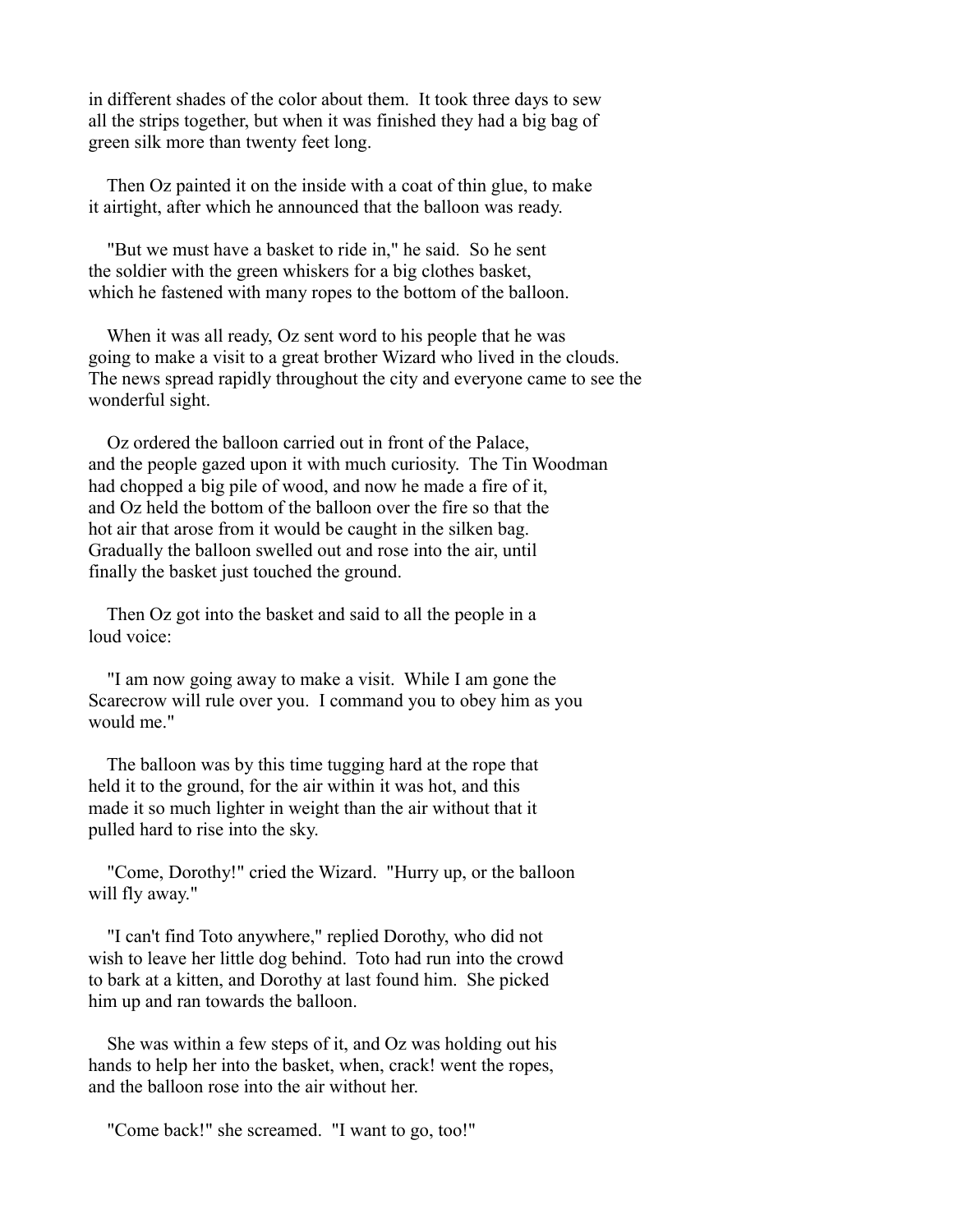"I can't come back, my dear," called Oz from the basket. "Good-bye!"

 "Good-bye!" shouted everyone, and all eyes were turned upward to where the Wizard was riding in the basket, rising every moment farther and farther into the sky.

 And that was the last any of them ever saw of Oz, the Wonderful Wizard, though he may have reached Omaha safely, and be there now, for all we know. But the people remembered him lovingly, and said to one another:

 "Oz was always our friend. When he was here he built for us this beautiful Emerald City, and now he is gone he has left the Wise Scarecrow to rule over us."

 Still, for many days they grieved over the loss of the Wonderful Wizard, and would not be comforted.

18. Away to the South

 Dorothy wept bitterly at the passing of her hope to get home to Kansas again; but when she thought it all over she was glad she had not gone up in a balloon. And she also felt sorry at losing Oz, and so did her companions.

The Tin Woodman came to her and said:

 "Truly I should be ungrateful if I failed to mourn for the man who gave me my lovely heart. I should like to cry a little because Oz is gone, if you will kindly wipe away my tears, so that I shall not rust."

 "With pleasure," she answered, and brought a towel at once. Then the Tin Woodman wept for several minutes, and she watched the tears carefully and wiped them away with the towel. When he had finished, he thanked her kindly and oiled himself thoroughly with his jeweled oil-can, to guard against mishap.

 The Scarecrow was now the ruler of the Emerald City, and although he was not a Wizard the people were proud of him. "For," they said, "there is not another city in all the world that is ruled by a stuffed man." And, so far as they knew,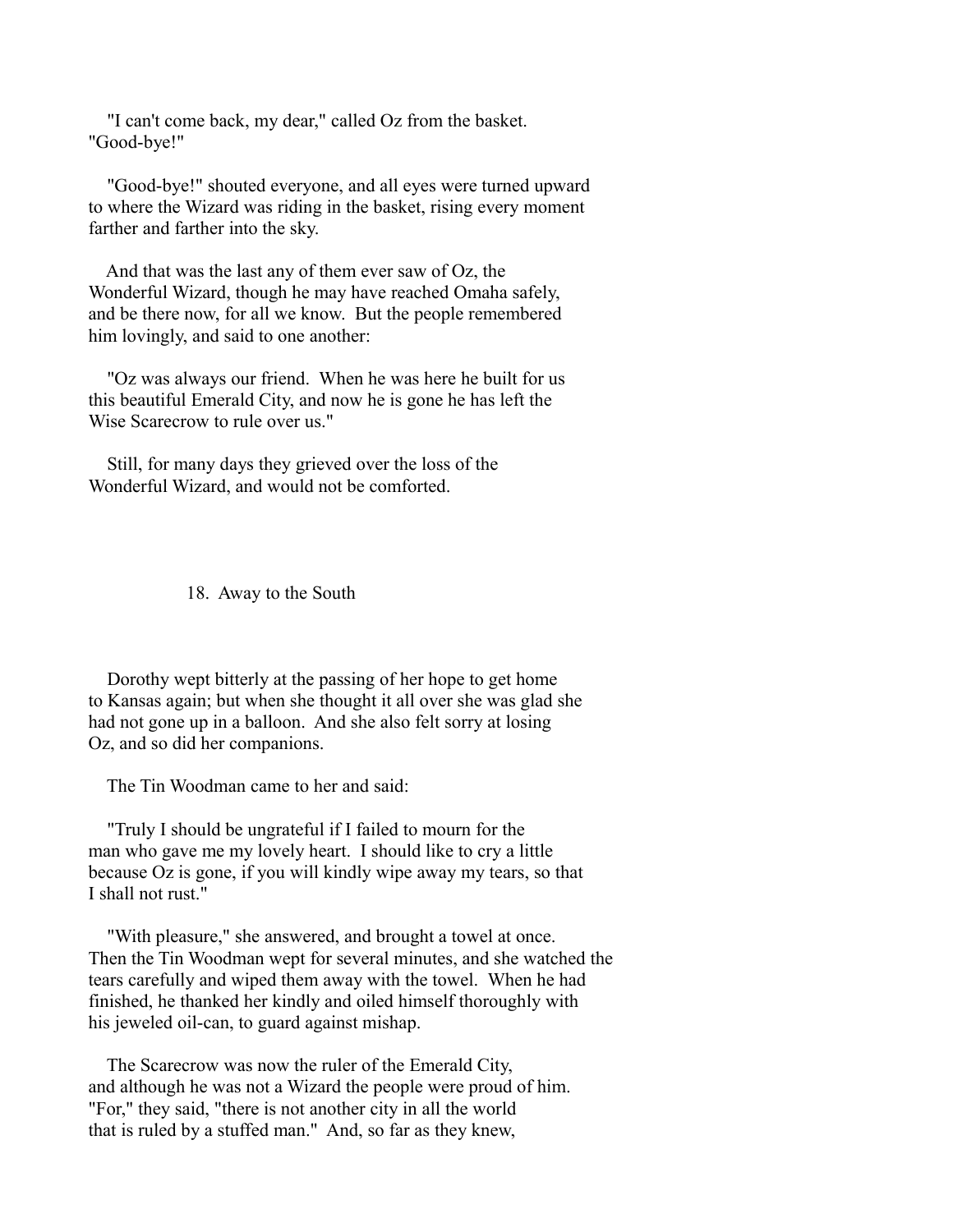they were quite right.

 The morning after the balloon had gone up with Oz, the four travelers met in the Throne Room and talked matters over. The Scarecrow sat in the big throne and the others stood respectfully before him.

 "We are not so unlucky," said the new ruler, "for this Palace and the Emerald City belong to us, and we can do just as we please. When I remember that a short time ago I was up on a pole in a farmer's cornfield, and that now I am the ruler of this beautiful City, I am quite satisfied with my lot."

 "I also," said the Tin Woodman, "am well-pleased with my new heart; and, really, that was the only thing I wished in all the world."

 "For my part, I am content in knowing I am as brave as any beast that ever lived, if not braver," said the Lion modestly.

 "If Dorothy would only be contented to live in the Emerald City," continued the Scarecrow, "we might all be happy together."

 "But I don't want to live here," cried Dorothy. "I want to go to Kansas, and live with Aunt Em and Uncle Henry."

"Well, then, what can be done?" inquired the Woodman.

 The Scarecrow decided to think, and he thought so hard that the pins and needles began to stick out of his brains. Finally he said:

 "Why not call the Winged Monkeys, and ask them to carry you over the desert?"

 "I never thought of that!" said Dorothy joyfully. "It's just the thing. I'll go at once for the Golden Cap."

 When she brought it into the Throne Room she spoke the magic words, and soon the band of Winged Monkeys flew in through the open window and stood beside her.

 "This is the second time you have called us," said the Monkey King, bowing before the little girl. "What do you wish?"

"I want you to fly with me to Kansas," said Dorothy.

But the Monkey King shook his head.

 "That cannot be done," he said. "We belong to this country alone, and cannot leave it. There has never been a Winged Monkey in Kansas yet,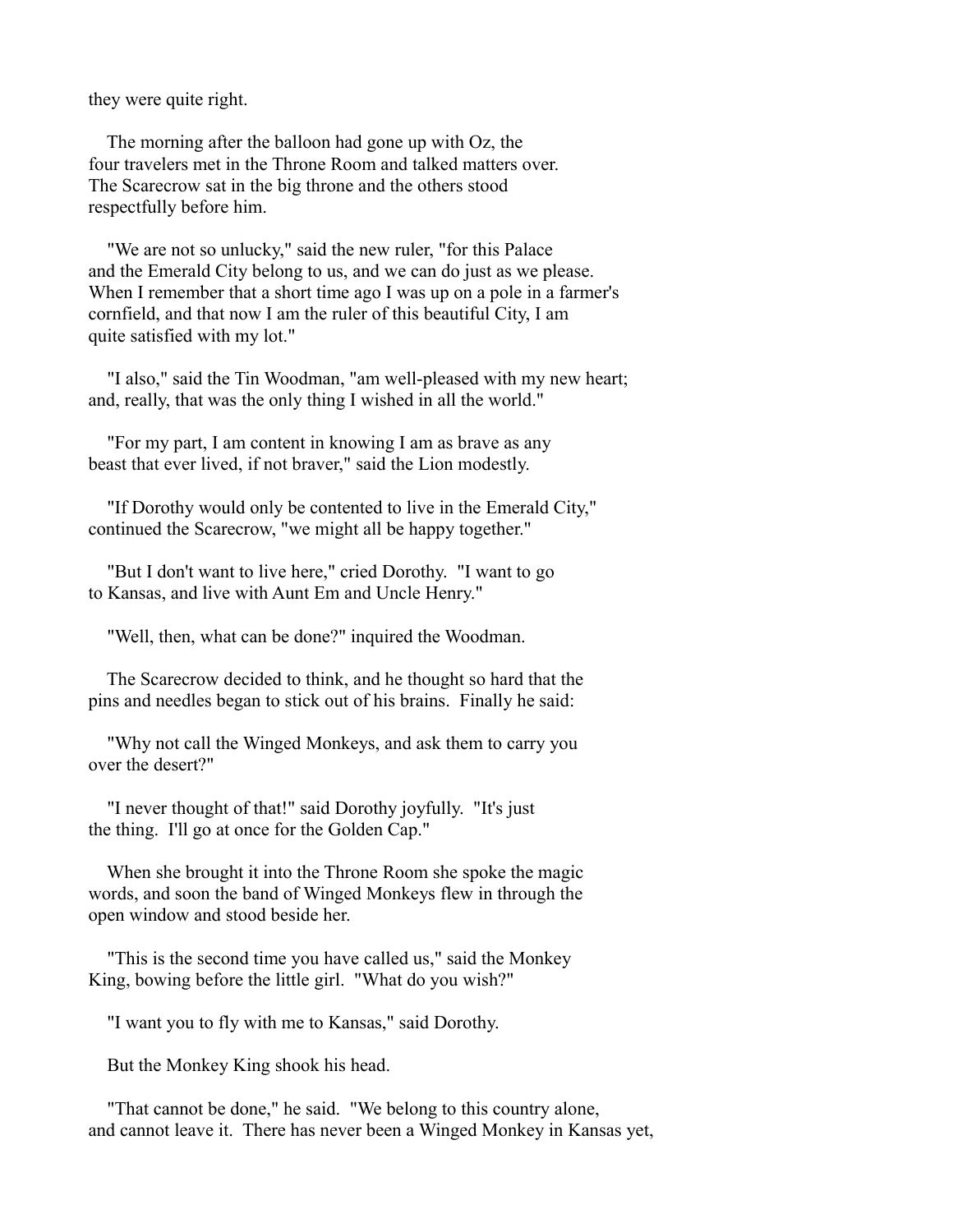and I suppose there never will be, for they don't belong there. We shall be glad to serve you in any way in our power, but we cannot cross the desert. Good-bye."

 And with another bow, the Monkey King spread his wings and flew away through the window, followed by all his band.

 Dorothy was ready to cry with disappointment. "I have wasted the charm of the Golden Cap to no purpose," she said, "for the Winged Monkeys cannot help me."

"It is certainly too bad!" said the tender-hearted Woodman.

 The Scarecrow was thinking again, and his head bulged out so horribly that Dorothy feared it would burst.

 "Let us call in the soldier with the green whiskers," he said, "and ask his advice."

 So the soldier was summoned and entered the Throne Room timidly, for while Oz was alive he never was allowed to come farther than the door.

 "This little girl," said the Scarecrow to the soldier, "wishes to cross the desert. How can she do so?"

 "I cannot tell," answered the soldier, "for nobody has ever crossed the desert, unless it is Oz himself."

"Is there no one who can help me?" asked Dorothy earnestly.

"Glinda might," he suggested.

"Who is Glinda?" inquired the Scarecrow.

 "The Witch of the South. She is the most powerful of all the Witches, and rules over the Quadlings. Besides, her castle stands on the edge of the desert, so she may know a way to cross it."

"Glinda is a Good Witch, isn't she?" asked the child.

 "The Quadlings think she is good," said the soldier, "and she is kind to everyone. I have heard that Glinda is a beautiful woman, who knows how to keep young in spite of the many years she has lived."

"How can I get to her castle?" asked Dorothy.

 "The road is straight to the South," he answered, "but it is said to be full of dangers to travelers. There are wild beasts in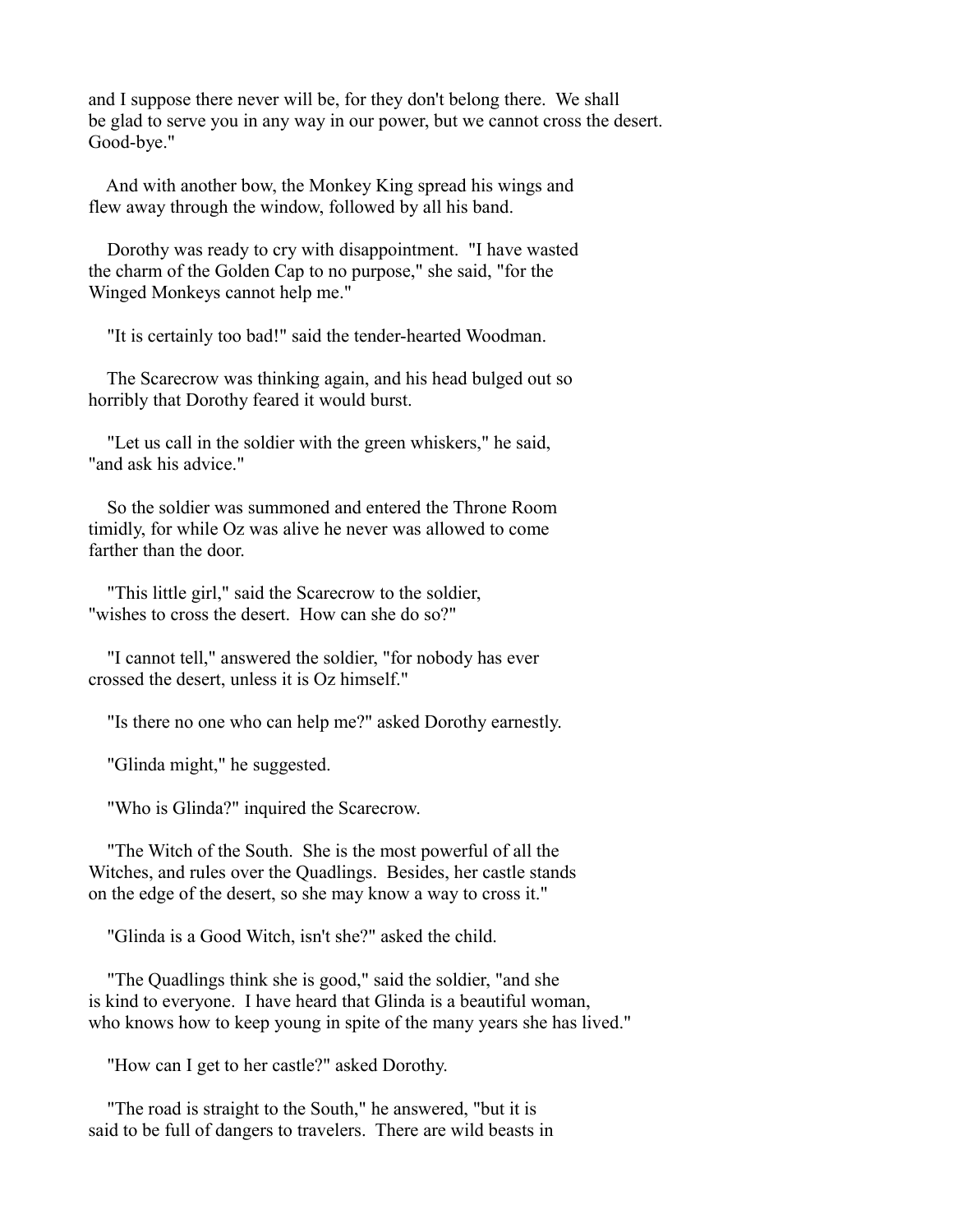the woods, and a race of queer men who do not like strangers to cross their country. For this reason none of the Quadlings ever come to the Emerald City."

The soldier then left them and the Scarecrow said:

 "It seems, in spite of dangers, that the best thing Dorothy can do is to travel to the Land of the South and ask Glinda to help her. For, of course, if Dorothy stays here she will never get back to Kansas."

"You must have been thinking again," remarked the Tin Woodman.

"I have," said the Scarecrow.

 "I shall go with Dorothy," declared the Lion, "for I am tired of your city and long for the woods and the country again. I am really a wild beast, you know. Besides, Dorothy will need someone to protect her."

 "That is true," agreed the Woodman. "My axe may be of service to her; so I also will go with her to the Land of the South."

"When shall we start?" asked the Scarecrow.

"Are you going?" they asked, in surprise.

 "Certainly. If it wasn't for Dorothy I should never have had brains. She lifted me from the pole in the cornfield and brought me to the Emerald City. So my good luck is all due to her, and I shall never leave her until she starts back to Kansas for good and all."

 "Thank you," said Dorothy gratefully. "You are all very kind to me. But I should like to start as soon as possible."

 "We shall go tomorrow morning," returned the Scarecrow. "So now let us all get ready, for it will be a long journey."

### 19. Attacked by the Fighting Trees

 The next morning Dorothy kissed the pretty green girl good-bye, and they all shook hands with the soldier with the green whiskers, who had walked with them as far as the gate. When the Guardian of the Gate saw them again he wondered greatly that they could leave the beautiful City to get into new trouble. But he at once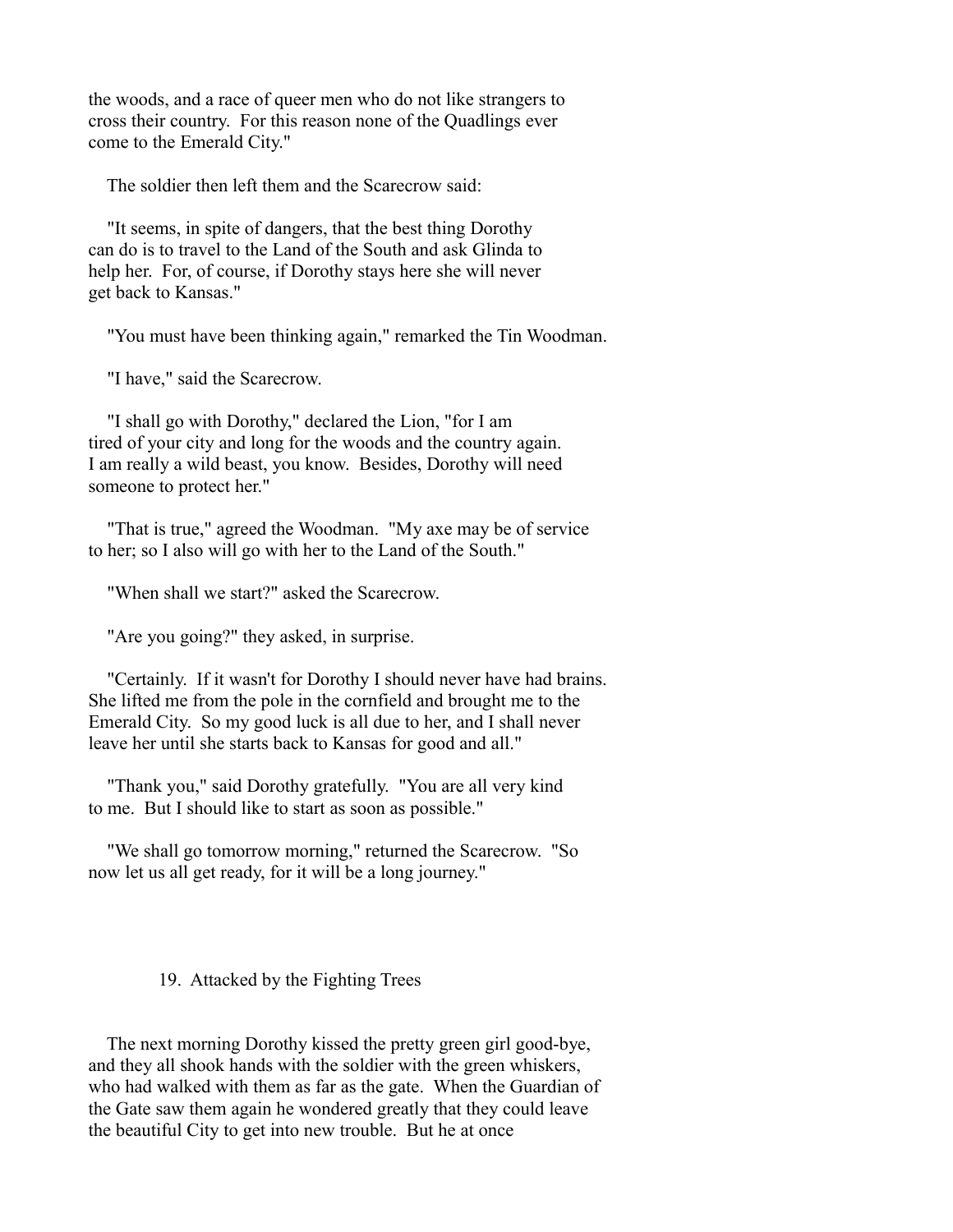unlocked their spectacles, which he put back into the green box, and gave them many good wishes to carry with them.

 "You are now our ruler," he said to the Scarecrow; "so you must come back to us as soon as possible."

 "I certainly shall if I am able," the Scarecrow replied; "but I must help Dorothy to get home, first."

As Dorothy bade the good-natured Guardian a last farewell she said:

 "I have been very kindly treated in your lovely City, and everyone has been good to me. I cannot tell you how grateful I am."

 "Don't try, my dear," he answered. "We should like to keep you with us, but if it is your wish to return to Kansas, I hope you will find a way." He then opened the gate of the outer wall, and they walked forth and started upon their journey.

 The sun shone brightly as our friends turned their faces toward the Land of the South. They were all in the best of spirits, and laughed and chatted together. Dorothy was once more filled with the hope of getting home, and the Scarecrow and the Tin Woodman were glad to be of use to her. As for the Lion, he sniffed the fresh air with delight and whisked his tail from side to side in pure joy at being in the country again, while Toto ran around them and chased the moths and butterflies, barking merrily all the time.

 "City life does not agree with me at all," remarked the Lion, as they walked along at a brisk pace. "I have lost much flesh since I lived there, and now I am anxious for a chance to show the other beasts how courageous I have grown."

 They now turned and took a last look at the Emerald City. All they could see was a mass of towers and steeples behind the green walls, and high up above everything the spires and dome of the Palace of Oz.

 "Oz was not such a bad Wizard, after all," said the Tin Woodman, as he felt his heart rattling around in his breast.

 "He knew how to give me brains, and very good brains, too," said the Scarecrow.

 "If Oz had taken a dose of the same courage he gave me," added the Lion, "he would have been a brave man."

 Dorothy said nothing. Oz had not kept the promise he made her, but he had done his best, so she forgave him. As he said, he was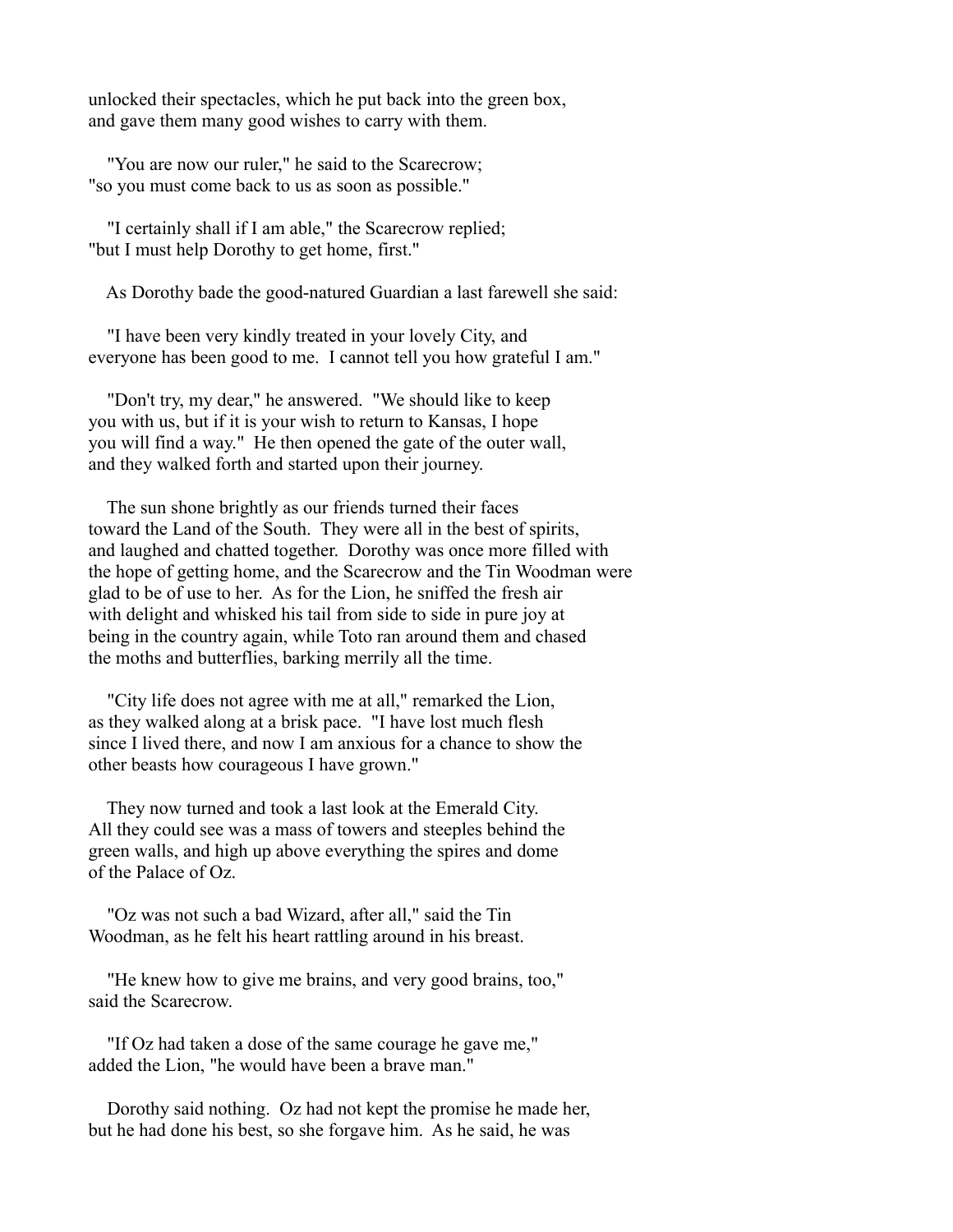a good man, even if he was a bad Wizard.

 The first day's journey was through the green fields and bright flowers that stretched about the Emerald City on every side. They slept that night on the grass, with nothing but the stars over them; and they rested very well indeed.

 In the morning they traveled on until they came to a thick wood. There was no way of going around it, for it seemed to extend to the right and left as far as they could see; and, besides, they did not dare change the direction of their journey for fear of getting lost. So they looked for the place where it would be easiest to get into the forest.

 The Scarecrow, who was in the lead, finally discovered a big tree with such wide-spreading branches that there was room for the party to pass underneath. So he walked forward to the tree, but just as he came under the first branches they bent down and twined around him, and the next minute he was raised from the ground and flung headlong among his fellow travelers.

 This did not hurt the Scarecrow, but it surprised him, and he looked rather dizzy when Dorothy picked him up.

"Here is another space between the trees," called the Lion.

 "Let me try it first," said the Scarecrow, "for it doesn't hurt me to get thrown about." He walked up to another tree, as he spoke, but its branches immediately seized him and tossed him back again.

"This is strange," exclaimed Dorothy. "What shall we do?"

 "The trees seem to have made up their minds to fight us, and stop our journey," remarked the Lion.

 "I believe I will try it myself," said the Woodman, and shouldering his axe, he marched up to the first tree that had handled the Scarecrow so roughly. When a big branch bent down to seize him the Woodman chopped at it so fiercely that he cut it in two. At once the tree began shaking all its branches as if in pain, and the Tin Woodman passed safely under it.

 "Come on!" he shouted to the others. "Be quick!" They all ran forward and passed under the tree without injury, except Toto, who was caught by a small branch and shaken until he howled. But the Woodman promptly chopped off the branch and set the little dog free.

The other trees of the forest did nothing to keep them back,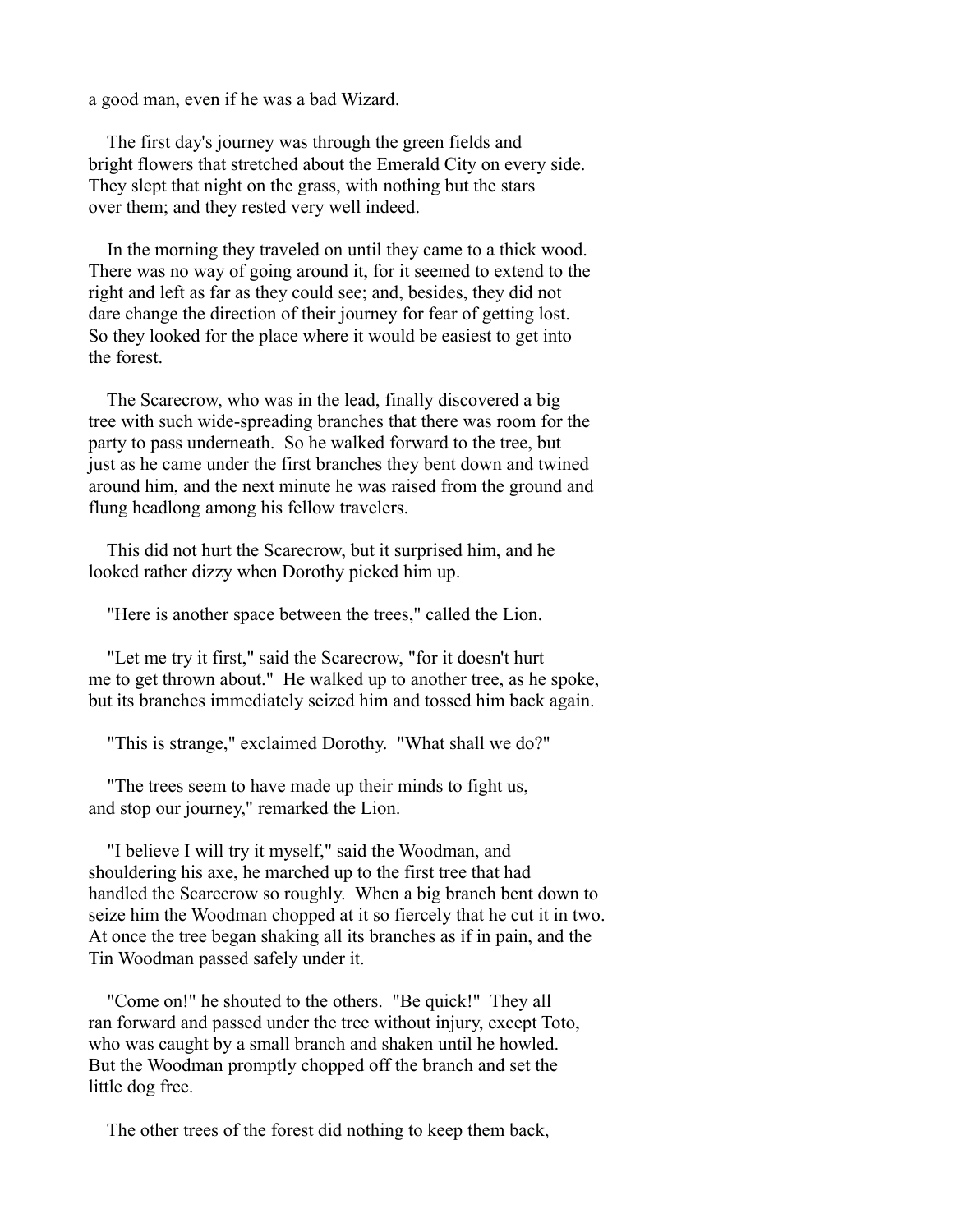so they made up their minds that only the first row of trees could bend down their branches, and that probably these were the policemen of the forest, and given this wonderful power in order to keep strangers out of it.

 The four travelers walked with ease through the trees until they came to the farther edge of the wood. Then, to their surprise, they found before them a high wall which seemed to be made of white china. It was smooth, like the surface of a dish, and higher than their heads.

"What shall we do now?" asked Dorothy.

 "I will make a ladder," said the Tin Woodman, "for we certainly must climb over the wall."

20. The Dainty China Country

 While the Woodman was making a ladder from wood which he found in the forest Dorothy lay down and slept, for she was tired by the long walk. The Lion also curled himself up to sleep and Toto lay beside him.

The Scarecrow watched the Woodman while he worked, and said to him:

"I cannot think why this wall is here, nor what it is made of."

 "Rest your brains and do not worry about the wall," replied the Woodman. "When we have climbed over it, we shall know what is on the other side."

 After a time the ladder was finished. It looked clumsy, but the Tin Woodman was sure it was strong and would answer their purpose. The Scarecrow waked Dorothy and the Lion and Toto, and told them that the ladder was ready. The Scarecrow climbed up the ladder first, but he was so awkward that Dorothy had to follow close behind and keep him from falling off. When he got his head over the top of the wall the Scarecrow said, "Oh, my!"

"Go on," exclaimed Dorothy.

 So the Scarecrow climbed farther up and sat down on the top of the wall, and Dorothy put her head over and cried, "Oh, my!" just as the Scarecrow had done.

 Then Toto came up, and immediately began to bark, but Dorothy made him be still.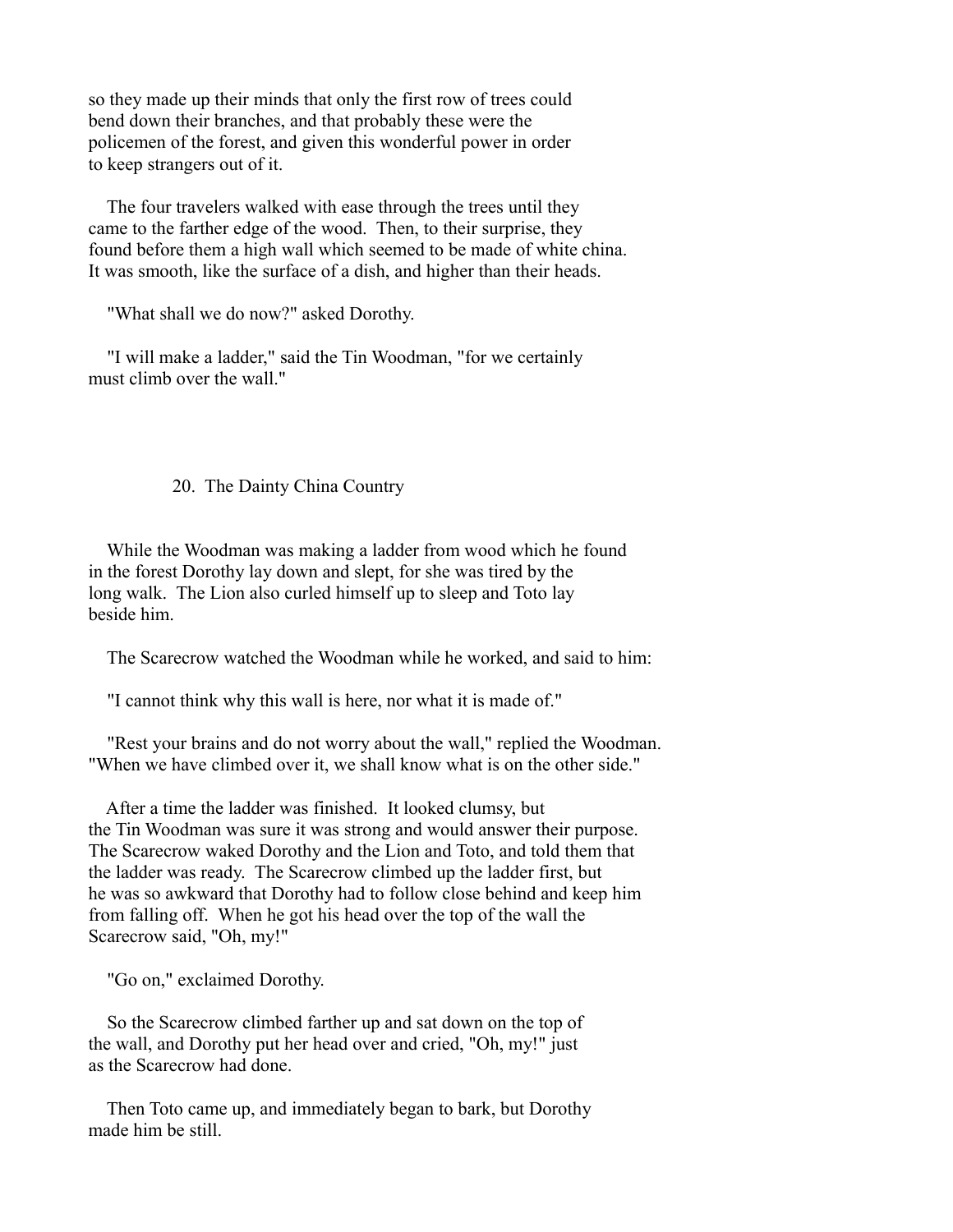The Lion climbed the ladder next, and the Tin Woodman came last; but both of them cried, "Oh, my!" as soon as they looked over the wall. When they were all sitting in a row on the top of the wall, they looked down and saw a strange sight.

 Before them was a great stretch of country having a floor as smooth and shining and white as the bottom of a big platter. Scattered around were many houses made entirely of china and painted in the brightest colors. These houses were quite small, the biggest of them reaching only as high as Dorothy's waist. There were also pretty little barns, with china fences around them; and many cows and sheep and horses and pigs and chickens, all made of china, were standing about in groups.

 But the strangest of all were the people who lived in this queer country. There were milkmaids and shepherdesses, with brightly colored bodices and golden spots all over their gowns; and princesses with most gorgeous frocks of silver and gold and purple; and shepherds dressed in knee breeches with pink and yellow and blue stripes down them, and golden buckles on their shoes; and princes with jeweled crowns upon their heads, wearing ermine robes and satin doublets; and funny clowns in ruffled gowns, with round red spots upon their cheeks and tall, pointed caps. And, strangest of all, these people were all made of china, even to their clothes, and were so small that the tallest of them was no higher than Dorothy's knee.

 No one did so much as look at the travelers at first, except one little purple china dog with an extra-large head, which came to the wall and barked at them in a tiny voice, afterwards running away again.

"How shall we get down?" asked Dorothy.

 They found the ladder so heavy they could not pull it up, so the Scarecrow fell off the wall and the others jumped down upon him so that the hard floor would not hurt their feet. Of course they took pains not to light on his head and get the pins in their feet. When all were safely down they picked up the Scarecrow, whose body was quite flattened out, and patted his straw into shape again.

 "We must cross this strange place in order to get to the other side," said Dorothy, "for it would be unwise for us to go any other way except due South."

 They began walking through the country of the china people, and the first thing they came to was a china milkmaid milking a china cow. As they drew near, the cow suddenly gave a kick and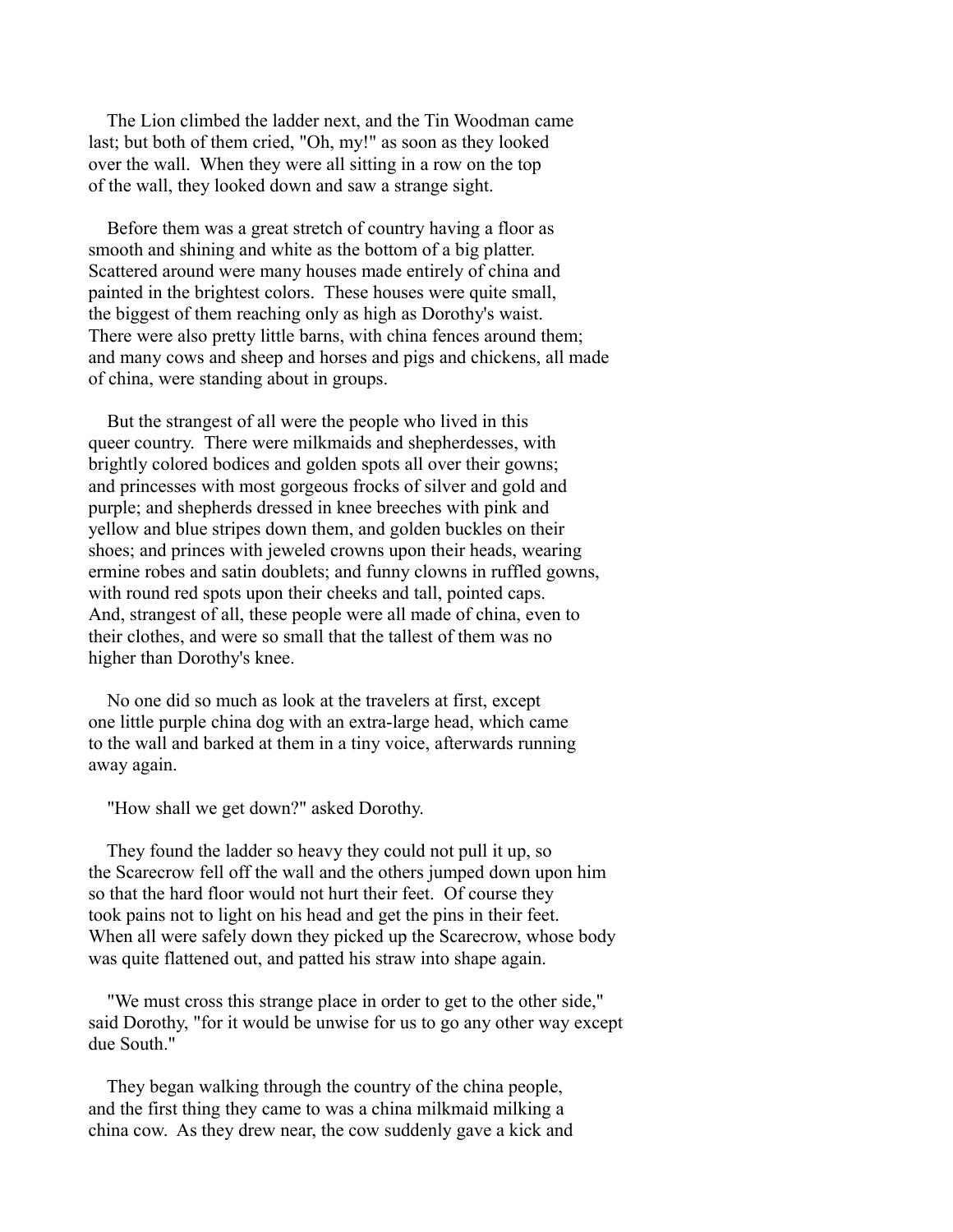kicked over the stool, the pail, and even the milkmaid herself, and all fell on the china ground with a great clatter.

 Dorothy was shocked to see that the cow had broken her leg off, and that the pail was lying in several small pieces, while the poor milkmaid had a nick in her left elbow.

 "There!" cried the milkmaid angrily. "See what you have done! My cow has broken her leg, and I must take her to the mender's shop and have it glued on again. What do you mean by coming here and frightening my cow?"

"I'm very sorry," returned Dorothy. "Please forgive us."

 But the pretty milkmaid was much too vexed to make any answer. She picked up the leg sulkily and led her cow away, the poor animal limping on three legs. As she left them the milkmaid cast many reproachful glances over her shoulder at the clumsy strangers, holding her nicked elbow close to her side.

Dorothy was quite grieved at this mishap.

 "We must be very careful here," said the kind-hearted Woodman, "or we may hurt these pretty little people so they will never get over it."

 A little farther on Dorothy met a most beautifully dressed young Princess, who stopped short as she saw the strangers and started to run away.

 Dorothy wanted to see more of the Princess, so she ran after her. But the china girl cried out:

"Don't chase me! Don't chase me!"

 She had such a frightened little voice that Dorothy stopped and said, "Why not?"

 "Because," answered the Princess, also stopping, a safe distance away, "if I run I may fall down and break myself."

"But could you not be mended?" asked the girl.

 "Oh, yes; but one is never so pretty after being mended, you know," replied the Princess.

"I suppose not," said Dorothy.

 "Now there is Mr. Joker, one of our clowns," continued the china lady, "who is always trying to stand upon his head. He has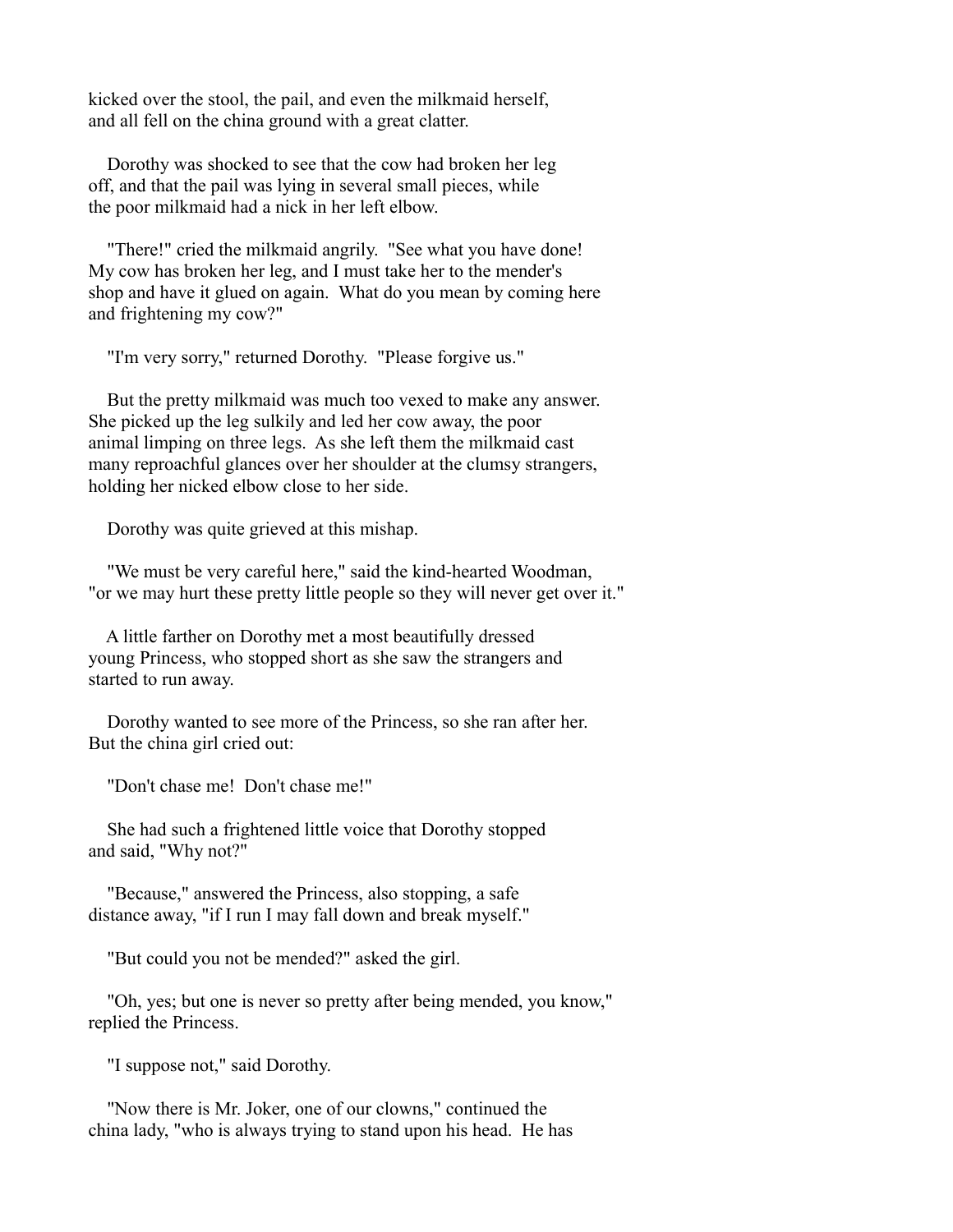broken himself so often that he is mended in a hundred places, and doesn't look at all pretty. Here he comes now, so you can see for yourself."

 Indeed, a jolly little clown came walking toward them, and Dorothy could see that in spite of his pretty clothes of red and yellow and green he was completely covered with cracks, running every which way and showing plainly that he had been mended in many places.

 The Clown put his hands in his pockets, and after puffing out his cheeks and nodding his head at them saucily, he said:

> "My lady fair, Why do you stare At poor old Mr. Joker? You're quite as stiff And prim as if You'd eaten up a poker!"

 "Be quiet, sir!" said the Princess. "Can't you see these are strangers, and should be treated with respect?"

 "Well, that's respect, I expect," declared the Clown, and immediately stood upon his head.

 "Don't mind Mr. Joker," said the Princess to Dorothy. "He is considerably cracked in his head, and that makes him foolish."

 "Oh, I don't mind him a bit," said Dorothy. "But you are so beautiful," she continued, "that I am sure I could love you dearly. Won't you let me carry you back to Kansas, and stand you on Aunt Em's mantel? I could carry you in my basket."

 "That would make me very unhappy," answered the china Princess. "You see, here in our country we live contentedly, and can talk and move around as we please. But whenever any of us are taken away our joints at once stiffen, and we can only stand straight and look pretty. Of course that is all that is expected of us when we are on mantels and cabinets and drawing-room tables, but our lives are much pleasanter here in our own country."

 "I would not make you unhappy for all the world!" exclaimed Dorothy. "So I'll just say good-bye."

"Good-bye," replied the Princess.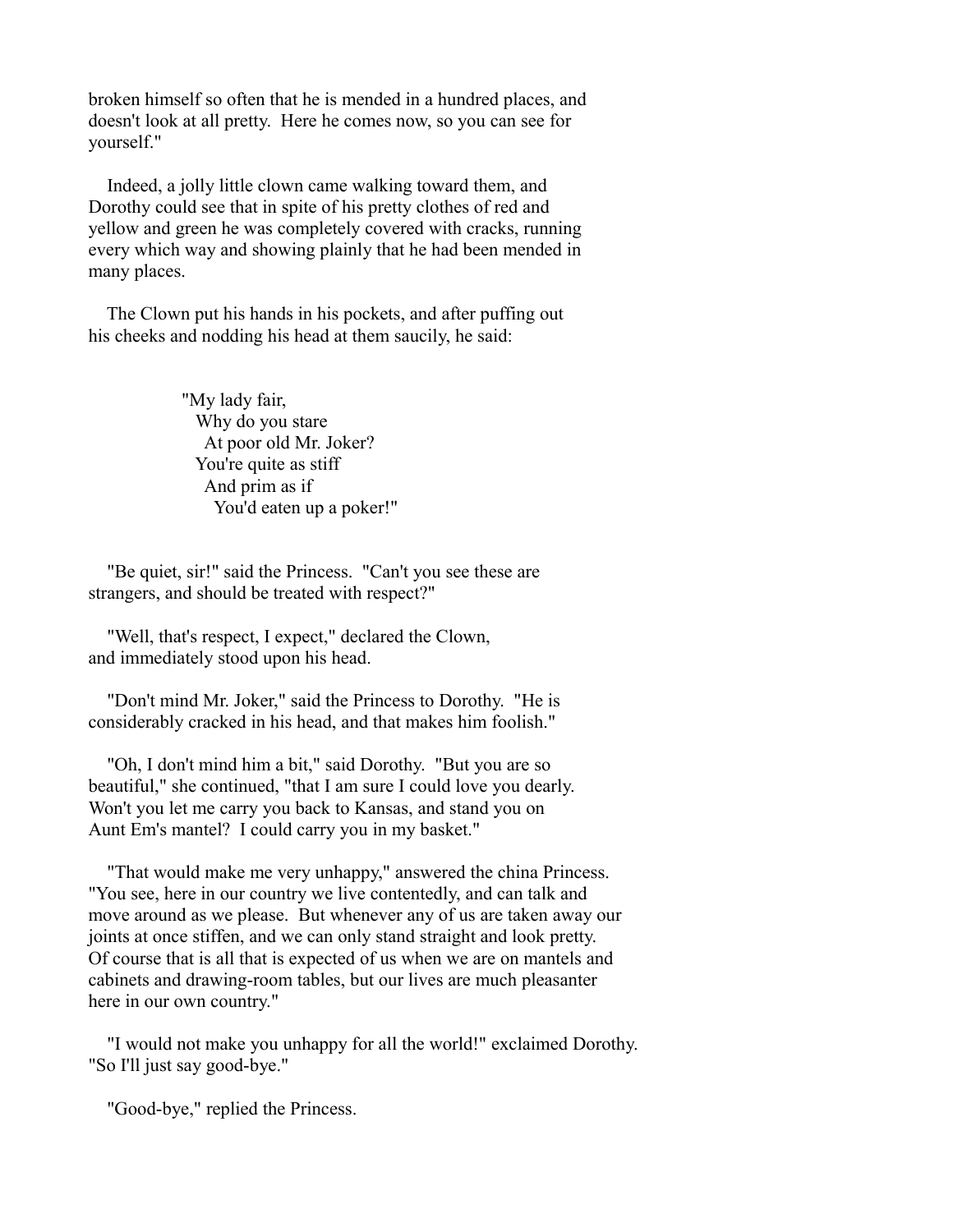They walked carefully through the china country. The little animals and all the people scampered out of their way, fearing the strangers would break them, and after an hour or so the travelers reached the other side of the country and came to another china wall.

 It was not so high as the first, however, and by standing upon the Lion's back they all managed to scramble to the top. Then the Lion gathered his legs under him and jumped on the wall; but just as he jumped, he upset a china church with his tail and smashed it all to pieces.

 "That was too bad," said Dorothy, "but really I think we were lucky in not doing these little people more harm than breaking a cow's leg and a church. They are all so brittle!"

 "They are, indeed," said the Scarecrow, "and I am thankful I am made of straw and cannot be easily damaged. There are worse things in the world than being a Scarecrow."

#### 21. The Lion Becomes the King of Beasts

 After climbing down from the china wall the travelers found themselves in a disagreeable country, full of bogs and marshes and covered with tall, rank grass. It was difficult to walk without falling into muddy holes, for the grass was so thick that it hid them from sight. However, by carefully picking their way, they got safely along until they reached solid ground. But here the country seemed wilder than ever, and after a long and tiresome walk through the underbrush they entered another forest, where the trees were bigger and older than any they had ever seen.

 "This forest is perfectly delightful," declared the Lion, looking around him with joy. "Never have I seen a more beautiful place."

"It seems gloomy," said the Scarecrow.

 "Not a bit of it," answered the Lion. "I should like to live here all my life. See how soft the dried leaves are under your feet and how rich and green the moss is that clings to these old trees. Surely no wild beast could wish a pleasanter home."

"Perhaps there are wild beasts in the forest now," said Dorothy.

 "I suppose there are," returned the Lion, "but I do not see any of them about."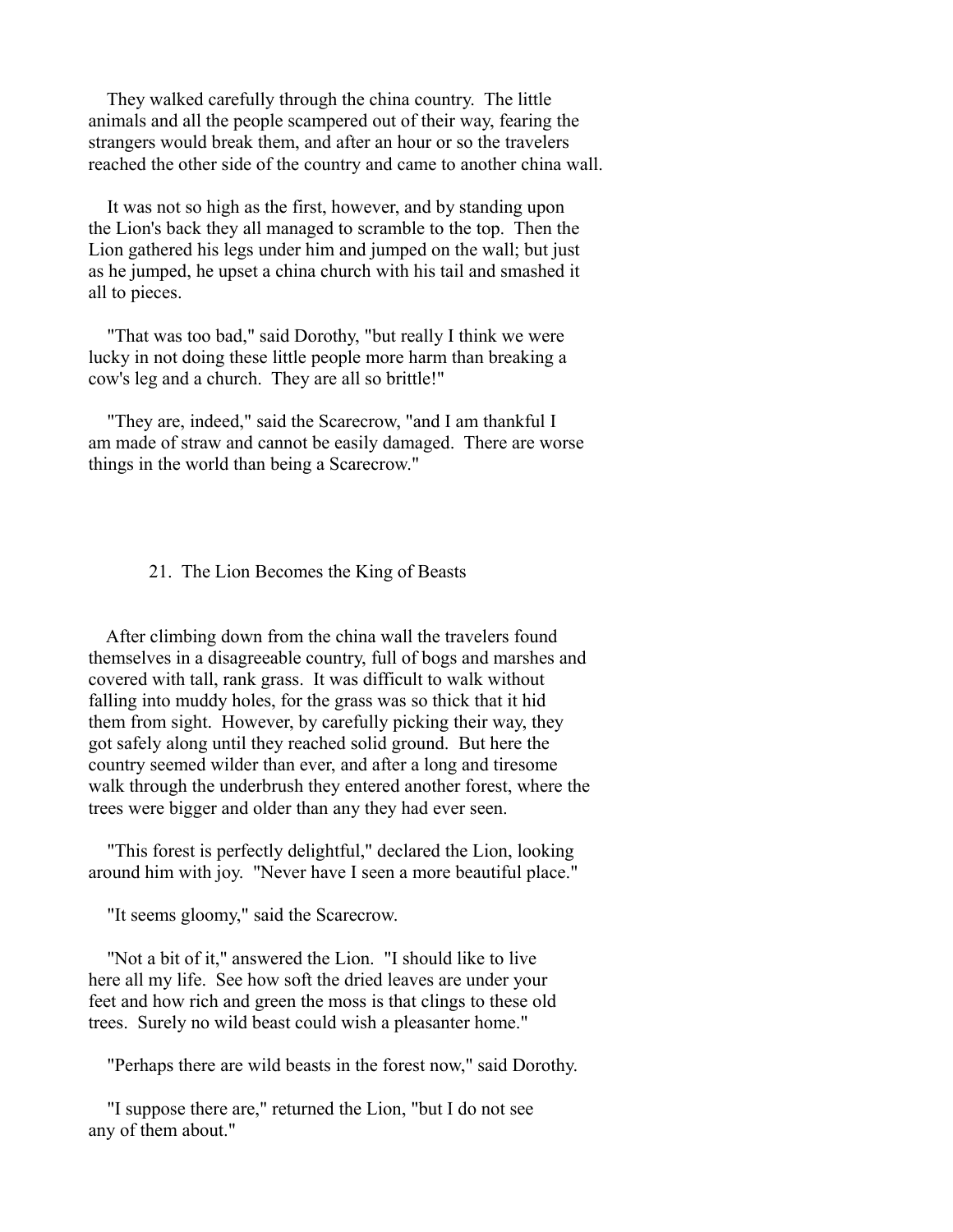They walked through the forest until it became too dark to go any farther. Dorothy and Toto and the Lion lay down to sleep, while the Woodman and the Scarecrow kept watch over them as usual.

 When morning came, they started again. Before they had gone far they heard a low rumble, as of the growling of many wild animals. Toto whimpered a little, but none of the others was frightened, and they kept along the well-trodden path until they came to an opening in the wood, in which were gathered hundreds of beasts of every variety. There were tigers and elephants and bears and wolves and foxes and all the others in the natural history, and for a moment Dorothy was afraid. But the Lion explained that the animals were holding a meeting, and he judged by their snarling and growling that they were in great trouble.

 As he spoke several of the beasts caught sight of him, and at once the great assemblage hushed as if by magic. The biggest of the tigers came up to the Lion and bowed, saying:

 "Welcome, O King of Beasts! You have come in good time to fight our enemy and bring peace to all the animals of the forest once more."

"What is your trouble?" asked the Lion quietly.

 "We are all threatened," answered the tiger, "by a fierce enemy which has lately come into this forest. It is a most tremendous monster, like a great spider, with a body as big as an elephant and legs as long as a tree trunk. It has eight of these long legs, and as the monster crawls through the forest he seizes an animal with a leg and drags it to his mouth, where he eats it as a spider does a fly. Not one of us is safe while this fierce creature is alive, and we had called a meeting to decide how to take care of ourselves when you came among us."

The Lion thought for a moment.

"Are there any other lions in this forest?" he asked.

 "No; there were some, but the monster has eaten them all. And, besides, they were none of them nearly so large and brave as you."

 "If I put an end to your enemy, will you bow down to me and obey me as King of the Forest?" inquired the Lion.

 "We will do that gladly," returned the tiger; and all the other beasts roared with a mighty roar: "We will!"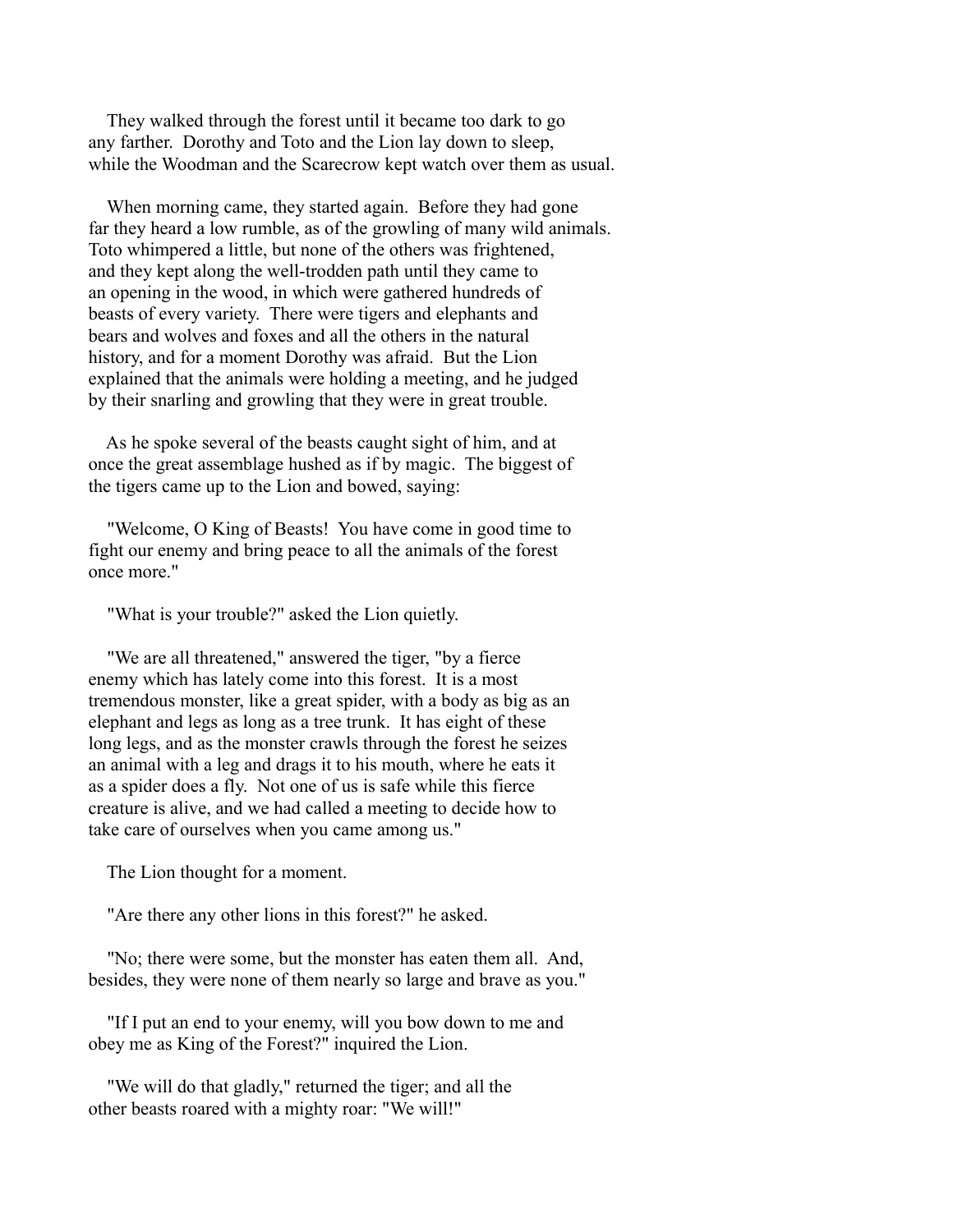"Where is this great spider of yours now?" asked the Lion.

 "Yonder, among the oak trees," said the tiger, pointing with his forefoot.

 "Take good care of these friends of mine," said the Lion, "and I will go at once to fight the monster."

 He bade his comrades good-bye and marched proudly away to do battle with the enemy.

 The great spider was lying asleep when the Lion found him, and it looked so ugly that its foe turned up his nose in disgust. Its legs were quite as long as the tiger had said, and its body covered with coarse black hair. It had a great mouth, with a row of sharp teeth a foot long; but its head was joined to the pudgy body by a neck as slender as a wasp's waist. This gave the Lion a hint of the best way to attack the creature, and as he knew it was easier to fight it asleep than awake, he gave a great spring and landed directly upon the monster's back. Then, with one blow of his heavy paw, all armed with sharp claws, he knocked the spider's head from its body. Jumping down, he watched it until the long legs stopped wiggling, when he knew it was quite dead.

 The Lion went back to the opening where the beasts of the forest were waiting for him and said proudly:

"You need fear your enemy no longer."

 Then the beasts bowed down to the Lion as their King, and he promised to come back and rule over them as soon as Dorothy was safely on her way to Kansas.

# 22. The Country of the Quadlings

 The four travelers passed through the rest of the forest in safety, and when they came out from its gloom saw before them a steep hill, covered from top to bottom with great pieces of rock.

 "That will be a hard climb," said the Scarecrow, "but we must get over the hill, nevertheless."

 So he led the way and the others followed. They had nearly reached the first rock when they heard a rough voice cry out, "Keep back!"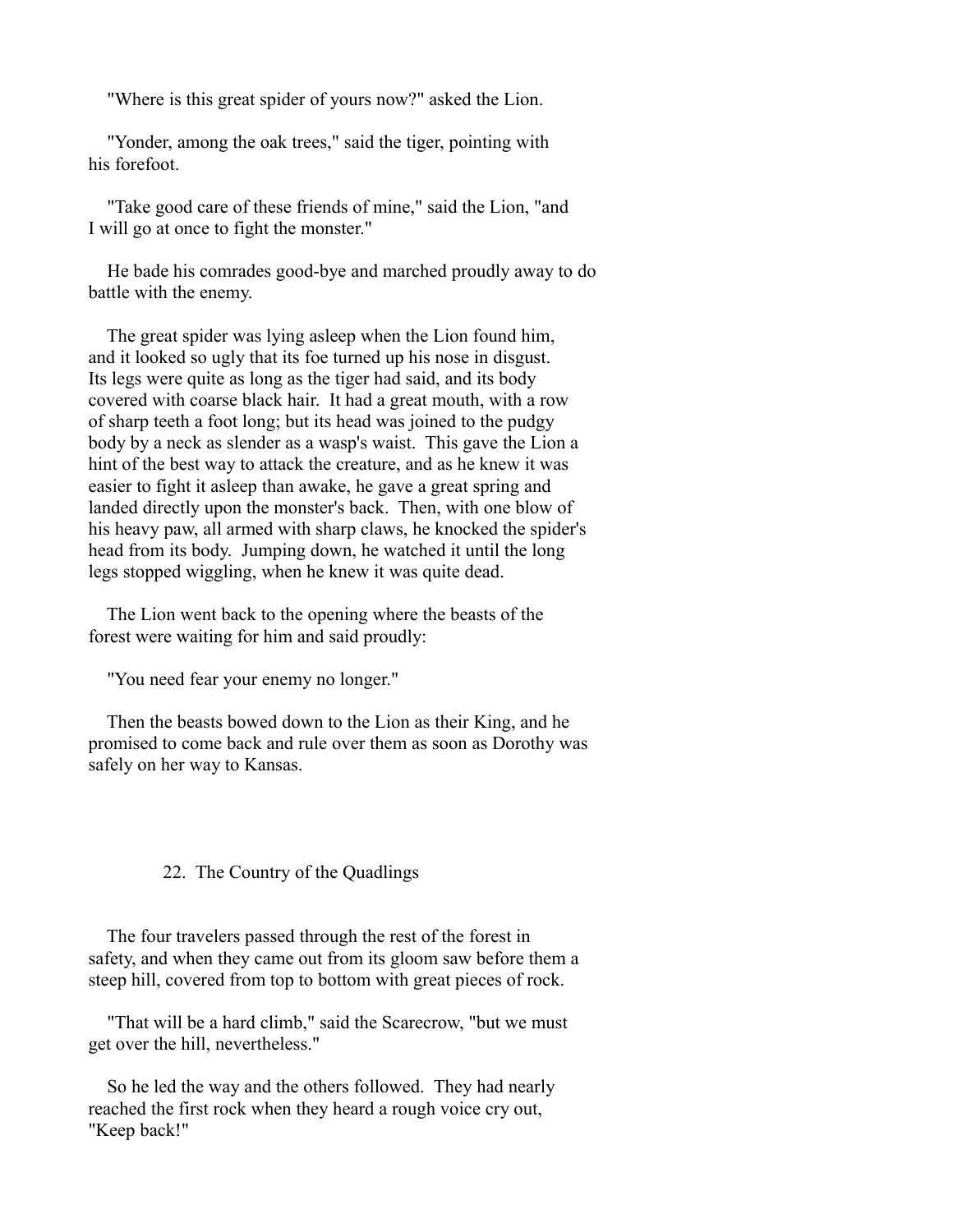"Who are you?" asked the Scarecrow.

 Then a head showed itself over the rock and the same voice said, "This hill belongs to us, and we don't allow anyone to cross it."

 "But we must cross it," said the Scarecrow. "We're going to the country of the Quadlings."

 "But you shall not!" replied the voice, and there stepped from behind the rock the strangest man the travelers had ever seen.

 He was quite short and stout and had a big head, which was flat at the top and supported by a thick neck full of wrinkles. But he had no arms at all, and, seeing this, the Scarecrow did not fear that so helpless a creature could prevent them from climbing the hill. So he said, "I'm sorry not to do as you wish, but we must pass over your hill whether you like it or not," and he walked boldly forward.

 As quick as lightning the man's head shot forward and his neck stretched out until the top of the head, where it was flat, struck the Scarecrow in the middle and sent him tumbling, over and over, down the hill. Almost as quickly as it came the head went back to the body, and the man laughed harshly as he said, "It isn't as easy as you think!"

 A chorus of boisterous laughter came from the other rocks, and Dorothy saw hundreds of the armless Hammer-Heads upon the hillside, one behind every rock.

 The Lion became quite angry at the laughter caused by the Scarecrow's mishap, and giving a loud roar that echoed like thunder, he dashed up the hill.

 Again a head shot swiftly out, and the great Lion went rolling down the hill as if he had been struck by a cannon ball.

 Dorothy ran down and helped the Scarecrow to his feet, and the Lion came up to her, feeling rather bruised and sore, and said, "It is useless to fight people with shooting heads; no one can withstand them<sup>"</sup>

"What can we do, then?" she asked.

 "Call the Winged Monkeys," suggested the Tin Woodman. "You have still the right to command them once more."

"Very well," she answered, and putting on the Golden Cap she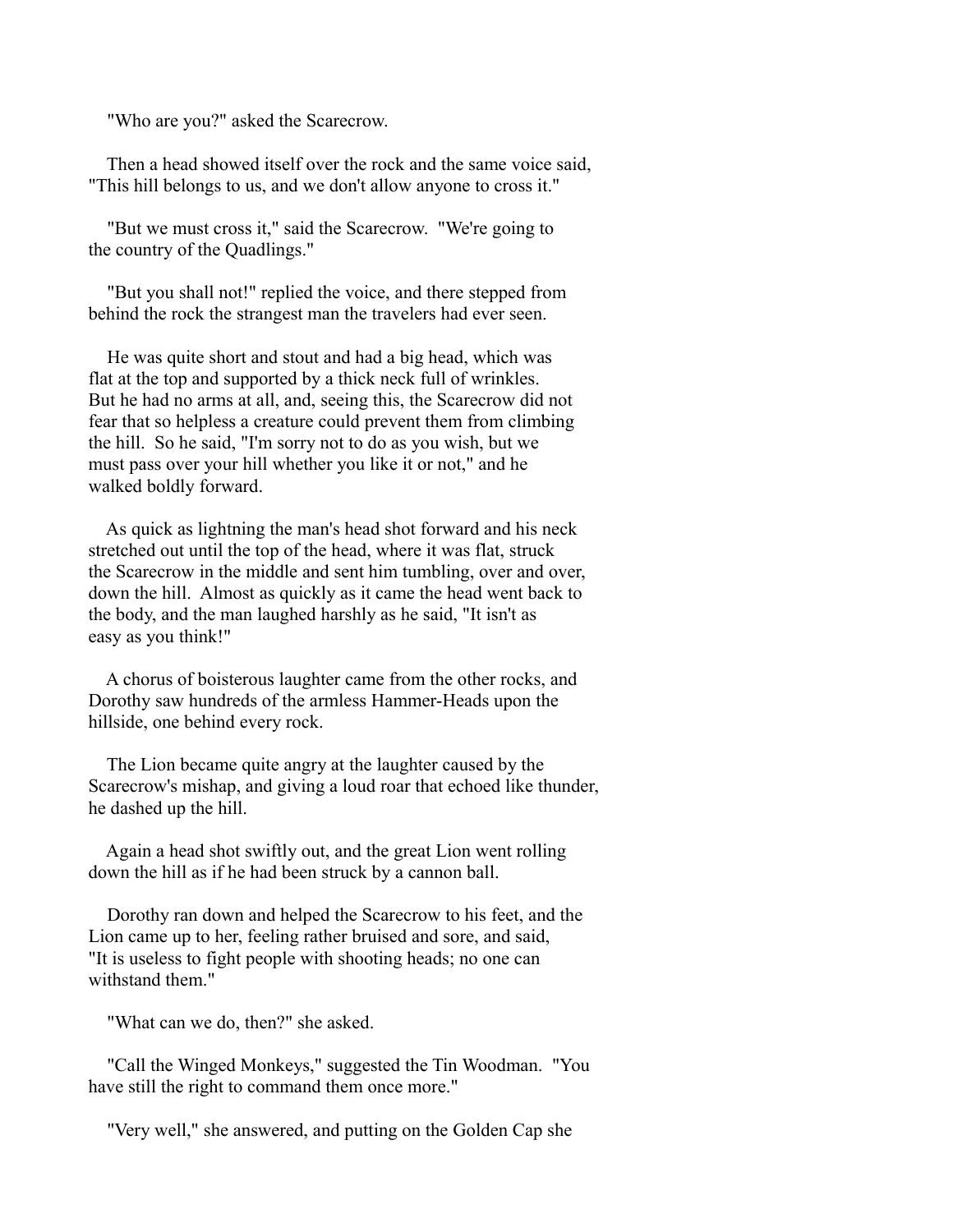uttered the magic words. The Monkeys were as prompt as ever, and in a few moments the entire band stood before her.

 "What are your commands?" inquired the King of the Monkeys, bowing low.

 "Carry us over the hill to the country of the Quadlings," answered the girl.

 "It shall be done," said the King, and at once the Winged Monkeys caught the four travelers and Toto up in their arms and flew away with them. As they passed over the hill the Hammer-Heads yelled with vexation, and shot their heads high in the air, but they could not reach the Winged Monkeys, which carried Dorothy and her comrades safely over the hill and set them down in the beautiful country of the Quadlings.

 "This is the last time you can summon us," said the leader to Dorothy; "so good-bye and good luck to you."

 "Good-bye, and thank you very much," returned the girl; and the Monkeys rose into the air and were out of sight in a twinkling.

 The country of the Quadlings seemed rich and happy. There was field upon field of ripening grain, with well-paved roads running between, and pretty rippling brooks with strong bridges across them. The fences and houses and bridges were all painted bright red, just as they had been painted yellow in the country of the Winkies and blue in the country of the Munchkins. The Quadlings themselves, who were short and fat and looked chubby and good-natured, were dressed all in red, which showed bright against the green grass and the yellowing grain.

 The Monkeys had set them down near a farmhouse, and the four travelers walked up to it and knocked at the door. It was opened by the farmer's wife, and when Dorothy asked for something to eat the woman gave them all a good dinner, with three kinds of cake and four kinds of cookies, and a bowl of milk for Toto.

"How far is it to the Castle of Glinda?" asked the child.

 "It is not a great way," answered the farmer's wife. "Take the road to the South and you will soon reach it.

 Thanking the good woman, they started afresh and walked by the fields and across the pretty bridges until they saw before them a very beautiful Castle. Before the gates were three young girls, dressed in handsome red uniforms trimmed with gold braid; and as Dorothy approached, one of them said to her: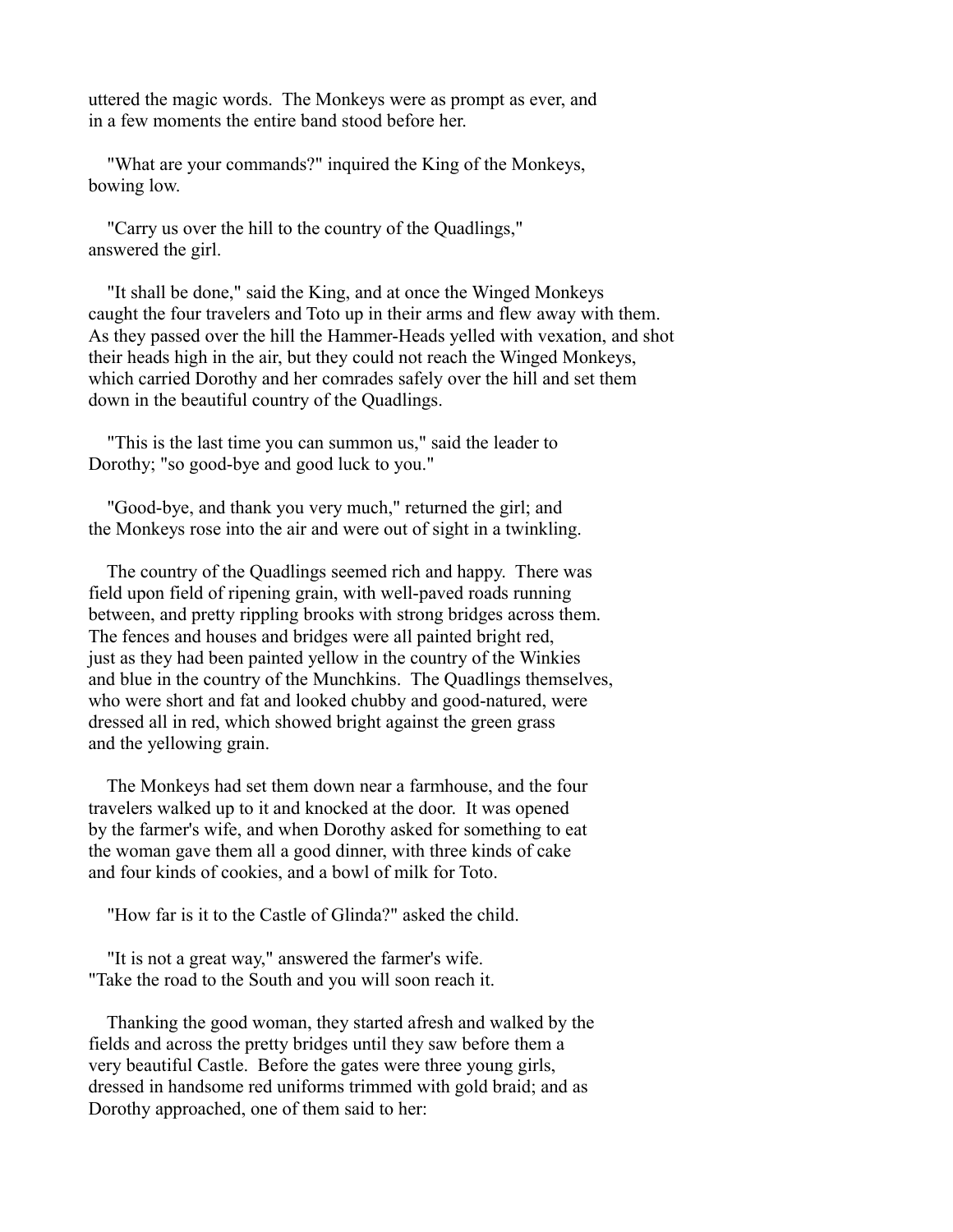"Why have you come to the South Country?"

 "To see the Good Witch who rules here," she answered. "Will you take me to her?"

 "Let me have your name, and I will ask Glinda if she will receive you." They told who they were, and the girl soldier went into the Castle. After a few moments she came back to say that Dorothy and the others were to be admitted at once.

#### 23. Glinda The Good Witch Grants Dorothy's Wish

 Before they went to see Glinda, however, they were taken to a room of the Castle, where Dorothy washed her face and combed her hair, and the Lion shook the dust out of his mane, and the Scarecrow patted himself into his best shape, and the Woodman polished his tin and oiled his joints.

 When they were all quite presentable they followed the soldier girl into a big room where the Witch Glinda sat upon a throne of rubies.

 She was both beautiful and young to their eyes. Her hair was a rich red in color and fell in flowing ringlets over her shoulders. Her dress was pure white but her eyes were blue, and they looked kindly upon the little girl.

"What can I do for you, my child?" she asked.

 Dorothy told the Witch all her story: how the cyclone had brought her to the Land of Oz, how she had found her companions, and of the wonderful adventures they had met with.

 "My greatest wish now," she added, "is to get back to Kansas, for Aunt Em will surely think something dreadful has happened to me, and that will make her put on mourning; and unless the crops are better this year than they were last, I am sure Uncle Henry cannot afford it."

 Glinda leaned forward and kissed the sweet, upturned face of the loving little girl.

 "Bless your dear heart," she said, "I am sure I can tell you of a way to get back to Kansas." Then she added, "But, if I do, you must give me the Golden Cap."

"Willingly!" exclaimed Dorothy; "indeed, it is of no use to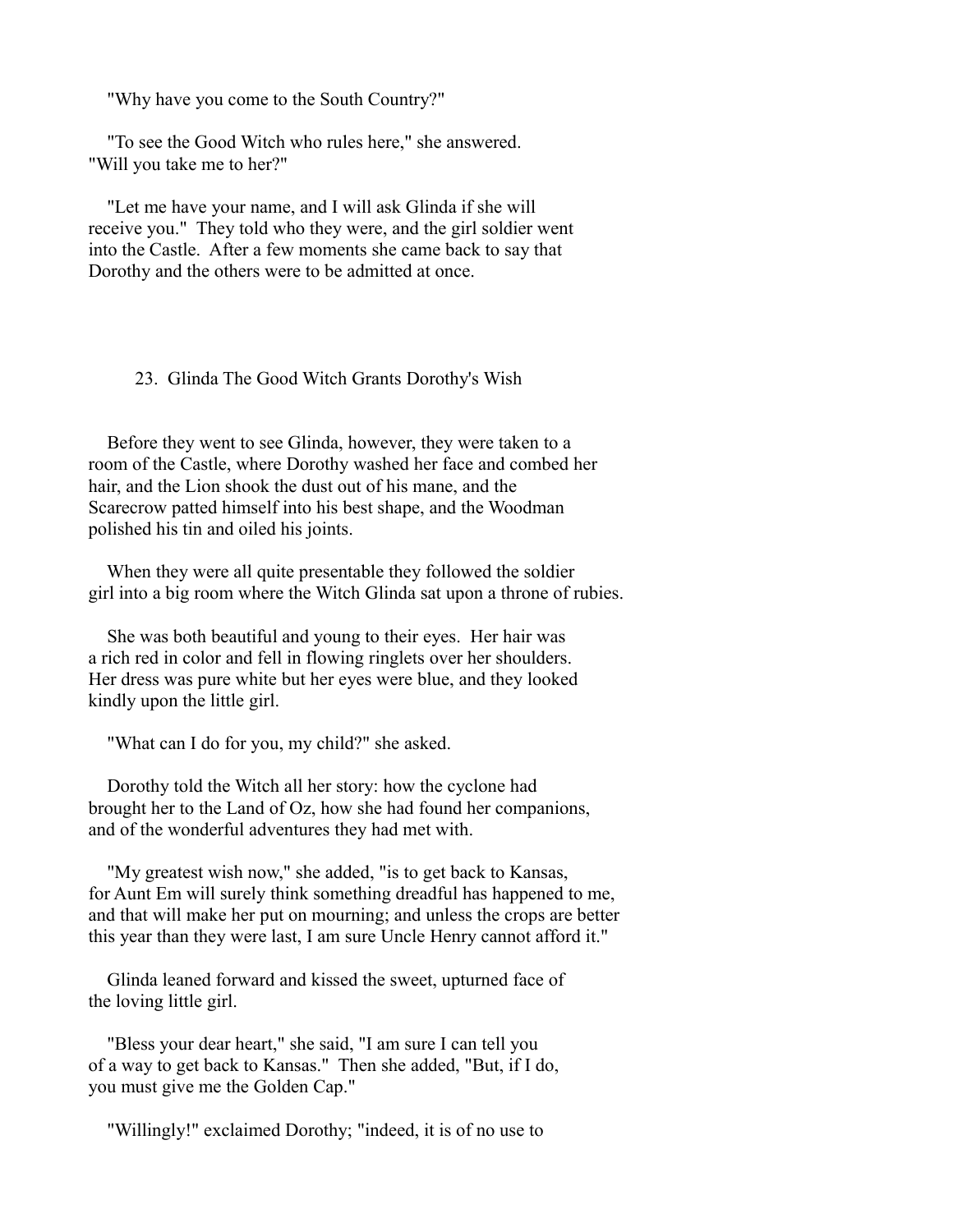me now, and when you have it you can command the Winged Monkeys three times."

 "And I think I shall need their service just those three times," answered Glinda, smiling.

 Dorothy then gave her the Golden Cap, and the Witch said to the Scarecrow, "What will you do when Dorothy has left us?"

 "I will return to the Emerald City," he replied, "for Oz has made me its ruler and the people like me. The only thing that worries me is how to cross the hill of the Hammer-Heads."

 "By means of the Golden Cap I shall command the Winged Monkeys to carry you to the gates of the Emerald City," said Glinda, "for it would be a shame to deprive the people of so wonderful a ruler."

"Am I really wonderful?" asked the Scarecrow.

"You are unusual," replied Glinda.

 Turning to the Tin Woodman, she asked, "What will become of you when Dorothy leaves this country?"

 He leaned on his axe and thought a moment. Then he said, "The Winkies were very kind to me, and wanted me to rule over them after the Wicked Witch died. I am fond of the Winkies, and if I could get back again to the Country of the West, I should like nothing better than to rule over them forever."

 "My second command to the Winged Monkeys," said Glinda "will be that they carry you safely to the land of the Winkies. Your brain may not be so large to look at as those of the Scarecrow, but you are really brighter than he is--when you are well polished- and I am sure you will rule the Winkies wisely and well."

 Then the Witch looked at the big, shaggy Lion and asked, "When Dorothy has returned to her own home, what will become of you?"

 "Over the hill of the Hammer-Heads," he answered, "lies a grand old forest, and all the beasts that live there have made me their King. If I could only get back to this forest, I would pass my life very happily there."

 "My third command to the Winged Monkeys," said Glinda, "shall be to carry you to your forest. Then, having used up the powers of the Golden Cap, I shall give it to the King of the Monkeys, that he and his band may thereafter be free for evermore."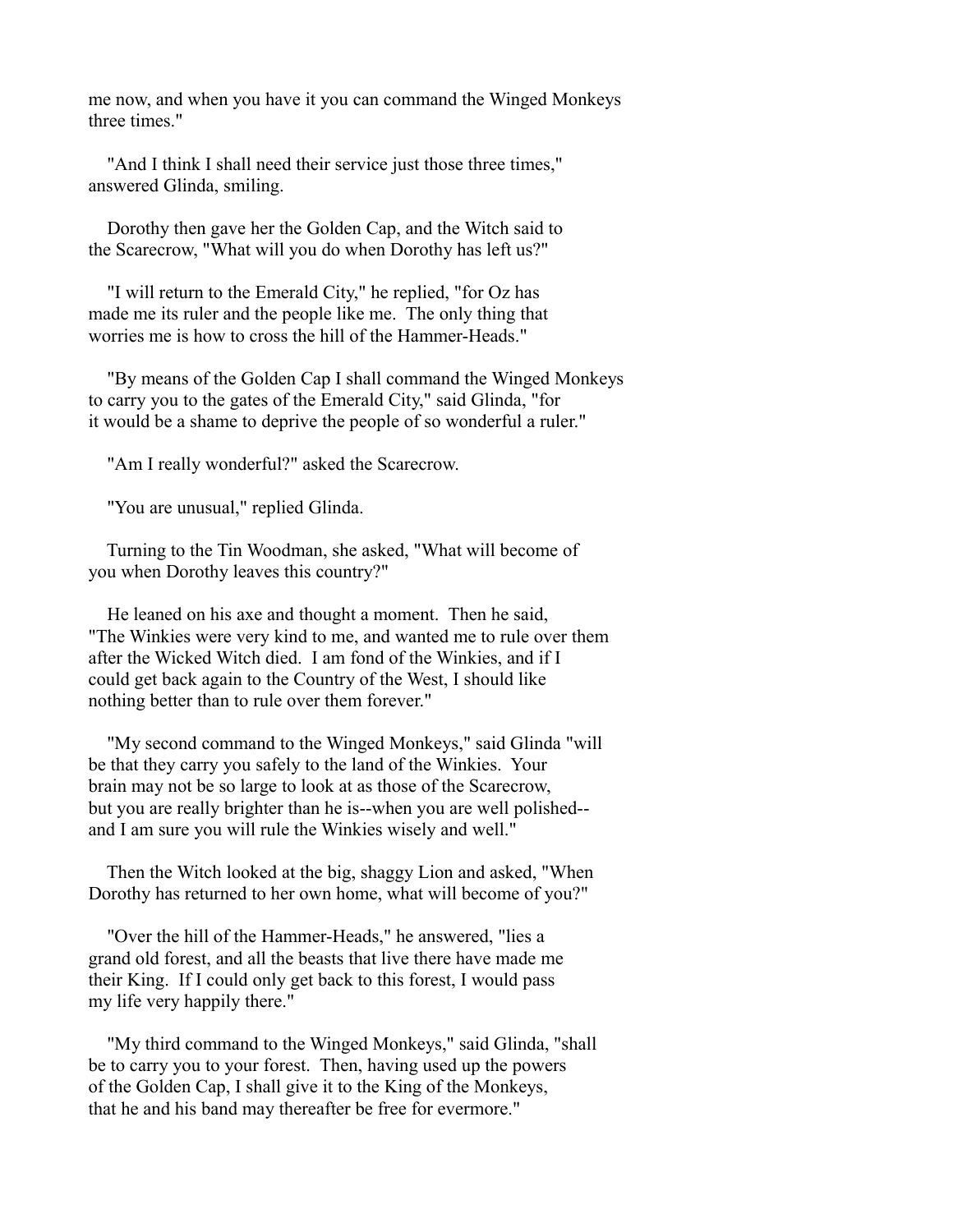The Scarecrow and the Tin Woodman and the Lion now thanked the Good Witch earnestly for her kindness; and Dorothy exclaimed:

 "You are certainly as good as you are beautiful! But you have not yet told me how to get back to Kansas."

 "Your Silver Shoes will carry you over the desert," replied Glinda. "If you had known their power you could have gone back to your Aunt Em the very first day you came to this country."

 "But then I should not have had my wonderful brains!" cried the Scarecrow. "I might have passed my whole life in the farmer's cornfield."

 "And I should not have had my lovely heart," said the Tin Woodman. "I might have stood and rusted in the forest till the end of the world."

 "And I should have lived a coward forever," declared the Lion, "and no beast in all the forest would have had a good word to say to me."

 "This is all true," said Dorothy, "and I am glad I was of use to these good friends. But now that each of them has had what he most desired, and each is happy in having a kingdom to rule besides, I think I should like to go back to Kansas."

 "The Silver Shoes," said the Good Witch, "have wonderful powers. And one of the most curious things about them is that they can carry you to any place in the world in three steps, and each step will be made in the wink of an eye. All you have to do is to knock the heels together three times and command the shoes to carry you wherever you wish to go."

 "If that is so," said the child joyfully, "I will ask them to carry me back to Kansas at once."

 She threw her arms around the Lion's neck and kissed him, patting his big head tenderly. Then she kissed the Tin Woodman, who was weeping in a way most dangerous to his joints. But she hugged the soft, stuffed body of the Scarecrow in her arms instead of kissing his painted face, and found she was crying herself at this sorrowful parting from her loving comrades.

 Glinda the Good stepped down from her ruby throne to give the little girl a good-bye kiss, and Dorothy thanked her for all the kindness she had shown to her friends and herself.

 Dorothy now took Toto up solemnly in her arms, and having said one last good-bye she clapped the heels of her shoes together three times, saying: